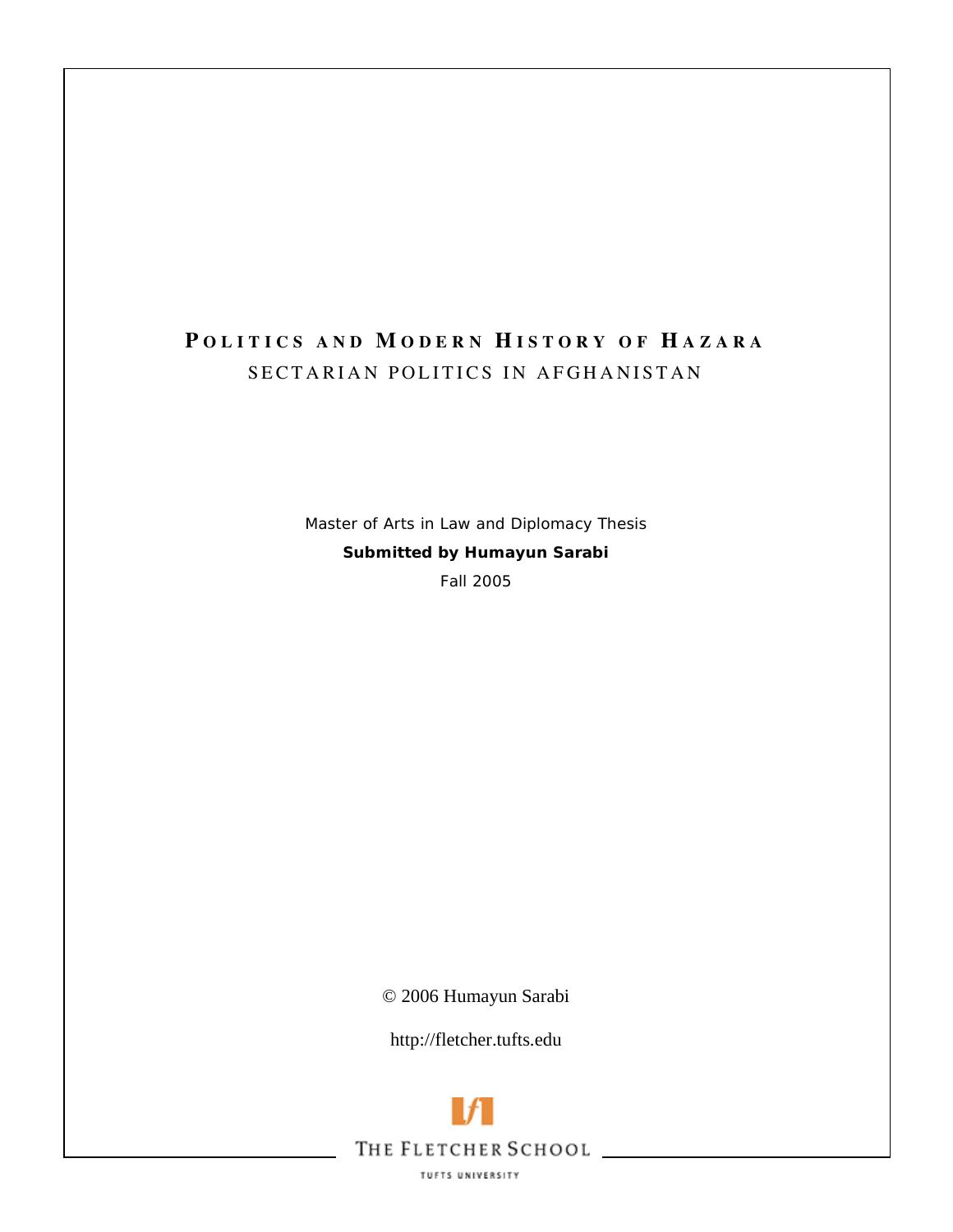ìThis is an excellent description of how sectarian politics in Afghanistan offered foreign powers an opportunity to intervene in Afghanistan's politics. This study is also important in terms of how external forces and internal conflicts combined to have disastrous consequences for the Hazara community in Afghanistan—as Humayun Sarabi demonstrates, the use of sectarian division between the small Shii community and the two larger ethnic groups—Tajik and Pashtun. To finally explain what happened, the writer analyzed original sources that demonstrate how the Human Rights violations took in siege of Kabul and the civil war that followed the defeat of the PDPA and during the rise of Taliban. This important work needs to profit the anthropological insights and the persistence of kinship and ethnic divisions of Afghanistan."

> Andrew Hess—Professor of Diplomacy and Thesis Supervisor Fletcher School of Law and Diplomacy, Tufts University

**All Rights Reserved. Copying or publishing of this material is lawfully prohibited without the writers pre-acknowledgment.**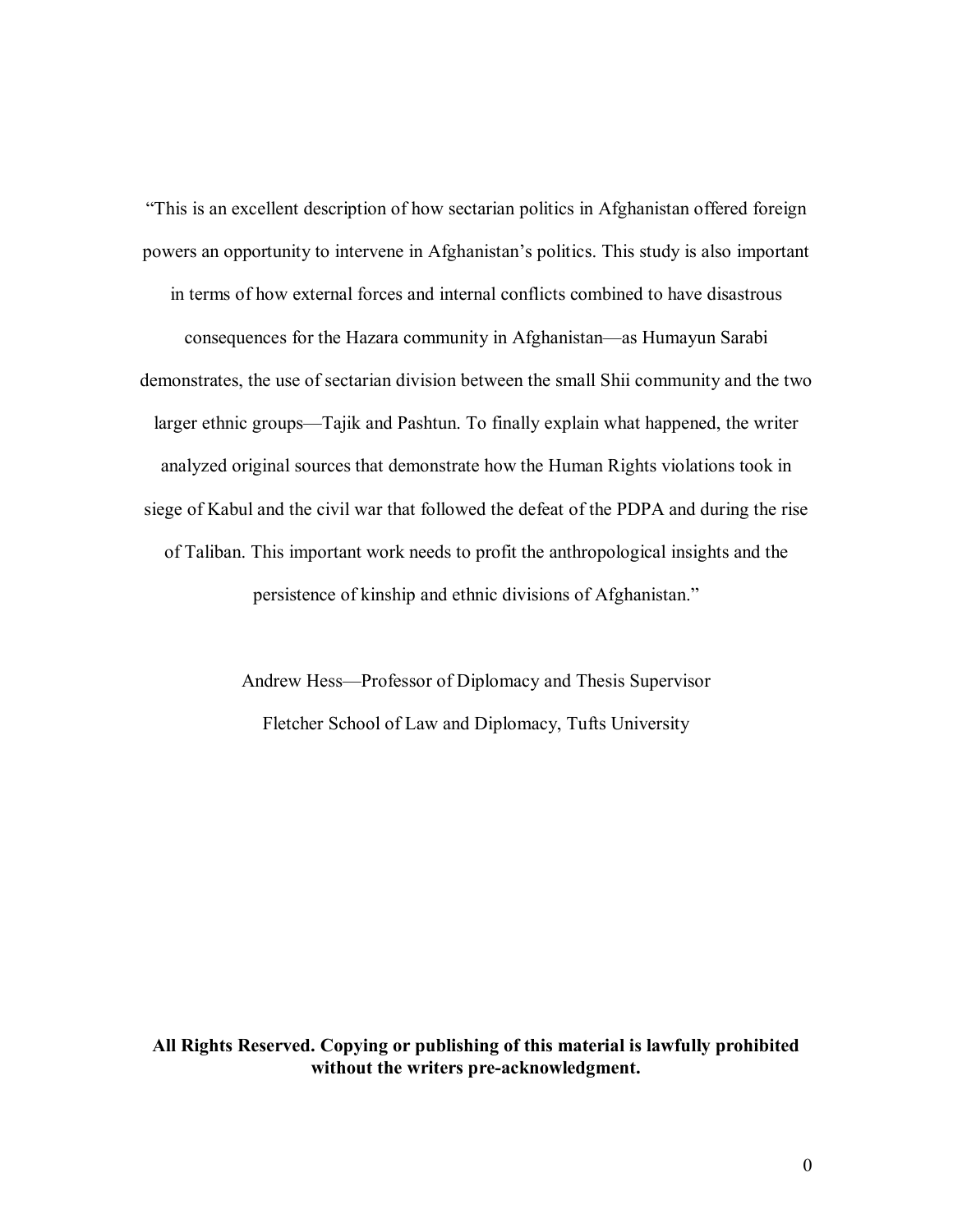**Fletcher School of Law and Diplomacy TUFTS University** 

**MALD Thesis** 

# **Politics and Modern History of Hazara: Sectarian Politics in Afghanistan**

**Independent Study Course Fall 2005** 

**MALD Thesis Advisor: Professor Andrew Hess** 

**© Humayun Sarabi** 

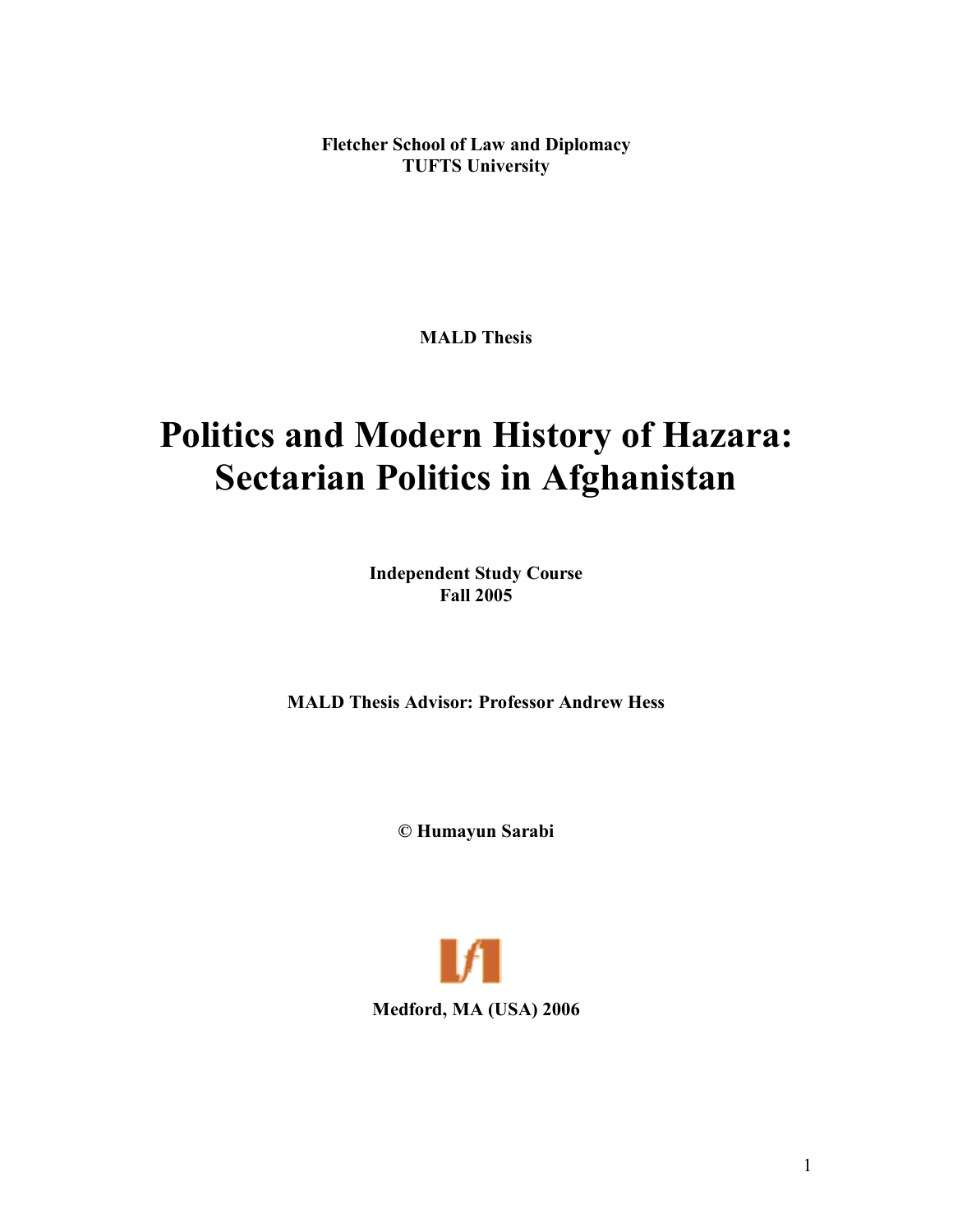# **Politics and Modern History of Hazara: Sectarian Politics in Afghanistan**

**By: Humayun Sarabi**

**A thesis submitted in partial fulfillment of the requirements for the degree of** 

#### **MALD**

**The Fletcher School of Law and Diplomacy Tufts University** 

**2005** 

| Approved by $\qquad$ |                                    |
|----------------------|------------------------------------|
|                      | <b>Thesis Advisor</b>              |
|                      |                                    |
|                      |                                    |
|                      |                                    |
|                      |                                    |
|                      | Program authorized to offer degree |
| <b>Date</b>          |                                    |
|                      |                                    |
|                      |                                    |
|                      | THE FLETCHER SCHOOL                |

**TUFTS UNIVERSITY**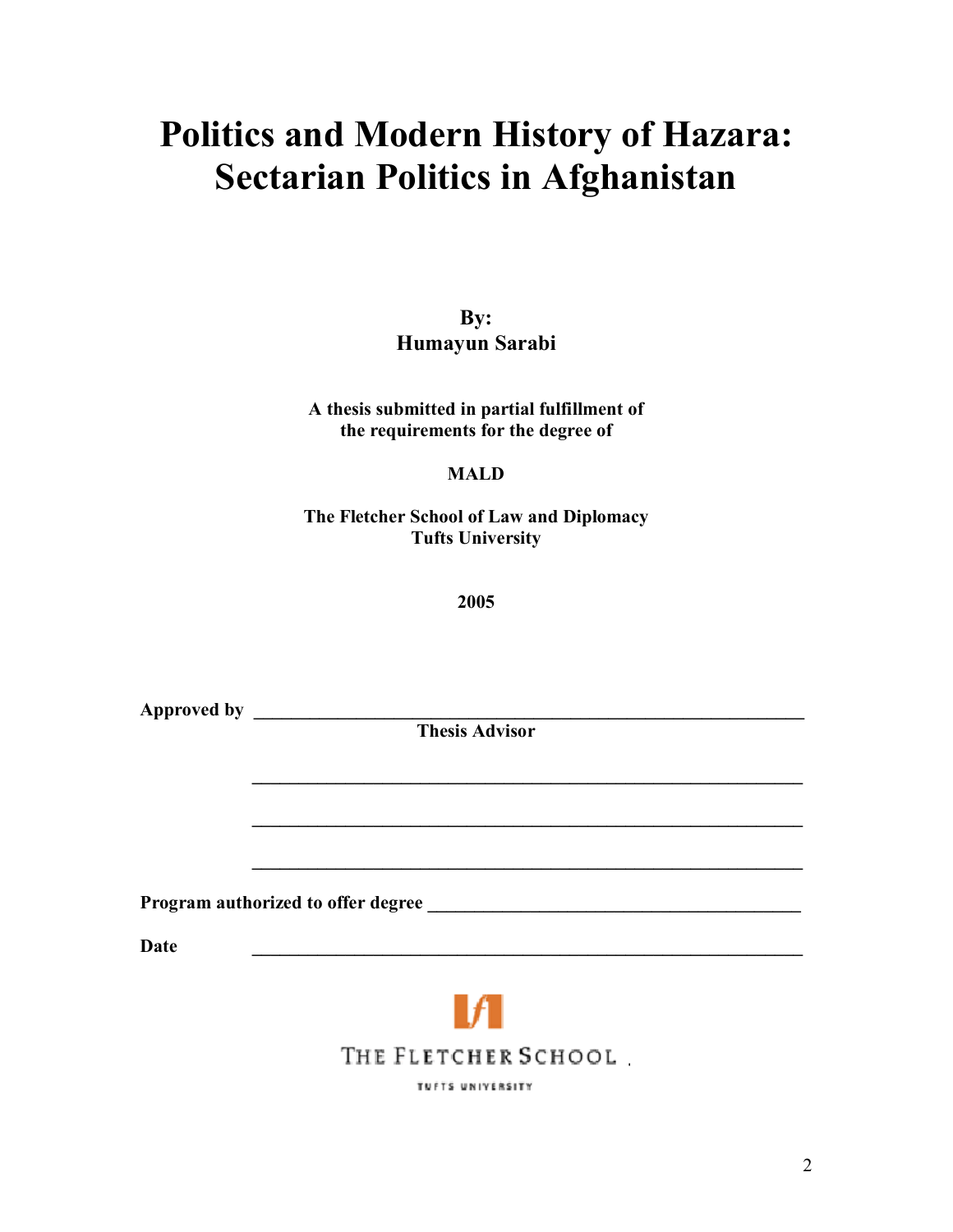### **MALD Thesis Outline**

| a) Theories About The Origin And Historical Background Of Hazaras --------------- 6 |                                                                                                  |  |  |  |  |
|-------------------------------------------------------------------------------------|--------------------------------------------------------------------------------------------------|--|--|--|--|
|                                                                                     | The Hazaras As The Original Inhabitants Of Hazarajat ---------------------------- 7<br>i)        |  |  |  |  |
|                                                                                     | ii) The Hazaras As Mongols Ethnicity (Descendants Of Mongols) -------------- 11                  |  |  |  |  |
|                                                                                     |                                                                                                  |  |  |  |  |
|                                                                                     |                                                                                                  |  |  |  |  |
|                                                                                     | b) Different Ethnicities In Afghanistan And Position Of Hazaras Among Them -- 17                 |  |  |  |  |
|                                                                                     |                                                                                                  |  |  |  |  |
|                                                                                     |                                                                                                  |  |  |  |  |
|                                                                                     |                                                                                                  |  |  |  |  |
| 2)                                                                                  | Geographical Location Of Hazara Ethnic Group In Afghanistan ---------------------- 21            |  |  |  |  |
| 3)                                                                                  |                                                                                                  |  |  |  |  |
| 4)                                                                                  |                                                                                                  |  |  |  |  |
|                                                                                     |                                                                                                  |  |  |  |  |
|                                                                                     | 1)                                                                                               |  |  |  |  |
|                                                                                     |                                                                                                  |  |  |  |  |
|                                                                                     | iii) When the Hazaras Changed Their Language? ---------------------------------- 30              |  |  |  |  |
|                                                                                     |                                                                                                  |  |  |  |  |
|                                                                                     | i)                                                                                               |  |  |  |  |
|                                                                                     | ii) Victimization Of Shi'i Groups In Afghanistan --------------------------------- 33            |  |  |  |  |
|                                                                                     |                                                                                                  |  |  |  |  |
|                                                                                     |                                                                                                  |  |  |  |  |
|                                                                                     |                                                                                                  |  |  |  |  |
|                                                                                     |                                                                                                  |  |  |  |  |
|                                                                                     |                                                                                                  |  |  |  |  |
|                                                                                     | 5) King Zahir Shah And Daoud Khan Regimes And The Resurgence Of Hazara                           |  |  |  |  |
|                                                                                     |                                                                                                  |  |  |  |  |
|                                                                                     | 6) Political Conditions Of Hazaras During 10 Years Of Russian Regime In Afghanistan-             |  |  |  |  |
|                                                                                     | a) The Coup Deta't Of April 1978 And The Noor Mohammad Taraki Regime (April                      |  |  |  |  |
|                                                                                     |                                                                                                  |  |  |  |  |
|                                                                                     | Hafizullah Amin Regime (September 1979-December 1979) --------------------- 44<br>b)             |  |  |  |  |
|                                                                                     | Babrak Karmal Regime (December 1979-May1986) ------------------------------- 45<br>$\mathbf{c})$ |  |  |  |  |
|                                                                                     | d)                                                                                               |  |  |  |  |
|                                                                                     |                                                                                                  |  |  |  |  |
| 7)                                                                                  | The Emergence of Hazara New Political Groups And The Civil War In Hazarajat - 49                 |  |  |  |  |
|                                                                                     | a)                                                                                               |  |  |  |  |
|                                                                                     | b)                                                                                               |  |  |  |  |
|                                                                                     | Sazman-E-Mujahideen-E Mustazafin (Organization Of The Dispossessed<br>c)                         |  |  |  |  |
|                                                                                     |                                                                                                  |  |  |  |  |
|                                                                                     |                                                                                                  |  |  |  |  |
|                                                                                     | d)                                                                                               |  |  |  |  |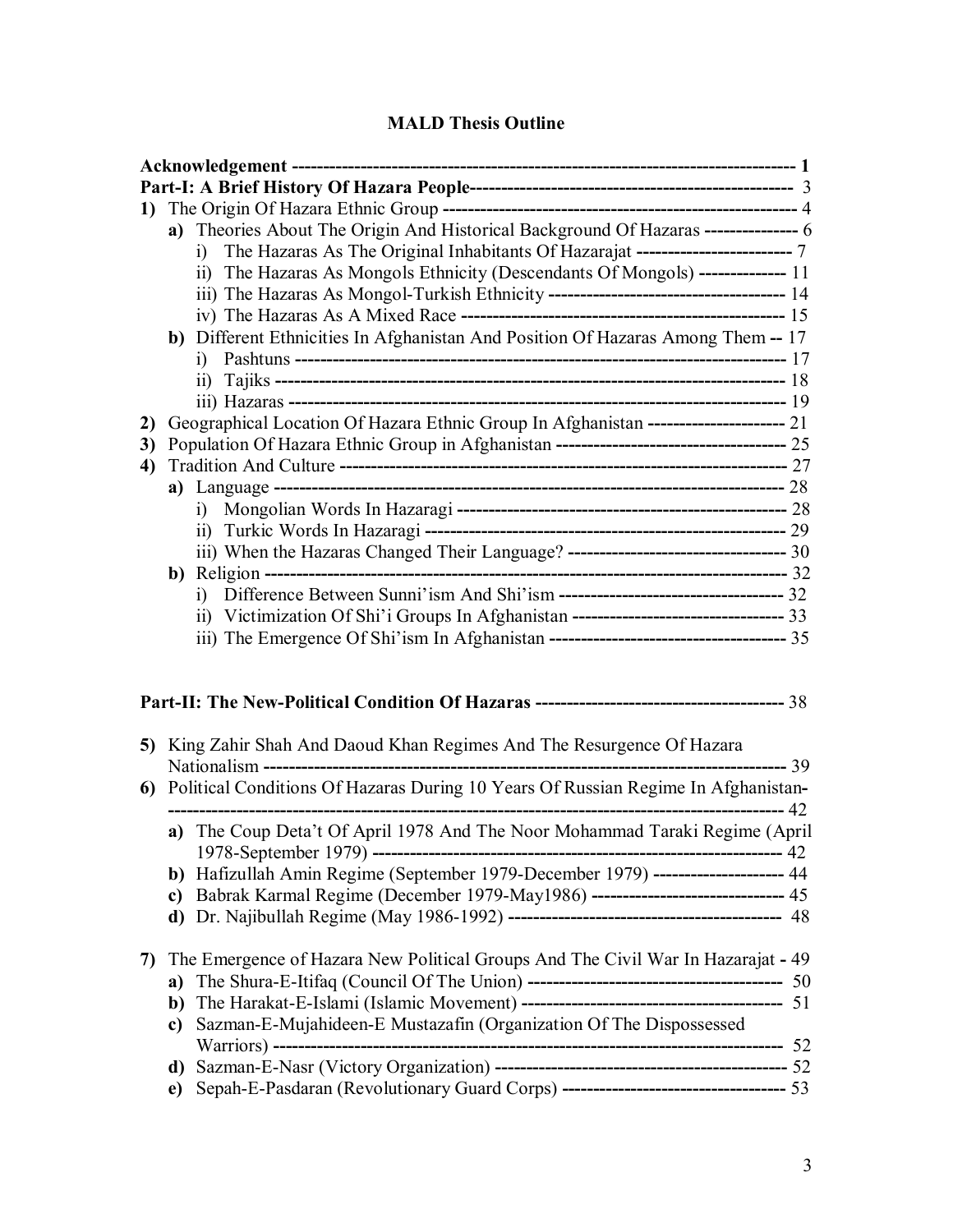|    | $\mathbf f$ |                                                                                         |  |
|----|-------------|-----------------------------------------------------------------------------------------|--|
|    |             | 8) Formation Of Shura-Ye I'tilaf And Hezb-E Wahdat Islami Afghanistan -------------- 55 |  |
| 9) |             |                                                                                         |  |
|    |             |                                                                                         |  |
|    |             | b) Pakistan And Other Neighboring Country's Role Among Shi'i Of Afghanistan-59          |  |
|    |             |                                                                                         |  |
|    |             |                                                                                         |  |
|    |             |                                                                                         |  |
|    |             |                                                                                         |  |
|    |             |                                                                                         |  |
|    |             |                                                                                         |  |
|    |             |                                                                                         |  |
|    |             |                                                                                         |  |
|    |             |                                                                                         |  |
|    |             |                                                                                         |  |
|    |             |                                                                                         |  |
|    |             |                                                                                         |  |
|    |             |                                                                                         |  |
|    |             |                                                                                         |  |
|    |             |                                                                                         |  |
|    |             |                                                                                         |  |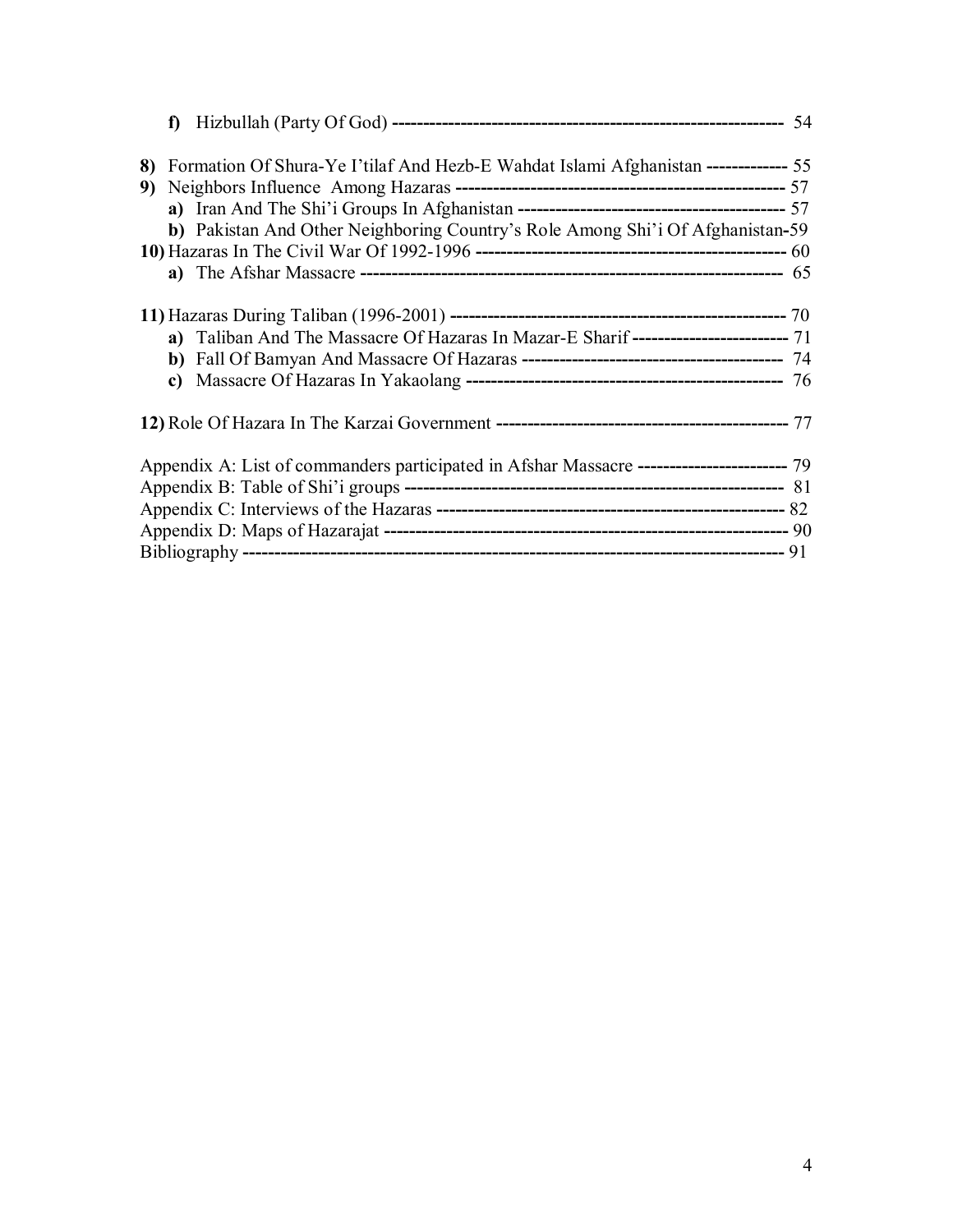#### **Acknowledgement**

How can I begin to thank all of the people who have directly or indirectly helped me in accomplishing my research? I am greatly indebted to Helping Afghan Farmers Organization (HAFO) for providing me with the means to collect data and information for my research in various parts of Afghanistan. I very much owe a great debt to Eng. Sayyed Jawed, Director of 'HAFO' and Amanullah Sarabi, the Deputy Director 'HAFO' for their immeasurable help and constructive encouragement in every aspect of my education. I also owe special debts of thanks to Ali Hassan Ikhlas, my brother Liaqat Ali Sarabi and our driver Sayyed Naasir for their patience in traveling to Hazarajat for the research carried out for this paper during the summer of 2005.

Writing a research paper on the history of any ethnical group would not be successful without conducting the interviews from the local people and groups whose memories when written down on papers become the history for later generations. Hence, my deep gratitude goes to Ali Hassan Ikhlas (Jeghato-Ghazni), Maolem Aziz (West-Kabul), Sayyed Saalar and Mehdi Nasiri (Mazar-e Sharif), Mohammad Feroz (Deh Nazar Ghazni), Mohammad Kazim Afzali (Nawor, Ghazni), Abdullah (Folateen Bamyan), Hassan, Mohammad Ali and Mohammad Dad (Bamyan), Mohammad Hussain Mohaqeq (Jaghhori-Ghazni), and many others for their precious and knowledgeable interviews.

I am extraordinarily fortunate to receive the astute guidance of my Professor and Thesis Supervisor; Professor Andrew Hess for without his original insistence and idea 'to do my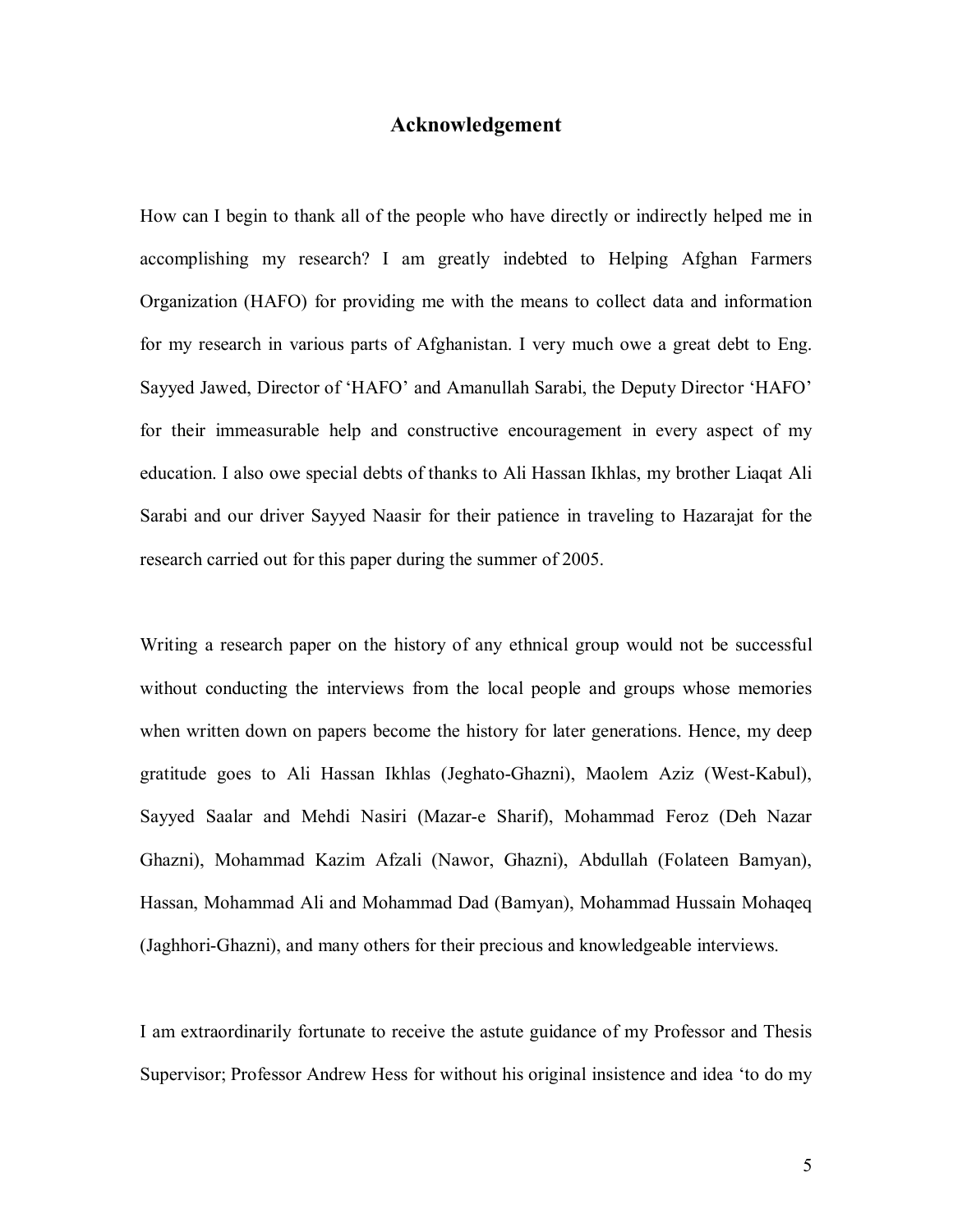research over my ethnical group (Hazara)' this research would have not been possible. Hence, my greatest debt is to him for his learned guidance, encouragement, constructive comments, and for showing unfailing good humor and patience in reading my manuscript several times.

My special thanks goes to my elder brother Habibullah Sarabi who was the only support behind my all studies both financially and morally and did a great job in finding some valuable books for my research.

Finally, my heartfelt thanks and loves go to my wife, my four months daughter and all Sarabi family members who sacrificed a lot of their time with me and endured many burdens while I worked on my research.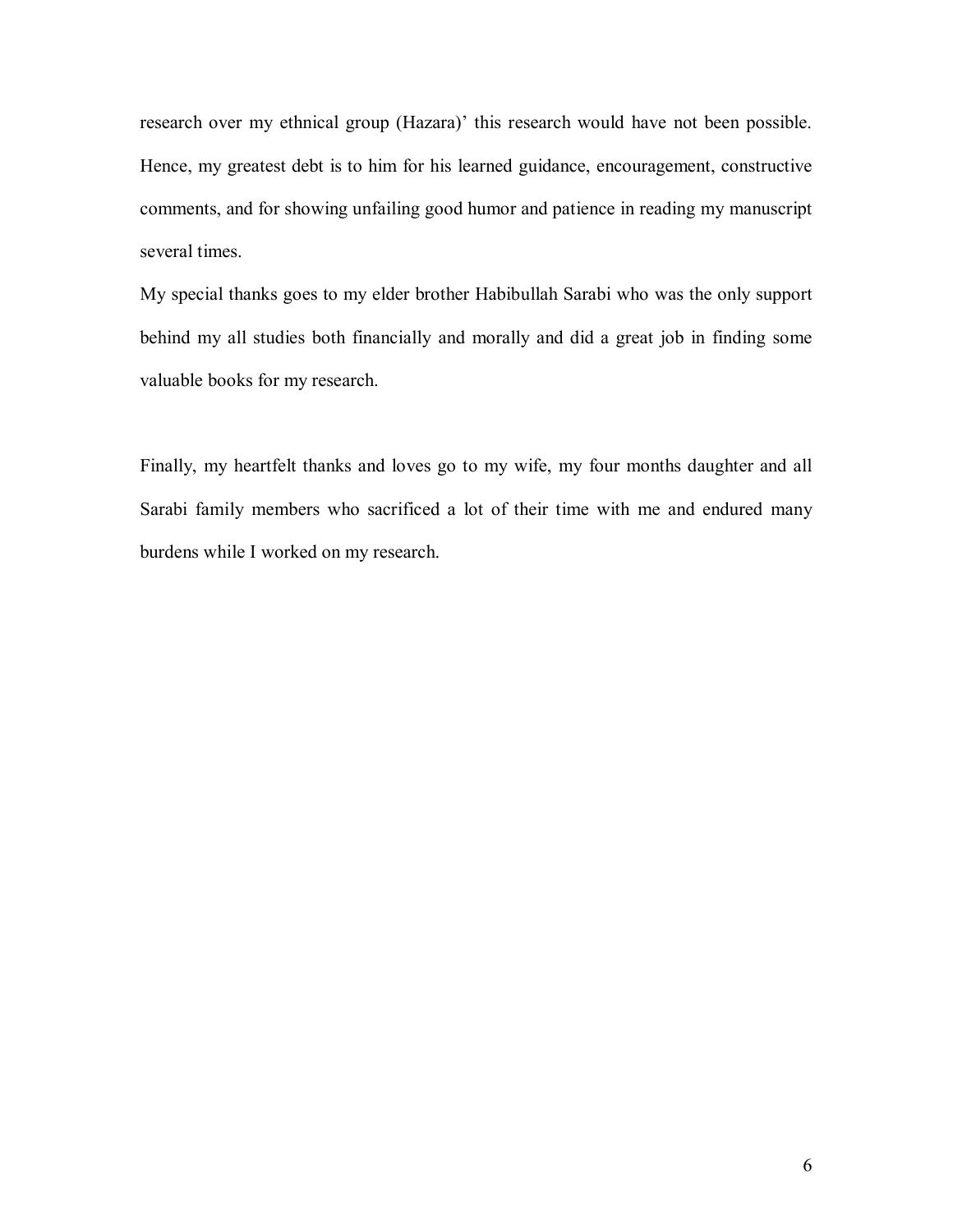# **Part-I**

# **Brief History of Hazara People**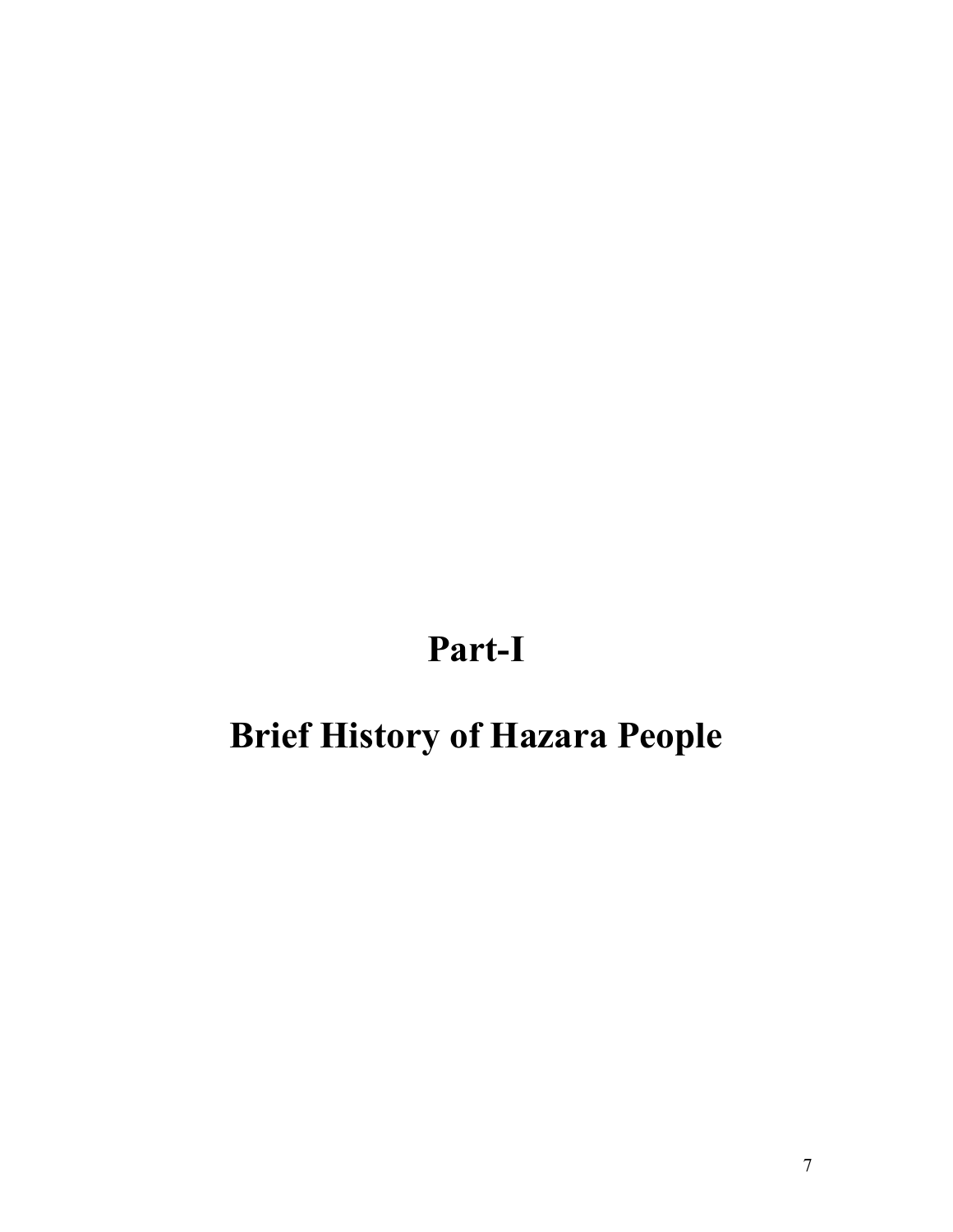## **1) The Origin Of Hazara Ethnic Group**

The land currently Afghanistan for long ago was a place for the earlier commune. The archeological findings show that human beings were living in this land for over 50 thousand years. The research on these ancient findings also showed that the people in this region were mostly living alongside the rivers because the life was so easy in those places having access to water<sup>1</sup>.

There is no evidence to show the identity of those people. Though, the inhabitants of the neighboring countries have been identified. In Deh Khuda (Persian Dictionary) it has come that the Tapor were a nation living before Arya-i-ha (Aryans) in Mazindaran of Iran and that the word Tibristan has been derived from Tapor. Abdur Rafi Haqiqat writes that "Kaso" a tribe whose identity is not clearly known and the Greek historians name them "Kasi" or "Kasian" were living before Arya-i-ha (Aryans) in Gilan (Kadsiyan), Mazindaran (Tapor). In the south-west of Iran the other tribe "Ailami-i-ha" and in the shore of Persian Gulf and Oman, the "Habashi-i-ha" or black people were living<sup>2</sup>.

<u>.</u>

<sup>&</sup>lt;sup>1</sup> Hussain Ali Yazdani Behsoodi: Research on History of Hazaras, 2000 Tehran, page 11

<sup>&</sup>lt;sup>2</sup> History of Qums page 16, Asfahan 1983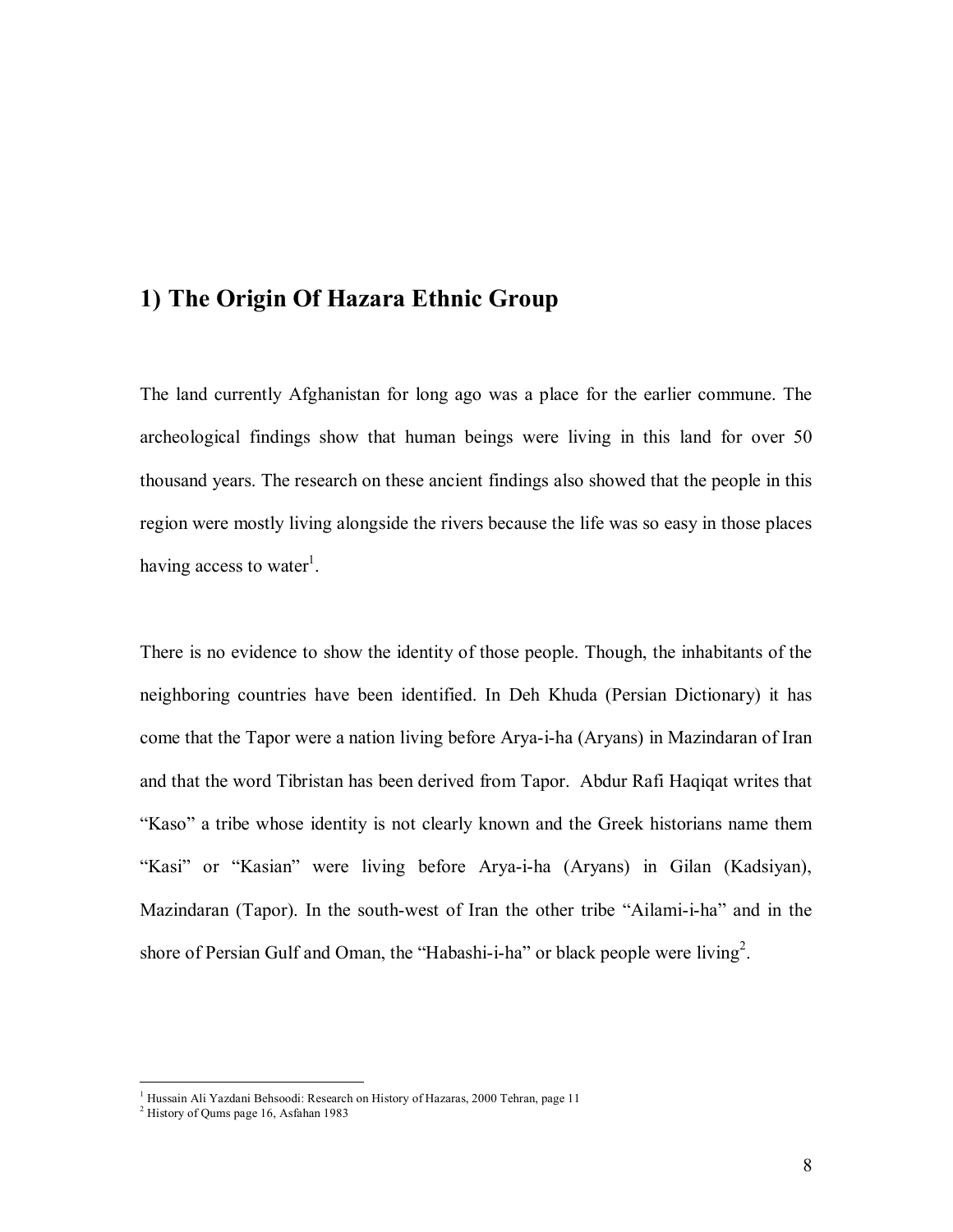Before Arya-i-ha (Aryans), the group of people living in India was called Drawid-i-ha (Drawidis) whom as a result of severe war with Arya-i-ha (Aryans) were defeated and killed badly and the remaining escaped in the nearby jungles which nowadays they are called "Najis" having 45 millions population in current India<sup>3</sup>.

As mentioned above the identity of the people living before Aryans in Afghanistan are not known, yet Abdul Hussain Masoodi Ansari has written that the inhabitants of this country before Aryans were "Drawid-i-ha or Drawidis", even though, he hasn't mentioned any argument for his sayings. Hussain Ali Yazdani Behsoodi also thinks that Drawidis were the grand fathers of Hazaras living in this land before Aryans and as a result of fights with Aryans they couldn't preserve and hence gradually escaped to the central Afghanistan which is mountainous and Aryans could not get them there $4$ .

Korush was a man from Hakhamanish-i-ha or Hakhamanishi group who were ruling Iran in 500 B.C., expanded his empire from west to Bainun Nahrain (Currently Iraq), Turkey and some part of Greece and from east to Afghanistan and some part of the Middle East. The residence of Afghanistan on that time was without any central government but still they managed their force to fight against Korush (Hakhamanish-i-ha) for six years from 539 to 545 B.C. but finally Korush was succeeded to defeat them and control Kerman (which is a part of Iran now), Bakhtar (Balkh province), Stagidya (Current Hazarajat), Sistan, Baluchistan, and Kandahar. He faced a brutal attacked from the Kapisa populace and in one of the wars against them he was killed but nevertheless Afghanistan remained

<sup>&</sup>lt;sup>3</sup> Mohammad Nijat: "World of Knowledge", page 47

<sup>&</sup>lt;sup>4</sup> Hussain Ali Yazdani Behsoodi: "Research on History of Hazaras", 2000 Tehran, page 10-23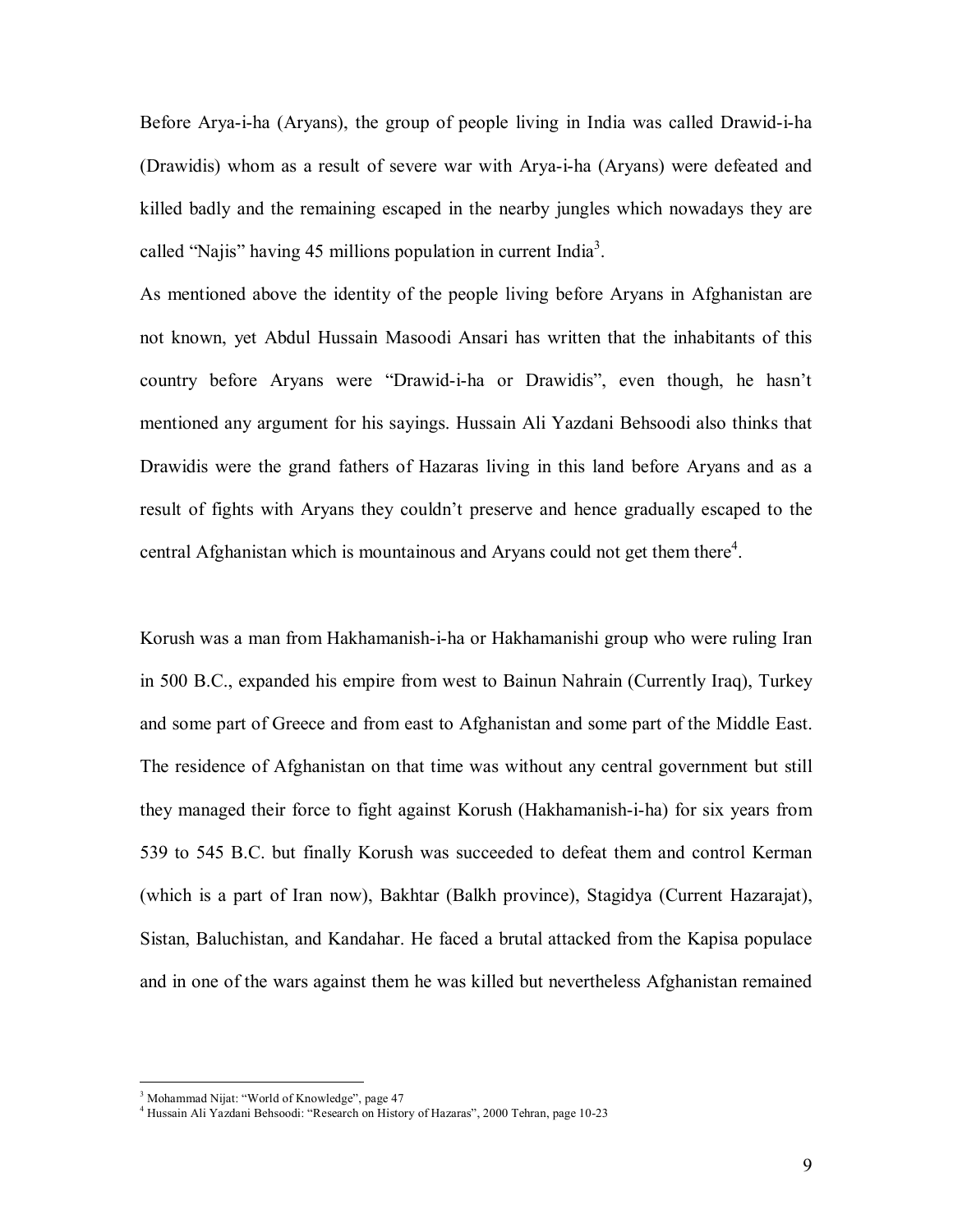under the empire of Hakhamanish-i-ha for almost 200 years till the Alexander the Great dismissed them from power<sup>5</sup>.

Alexander faced many problems fighting Afghan people while he wanted to cross central Afghanistan. His historians write that "going from Kandahar to Balkh on his way Alexander faced a new type of people who was more unyielding than the other tribes<sup> $16$ </sup>. The description that Quintus Curtius "the Roman historian" gives in his book about their earthy houses is completely matching with what every passenger can see in the current Hazarajat area<sup>7</sup>.

Afghanistan remained in the hands of Greek empire till the year 135 B.C. and during these years the groups of the Greek soldiers married the people of this land. Some people of the Nuristan (a place north of Afghanistan) is said to be the remnants of these Greek soldiers.

<u>.</u>

<sup>&</sup>lt;sup>5</sup> Kuhzad and Usman: "History of Afghanistan", page 215-217

<sup>6</sup> A. H. Habibi (1962) : Afghanistan Bad Az Islam (Afghanistan After Islam), Dunya-i-Kitab, 1988 Printed in Tehran, Page 2-3, quoting a western scholar "Foucher"<br><sup>7</sup> Quintus Curtius: "The History of Alexander"; Iranian civilization, page 438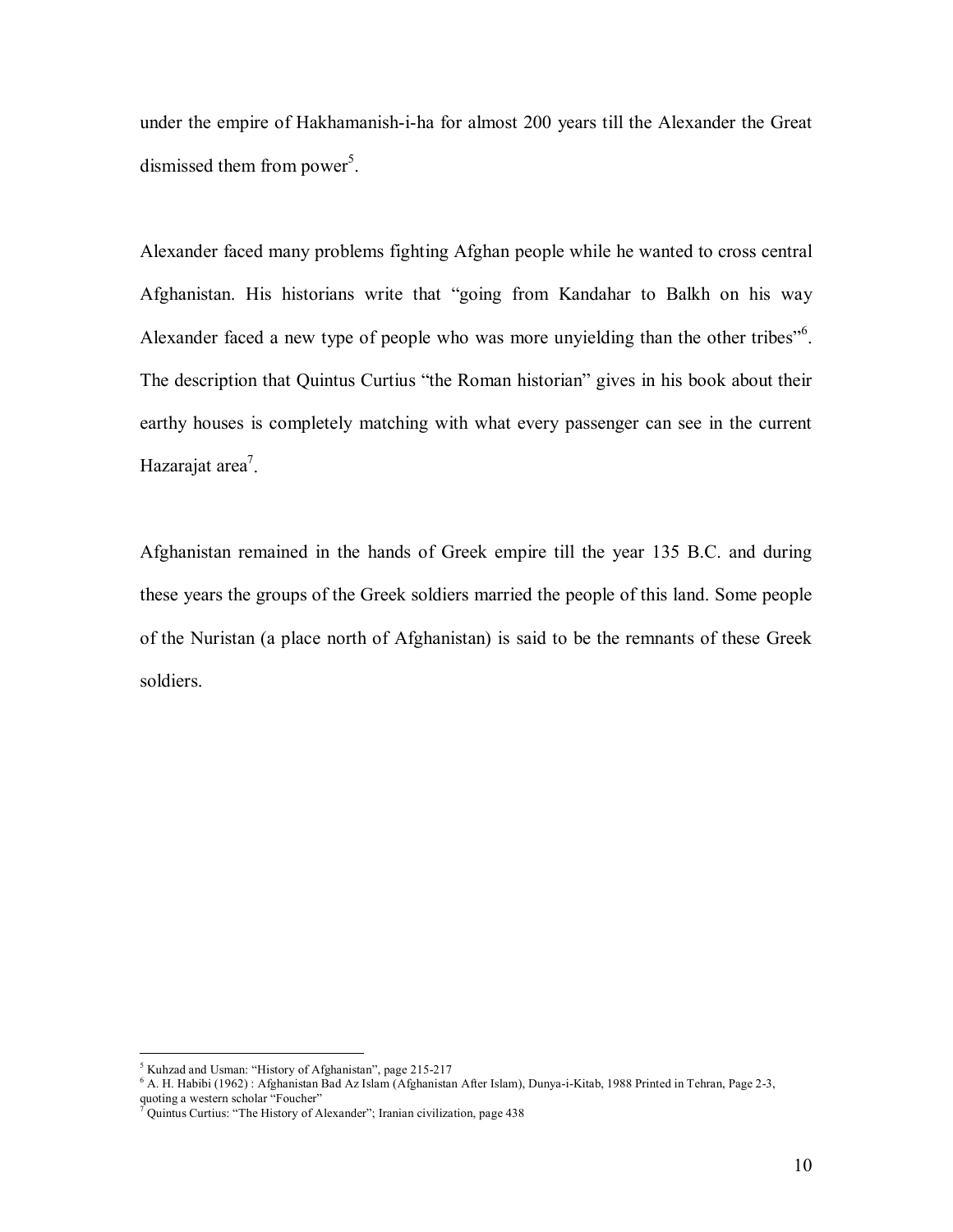## **a) Theories About The Origin And Historical Background Of Hazaras**

The question of origin and historical background of Hazaras has been discussed by so many historians over the years<sup>8</sup>. To give a better understanding of the different theories put forward by anthropologists, ethnologist and of course the historians, I categories them as under:

- **1. The Hazaras as the original inhabitants of Hazarajat**
- **2. The Hazaras as Mongols ethnicity (descendants of Mongols)**
- **3. The Hazaras as Mongol-Turkish ethnicity**
- **4. The Hazaras as a mixed race.**

#### **i) The Hazaras As The Original Inhabitants Of Hazarajat**

This theory which is not so acceptable was first proposed by French Scholar, J. P. Ferrier (1857, page 221) in the 19<sup>th</sup> century<sup>9</sup>. This theory says that Hazaras haven't migrated from other places to this land but have inhabited Afghanistan since the time of the Alexander the Great. Ferrier's theory was based on the explanations of the Greek historian Quintus Curtius (Iranian Civilization, 438) about the battles of Alexander the

<sup>&</sup>lt;sup>8</sup> See The Hazaras: History, culture, politics and economy by Hasan Pouladi, 1989; page 14

<sup>&</sup>lt;sup>9</sup> S. A. Mousavi: The Hazaras of Afghanistan, Oxford, 1998, page 21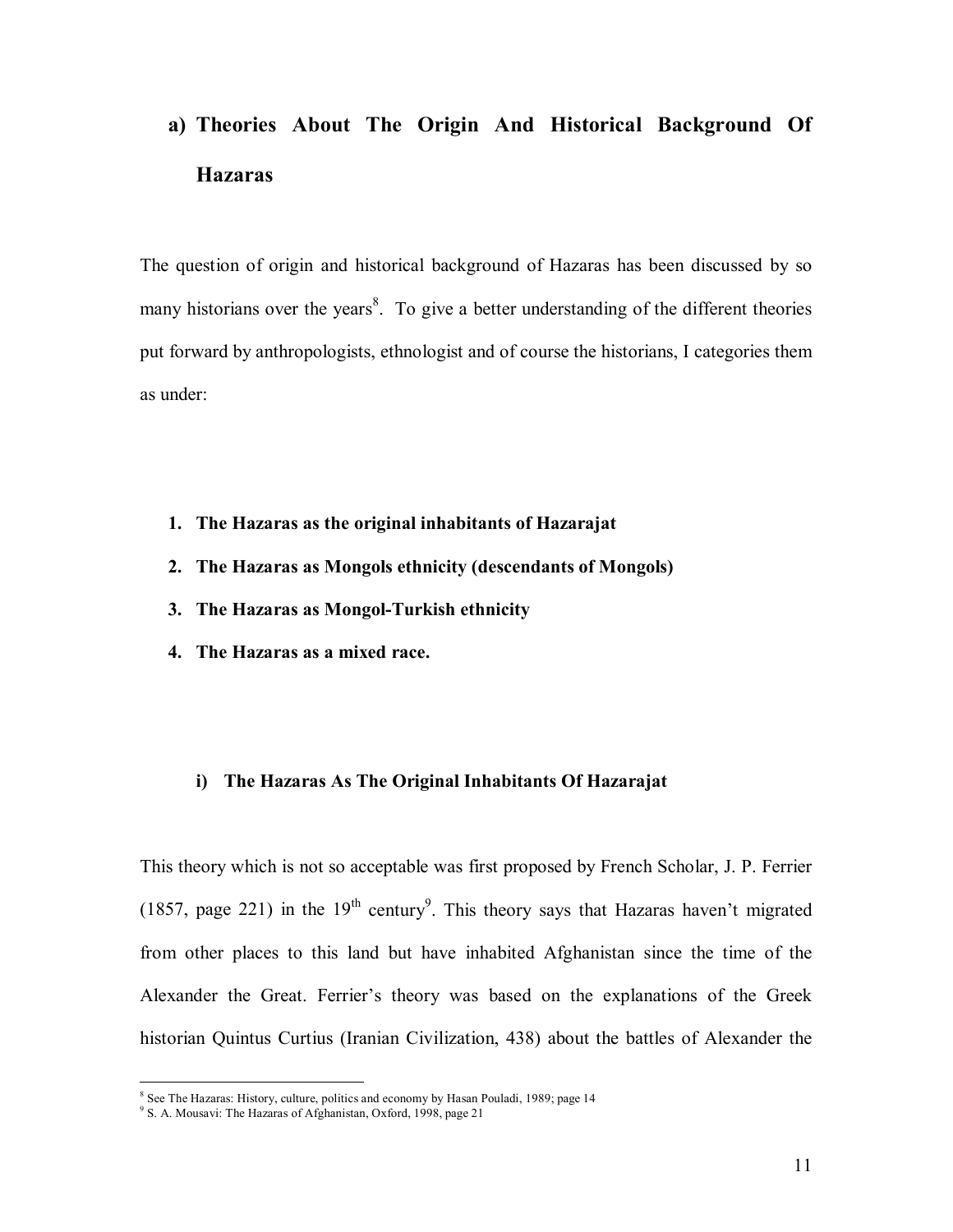Great and his travels during winter to these areas. He gives further reasoning based on those explanations about the inhabitants of central Afghanistan on that time that considering their face resemblance and culture and customs those people were the fore father of current Hazaras of Afghanistan $^{10}$ .

Hassan Pouladi in his book about Hazaras of Afghanistan mentions that the theory of Curtius was not accepted by any anthropologist and historians of  $19<sup>th</sup>$  and  $20<sup>th</sup>$  century except Prof. Shah Ali Akbar Shahristani<sup>11</sup>. He further says that Ali Akbar was also thinking that Hazaras were the native inhabitants of Hazarajat (central Afghanistan). The word Hazara according to Ali Akbar is a transformed form of second capital of Arcgozia, 'Herola' or 'Ozola'. He translates the word Hazara as "Happy" and "Famous" in his  $book<sup>12</sup>$ . Hassan Pouladi also writes that a western historian and anthropologist by the name of "Fletcher" was also thinking that Hazaras were living before the invasion of Mongols on these lands currently known us Hazarajat.

The idea of Ferrier is also accepted by the most famous Afghan scholar and historian; Abdul Hai Habibi. His arguments are based on the linguistic findings which he concludes on three facts as below:

First, Habibi thinks that the name "Hazara" which is common between the Hazara people living in Afghanistan and the people living from the mountains of Mahabo in Haripoor Pakistan to Abbotabad, Pakhle, Kaghan and up to the current Kashmir of Pakistan and

<sup>&</sup>lt;sup>10</sup> J.P. Ferrier (1857): Caravan Journeys and Wanderings in Persia, Afghanistan, Turkistan and Baluschistan, with historical notices on the countries lying between Russia and India, John Murray, London, page 222-223<br>
<sup>11</sup> S. The Countries lying between Russia and India, John Murray, London, page 222-223

<sup>&</sup>lt;sup>1</sup> See The Hazaras: History, culture, politics and economy by Hasan Pouladi, 1989; page 14

<sup>12</sup> S. A. A. Sharistani : Qamus i Lahjaye Hazaragi e Dari, Kabul 1981, page 32-38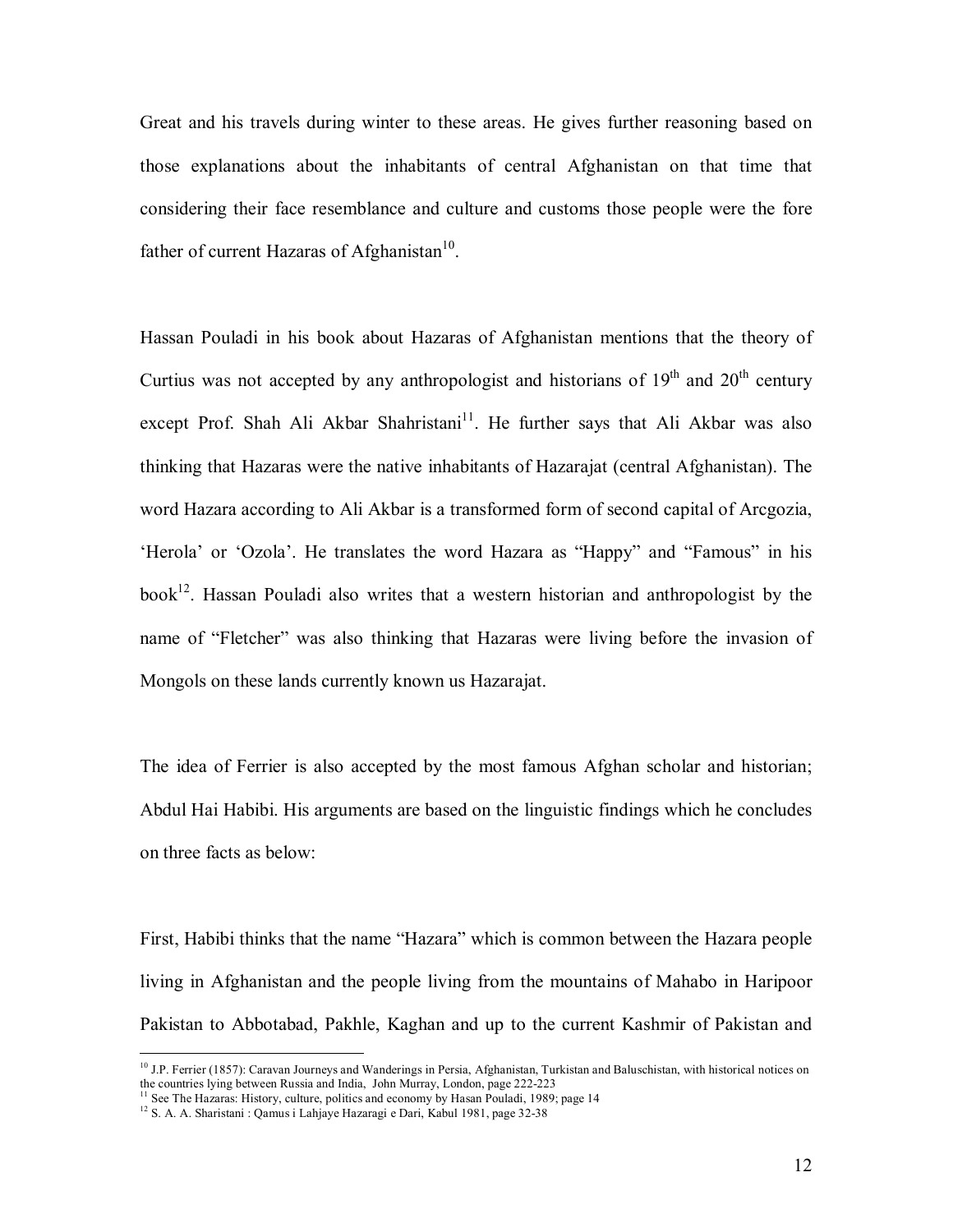Kashghar (which is the border between China, Afghanistan and Pakistan now). He emphasis on his idea by giving the example of those people living in these parts stating that these people are not Tatars and Mongols but resembling the same shape on their faces with Hazaras of Afghanistan. He further says that these people speak different language with an Indo-Iranian dialect which shows that these people are the descendants of Indo-Aryans<sup>13</sup>. Habibi's idea can be complemented with Rashiduddin's Jami'ot Tawarikh who had a similar idea saying the Genghis Khan (Changiz Khan) never crossed the Attock river which is between Punjab and NWFP of Pakistan because of the battle between Jalaluddin Khawarizm Shah and Genghis which as a result of the bad weather Genghis Khan was not able to cross the river and turned back<sup>14</sup>. Hence, if Hazaras are the descendants of Genghis Khan then in Rashiduddin's view how it is possible that those living on the other side of the river are Hazara's too.

I think this is a fact too, since there were never been a mass relocation or movement of the population of these areas (except those Hazaras who left Afghanistan by the cruelty of Abdur Rehman Khan and inhabited in Quetta Baluchistan of Pakistan who still speak Dari with Hazaragi dialects and know the history of their relocations), while living in Pakistan and traveling to these areas I was asking myself the same question that if the Hazaras of Afghanistan are the descendants of Mongols how it is possible that these people are the same? I was talking to these people asking them about their histories and they never accept that they belong to Mongols. The majority of them speak Hindko and Saraiki and Kashgari and other dialects which they speak are most similar to one another.

<sup>13</sup> A. H. Habibi (1962) : Afghanistan Bad Az Islam (Afghanistan After Islam), Dunya-i-Kitab, 1988 Print in Tehran, Page 3

<sup>&</sup>lt;sup>14</sup> Rashiddudin Fazlullah : Jami'ot Tawarikh, vol: 1, Tehran 1959, page 376-379.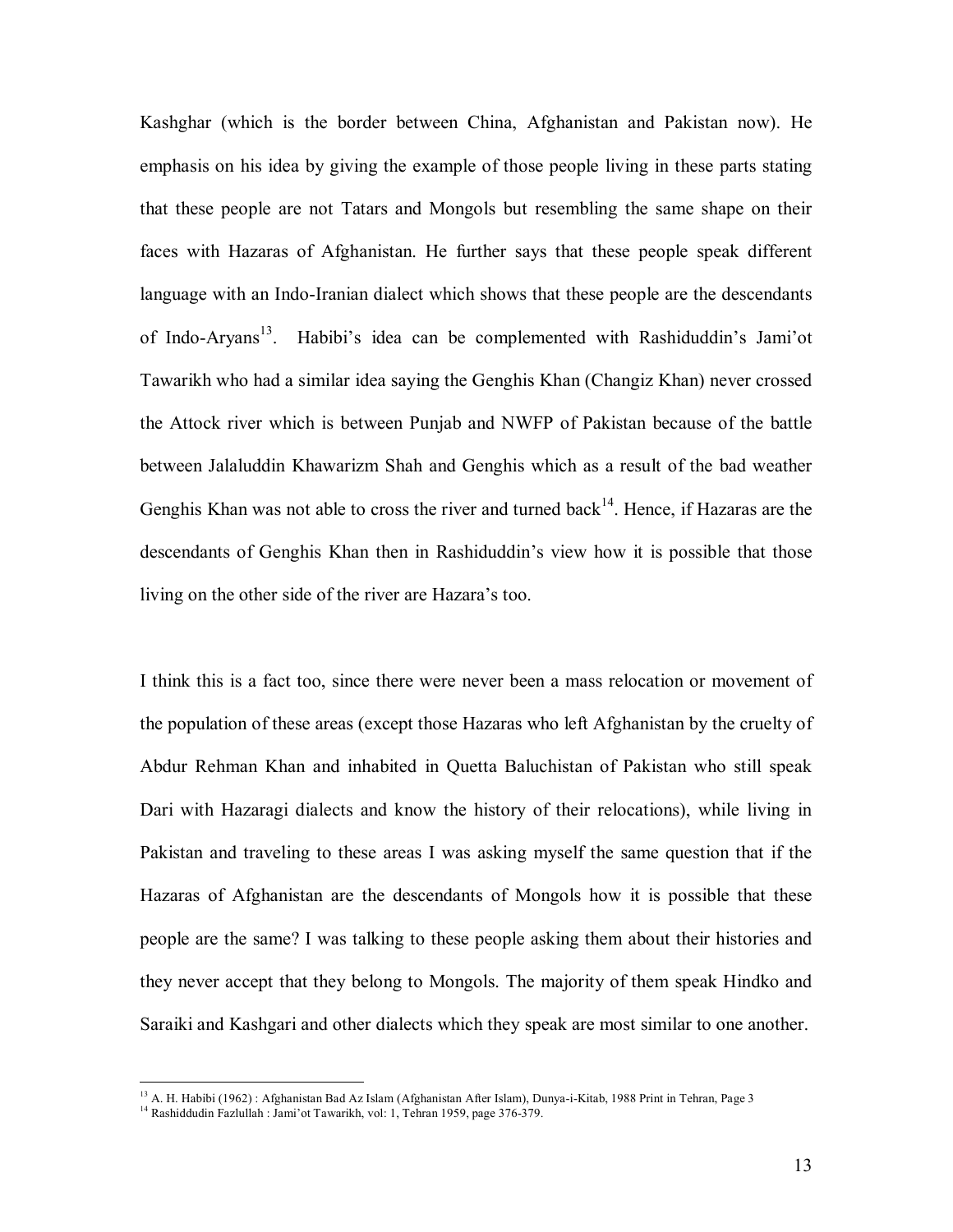The Second argument that Habibi points out in his book is the notes of Foucher and Saint Martin about their journey in central Afghanistan accompanying Hiuen Tisang; they mentioned that Hiuen Tisang was surprised by the face resemblance of these people with Chinese.

Third, Habibi argues when the famous Chinese emperor Hiuen Tsiang in 644 A.D. came from India to Tsu Koo Cha (Archozia), he named its first capital as 'Ho See Na' and its second capital as ëHo Sa Laí which some times later according to Habibi another historian Saint Martin relates 'Ho See Na' with current Ghazni and 'Ho Sa La' with Hazara. Habibi further says that around the same time another scholar Ptolemy mentions about a place called Ozala in north-western of Archozia; which Habibi thinks that this ëHo Sa Laí or Ozala has been changed to Hazara over time. Habibi justifies his arguments by saying that linguistically the transformation of 'ho' into 'o', 's' into 'z', and ëlí into ërí is possible because of the change in pronunciation of the words. He gives the example of the word "diwar" which local people pronounce it as 'diwal'<sup>15</sup>.

Habibi accepts the idea that the word Hazara might have been derived from the Mongolian word "ming" or "minggan" which means 1000 in Military term in Mongols he states, but he insists on that the Farsi word "Hazar" might be the correct translation of the Mongolian word "ming" or "minggan"; he further argues that the name "Hazara" is

1

<sup>15</sup> A. H. Habibi (1962) : Afghanistan Bad Az Islam (Afghanistan After Islam), Dunya-i-Kitab, 1988 Print in Tehran, Page 4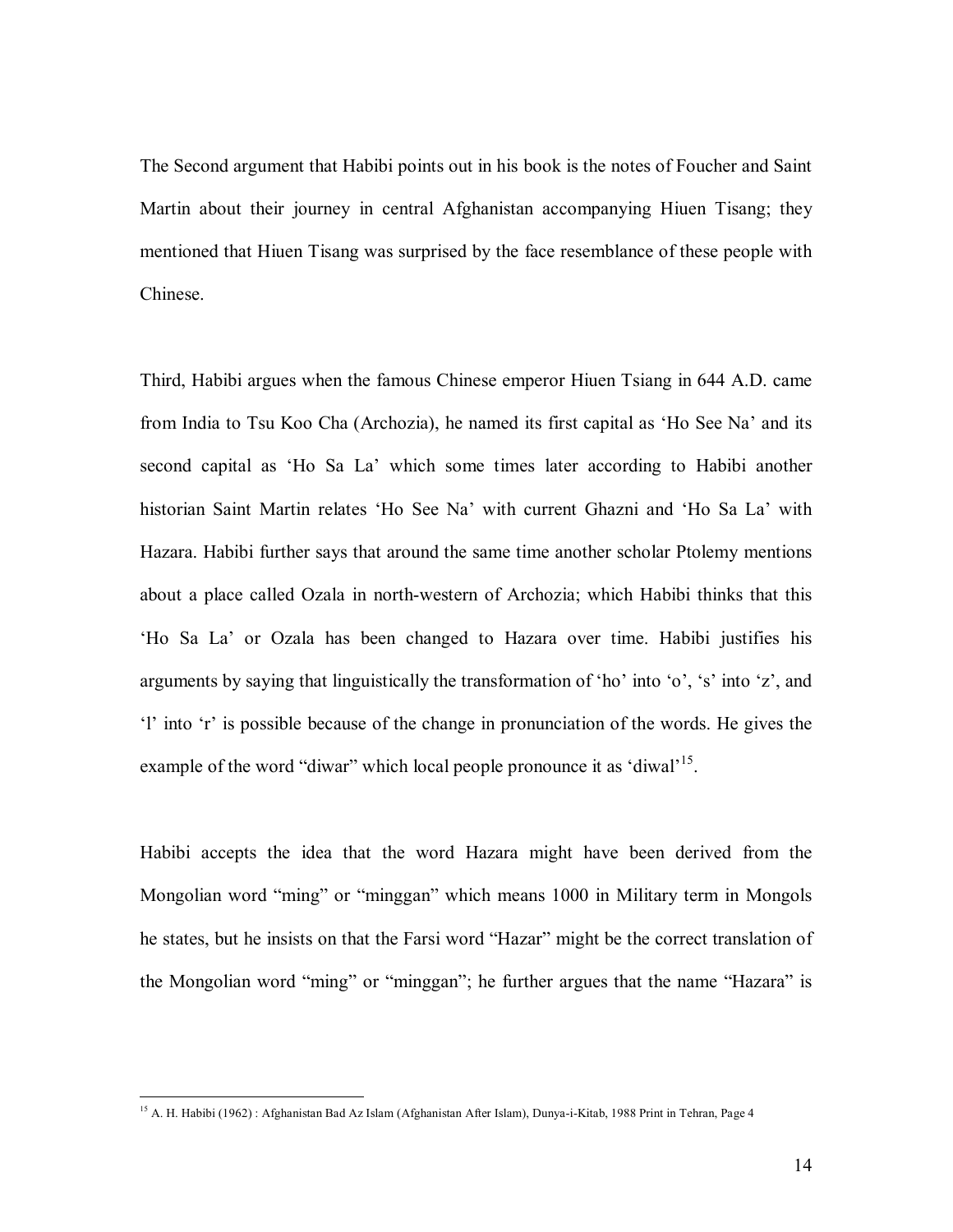an ancient Aryan word meaning "happy" and "famous"<sup>16</sup>. For his argument he refers to Foucher, Saint Martin and the German linguist Michal Wiers.

For me this concept of relation between the words "Hazara" and "ming" makes no sense too. As a Farsi native speaker; I can argue that every Farsi speaking person can easily realize that the word "Hazara" doesn't mean thousand; thus there is an obvious distinction between "Hazar" which means thousand and "Hazara" which really can't be translated as thousand. If so, then we can translate the word "Lakh" meaning "hundred thousand" in Farsi to "lakha" which means a dirty dot on your cloths or a sign on your body and same with any other numeric number. Though, Hazara can be linked to the thousandth year in its Farsi meaning as Dah (ten) or Sad (hundred) which in turn becomes Daha (the tenth year) and Sada (the hundredth year).

#### **ii) The Hazaras As Mongols Ethnicity (Descendants Of Mongols)**

In  $19<sup>th</sup>$  century when the Europeans came to Afghanistan; among the Caucasian faces they noticed Mongol faces too<sup>17</sup>. This idea that "Hazaras are the descendants of Mongols" takes its root from this time. In fact, this idea is so popular among the western historians like 'Mount Stuart Elphinstone', 'Armenius Vambery', 'Fraser Tytler', 'Hacher', 'Fox', 'Iwanmura', 'Mazmunn', and 'Burns', but Bellew has put much insist on his believe that Hazaras are the descendant of the Mongol soldiers who were inhabited

 $16$  Ibid 15, page 6-9

<sup>&</sup>lt;sup>17</sup> See The Hazaras: History, culture, politics and economy by Hasan Pouladi, 1989; page 15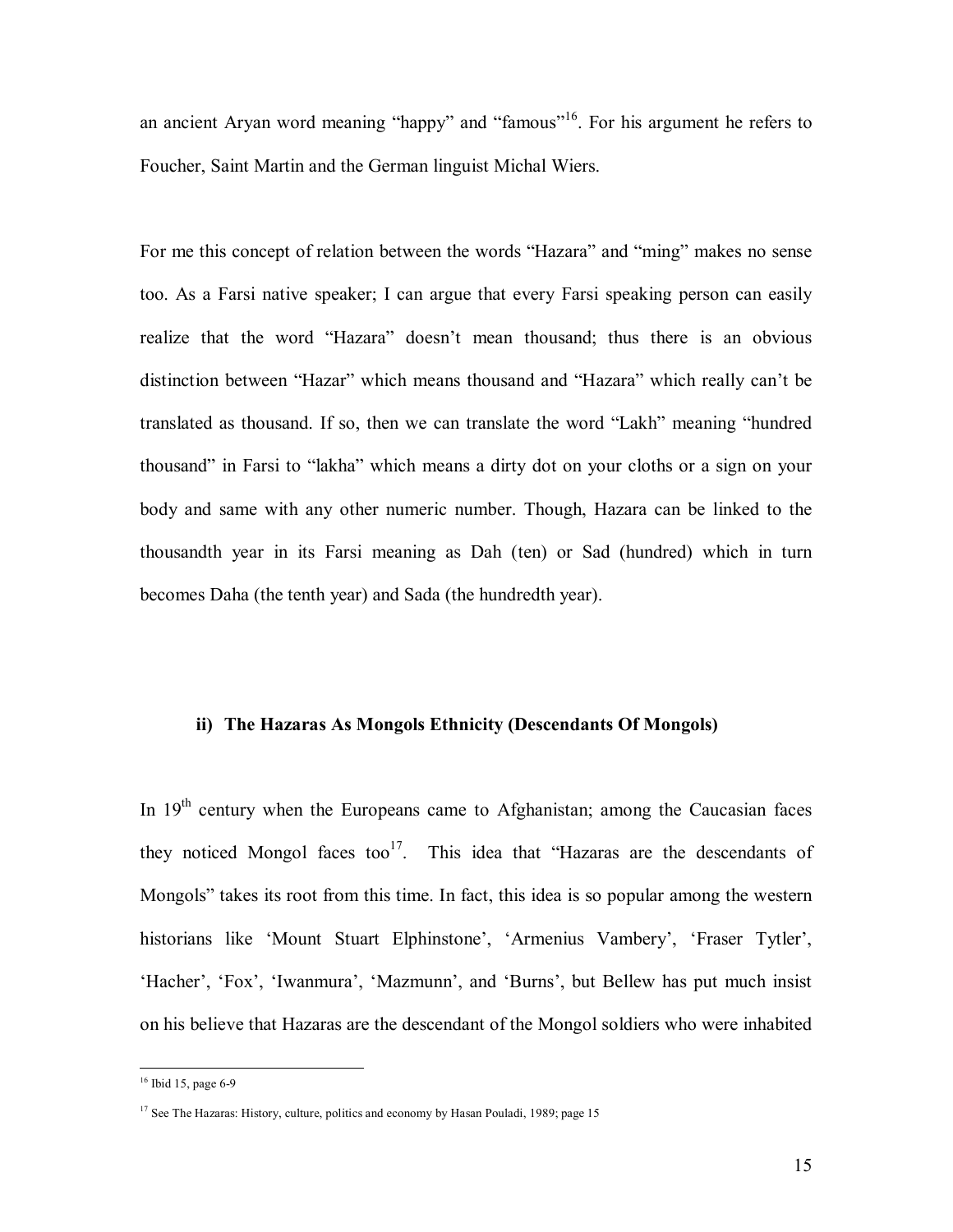here by great Khan (Genghis Khan). According to him, nine groups of the Genghis Khan's soldiers were inhabited in Kabul and one group (the tenth group) of the soldiers was inhabited in Pakli in the east of Amu River<sup>18</sup>. Abul Fazl one of the ministers in Mongol King "Akbar" in India writes that Hazaras are the descendants of the military group of 'Chaghatai' who was sent by 'Mangoqa' by the support of the 'Halako Khan'. He says that this army group was sent by his grand son 'Nikodar Auqlan' to this area currently inhabited by Hazaras of Afghanistan. This idea was later accepted by Petrochevski. He says that Hazaras are the descendants of the Nikodari Mongols. He further says that it is easy to prove that the Hazaras who are living in Iran and neighboring areas were the descendants of soldiers left after each victory<sup>19</sup>.

Yule accepts this theory saying that Hazaras were either the descendants of the "Nikodari" or "Karvan" or both of them which he claims that Hazaras are the descendants of Mongols as a result of the invasions.

Boyle has a similar view as Yule saying that Hazaras who are the descendants of the Nikodar Mongols were living independently in Afghanistan the Ilkhanian rulings in Sistan, Kirman, and Fars were never been accepted by them.

E.E. Bacon believes that Hazaras are the descendants of Mongols but unlike other historians she rejects the idea that they have been inhabited in these areas of Afghanistan

 $18$  H.W. Bellew : The races of Afghanistan: Being a brief account of the principal nations inhabiting that country, Thackar, Spink & Co., Calcutta 1880, page 114

<sup>19</sup> See The Hazaras: History, culture, politics and economy by Hasan Pouladi, 1989; page 16 and S. A. Mousavi: The Hazaras of Afghanistan, Oxford, 1998, page 27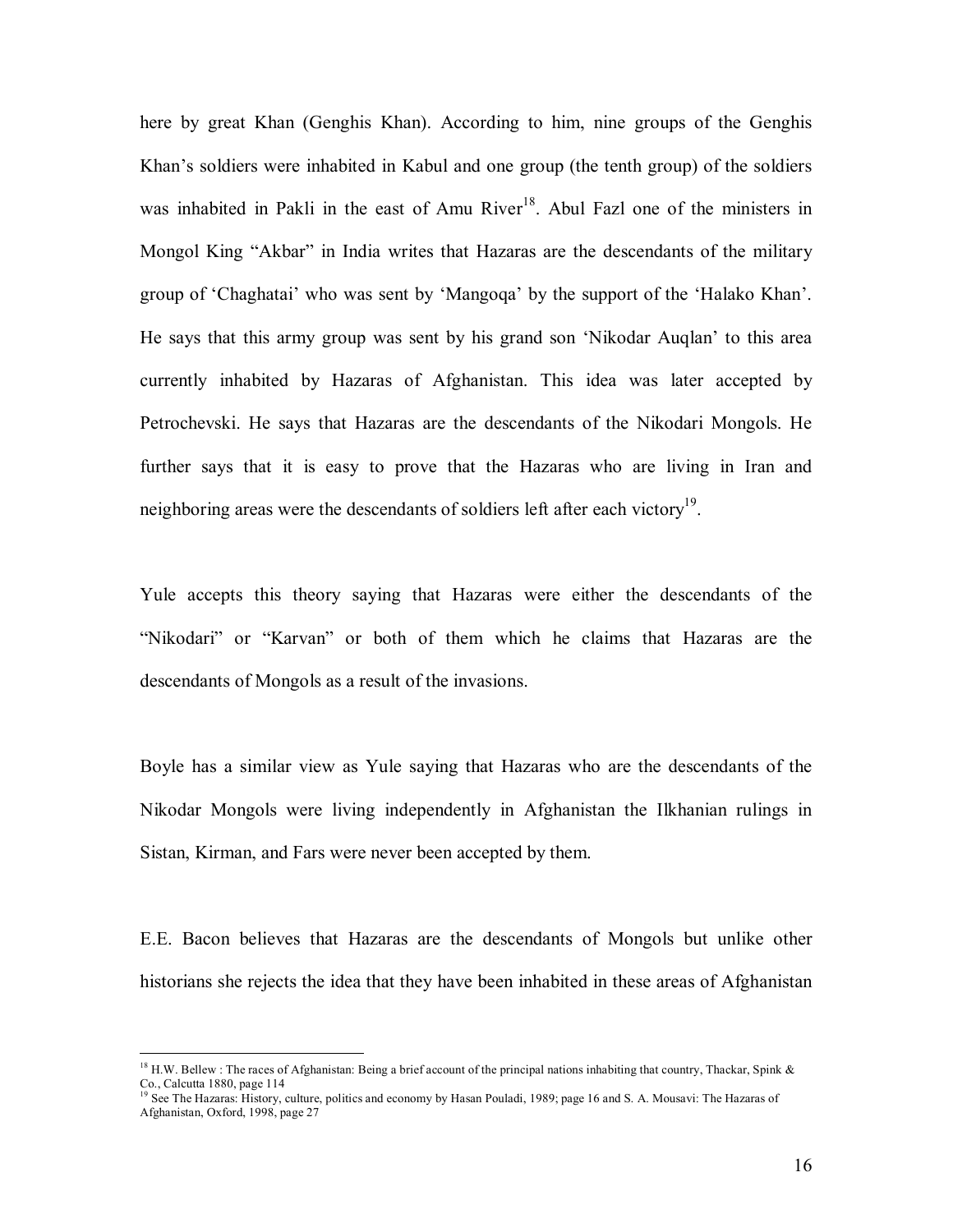by Genghis Khan; rather she believes that they have been settled in these areas gradually between the years 1299 and  $1447^{20}$ .

Though many writers and historians believe that Hazaras are the descendants of the Mongol Armies who were settled in Afghanistan in the mid of  $13<sup>th</sup>$  century; 'Burnes' believes that not only they are the descendants of the Genghis Khan but also of the Tamerlane who left thousand of his tribes in Afghanistan after returning back to Mongolia<sup>21</sup>.

S. A. Mousavi has talked about some Hazaragi expressions in his book "The Hazaras"; stating that while Hazaras teach behavior to their sons they are using the word Moghol as an adjective for good behavior. The example he has given in his book is "O, Bachah moghol beshi' and 'o, Bachah moghol bokhor<sup>22</sup> makes no sense to me at all. Being a Hazara I have never heard of such words in my whole life and neither the word 'moghol' or 'mongol' ever means such a thing in Dari or (Hazaragi dialect). I am surprised by such a statement made by a scholar trying to give connection between the words and ancestry relation of his tribe. Nevertheless, there are people and groups who intentionally use these newly adopted sentences and words for their proof of being Mongol Ancestral. He further gives examples of the new small political groups of Hazaras in Quetta, Pakistan; the ëTanzim Nasl Nao Hazaraí and their idea that we are the descendants of Genghis Khan and the Ancestry Tree by Nasir Ansari which traces Hazaras back to Genghis Khan, (Mousavi: 1998: 26) is in no way an evidence of facts and is just a nationalistic

 $20$  E. Bacon; Obok: A study of social structure in Eurasia, Wenner-Gren, New York 1958, page 4

 $21$  Burnes A. : Travel into bukhara, vol. 3, John Murray, London 1839, page 176

 $22$ See S. A. Mousavi: The Hazaras of Afghanistan, Oxford, 1998, page 25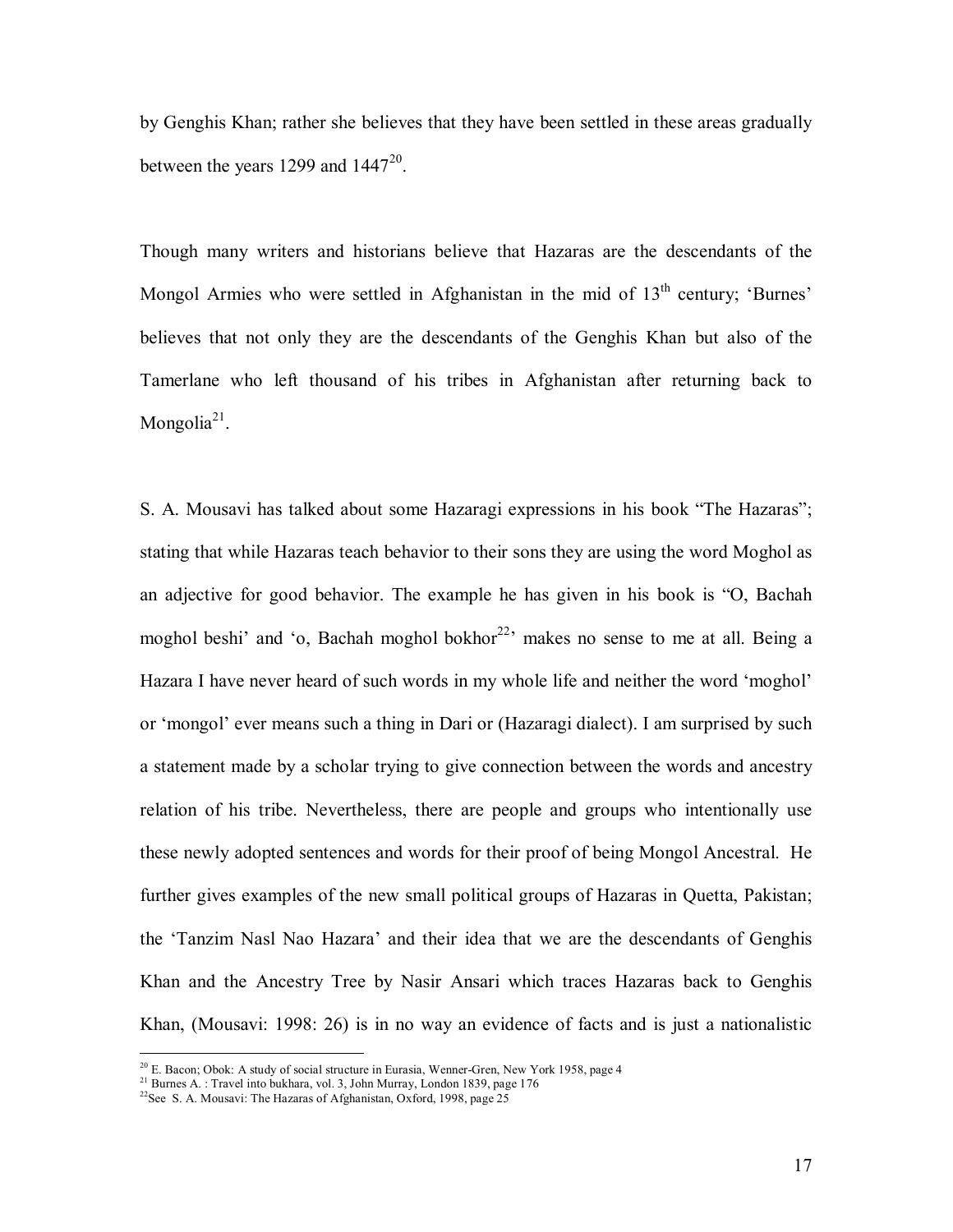act. While everyone knows the above mentioned "Tanzim" or party was created by Iran and their publications are totally far from facts with no proof of what they are saying. These Hazaras in Quetta, Pakistan rarely speak Dari and the Hazaragi dialect they are speaking is mostly mixed with Urdu words. For example, there usual sentence "double" ko" means hurry up is the mixture of English word 'double' and Farsi 'ko'. You will not see any Hazara in Afghanistan to use such words. Second, Nasir Ansari isn't a famous historian either in Afghanistan or in Pakistan or other places. We simply can't decide and make judgment based on such unaccepted facts written by a less famous writer with no proof of what he has said. I think we leave the matter to the audience to decide which argument makes sense by providing them with full facts and figures in hand so far.

#### **iii) The Hazaras As Mongol-Turkish Ethnicity**

Many historians agree that Hazaras are not the descendants of Mongols as we have talked over it in sufficient amount so far. In retrospect, most of them talk about another theory that Hazaras are a mixture of Mongols and Turks. Bernhard Dorn argues that Hazaras are the Turko-Mongol ethnicity whom as a result of conflicts been settled during the reign of Mangukhan or Mangoqaín between the years 1284-1291 A. D. in currently Hazara inhabited areas of Afghanistan<sup>23</sup>.

1

<sup>&</sup>lt;sup>23</sup> See The Hazaras: History, culture, politics and economy by Hasan Pouladi, 1989; page 17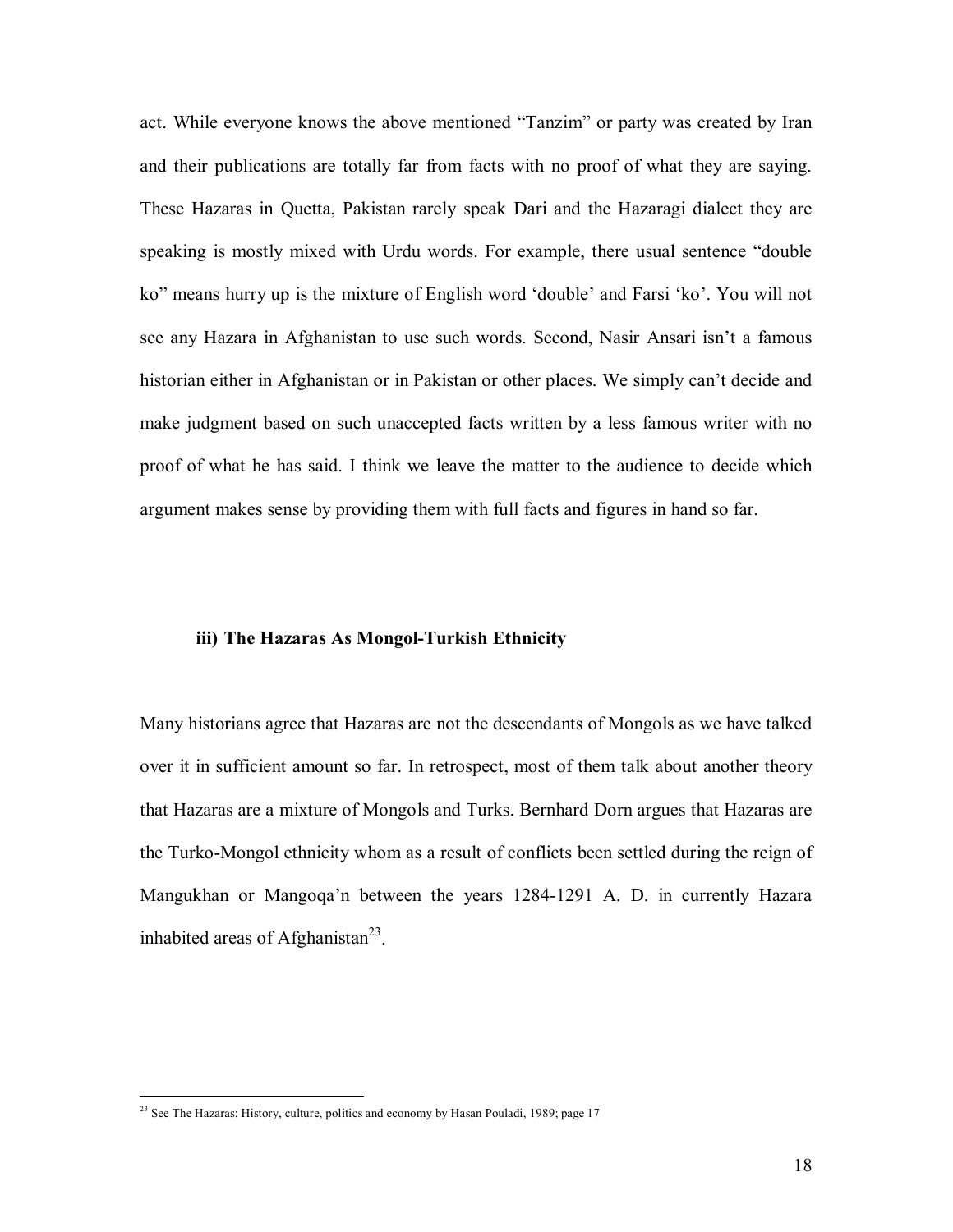E. Bacon also agrees with this theory that Hazaras are the Turko-Mongol ethnicity rather than being pure Mongol origin<sup>24</sup>.

Macmunn based on his theory of face resemblance claims that the Hazaras were brought to these areas by the Genghis Khan soldiers whom were inhabited in Kandahar, Herat, and Ghazni. But he accepts this theory that their origin is Turko-Mongolian rather than only Mongols or only Turks.

#### **iv) The Hazaras As A Mixed Race**

This theory was first brought forward by F. Schurmann. He believes that Hazaras are neither Mongols nor the mixture of Mongols and Turks but he believes that they are a mixture of different races such as Tajiks-Mongols and Turks-Mongols, etc. He writes that ìÖThe Mongols form a separate and distinct group, at the present time related neither to Hazaras and Aimaqs. All three tribal groups: Mongol, Hazara, and Aimaq, form separate and distinct ethnic and cultural groups at the present time. I believe the Hazarajat Hazaras to be a mixed population formed by a fusion of an aboriginal Iranian mountain people with invaders of Mongol affinities. The lack of vestigial evidence of an anterior nomadic culture among the Hazarajat Hazaras would seem to indicate the culture

<sup>&</sup>lt;sup>24</sup> See S. A. Mousavi: The Hazaras of Afghanistan, Oxford, 1998, page 28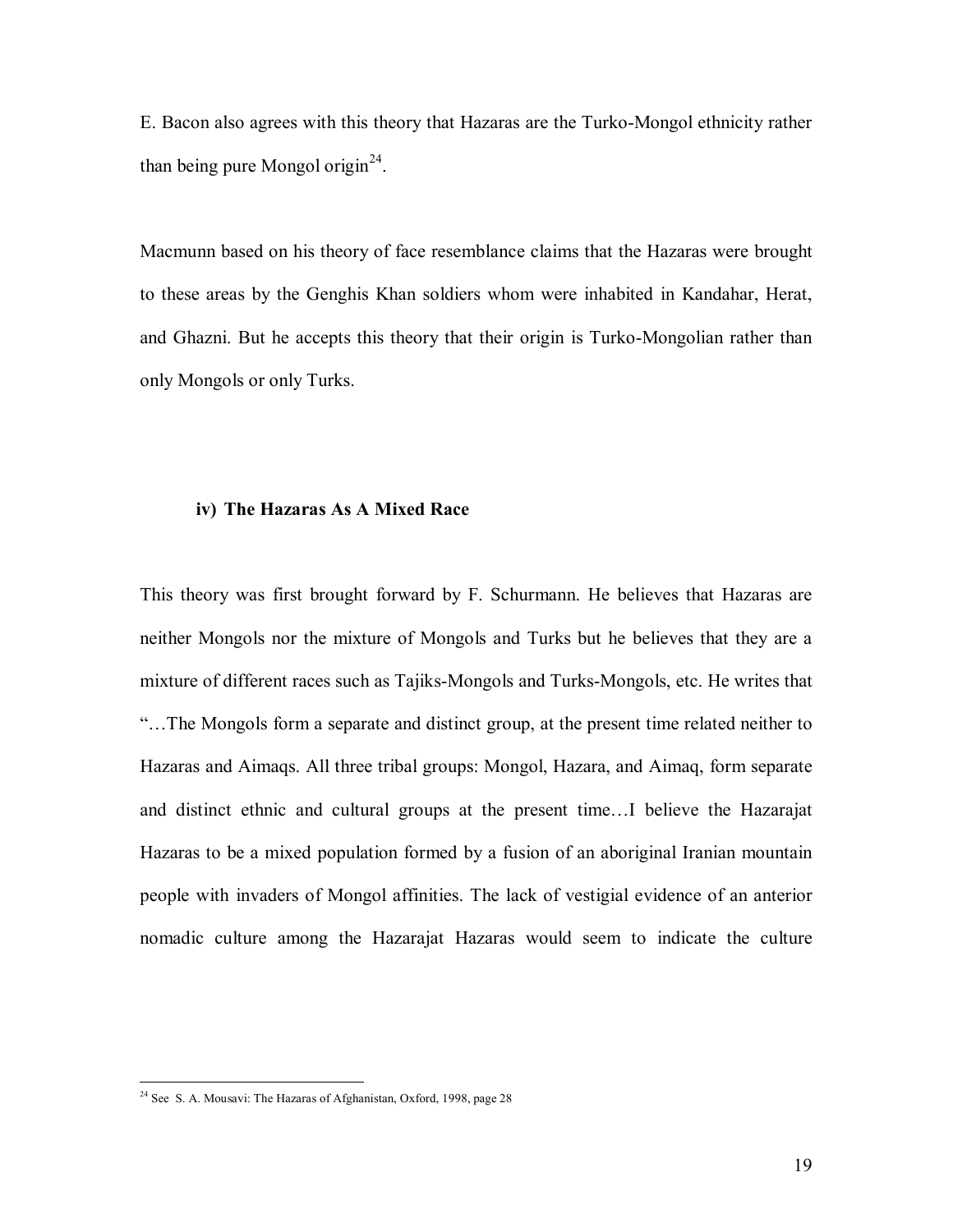influence of an aboriginal non-nomadic population, which could only have been Iranian, on the unquestionably nomadic or semi-nomadic invaders  $(1962:110-11)^{25}$ .

Timurkhanove also believes that Hazaras are a mixture of the Mongol soldiers of Mongol and Turkoman and the local Tajik community. According to him the Mongol soldiers whom remained in Afghanistan married the Tajik women which as a result of these intermarriages the new ethnicity which nowadays is known as 'Hazara' came into being<sup>26</sup>.

Some other writers like Snesarev (Afghanistan: 19), Kakar (The pacification of Hazaras in Afghanistan; 1973:1-2) has also supported this theory, while this theory is either not acceptable to most of the other historians.

Nevertheless, one can fit his or her own idea in the shade of these theories but the truth can never be proved, because the actual documents from that time is not recorded in any place to prove the shaping of a nation or ethnic group. S. A. Mosauvi has rejected these various theories in his book; "The Hazaras of Afghanistan"<sup>27</sup>.

In my point of view, one can logically think of the Hazaras as being the original inhabitants of these areas which are neither the Mongols nor the Turks and other mixed race theories. For example, look at the map of these regions starting from east in easternchina and Japan to north from Mongolia down to west-china and south west-china and to the Kashgar and Gilgit in north-east of Pakistan to the Wakhan. You will notice the

<sup>&</sup>lt;sup>25</sup> See S. A. Mousavi: The Hazaras of Afghanistan, Oxford, 1998, page 29

<sup>&</sup>lt;sup>26</sup> Timurkhanove: Tarikh e Hazara-i-Moghol, 1980. Translated by Hasan Raza Genghisi. Page, 4

<sup>&</sup>lt;sup>27</sup> See S. A. Mousavi: The Hazaras of Afghanistan, Oxford, 1998, pages 31-37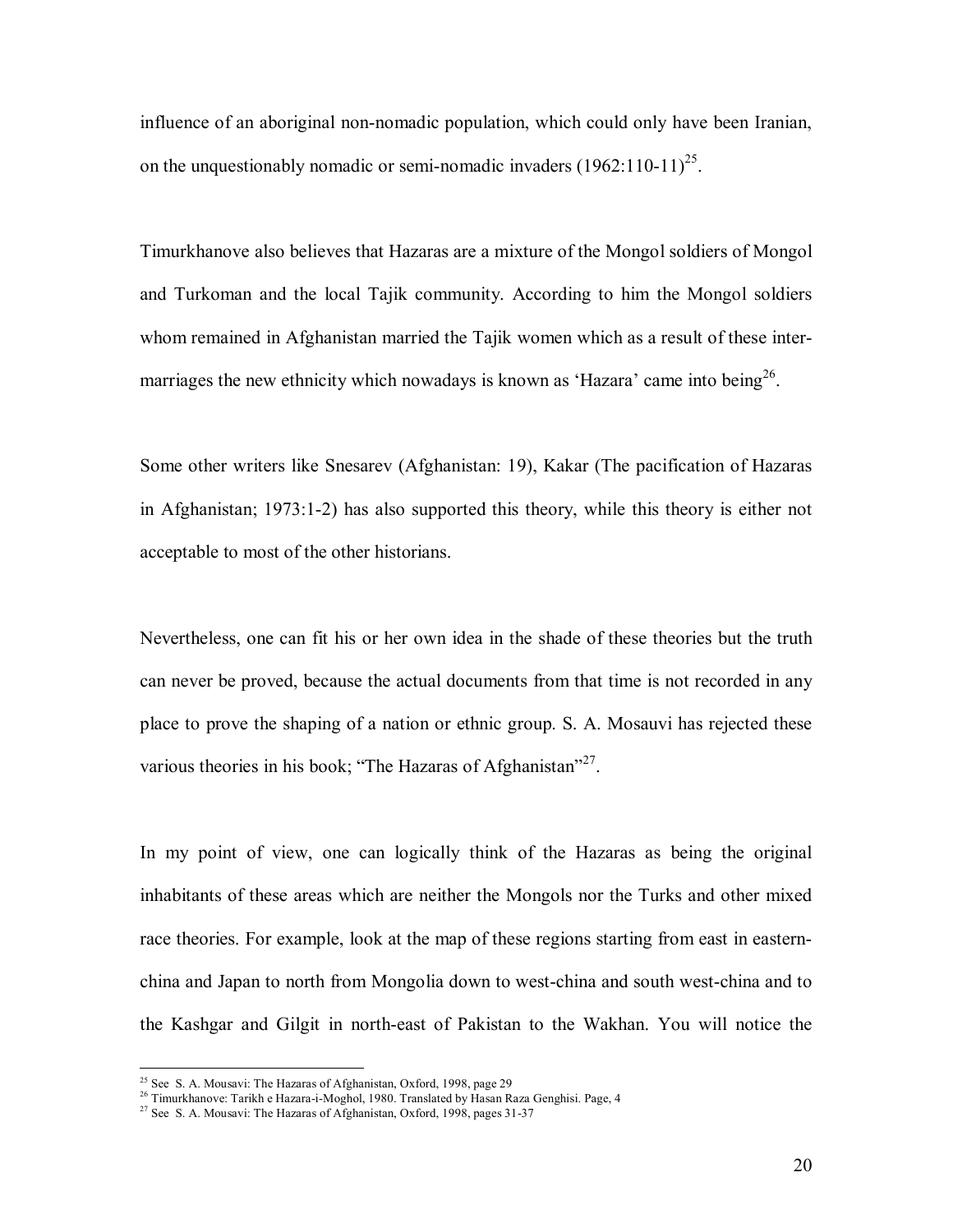similar faces for all these people regardless of the fact that they speak different languages and practice different religions<sup>28</sup>. So you can continue to come to central Afghanistan to the land of Hazaras and can easily see that you found again the similar faces but different culture and religions. Therefore, it would not be unreasonable to say that as those people in the east and north and neighboring part live on their lands since ages and have never been proved that they have migrated from somewhere else so that we can say the same for these people too. It is true that there might have been minor relocations of these people inside Afghanistan as a result of several wars and attacks on them but nevertheless their identity remained as they were. God knows better...

## **b) Different Ethnicities In Afghanistan And Position Of Hazaras Among Them**

Afghanistan is a multi ethnic country with almost 8 major ethnic groups and over 10 minors. The major ethnic groups are the Pashtun, Tajiks, Hazara, Uzbek, Baluch, Aimaq, Qizalbash, Turkman, Qazak, Farsiwan and Sayyeds; while to name a few of the minors we list the Kirghez, Arab, non-muslims, Jat, Brahui, Wakhi, Pashaii, and others.

#### **i) Pashtuns**

 $\overline{a}$ 

Pashtuns or Pathans are the most populated and powerful ethnical group in Afghanistan. The Pashtuns are mostly living in the south and south-east of Afghanistan with some

<sup>&</sup>lt;sup>28</sup> The next step in this study will be taken by those Scholars that use DNA evidence — (Prof. Andrew Hess).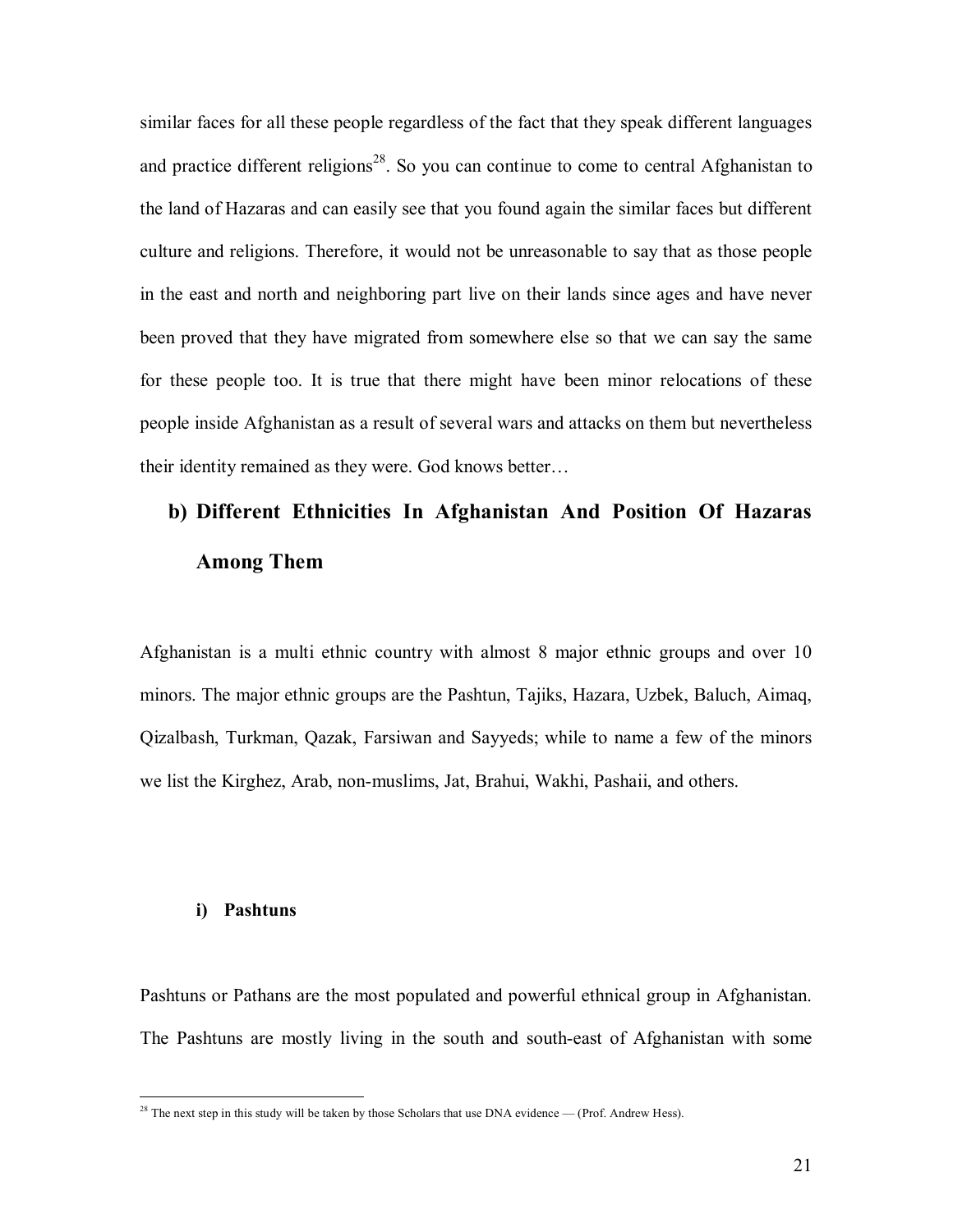minor groups living in north-west of Afghanistan too. The Pashtuns of Pakistan living in NWFP and Baluchistan of Pakistan are also from the same origin living across the border, being separated from their counter parts by "Durand Line". Pashtuns has mostly a tribal life mostly living in the villages and their basic livelihoods are agriculture and pastoral. But some of them still live the nomadic life.

Pashtuns of Afghanistan live mostly in Kandahar, Helmand, Kunar, Laghman, Khost, Paktia, Paktika, Nimroz, Urozgan, Ghazni, Kunduz, and some live scattered almost everywhere in Afghanistan. Their language is mostly Pashto but some of them speak Dari in their houses with the knowledge of Pashto as well.

Afghan historians like Mohammad Hayat Khan, Sher Mohammad Khan and Mohammad Khalis Durani relate their origin to Israeli Tribes and some links themselves to Arabs. But their lifestyle and linguist similarity shows that they belong to ancient Aryans<sup>29</sup>. Pashtuns are mostly 'Sunni-Hanafi' but some of them are Shi'i.

Pashtuns has ruled Afghanistan from the time of Ahmad Shah Durani in 1747 till almost now with some short period rules of Tajiks (Bacha e Saqao (1928), Mujaddadi (1992), and Rabbani (1992-6)).

Pashtuns are divided into several tribes of which Durani and Ghilzai are the prominent groups. The other tribes are: Hotakian, Sadozai, Mohammad Zai, Wardak, Khugiani, Jaji, Tani, Mangal, Jadran, Shinwari, Safi, and Mohmand.

<sup>&</sup>lt;sup>29</sup> Hussain Ali Yazdani: Research on history of Hazaras, Tehran 1990, page 88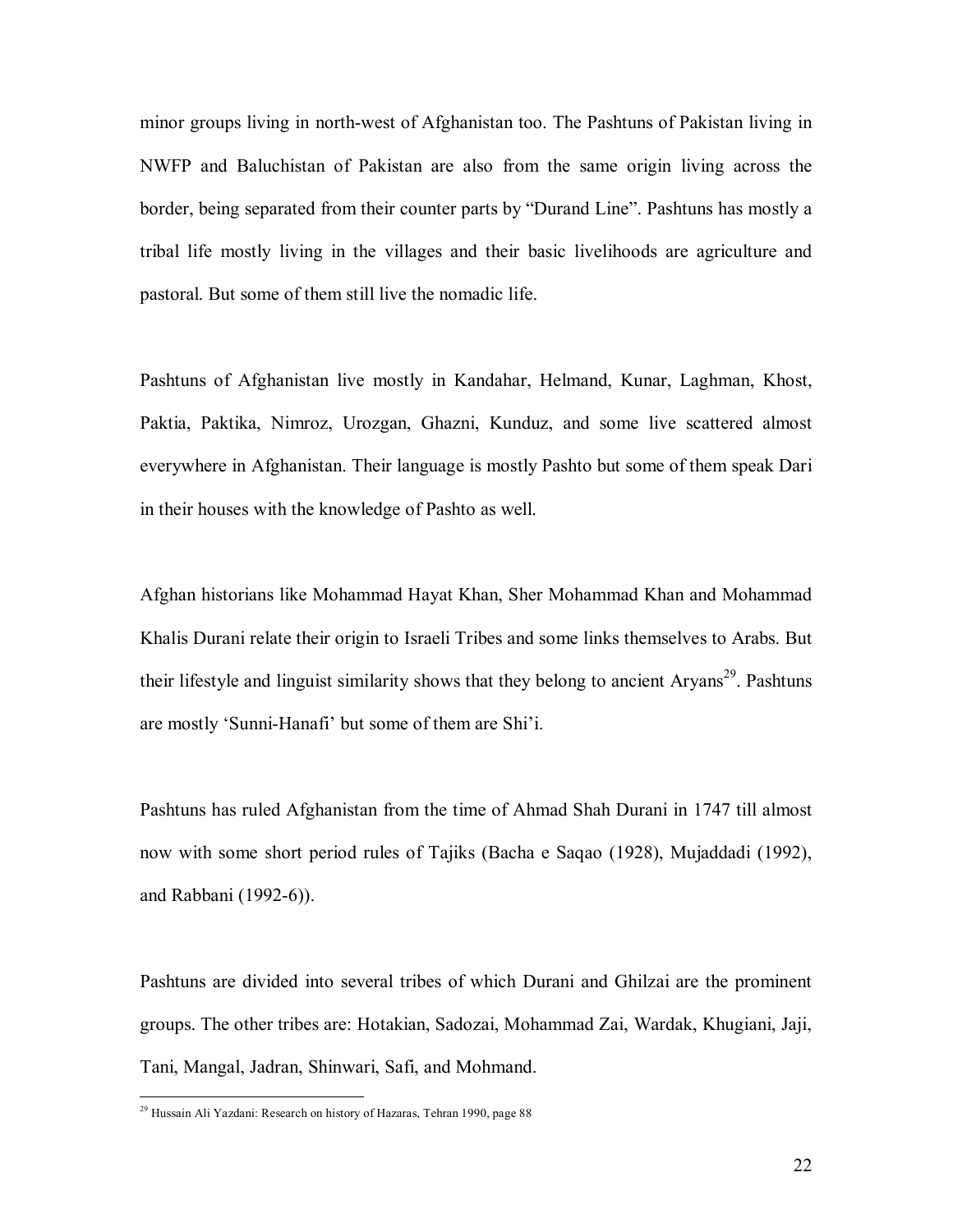#### **ii) Tajiks**

Tajiks are the second largest ethnic group in Afghanistan. Tajiks are more educated than other tribes of Afghanistan. They live in cities like Kabul, Herat and in rural areas like Panjshir, Samangan, Baghlan, Takhar, Parwan, Badakhshan, and also extend into the central mountains. They mostly speak Dari (Farsi) and are mostly Suuni-hanafi but some are Ismaieli Shi'i.

Tazi or Tazik first was used by Iranian's to name Arabs but later this name was used to distinguish Persians from Turkish tribes by Turks. In Central Asia and in Afghanistan nowadays this similar name Tajik is used to name the Dari speaking population of Kohdaman, Kohistan and Panjshir except those of Hazara, Shi'i and Farsi-wan<sup>30</sup>.

#### **iii) Hazaras**

 $\overline{a}$ 

Hazara is the third largest group among them but they have been neglected both from politics and education for years. The occupation of Afghanistan by Soviet Union and the continued war for freedom and later the civil war have much changed the life of Hazaras and their role in the Afghan politics and government.

<sup>&</sup>lt;sup>30</sup> Hussain Ali Yazdani: Research on history of Hazaras, Tehran 1990, page 88-89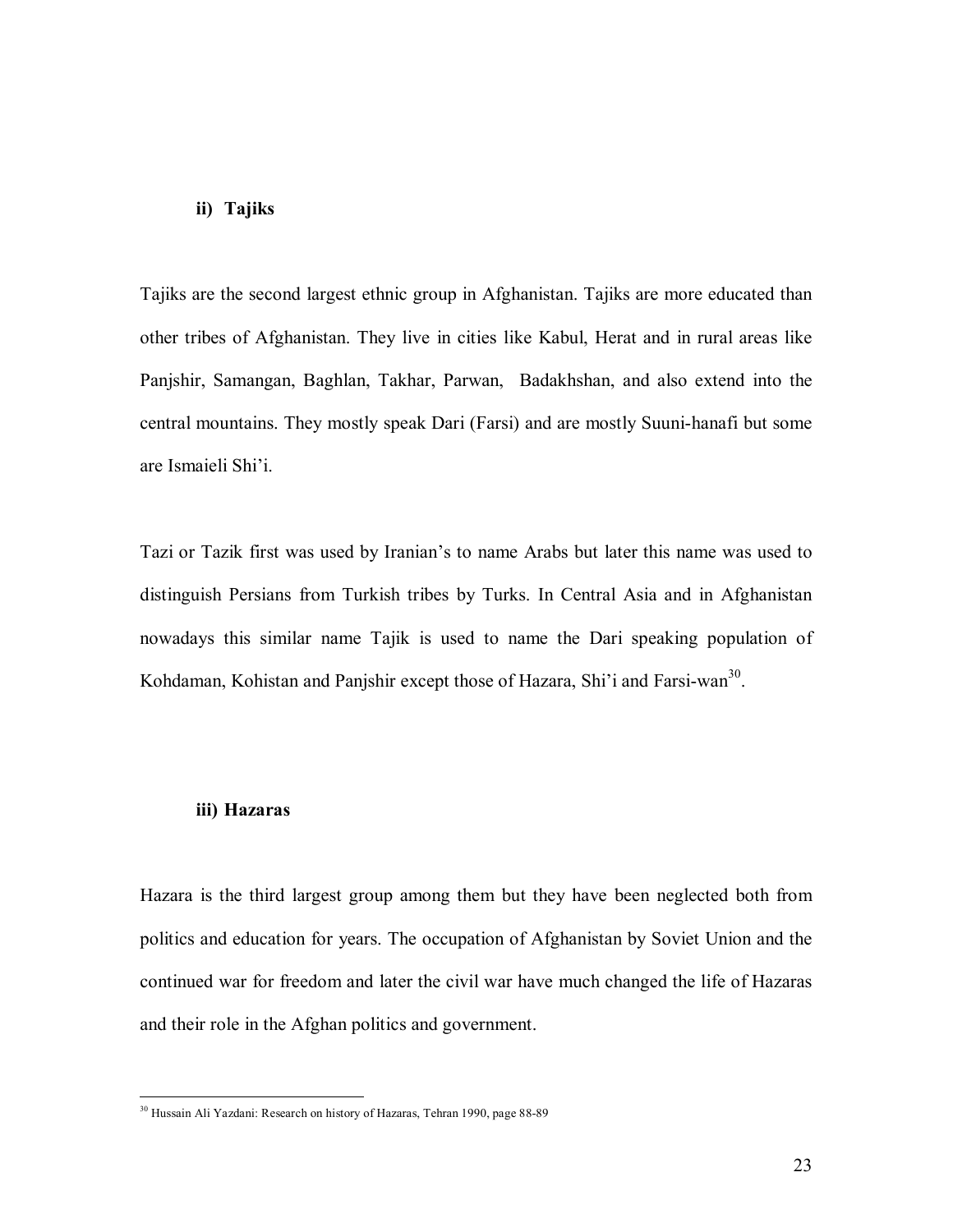It is famous about Hazaras that they are honest, patient, calm, and peaceful and in the mean time courageous, and hardworking.

They are living in the mountainous central region of Afghanistan covering approximately 50,000 sq km of land which is also known as the Hazarajat<sup>31</sup> (I will discuss the area in detail under the geographical locations of Hazaras). Some of them also live scattered in various parts of Afghanistan such as Mazzar-e Sharif, Badghis, Badakhshan, Juozjan, Samangan, Helmand, Herat, and other places. They Speak Dari with Hazaragi dialect and most of them are Imami Shia with a minor Ismaili Shia and Sunni.

As Afghanistan is one of the poorest countries in the world, the Hazaras are one of the poorest people in that country. They have always been neglected by the central government therefore most of them are living in the far mountainous areas with the rural way of life. Their main occupations are the farming and animal husbandry which hardly satisfy their needs because of the unsuitable land for farming and the severe cold weather which makes the life harder than usual. The illiteracy rate is high because of the lack of access to schools in those rural areas and the unstable political system for them. In 1960s an estimated 30-50 percent of the unskilled labor, artisans, factory workers, shopkeepers, and low grade civil servants where Hazaras migrating from rural areas to the cities in search of work $32$ . The Hazaras were always seen to be working in the lowest rung of the social scale in the society. Despite the hard life and unequal opportunity for them in the society to survive the Hazaras are proud that neither Hazara ever beg on the streets nor

<sup>&</sup>lt;sup>31</sup>see http://countrystudies.us/afghanistan/40.htm (accessed 8 September 2005) <sup>32</sup> Ibid 30, paragraph 4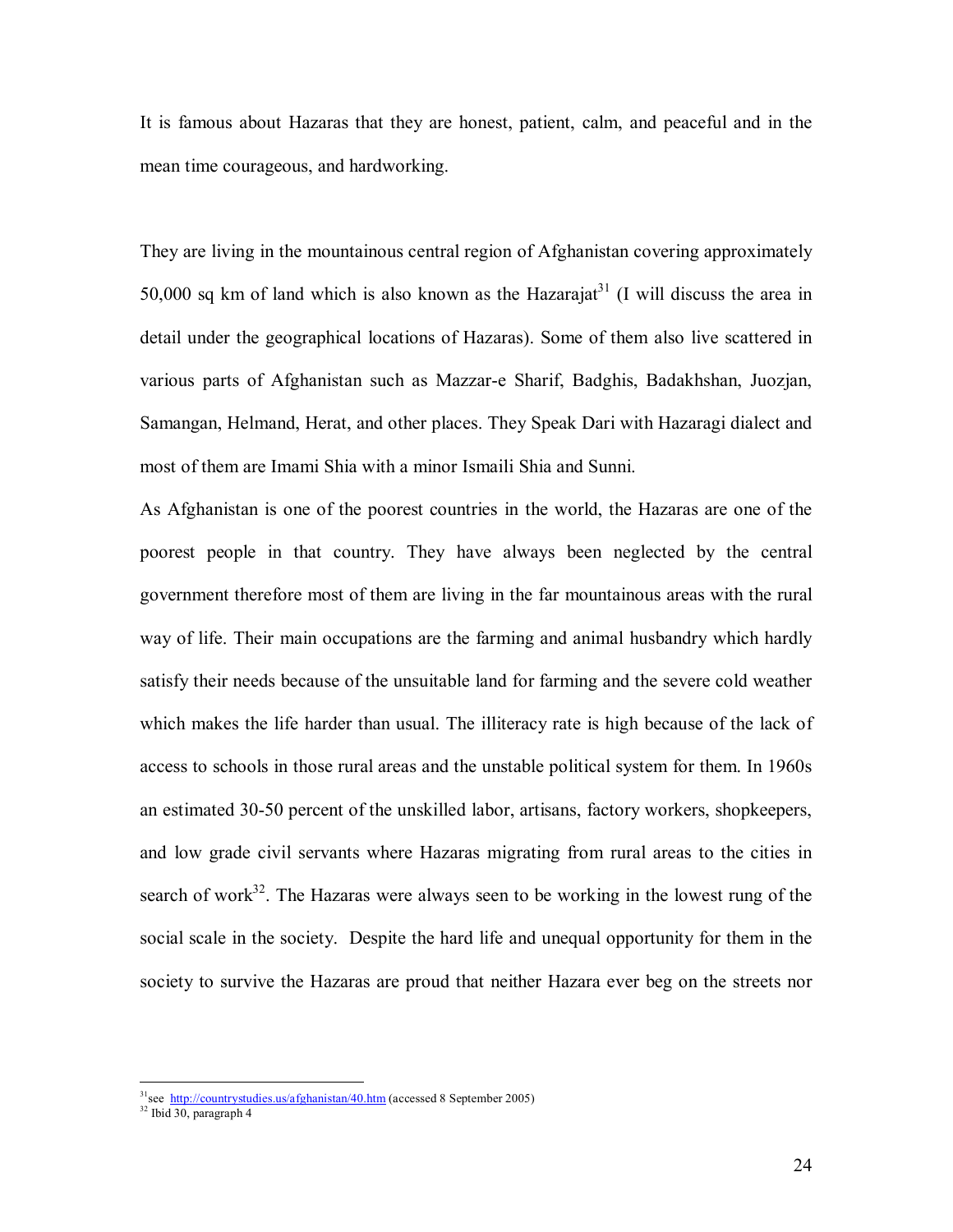they have female prostitutes as in comparison to other tribes who even have more access to resources in the society seem to be involved in these works.

During 1970s and afterwards Hazaras political and economical situations improved remarkably<sup>33</sup>. They proved their position among the other ruling groups within the society. Their presence in the government and the increasing number of their students in the schools and universities each year is a sign to a better future.

# **2) Geographical Location Of Hazara Ethnic Group In Afghanistan**

The Hazara land or Hazarajat is located in the center of Afghanistan. In the past this land was also called 'Paropamizan' or 'Paropamisus' which is also called 'Hazaristan' and 'Barbaristan' in some books $34$ .

In some books the 'Sadajat'<sup>35</sup> has been used for the same land and some recent writers use the name 'Gharjistan'<sup>36</sup> for it.

There has never been an agreed geographical boundary for Hazarajat between the past historians, because the Hazara land was repeatedly attacked by Pashtuns during the past

<sup>&</sup>lt;sup>33</sup> see <u>http://countrystudies.us/afghanistan/40.htm</u>, paragraph 4 (accessed 8 September 2005) <sup>34</sup> Riazi: Koliat, Tehran 1976, page 220

<sup>&</sup>lt;sup>35</sup> See The Hazaras: History, culture, politics and economy by Hasan Pouladi, 1989; page 79

<sup>36</sup> Gharjistani: Tare Khi Nawin Hazara, Shoraye Farhangye Islami, Quetta 1988, page 35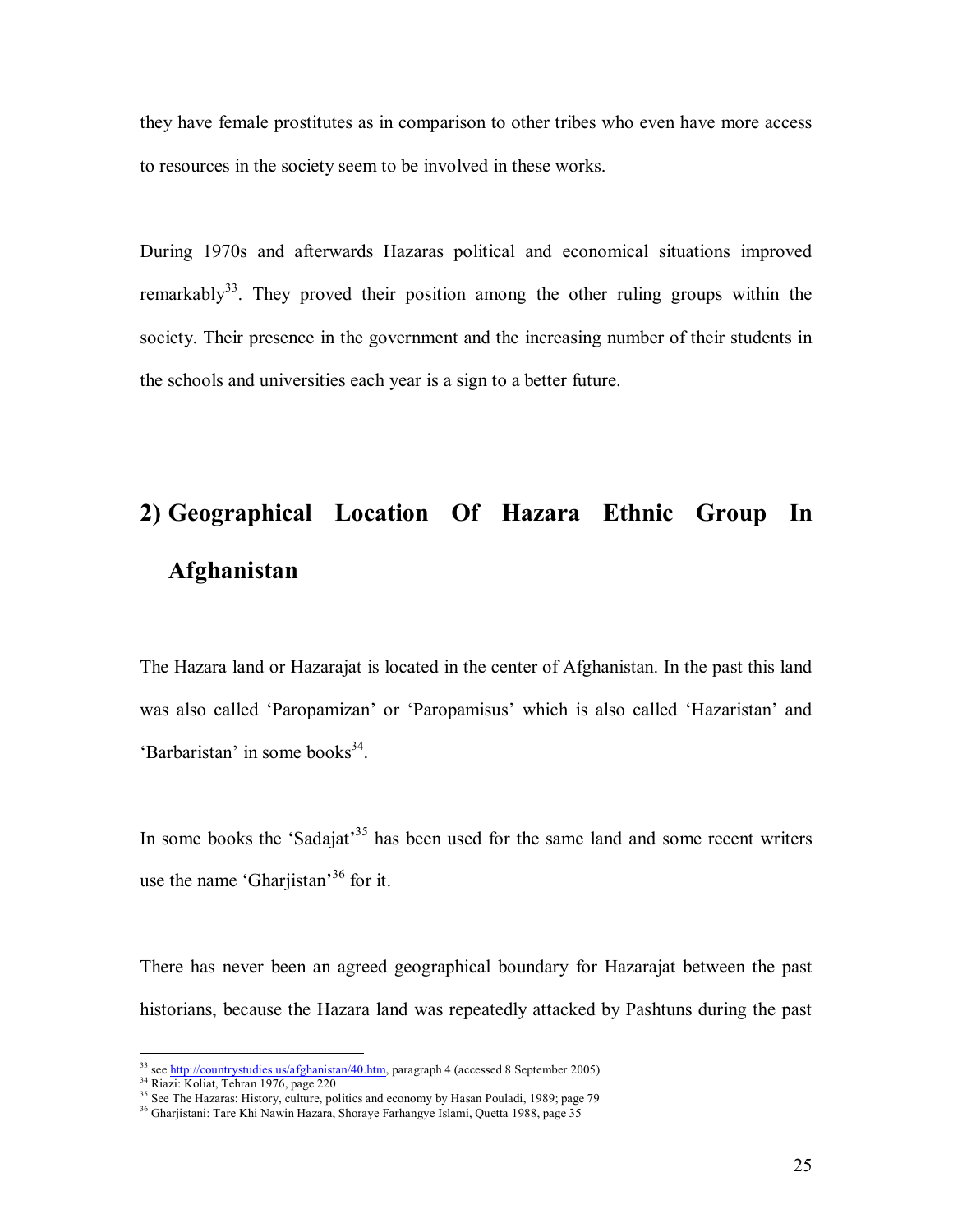history of this country and huge relocations of Hazaras happened in several occasions and their boundaries redefined as a loss of their mass lands. Though, Hassan Pouladi ( 1989: 82) defines the boundary for Hazarajat according to "Humlum', 'Dulling' and 'Louis Dupree' drawn map of Hazarajat saying that land of Hazaras are situated between the 60 degree east and 68 degree west; 33 degree north and 35 degree south<sup>37</sup> of Afghanistan. On the other hand, S. A. Mousavi ( 1998: 69) still believes that Hazarajat from the north lay at a Pass situated 20 km of south of Mazar-e Sharif, continued southward along the river of Dar Gaz past the forest of Boyna Qara and onwards to Aq Kaprak, Qarah Kashan and Dandan Shikan Passes, where it joined the Shorkhab and Siah Khak...eastward to Hajar and Lurak Village to Ghorband river...Doab...south to Qotandar to Zay Mooni...west to Jalriz and Shorkh Sang...Ghazni-Qandahar road to Qandahar. He defines the southern boundaries of Hazarajat starting from Maidan to Moqor...Bandi Kotale Tahiri...Bagram...to Tagab Khor to Zard Bed. On the west, he starts from Band Barmah... Morghab river upto 20 km short of Bala Morghab then to Band Turkistan ends in village of Bookan. He argues on the bases of the new map of Hazarajat produced by Hazara refugees in Quetta, Pakistan and in Germany<sup>38</sup>.

If one travel to the current Hazarajat it is easy to discern between these two ideas. S.A. Mousavi and the new map of Hazara produced by Hazara refugees in Quetta and Germany talks about the original land of Hazaras and Hassan Pouladi and Dupree and others look at the present lands occupied by them with some minor mistakes because of the lack of their information. S.A. Mousavi has criticized Louis Dupree for not being

<sup>&</sup>lt;sup>37</sup> See The Hazaras: History, culture, politics and economy by Hasan Pouladi, 1989; page 82

<sup>&</sup>lt;sup>38</sup> See S. A. Mousavi: The Hazaras of Afghanistan, Oxford, 1998, pages 65-69 and Map1 on page 67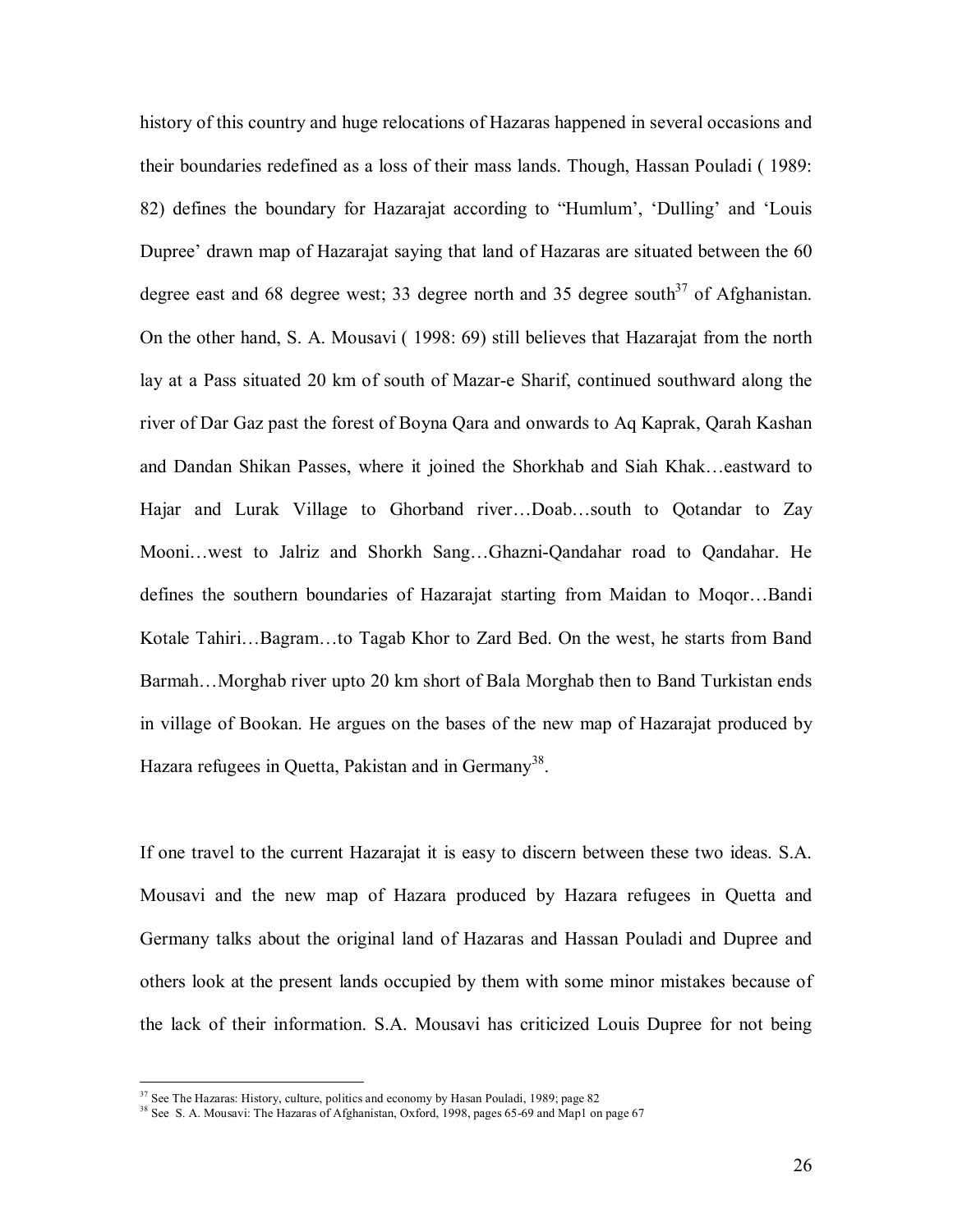aware of the difference between the Tajik and Aimaq and the map given by her which Mousavi thinks is just a flippancy of the writer  $39$ .

The current Hazarajat is approximately  $50,000$  Sq. Kilometers<sup>40</sup>. The only other writer who has talked about the area of Hazarajat is Hassan Pouladi<sup>41</sup> who estimates the total area to be 15,000 Mile Sq. which is equivalent to 38849.85 (sq. Kilometer). Hazarajat is approximately  $\frac{1}{4}$  of the whole ratio. In the east it starts from 60 km west of Kabul (Kotal Onai and Maidan) to Chigh Charan, Ghor province in West. Even though, Baba Mountains are said to be the north borders of Hazarajat but in reality it extends in north to Darai –e Suf, Yakawlang, and north of Bamyan. In the south its boundaries lie to the Ghazni, Moqor and north of Qandahar. Despite of this core area some Hazaras are living scattered in different provinces of Afghanistan such as Badakhashan, Mazar-e Sharif, Qataghan and Turkistan, Kabul, Qandahar, Herat, and some other areas<sup>42</sup>.

It is true that the borders of Hazarajat have been significantly reduced to its current size. H.W. Bellew gives more detail on Hazarajat saying that "...They have occupied a huge amount of land in this country – From the borders of Kabul and Ghazni to those of Herat in one direction, and from vicinity of Kandahar to that of Balkh in the other. In reality Hazaras occupy all those land of Paropamisus of the past<sup>435</sup>. Bellew further says  $\cdot^{\alpha}$ ... believe that Hazaras were holding the land beside the highway from Kabul to Qandahar and Herat. The name of majority of the villages near the highway proves this that Hazaras

1

<sup>&</sup>lt;sup>39</sup> See S. A. Mousavi: The Hazaras of Afghanistan, Oxford, 1998, page 69

<sup>&</sup>lt;sup>40</sup> see http://countrystudies.us/afghanistan/40.htm (accessed 9 September 2005)<br><sup>41</sup> See The Hazaras: History, culture, politics and economy by Hasan Pouladi, 1989; page 82

<sup>&</sup>lt;sup>42</sup> For further clarification look at the map of Hazarajat in Appendix D.

<sup>&</sup>lt;sup>43</sup> Bellew H. W (1880): The races of Afghanistan, published in Pakistan, 1979, page 113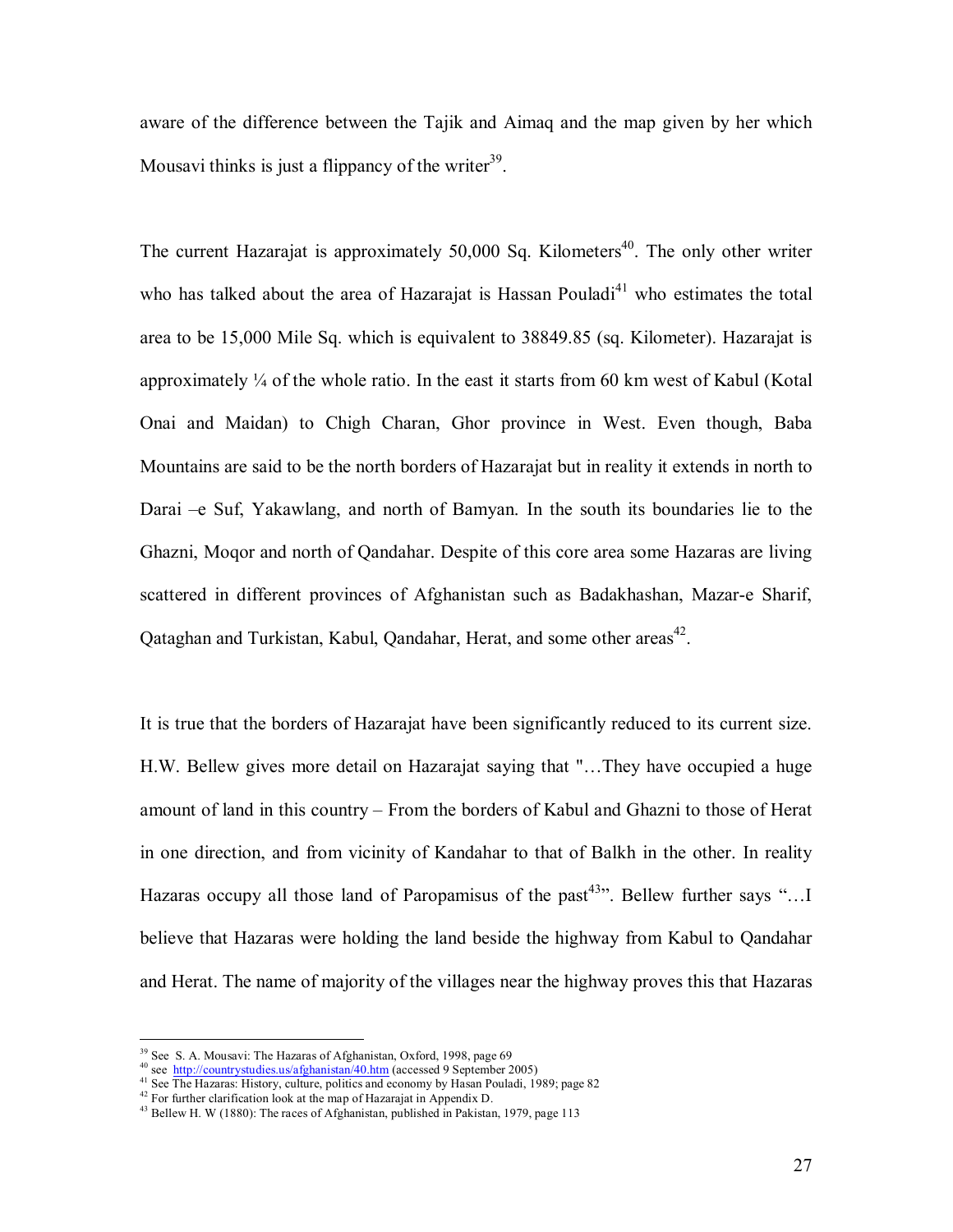were the founder of those areas. One of their fore-father's grave is near Girishk, Helmand province on the way to Herat whose name was "Chopan" and now the village is famous for this name...The boundaries of Hazarajat extends to Shawal in Quetta. The word ëTakatuí which is the name of a mountain between Qandahar and Quetta means 'Struggle' in Hazaragi and the word 'Kochlagh'" which means 'Hole' in Hazaragi is another place in Quetta traveling towards  $O$ andahar $^{44}$ .

Masson C. an American tourist in  $19<sup>th</sup>$  century writes about the attacks of Pashtuns on Hazara's lands in the southern Afghanistan says "...Wardak was belonging to Hazaras before 100 years and Pashtuns overthrown them by force from these areas. One can say that Hazaras were holding the lands from Qarabagh to Ghazna and in the same way were being forced out of these areas as well. In fact, the invasion of Hazara's lands by Pashtuns still continues... $^{45}$ 

Hassan Pouladi talks of another  $19<sup>th</sup>$  century western tourist who wrote about the Hazaras of Afghanistan as "...The deserts surrounding Moqor, Qarabag, and West of Ghazni were the lands of Hazaras...", He also gives reference to Masson C. saying that  $\ldots$ In Qarabagh we see people who are Hazara and can be easily differentiated from their neighbors by their Tatar like face, being short, and the cloths especially Arakhchin which is sizeable to their heads that they wear. They are from the 'Bobak' tribe and their tribal chief is 'Gulistan Khan' a resident of Qarabagh<sup>746</sup>.

<sup>44</sup> Bellew H. W (1880): The races of Afghanistan, published in Pakistan, 1979, page 333-4

<sup>45</sup> Masson C.: Narrative of various journeys to Baluchistan, Afghanistan and the Punjab, vol. 2, Translated by Hasan Raza, Quetta, Baluchistan, 1979, page 224

<sup>&</sup>lt;sup>46</sup> See The Hazaras: History, culture, politics and economy by Hasan Pouladi, 1989; page 85-6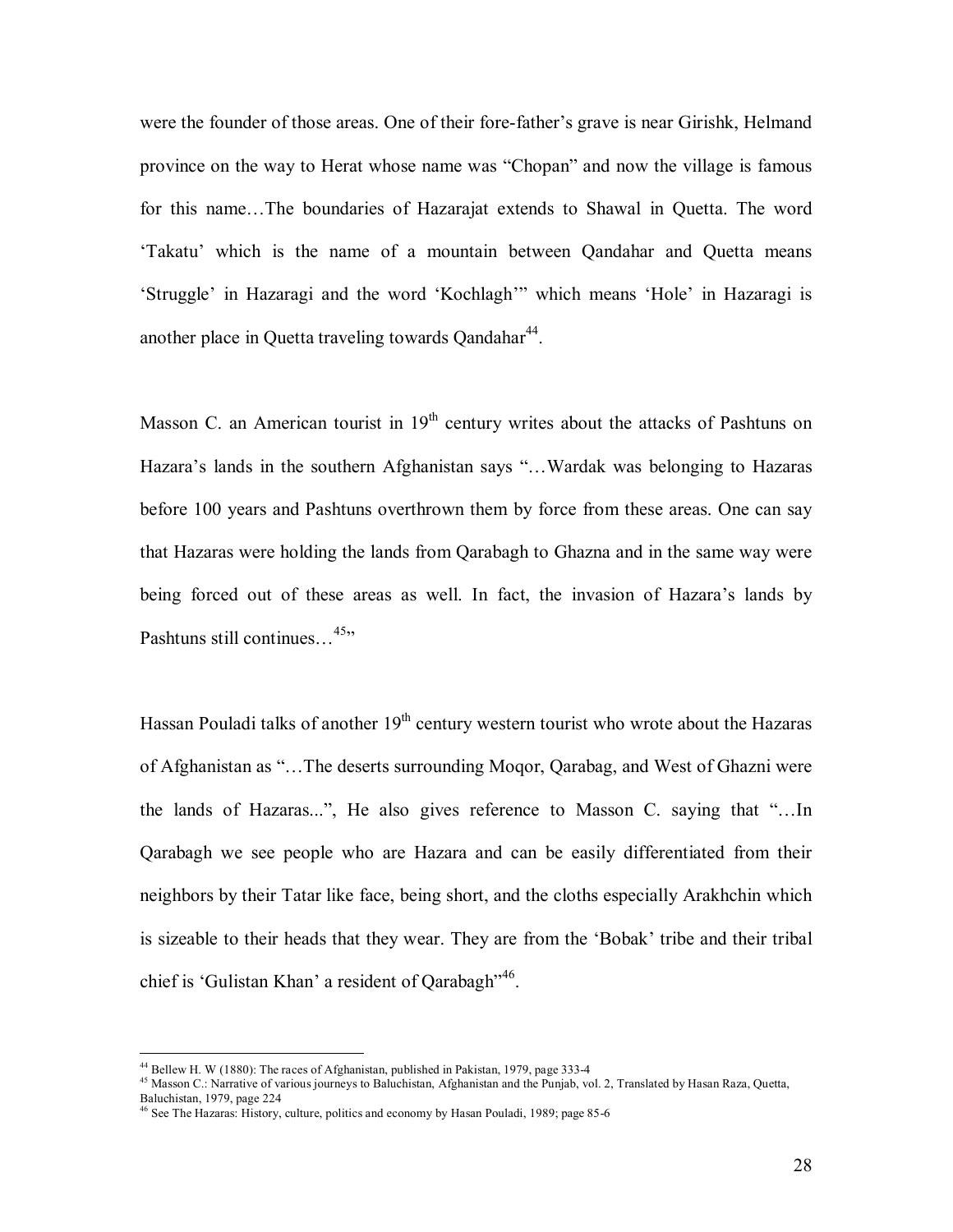Timurkhanove says that "...The Hazarajat has been significantly reduced to its current size since 19<sup>th</sup> century. Based on my calculation which I took from different foreign sources these areas are reduced to 100,000-150,000 sq km. As an example the Maidan valley which was inhabited by both Tajiks and Hazaras in 1920s now in 1970s there is no Hazara remaining in this area<sup> $47$ </sup>.

## **3) Population Of Hazara Ethnic Group in Afghanistan**

There have always been arguments on the population ratio of different ethnics in Afghanistan. Perhaps one reason is that there has never been an accurate head count to show the correct figure. In 1999 United Nations estimated its population at between 1.6 million and 2.5 million (Johnson 2000:  $46$ <sup>48</sup>. Rejecting this S.A. Mousavi (1998: 64) says that the population of Hazaras is over 4 million. The reason he gives in his book is the estimation of UNHCR of Afghan refugees in Iran which he says is between 2.2 and 2.7 million of whom the majorities are Hazara of Afghanistan<sup>49</sup>. He also thinks that because of the lack of a central and national government in Afghanistan the population consensus has never been carried out accurately as of the whole population consensus of Afghanistan is not precisely yet known. He believes that because of the continued torture

<u>.</u>

<sup>&</sup>lt;sup>47</sup> Timurkhanove: Tarikh e Hazara-i-Moghol, 1980. Translated by Hasan Raza Genghisi. Page, 39

<sup>&</sup>lt;sup>48</sup> See Middle East Studies: History, Politics, and Law; edited by Shahrough Akhavi, University of South Carolina, Chapter Three; Hazarajat: Kinship and Neighborhood in the Village, page 59

<sup>49</sup> See S. A. Mousavi: The Hazaras of Afghanistan, Oxford, 1998, page 64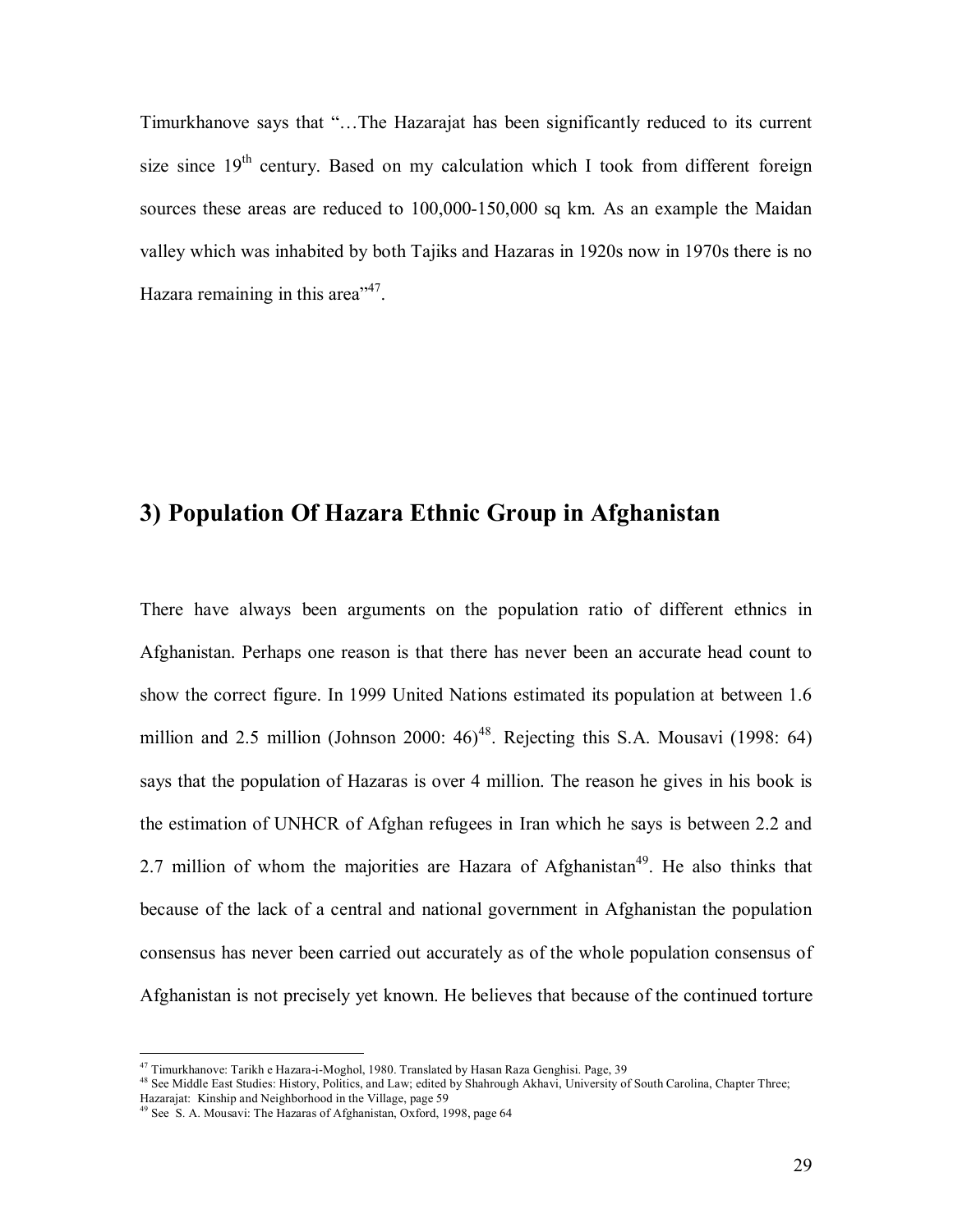and depopulation of Hazara people in Afghanistan they were forced to migrate to various parts within the country and many of them took refuge in neighboring countries like Quetta, Pakistan and Mashhad, Iran. He believes that due to planed depopulation of Hazaras they were separated into three parts inside Afghanistan namely to the north, west, and in central Hazarajat. And some even tried to change their nationality and reintroduced themselves as Uzbeks in Mazar-e Sharif and Tajiks in Punjshir in order to be safe from the inhuman torture of Pashtuns carried out especially by Abdur Rahman Khan Regime $50$ .

Ahmed Rasheed (Taliban, 117) also believes that the Hazaras are between 3 to 4 million which is somehow near to the assumption given by  $S.A.$  Mousavi<sup>51</sup>.

Nevertheless, most of the sources estimate the population of Hazaras to be 19% as of Pashtuns 38%, Tajiks 25%, Uzbeks 6% and others  $12\frac{52}{5}$ . But in CIA face book (2005) of the countries the population consensus has been give as; Pashtun 42%, Tajik 27%, Hazara 9%, Uzbek 9%, Aimaq 4%, Turkmen 3%, Baloch 2%, other 4%53 which is absolutely out of the truth and one need to be accurate to make a statement. In contrast the US country studies estimates the population as of 1996; Pashtun (40%), Tajiks  $(25.3\%)$ , Hazaras  $(18\%)$ , Uzbeks  $(6.3\%)$ , Turkmen  $(2.5\%)$ , Qizilbash  $(1.0\%)$ , and others  $(6.9\%)^{54}$ .

1

<sup>50</sup> See S. A. Mousavi: The Hazaras of Afghanistan, Oxford, 1998, page 61-65

<sup>&</sup>lt;sup>51</sup> Ahmad Rasheed: Taliban, Islam, Oil and New Great Games, 1999, page 117<br><sup>52</sup> see http://hazara.net/hazara/geography/ethnic/ethnic.html (accessed 12 September 2005)

<sup>&</sup>lt;sup>53</sup> http://www.cia.gov/cia/publications/factbook/geos/af.html (accessed 12 September 2005)<br><sup>54</sup> http://countrystudies.us/afghanistan/38.htm (accessed 18 September 2005)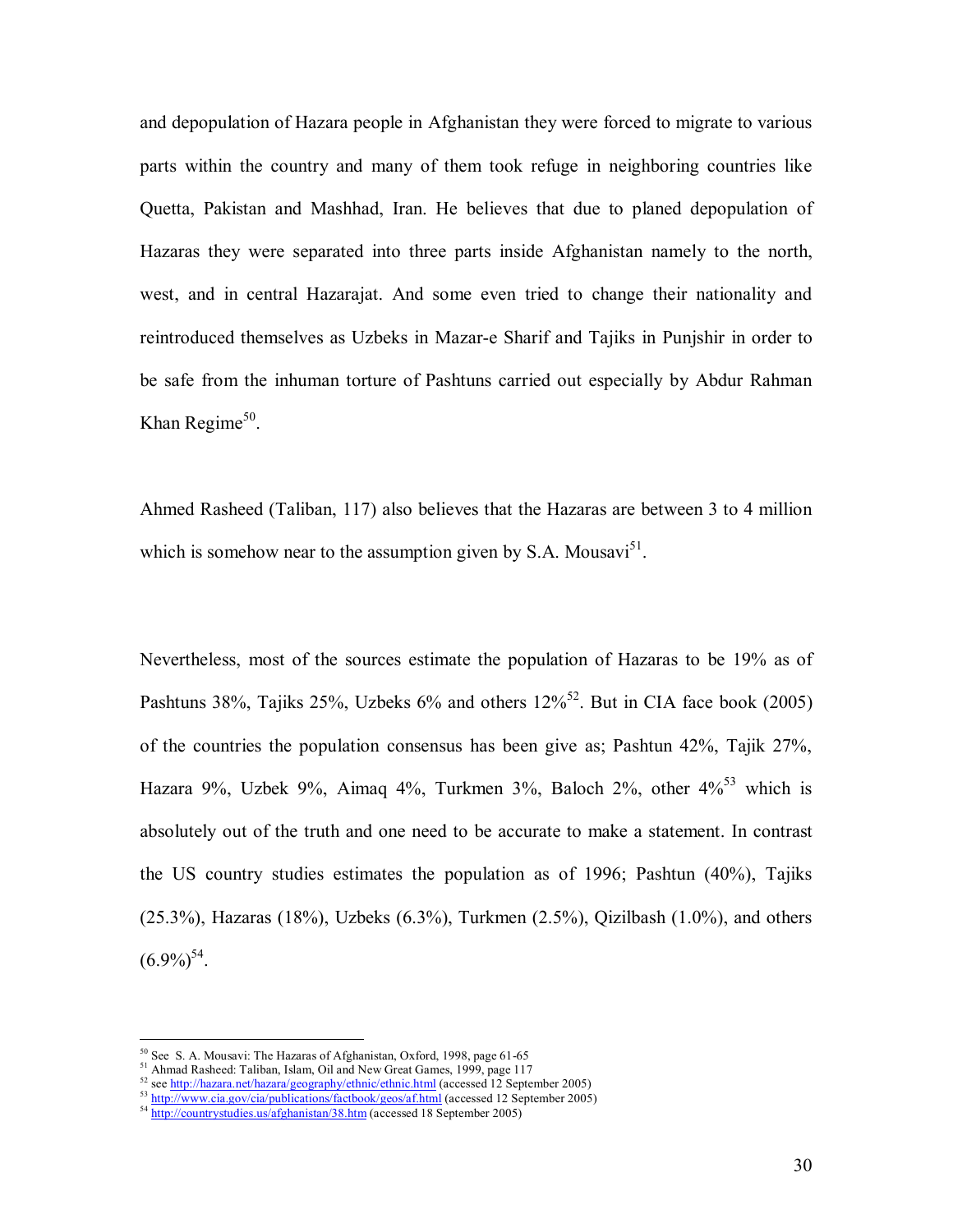I traveled in Hazarajat and interviewed many people and one of my questions was about their estimated population and their minority role in the society. I found out that most of them donít accept that they are a minor ethnic group and believe that they have been either neglected by their past governments who carried out the population consensus or the head counts were not carried out accurately.

### **4) Tradition And Culture**

 $\overline{a}$ 

Although ethnical groups are quite different from one another in Afghanistan but they all almost share the common culture and traditions. This unity in the culture are widely seen across the country between different ethnic groups in weddings, festivals, games, dance, poetry, song, and also sharing common words in their language, most of the time in clothing, and almost every aspects of their way of life from agriculture to animal husbandry to shop-keeping and normal daily chores. One can assume that this unity and culture among them has one common root which is their common religion "Islam".

Despite all these commonality between the cultures of different ethnic groups in Afghanistan, there are still more differences to be seen in their customs and traditions. Perhaps these differences are because of the variations within Islam and some being left over from the before Islam which is considered specific to each ethnical group. For example, nomadic way of life is specific to Pashtuns. Also different foods are specific to different locations and ethnic groups<sup>55</sup>. That is, 'Typshi'(dry bread mixed with Dough

 $55$  "We need a section on Tribalism here, and on the Social Plane these should be a discussion of marriage patterns—tribal , gender, etc." - comments by my thesis advisor; Prof. Andrew Hess.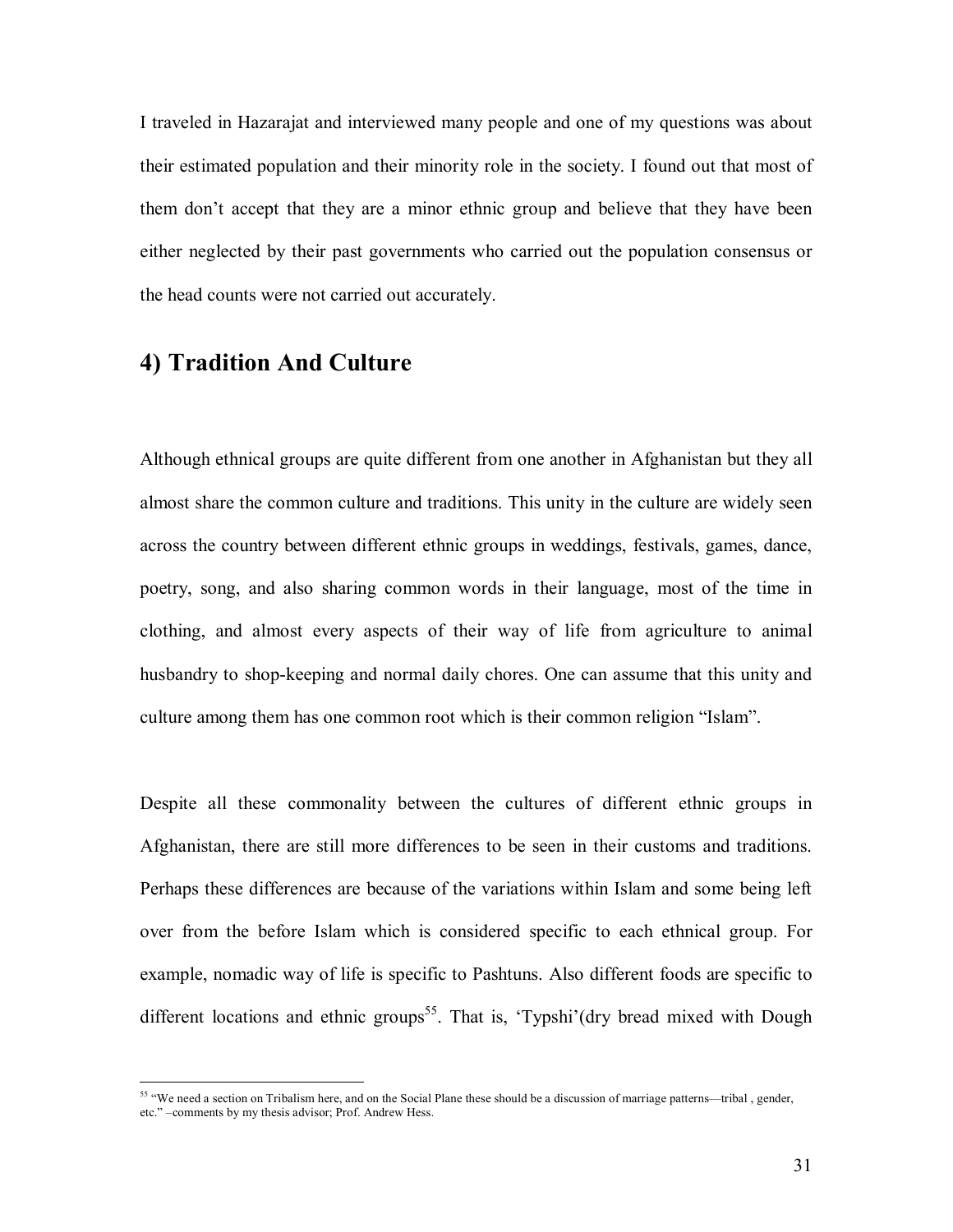(yogurt) and Roghan Zard (cooking oil produced from animal milk)) is a special meal which is only found in Hazarajat and 'Uzbeki' Palao which is spatiality of the Uzbeks in Mazar-e Sharif and many more...For example, despite of the common cloth 'Pirahan and Tunban<sup>'</sup> every ethnics having their own special cloths such as 'Arakhchin' which is a Hazaragi Hat but similar to other 'ethnic specific hats' in the country. Same as 'Chappan' Mazari in north, Loungi in South and Central Afghanistan, Kolah-e Pakol special in Panjshir, Payzar (Hazaragi, Baluchi, Qurs which can be seen everywhere), Waste Coat in South, Kolah-e Qarakul of West, and many more...In music one can see at the local level that there are some ethnic specific music and songs with their specific instrumentals. For example, Tanbura of Badakshi and Hazaragi, Doul (drum) of Pashtuns, etc. The same is true for local dances like 'Atans of Pashtuns', Girdak or Puffi of Hazaras', Raqs-e Tajiki, etc.

#### **a) Language**

 $\overline{a}$ 

Hazaras share the common language with Tajiks which is Dari with a slight difference in dialects. Dari is a variation of Farsi that is spoken in Iran, Afghanistan and Tajikistan but with some difference in dialects in each country. Some writers such as S.A. Mousavi believes that Hazaragi is a mixed of Farsi (Dari), Mongolian, and Turkish, with its own oral but not written tradition<sup>56</sup>. But it is surprising that even a scholar like him who himself is a Hazara might not be aware that Hazaragi is not a language in its own or it might be the nationalistic factors that arose the keen in him to neglect the facts. As I told and for sure every Hazara knows that their language is the same as Dari speaking people

<sup>&</sup>lt;sup>56</sup> See S. A. Mousavi: The Hazaras of Afghanistan, Oxford, 1998, page 81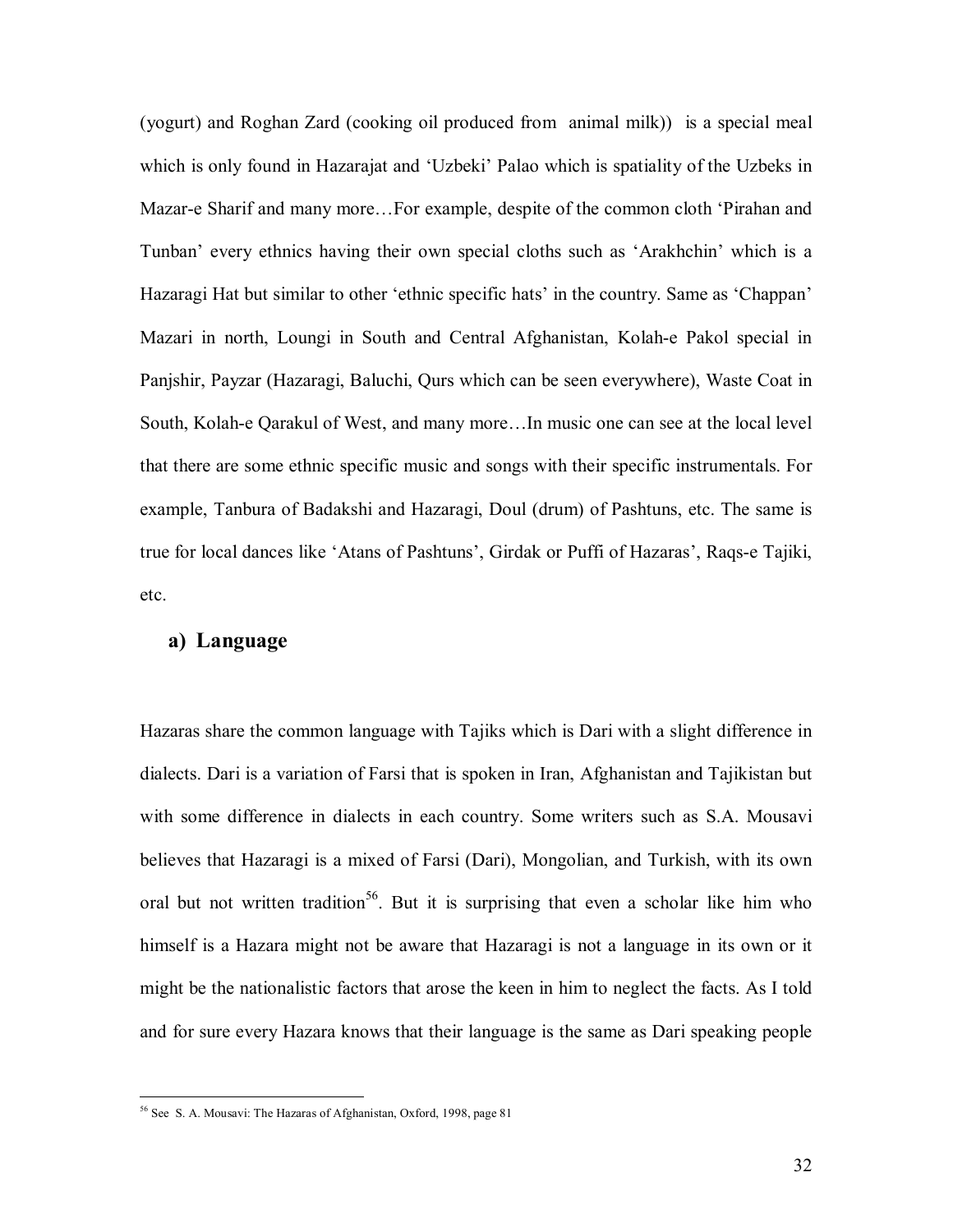with no difference in grammar, and in written and spoken variants. S. A. Mousavi himself mentions in the next paragraph referencing Dulling (1973) and Shahristani (1981) that dialect is a more accurate name for Hazaragi than language. Nevertheless, the influence of Arabic because of the religion of the people of this country can be seen easily in both Farsi (Dari) and Pashto and even Urdu which is spoken in Pakistan.

#### **i) Mongolian Words In Hazaragi**

Linguists have found several words in Hazaragi which they relate to Mongolian words of the same root but not the exact words<sup>57</sup>. I don't know Mongolian but for the readers interest I list some Mongolian words which is similar to Hazaragi from Hassan Pouladi book (1989:139) in table\_1 below.

| <b>HAZARAGI</b> | <b>MONGOLIAN</b> | Meaning in English |
|-----------------|------------------|--------------------|
| Abgha           | Abagha           | Uncle              |
| Bula            | Bula             | Cousin             |
| Khatu           | Khatu            | Wife               |
| Elgha           | Alga             | Palm of Hand       |
| Nilgha          | Nilha            | Baby               |
| Chigin          | Chehin           | Chest              |
| Qachar          | Qachar           | Forehead           |
| Tolgha          | Tolgha           | Elbow              |
| Qabargha        | Habirgha         | Ribs               |

 $57$  See The Hazaras: History, culture, politics and economy by Hasan Pouladi, 1989; page 139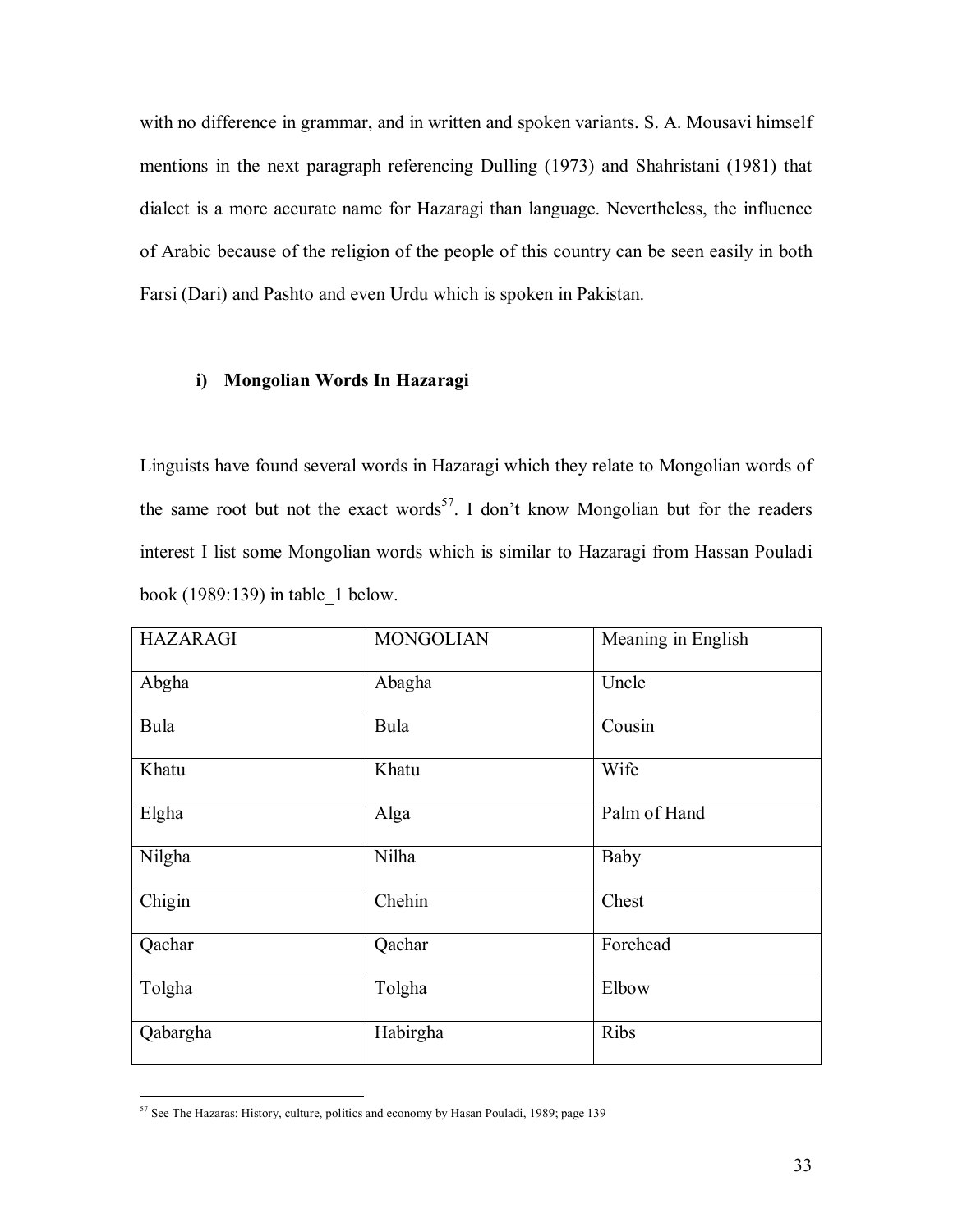Table  $1$ ...Hassan Pouladi (1989:139-41)

#### **ii) Turkic Words In Hazaragi**

Hassan Pouladi also mentions some Turkish word common in Hazaragi. But most of the words which I found that they are also common in Farsi (Dari) spoken by Tajiks and others so I omit them from my list here. Same I did with Mongolian words. If you are interested to know more about these words see his book "The Hazaras", pages 139-46.

| <b>HAZARAGI</b> | <b>TURKISH</b> | Meaning in English |
|-----------------|----------------|--------------------|
| Aba             | Aba            | Mother             |
| Ata             | Ata            | Father             |
| Qash            | Qash           | Eyebrow            |

Table 2...Hassan Pouladi (1989:142-43)

#### **iii) When the Hazaras Changed Their Language?**

Hassan Pouladi's (1989:133-4) believe that Hazaragi is a dialect of Farsi (Dari) but he the grammatical rules belong to one language (Farsi) and Words belong to another language<sup>58</sup> (Mongolian and Turkish) is a claim far from reality. It is clear to those who know Farsi (Dari) that those words are just some inserted words from other languages to Hazaragi Dari which is usual with any other language. For example, 60-70 percent of Urdu is combined of Farsi, Arabic and Hindi. Though, the percentage of the Mongolian or Turkic words in Hazaragi is neglect able. He himself hardly could have found less than 100 words which I found most are even common in Dari spoken by Tajiks. Pouladi

<sup>&</sup>lt;sup>58</sup> See The Hazaras: History, culture, politics and economy by Hasan Pouladi, 1989; page 133-4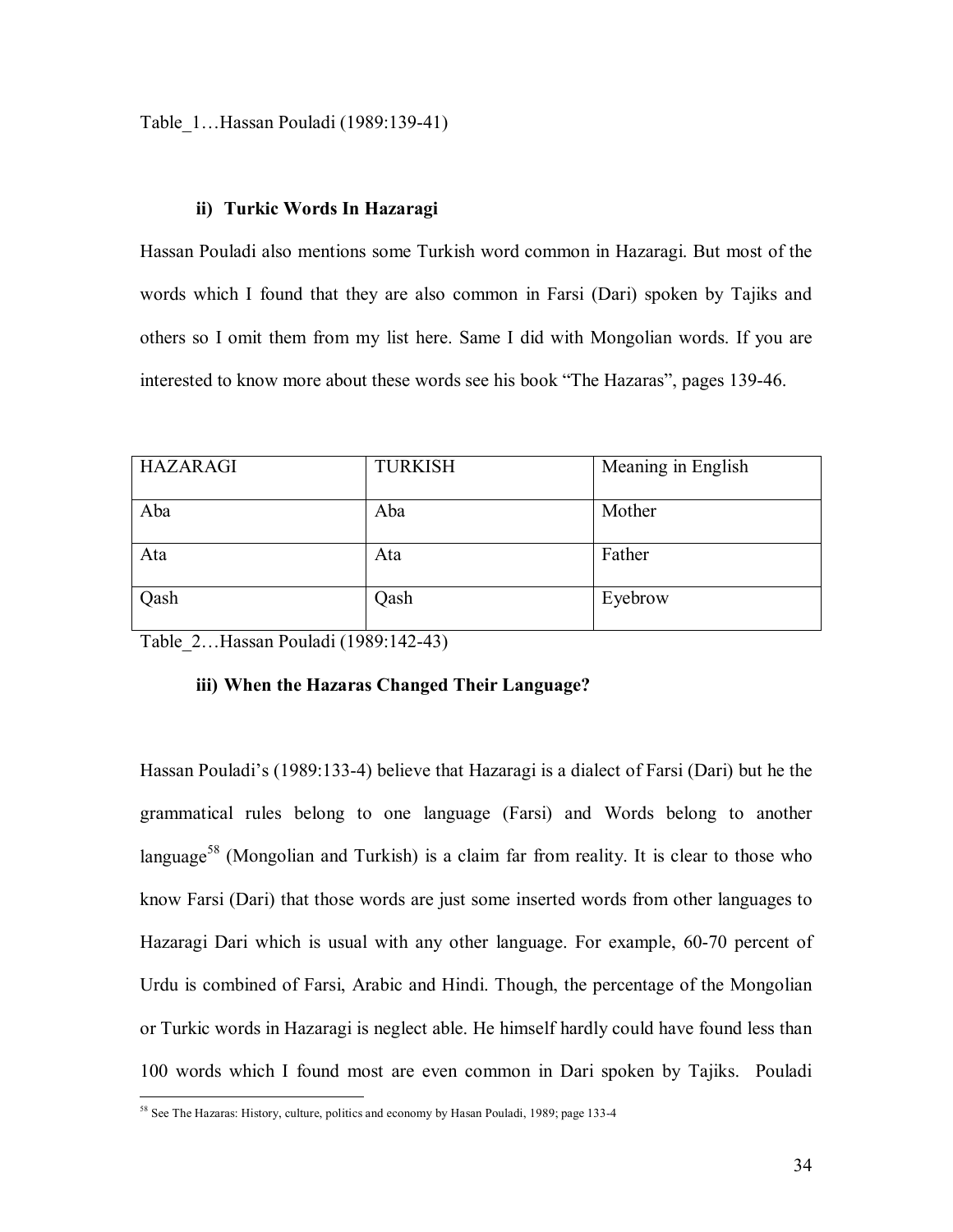further said that "...Hazaras were speaking in Mongolian language during Babur the Mongol King who cam to Afghanistan in  $16<sup>th</sup>$  century. But when the western tourist came to them after some time they noticed that Hazaras had changed their language...this evidence shows that Hazaras forgot their language in between  $16<sup>th</sup>$  century to  $19<sup>th</sup>$  century to learn a new language which is Dari...for his proof he points to Dulling that he mentioned at the end of  $18<sup>th</sup>$  century as a date for the change of language for Hazaras<sup>559</sup>.

Bacon<sup>60</sup> and Schurmann<sup>61</sup> believe that the original language of Hazaras was Farsi (Dari) from the beginning. Bacon also believes that it is possible that the Jaghtai Mongols—the forefathers of Hazaras—before coming to Hazarajat had accepted Turkic language and used it because there are countable numbers of Turkic word in Hazaragi than Mongolian word<sup>62</sup>. But Dulling (1973:47) was thinking that the language of Hazaras was a mixed of Farsi and Hindi which then Farsi took over Hindi in Middle Ages<sup>63</sup>.

Hassan Pouladi (1989:136) talks about the "Hephthalite" written works on stones founded by Professor Bewar  $^{64}$ ) in Jaghori and Urozghan which gives the idea that the people living on these lands were talking in Latin Language as Prof. Bewar suggested the written language was a mixed of 'Old Farsi' and 'Sanskrit'. These written works are from the 500 B.C. $^{65}$ 

1

<sup>59</sup> Ibid 56 page 134

<sup>60</sup> Bacon E.: The Hazara Mongols of Afghanistan: A study in social organization, PhD Dissertation, University of California, 1951, page 6.<br><sup>61</sup> H.F. Schurmann: The Mongols of Afghanistan: an ethnography of the Mongols and related people of Afghanistan, University of

California 1962, page 25-26<br><sup>62</sup> Bacon E.: The Hazara Mongols of Afghanistan: A study in social organization, PhD Dissertation, University of California, 1951,

pages 13-14

<sup>63</sup> Dulling G. K.: The Hazaragi Dialect of Afghan Persian, Central Asian Research Center, London 1973, page 47

<sup>&</sup>lt;sup>64</sup> I am not sure about the spelling of Professor Bewars name since the Hasan Pouladi's book is in Farsi and the exact spelling is difficult to guess.

<sup>&</sup>lt;sup>65</sup> The Hazaras: History, culture, politics and economy by Hasan Pouladi, 1989; page 136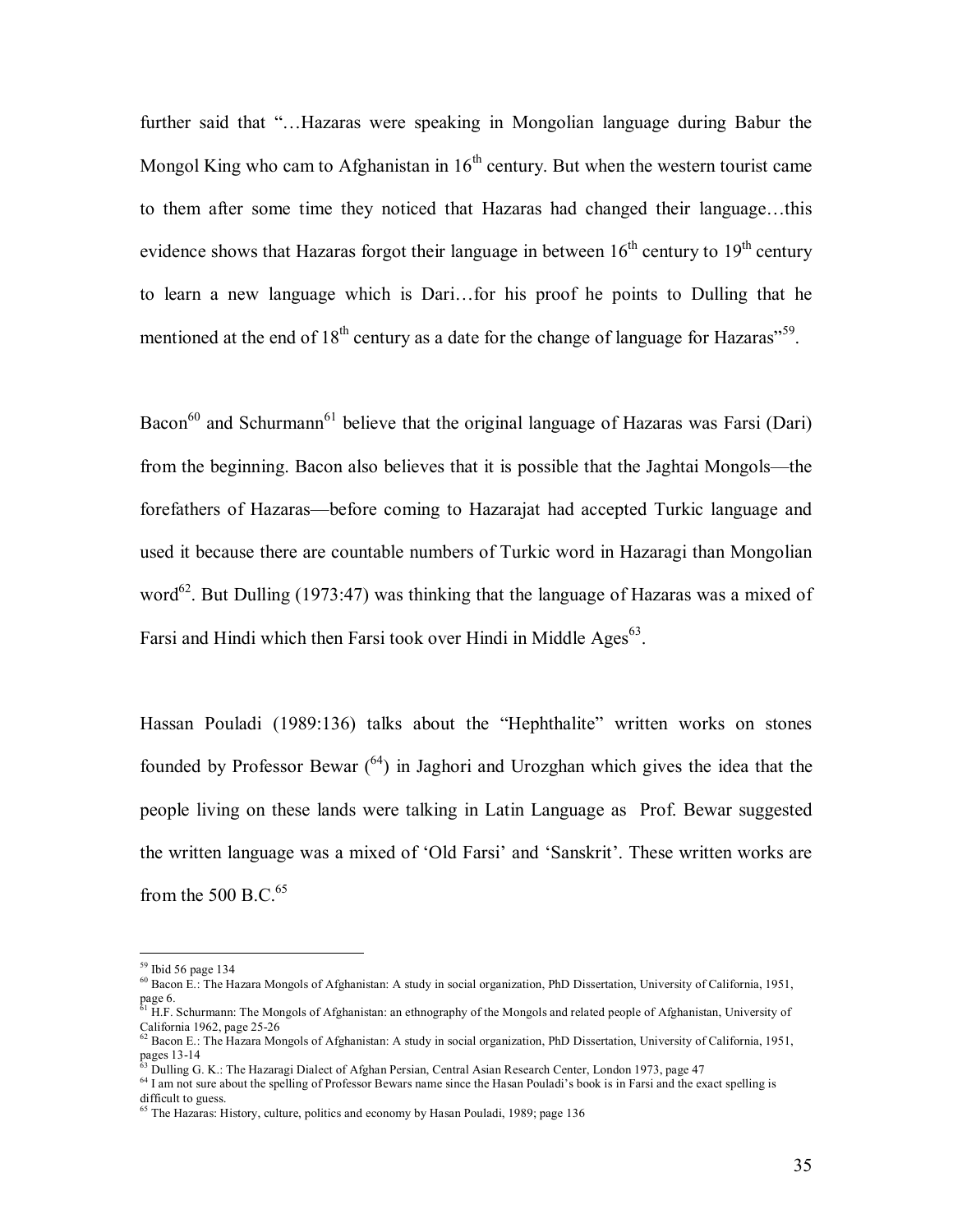S.A. Mousavi focuses on the variations of Farsi language in Iran, Afghanistan and Tajikistan illustrated in diagram  $1^{66}$  below with some addition and changes that I made under Afghanistan section.



Diagram\_1 (S. A. Mousavi (1998:82)

### **b) Religion**

Hazaras are basically Imami Shi'i Muslims where some of them are Ismaili Shi'as and some minor have adopted Sunni sector of Islam. The difference between Imami and Ismaili Shi'as are that the first accepts twelve Imams (Isna-Ashri) and the second only accepts six of them ( In fact, it is seven Imams but since in customs and history only six is mentioned therefore they are called Shash (six) Imamis).

#### i) Difference Between Sunni'ism And Shi'ism

 $\overline{a}$ 66 See S. A. Mousavi: The Hazaras of Afghanistan, Oxford, 1998, page 82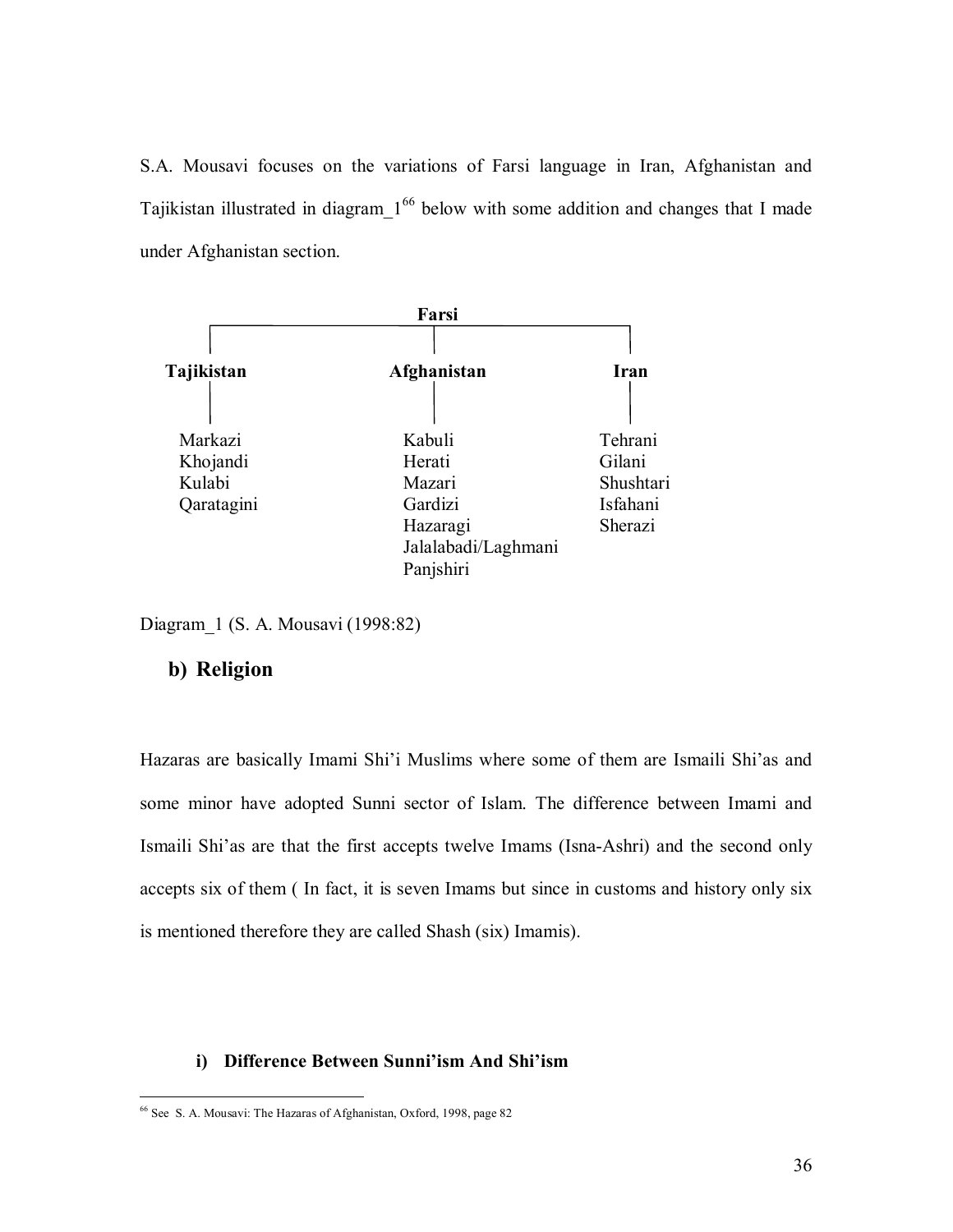The minor fraction of Hazaras who are Sunni now had converted from Shi'ism to Sunni<sup> $\dot{\ }$ </sup> ism because of the continued victimization of this sector during the Pashtun ruling class. One should know the difference between the Sunni sector of Islam and Shiía sector to better understand the reality. Both Sunni and Shi'i belong to one religion "Islam" with the same Holly book "Quran or Furqan" and the same Prophet "Mohammad (pbuh)" following the one divine  $-$  kinship rules. Thus, the only difference between Shi'a and Sunni is over the succeeding Caliph after the death of Prophet Mohammad (pbuh). Sunnis believe that Abu Bakr<sup>"</sup>(R) was the first Caliph after Prophet Mohammad (pbuh) passed away, followed by Omar  $(R)$ , and Usman  $(R)$  and Ali  $(R)$ . On the other hand, Shi'as believe that there are instead twelve Imams succeeded Prophet Mohammad (pbuh) starting from Ali (R) ibn Abu Talib to Mohammad bin Hasan ul Mahdi $^{67}$ . The Shi'is base their theory on the saying of Prophet Mohammad (pbuh) that "There will be twelve imams of the Muslims<sup> $168$ </sup>.

#### **ii) Victimization Of Shiíi Groups In Afghanistan**

Many writers like Hassan Pouladi (1989: 179) and S.A. Mousavi (1998: 76-7) believe that Hazaras have always been victimized exclusively because they were of Shiíi believers; its easy to believe this theory because Hazaras who are in majority Shi'i have

1

 $67$  1. Ali ibn Abu Talib al-Murtadha (as) 2. Hasan ibn Ali al-Mujtaba (as) 3. Hussein ibn Ali al-Shaheed (as) 4. Ali ibn Hussein Zainul-Abedin al-Sajjad (as) 5. Muhammad ibn Ali al-Baqir (as) 6. Ja'far ibn Muhammad al-Sadiq (as) 7. Musa ibn Ja'far al-Kadhim (as) 8. Ali ibn Musa al-Rida (as) 9. Muhammad ibn Ali Taqi al-Jawad (as) 10. Ali ibn Muhammad Naqi al-Hadi (as) 11. Hasan ibn Ali al Askari (as) 12. Muhammad ibn Hasan al-Mahdi (as)

<sup>68</sup> Bukhari: Bukhari-e Sharif v.9 # 329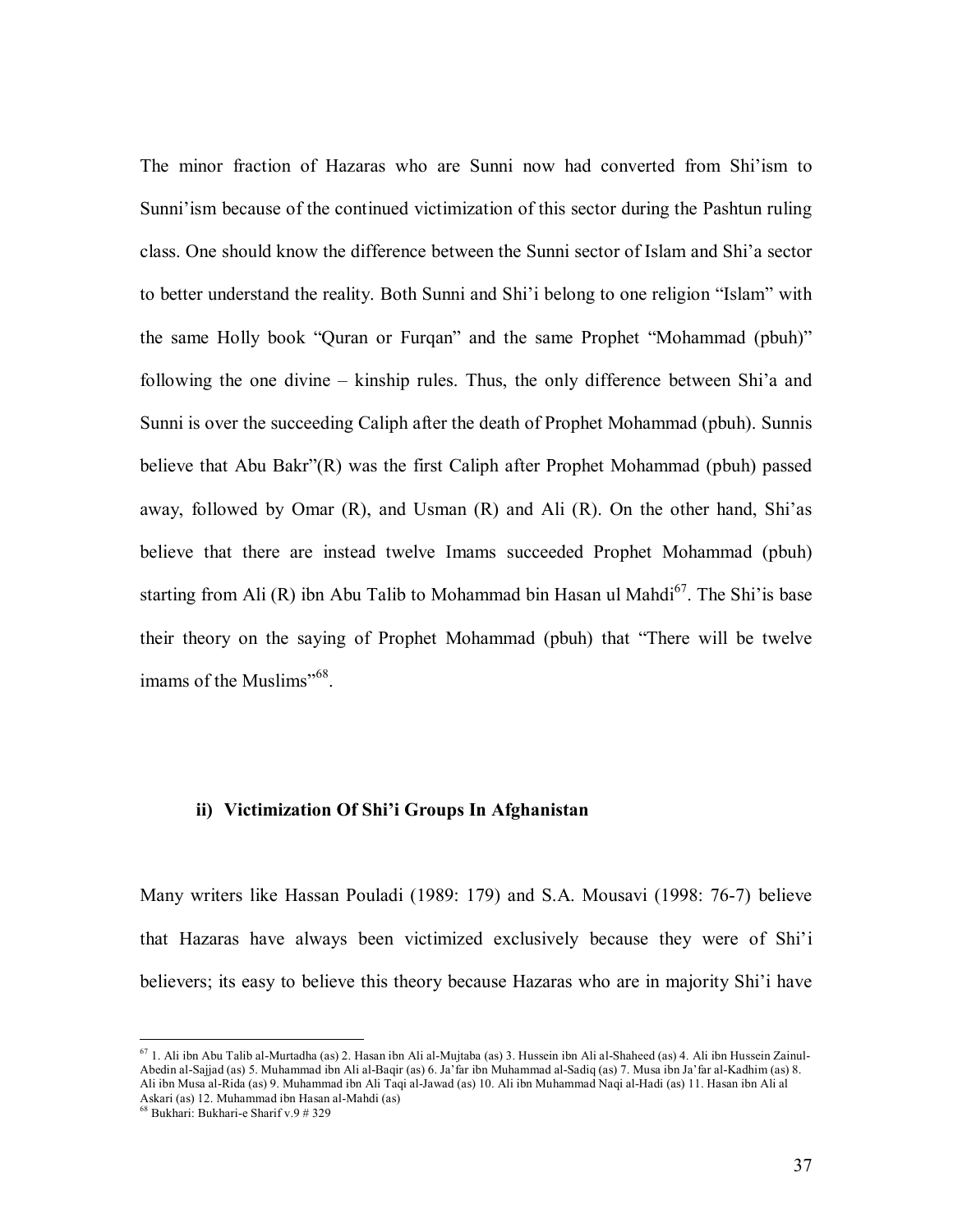always been tortured and victimized especially by Pashtuns during the history of Afghanistan and in most of the cases they were forced to leave their lands and homes and migrate to other locations within the country or in some part to neighboring countries. But one should root out the basic causes of all these victimization and peer into it carefully. Then it is not hard to realize that there have never been hatred from the Pashtun locals towards their counter part Hazaras and visa-vies except that the Pashtun ruling class had always tried to victimize the minority groups for their own political gains which of course Hazaras were victimized the most among all the others. If we remember history we can spell out the matter by looking at Hazaras ruling elites who were involved in the persecution of Hazaras as much as the Pashtunís rulers of that time were. For example, when Abdur Rahman Khan came to power he had the full support of the 'Mirs' of Hazaras fighting against his Pashtun enemies. According to Timorkhanove (1980: 116) These ëMirsí were from Ghazni, Jaghori, Sheikh Ali, Behsud, Malistan and Day Zangi who all announced support for Amir Abdur Rahman Khan<sup>69</sup>.

According to Orazgani (1913:7) the 'Mirs' of Hazaras wanted to have good relation with Abdur Rahman as they had with other Amirs in the past; they were ready to pay their taxes in order to live their usual lives. But he says that Abdur Rahman had other plans and it was to gain control of the independent areas of Hazarajat<sup>70</sup>. These 'Mirs' of Hazara who later joined the Hazara patriots to fight against the inhuman reign of Abdur Rahman were once the master mind behind the 'conquer' of their own people by Amir of Kabul. When they saw that Abdur Rahman would never stop it's discrimination of Hazaras even

<sup>69</sup> Timurkhanove: Tarikh e Hazara-i-Moghol, 1980. Translated by Hasan Raza Genghisi. Page, 116

<sup>70</sup> Orazgani M. Afzal: Al mokhtasar Al Manqul Fi Tahrik-e Hazara wa Moghol, Quetta 1913, page 7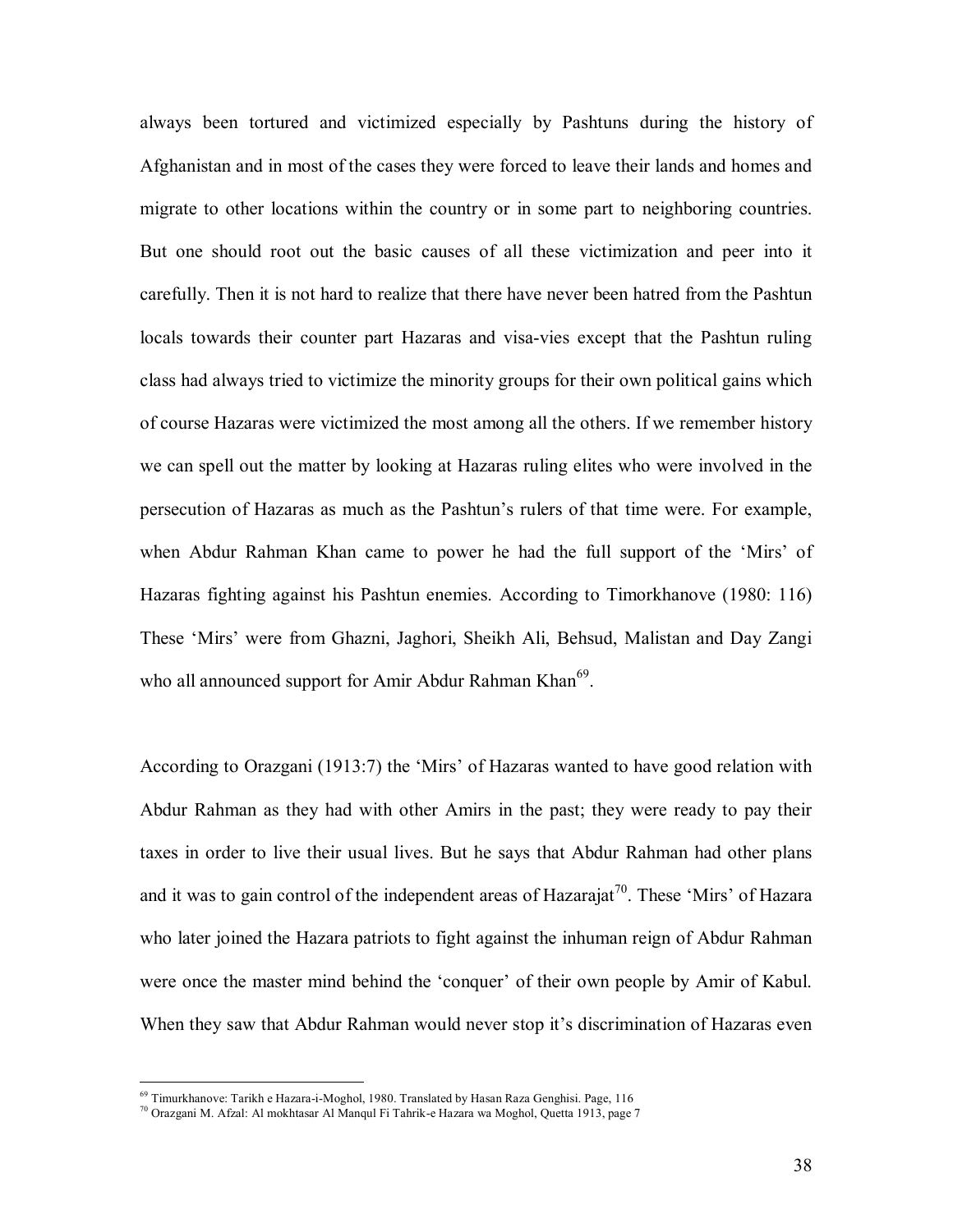of the ëMirsí and ëShaikhsí then it was time to realize their mistakes and turn back to give hands to their brothers for the fights against the brutality of Amir of Kabul. For example, Orazgani further on page 76 says that "...Mohammad Azim Beg, the Day Zangi Mir....planned Abdur Rahman's invasion of the originally unoccupied Hazarajat such as Orazgan, Chorah, and Arjistan<sup>771</sup>. But even though, some of them remained patriots for their nation and fought against Abdur Rahman and his brutalities but in several occasions for their safety these 'Mirs' were to turn back and change side to fight alongside the government forces against their own nation. One of these cowards and traitors was ëMohammad Riza Begí, who changed side and fought against his own nation alongside the government brutal forces<sup>72</sup>.

#### iii) The Emergence Of Shi'ism In Afghanistan

There is no factual evidence to proof that when Hazaras turned to Shi'ism from their previous religion. Since their origin is not proofed by majority agreed, though, their original religion is also doubtful. Thus no transcript of factual history is available to help us figure out the truth about their religion. Bacon (Obok 1958: 5-6) believed that Hazaras converted to Islam soon after they inhabited Afghanistan in  $13<sup>th</sup>$  century. He further explains without giving exact reference to time that Hazaras fore-fathers converted from

 $71$  Ibid 68, page 76

<sup>&</sup>lt;sup>72</sup> for details see Timurkhanove: Tarikh e Hazara-i-Moghol, 1980. Translated by Hasan Raza Changhizi. Page, 160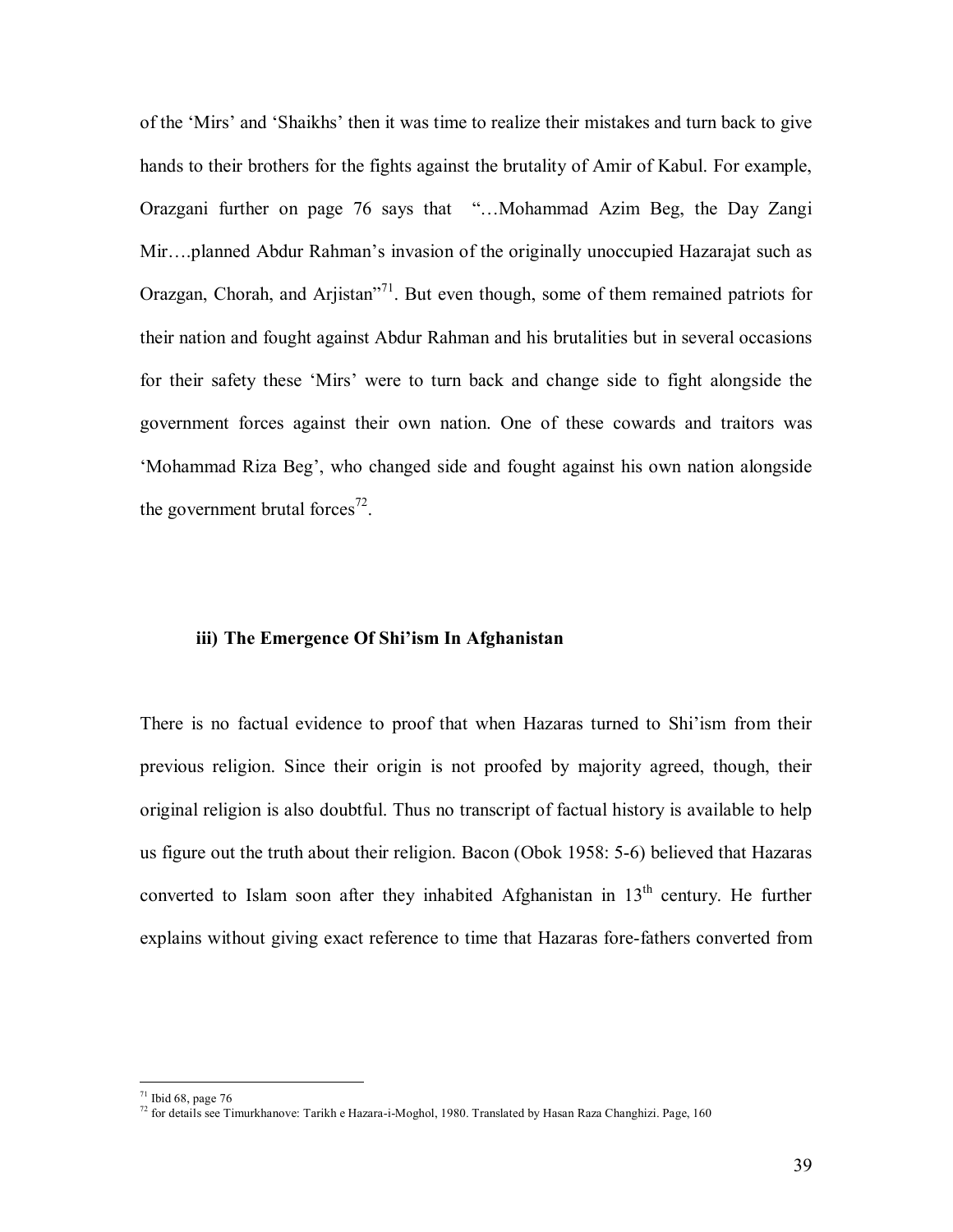their Mongolic religion "Shumanism" to Shi'i Islam by the influence of Iranians into them $^{73}$ 

Schurmann also believes that Hazaras possibly converted to Shi' ism through Iran by their alliance with Iranian Safavids; perhaps Shah Abas-1 that the majority parts of Hazarajat was allied to Iran for a short time. According to Schurmann the conversion of Hazaras, Tori Pashtuns and some other groups of Shi'is to Shi'ism possibly happened during or after  $16<sup>th</sup>$  century while the Safavids were ruling Iran and some parts of Qandahar merged under the Iranian Emperor. Schurmann further says that Shah Safavid gifted the command of the Hazarajat to one of the "Mirs" of Day Kundi "Doulat Beg" for eight generations. He believes that the only way that Shi'ism was inserted to Hazaras was through west, through Iran because Iran is the only most important Shi'i Muslim country in the world. He says that there is no theological difference between the Persian and Hazara Shi'ism. Hazara Shi'ism like that of Persia is Isna-Ashari (Twelver)...Shi'ism is as old as of Islam itself but Shi'ism became the state religion the first time during Safavids in  $16<sup>th</sup>$  century and the masses of Persia were completely converted to Shi'ism...one can say that Hazaras were converted to Shi'ism after the rise of the Safavids during or after the  $16^{th}$  century<sup>74 75</sup>

<sup>&</sup>lt;sup>73</sup> E. Bacon; Obok: A study of social structure in Eurasia, Wenner-Gren, New York 1958, page 5-6

 $^{74}$  H.F. Schurmann: The Mongols of Afghanistan: an ethnography of the Mongols and related people of Afghanistan, University of California 1962, page12-120

 $75$  "I think this is the best current explanation"—comments by my thesis advisor; Prof. Andrew Hess.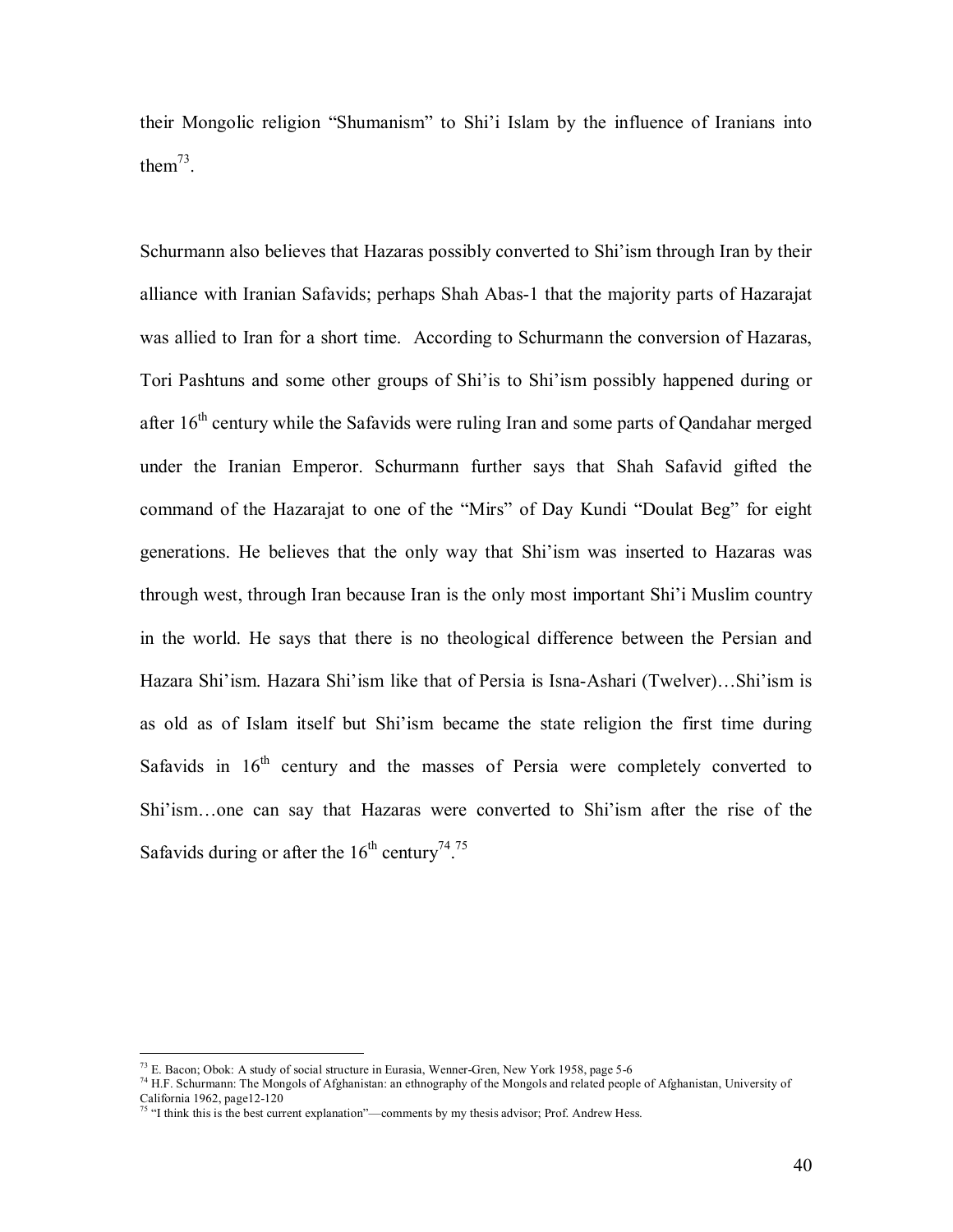Bacon opposes Schurmann's idea and says that it was Nadir Shah not Shah Abas to give the commands of the Hazarajat to 'Doulat beg' and it was for six generations not for eight<sup>76</sup>.

Timorkhanove rejects the idea of conversion of Hazaras to Shi'ism by Safavids of Iran. He says that Shah Abas Safavi never conquered Hazarajat and thus it is impossible that he nominated 'Doulat Beg' as a ruler of Hazarajat. And he further explains that 'Doulat Beg' and his groups never ruled the whole Hazarajat and even they couldn't rule the whole Day Kundi<sup>77</sup>.

Mir Mohammad Ghobar the most prominent Afghan historian says that Islam was first introduced to Hazarajat by Asad, who was an Arab Muslim Commander in 724  $A.D^{78}$ . Gobar argues that the Hazaras were introduced directly to Shi'ism sector of Islam.

S.A. Mousavi agrees both with the idea of Schurmann and Timorkhanove saying that **I**... it is possible that some Hazaras were converted to Shi'ism by Ghazan Khan and Abu Sa'id, a fact which need not contradict the theory holding Shah Abbas responsible for further encouraging Shi'ism among the Hazaras. Thus, it can be maintained that Shi'ism among the Hazaras began at the time of Ghazan Khan, but it was not until the Safavid period, when Shiíism became the official religion of Iran, that the process was completed"<sup>79</sup>. He further insists that the social changes in the life of a nation can't happen

 $^{76}$  Bacon E. 1961 : 'H. F. Schurmann's: An Ethnography of the Mongols and Related Peoples of Afghanistan', in: Central Asiatic Journal, Vol. VIII, page 44

<sup>77</sup> Timurkhanove: Tarikh e Hazara-i-Moghol, 1980. Translated by Hasan Raza Genghisi. Page, 26

<sup>&</sup>lt;sup>78</sup> Mir. Mohammad Gobar: "Afghanistan dar Masir-e Tarikh", 1980, page 71

<sup>79</sup> See S. A. Mousavi: The Hazaras of Afghanistan, Oxford, 1998, page 75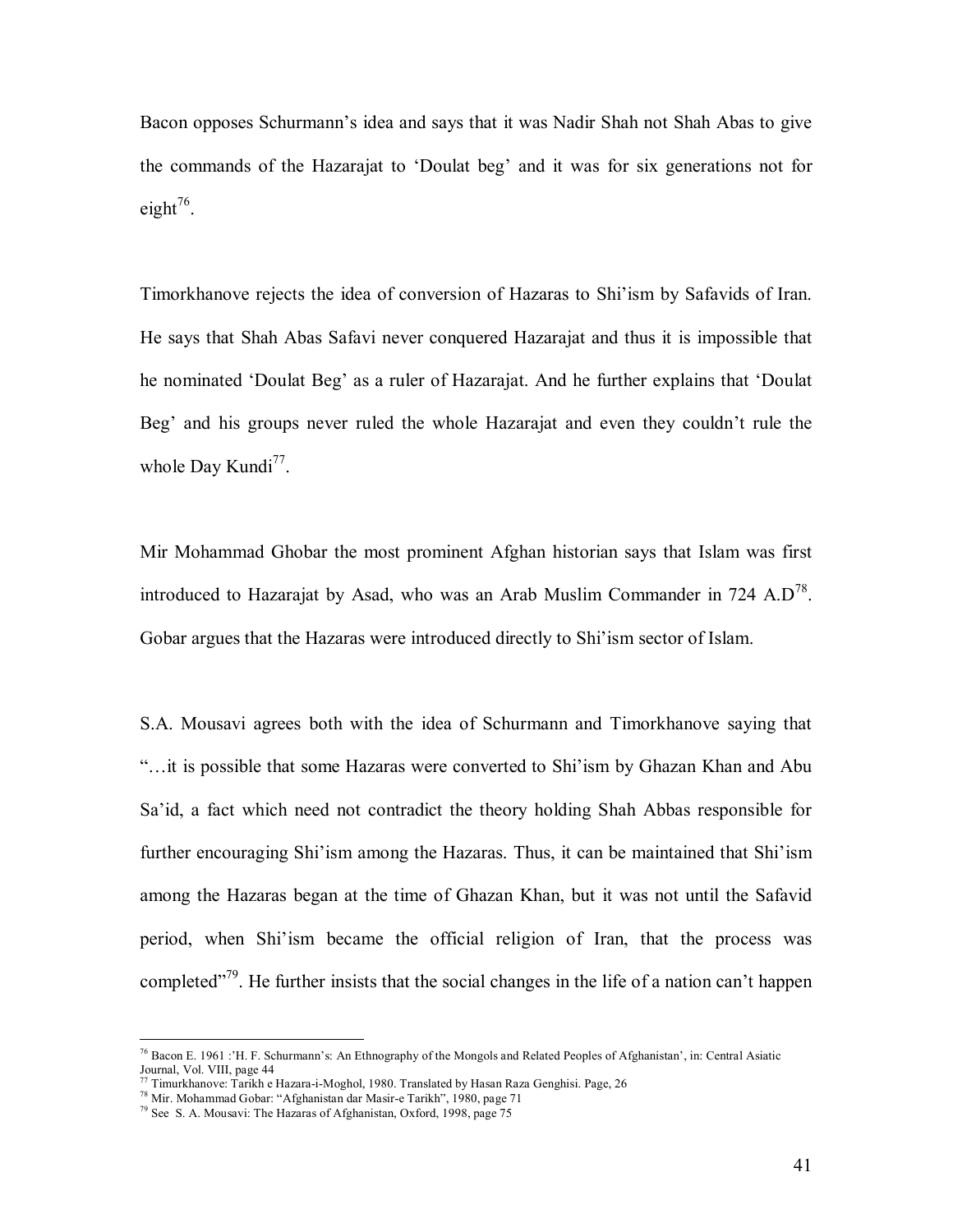all at one time. He thinks that the process of Shi'ization of Hazaras might had taken place over time as he agrees with both Shurmann saying that Hazaras adopted Shi'ism during Safavids and Timorkhanove which opposing Schurmann saying that Hazaras turned to Shi'ism thirty years later after the death of Holaku Khan (156-65); Genghis Khan's grandson during Ghazan Khan when he undertook the pilgrimages to the tomb of Imam Ali and his sons $^{80}$ .

<sup>80</sup> Ibid 76, page 74-5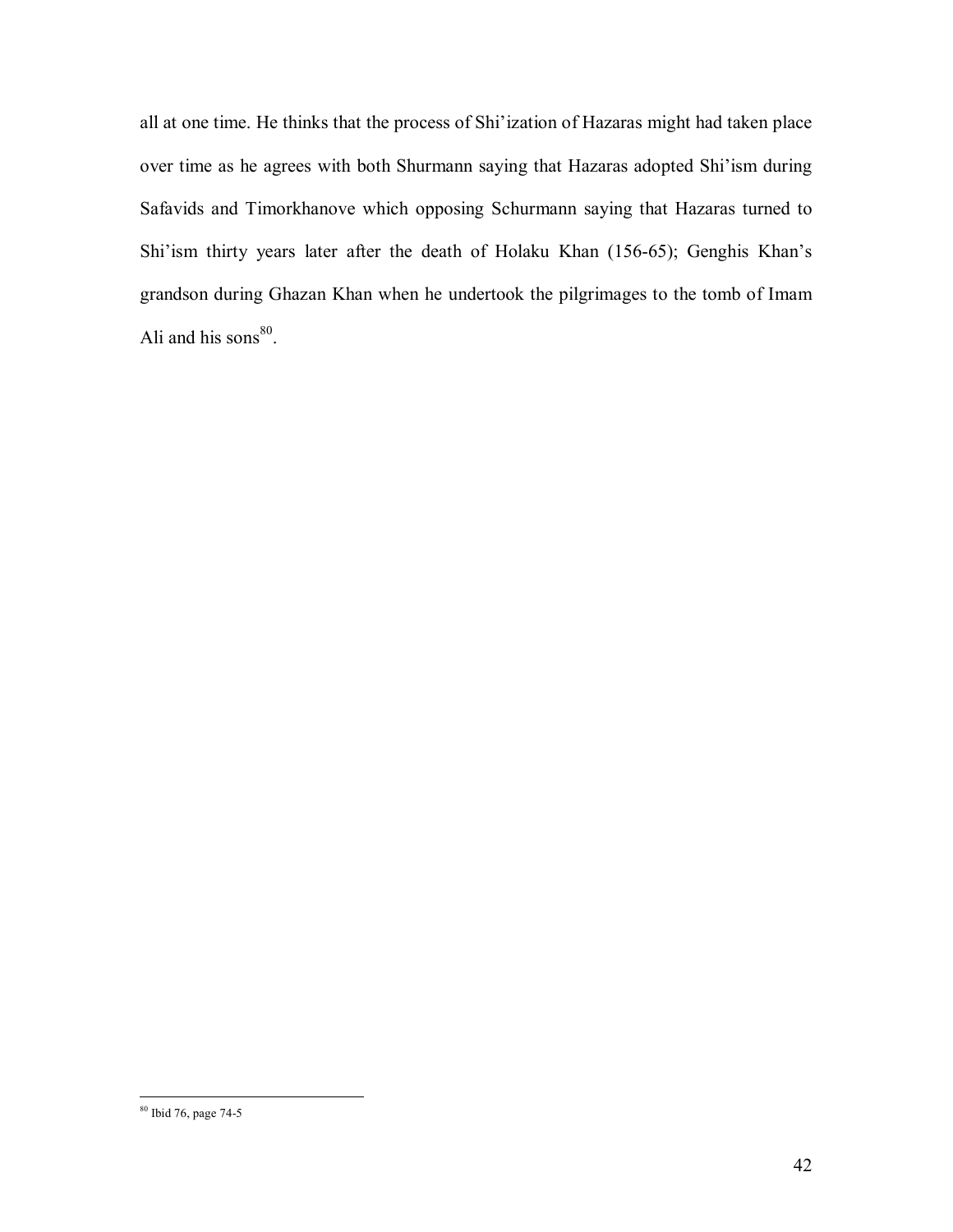# **Part-II**

# **The New-Political Condition Of Hazaras**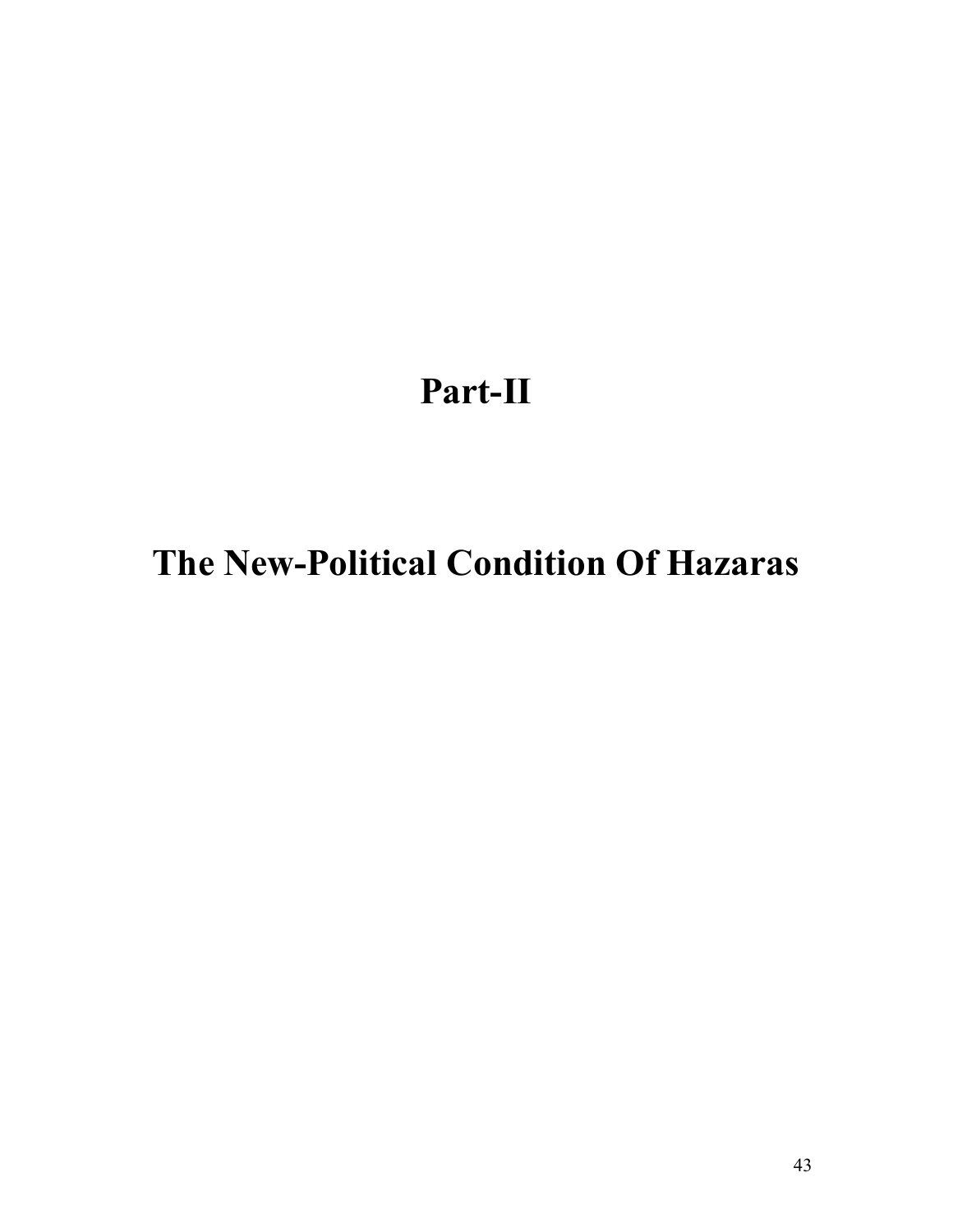# **5) King Zahir Shah And Daoud Khan Regimes And The Resurgence Of Hazara Nationalism**

The time of Zahir Shah from 1933 to 1973 was the best possible time for the rebirth of Hazaras. Even though, the Hazaras were still the most oppressed national with the subservient jobs as laborers, daily wage workers, butlers, porters, servants, etc. The Hazaras were not allowed to enroll to two secondary boarding schools in Kabul; Rahman Baba and Kushhal Khan (named after two Pashtun poets) and also the Hazaras graduating from any other high schools in the country were not admitted to the University of Ningarhar where the medium of the instruction was Pashto $81$ .

In the modernization era that took place during the King Zahir Shah reign, S.A. Mousavi (1998, 171-74) distinguishes the Hazaras of Kabul from the rural area Hazaras saying that those have been city-dwellers mainly in Kabul benefited, albeit marginally, and hence the population of the migrants Hazaras in Kabul was on the increase. He further says that 'the presence of a number of successful Hazaras in the economic, political and cultural sphere within the country demonstrated that the Hazaras could play a constructive role in the development of Afghanistan'. He divides the achievement of Hazaras in this time into three categories; economic, political, and cultural<sup>82</sup>. In the political arena, S. A. Mousavi mentions of two ministerial posts and several parliamentary representatives. The Hazaras in the House of Parliament included; Haji Nadir, Haji Abdur Razaq Taufiq, Mohammad

1

<sup>81</sup> Hafizullah Emadi: The Political Role of Hazaras in Afghanistan.

http://boozers.fortunecity.com/jerusalem/47/Political\_Role/political\_role.html#7 (accessed 22 September 2005)  $\frac{82}{82}$  S. A. Mousavi: The Hazaras of Afghanistan, Oxford, 1998, page 171-172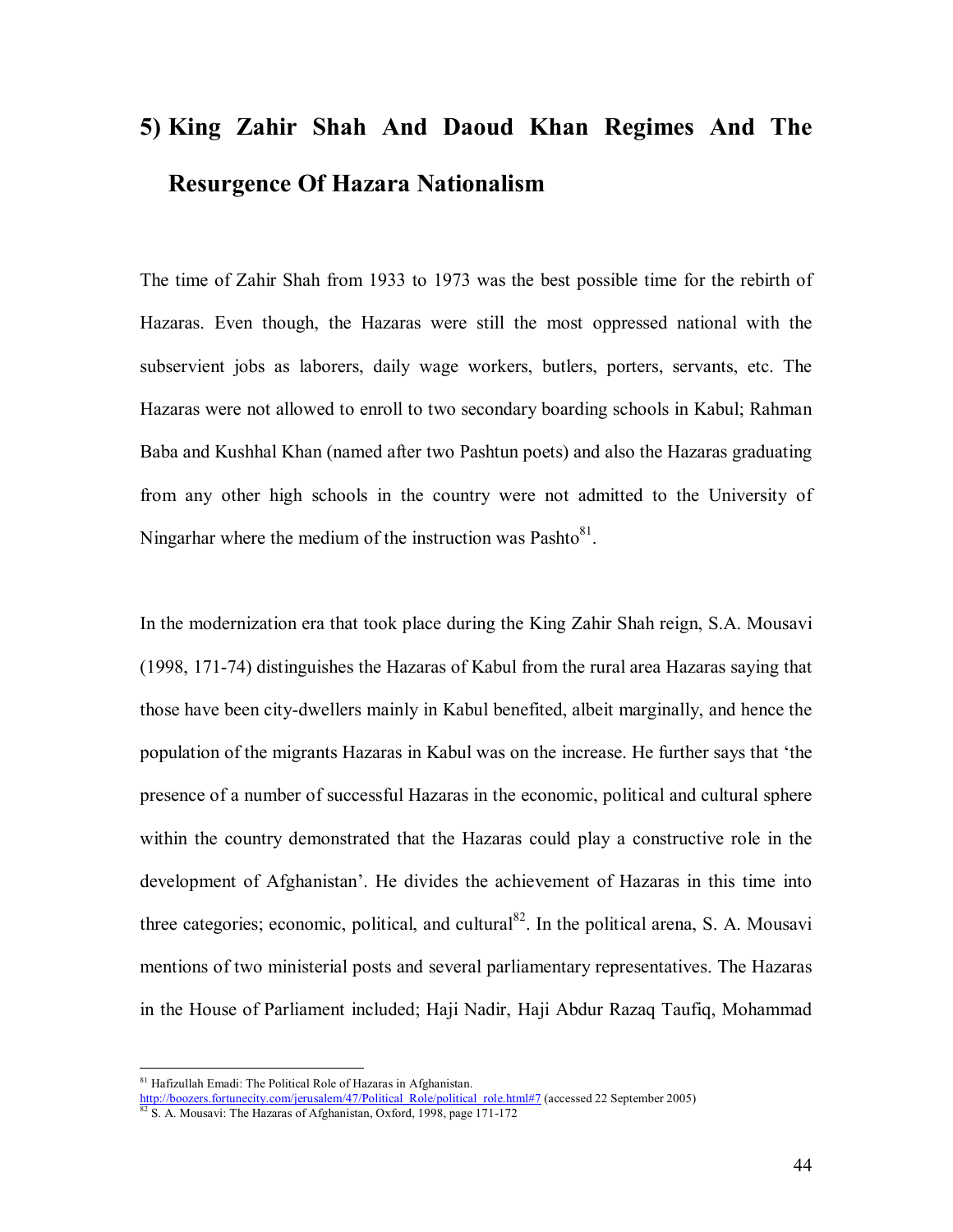Ismail Moballigh, Shaikh Sulaiman Yari, Qorban Ali Razawi, Abdul Hussain Maqsoodi, Dr. Abdul Wahid Sarabi (Minister of Planning), and Yaqoob La'li (Minister of Public Works) and the member of Senates to name a few are the Ali Akbar Narges, and Nadir  $\mathrm{Ali}^{83}$ 

The emergence of the two new political parties  $-$  the Socialist group; The Sholai Javid (New-Democratic Party  $-$  Moist group) and the People Democratic Party of Afghanistan PDPA (Khaq-o Parcham) and the second group was the Sazman-e Nasr (Victory group) – among Hazaras in the late 1960s was considered the new resurgence of Hazaras in the history of Afghanistan. Akram Yari – a Hazara from Jaghori was one of the founders of the Sholai Javid and among some Hazaras who were members of the PDPA were; Abdul Karim Mesaq, Sultan Ali Keshtman. In the Islamist side the Sayed Nasr Balkhi was the founder of the Islamist group Sazman-e Nasr<sup>84</sup>. Hafizullah Emadi though talks about the emergence of three groups; Islamist, Hazara nationalist and Socialists<sup>85</sup>. I disagree with him because the new researchers on Hazaras in Afghanistan such as "S. A. Mousavi and Hassan Pouladi" and in Afghanistan history no one has mentioned such 'Hazara nationalist' group. Although, the Sholai Javid (Moist) and PDPA (Khalq-o Parcham) were not specific to Hazaras and were the new political parties among all the ethnicities in Afghanistan but the ëSholai Javid (Moist group) specifically has been famous for being a Hazara specific party among most of the less educated people because the one of the founders "Akram Yari" was a Hazara from Jaghori and the leader of the party. Even the

 $83$  S. A. Mousavi: The Hazaras of Afghanistan, Oxford, 1998, page 173 and Hafizullah Emadi: The Hazaras and their role in the process of political transformation in Afghanistan. http://boozers.fortunecity.com/jerusalem/47/Political\_Role/political\_role.html#7 (accessed 25 September 2005)

<sup>&</sup>lt;sup>84</sup> S.A Mousavi also talks of the New Democratic Movement (Maoist group) and Islamist Mullahs in: "The Hazaras of Afghanistan, Oxford, 1998, page 173"

<sup>85</sup> Hafizullah Emadi: The Hazaras and their role in the process of political transformation in Afghanistan. P. 373 http://boozers.fortunecity.com/jerusalem/47/Political\_Role/political\_role.html#7 (accessed 25 September 2005)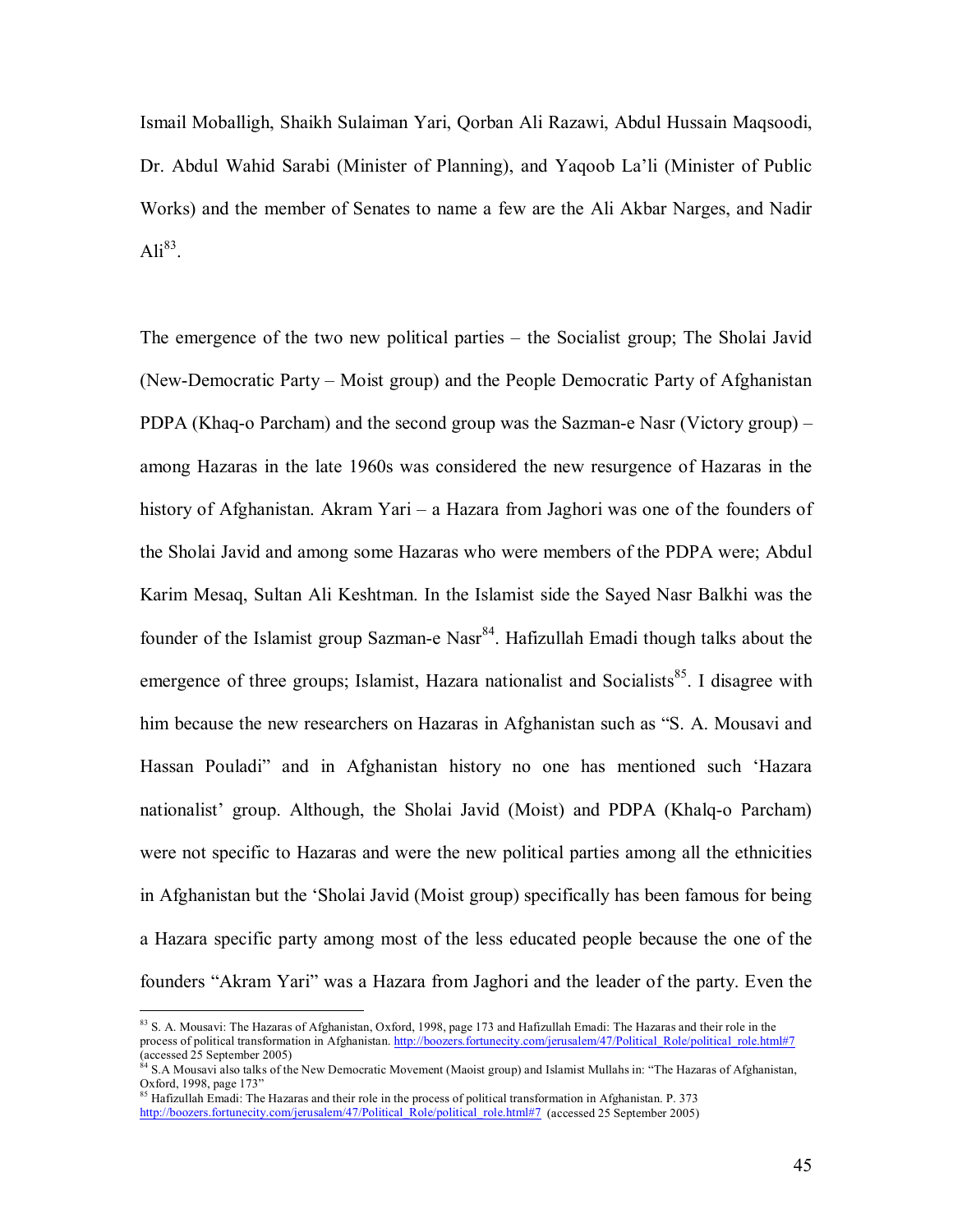Khalq or Parcham were using this word among their fellows to leave the impression that the "Sholai Javid (Moist) group is not for the whole people of Afghanistan and is a nationalist group only. Kristian Berg Harpviken (1995, 34) also divides the Hazara political parties into Islamist and secular, radical nationalist or leftist. She mentions some more groups such as Jawanan Muslaman (Muslim Youth), Madrasai Quran by Maulawana Faizani which originally was set up as a Sufi-order and later turned into a political groups and had both followers of Shi'i and Sunni belief. This group later joined the Madrasa-i-Tawhid which in 1978 split along sectarian lines and the Shiíi faction under Asadullah Nuktadanís leadership settled in Iran after Khomaini took power. And another small group he mentions is the Sobh e Danesh linked to Sheikh Asif Mohseni's school in Kandahar, the Hazara nationalist groups such as Jawanan-i-Moughul (Mongol Youth), Tanzim-i-Nasl Nau-i Hazara (Organization of the new generation of Hazara)<sup>86</sup>. Kristian Berg was perhaps not aware that the groups she is talking about is either a Shi'i group; e.g. the Jawanan Muslaman, Madrasa-i Quran (Madrasa-i Tawhid), and Sobh-e Danesh or a Pakistani Hazara party; e.g. Jawanan Moughul, Tanzim-i Nasl Nau-i Hazara; which doesn't have to do anything with Hazaras in Afghanistan.

During the Zahir Shah reign the new sense of nationalism and wants of freedom spread among the Hazaras which the Russian invasion of Afghanistan shaped it in new pro-Iran groups.

King Zahir Shah's "new democracy" promised much to the people but brought little to them and hence the Mohammad Daoud Khan received a warm welcome in July, 1978.

<u>.</u>

<sup>&</sup>lt;sup>86</sup> Kristian Berg Harpviken: Political mobilization among the Hazara of Afghanistan (1978-1992), May 1995. 'Cand. Polit. Thesis.', Department of Sociology, University of Oslo. Page 34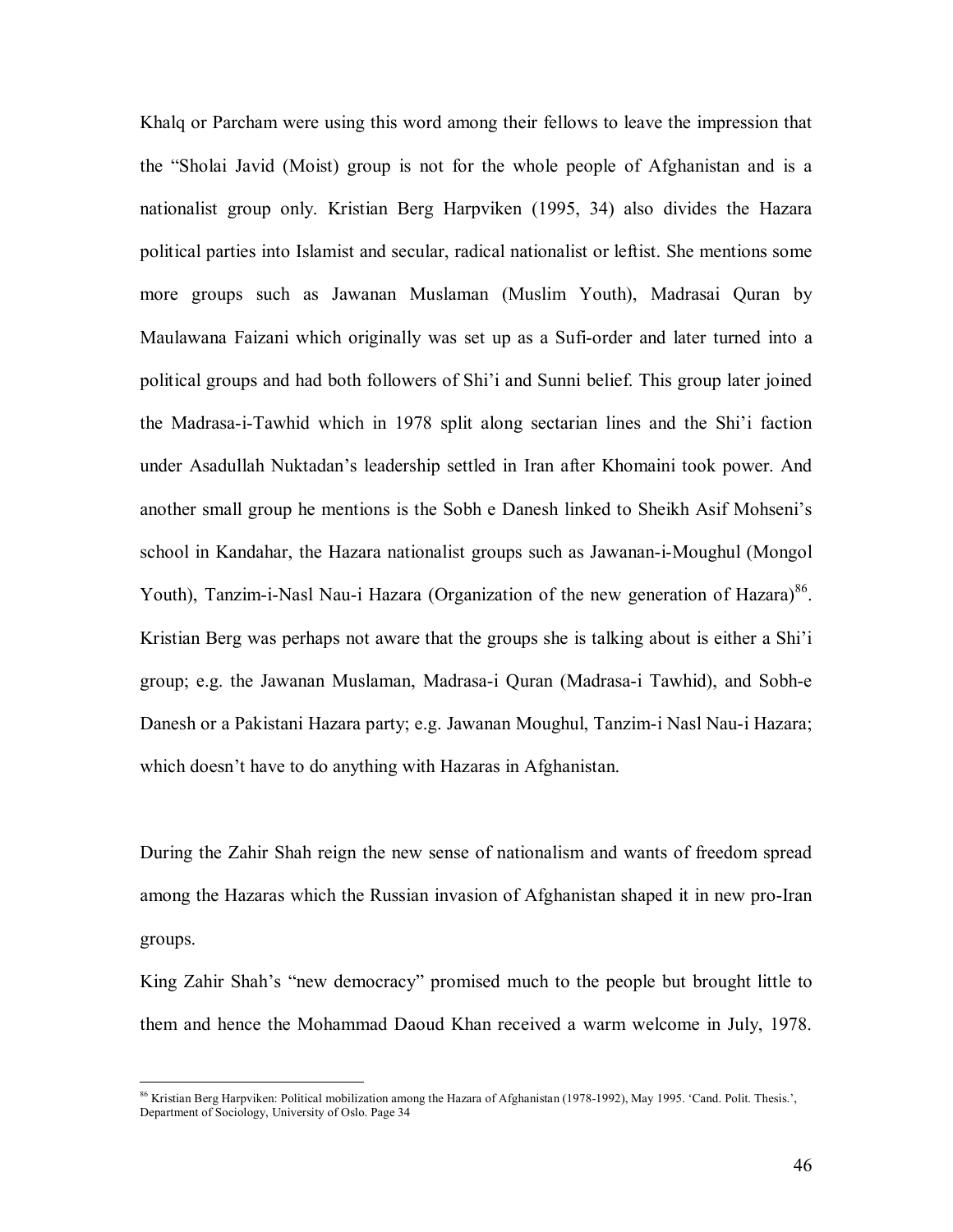Hazaras were breathing-freely as a result of less pressure on them from the central government. The strong position of the Daoud Khan on Pashtunism and Pashtunistan issue was one of the reasons that Hazaras remained out of their focus. The Hazaras took benefit of the situation and tried to establish their position among the government ministries. Yaqoob Laíli (the Mine and Industries Minster) and Wahid Sarabi (the Minister of Plan) were the first two Hazara ministers in the Afghanistan history ever. The first Hazara General in the army was Ahmad Ali Khan whom later dismissed without any known reason by Daoud Khan<sup>87</sup>.

## **6) Political Conditions Of Hazaras During 10 Years Of Russian Regime In Afghanistan**

## **a) The Coup Detaít Of April 1978 And The Noor Mohammad Taraki Regime (April 1978-September 1979)**

Noor Mohammad Taraki (the leader of Khalq group) was one of the enemy's to the wants and wills of Hazaras. As soon as he holds the office he starts to humiliate the rights of Hazaras. He arrests Sultan Ali Keshtmand (who was Parchami) and blames him of the propaganda against the government and sentence him to death. Since he was a Russian-Puppet and hence because of the pressure from his Russian bosses he changed the death penalty to life imprisonment. The radical politics of Noor Mohammad Taraki and the Khalq group as a whole wretched the minor ethnical

 $87$  The Hazaras: History, culture, politics and economy by Hasan Pouladi, 1989; page 271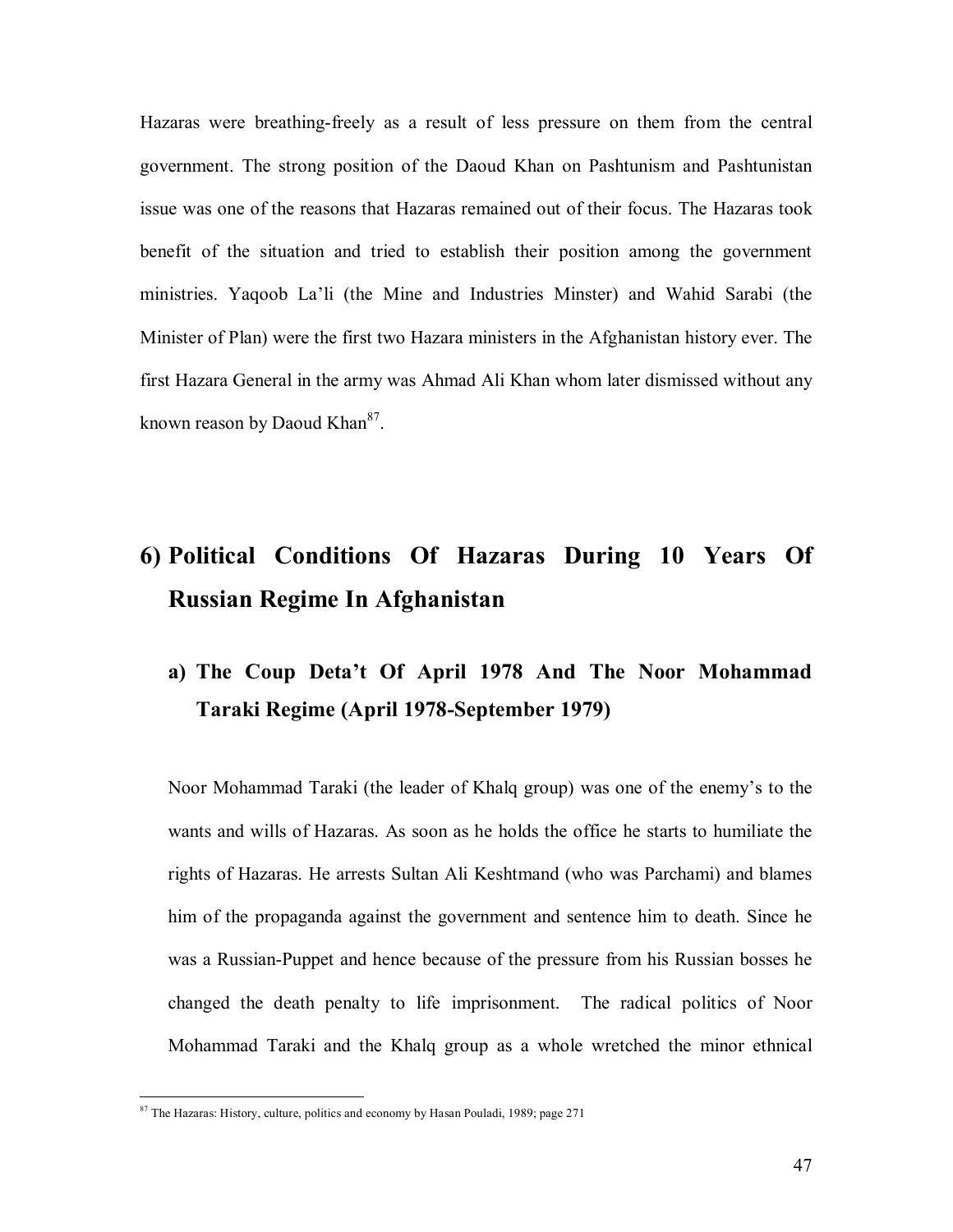groups around the country. The small areas around the country turned to centers for revolutionary fighters whom were against both the Pashtuns and so called-Communists $88$ .

Hazaras were the one of the first groups whom arose against the Russian-Puppets in power in Kabul in 1979. In April 1979 the residence of Hazarajat rose against the Kabul government and shattered their strategic points across Ghor, Bamyan and Urozgan for ever  $89$ .

In late 1979 the different groups in Hazarajat gathered and established the ëShura-i-Inqilab Itifaq Islami Afghanistan' under the leadership of Sayed Ali Behishti<sup>90</sup>.

Taraki undertook a Soviet-style nationality policy to get into the different ethnicities in Afghanistan and promote their propagandas and can easily explain their so calledsocialism agendas among the farmers and poor workers of different ethnics<sup>91</sup>. The Melliat (nationality) policy program of PDPA focused on four areas: government participation, education, newspaper, and culture. It was decided to offer education in different languages such as Pashto, Farsi, Uzbaki, Trukman and Baluchi from autumn 1979<sup>92</sup>. The Soviets started working on Nuristani language before the coup and the first Nuristani publications just appeared after the coup. But no concession was given

<sup>&</sup>lt;sup>88</sup> The Hazaras: History, culture, politics and economy by Hasan Pouladi, 1989; page 272

<sup>89</sup> Ibid.82.

<sup>90</sup> Hussain Ali Yazdani: Research on history of Hazaras, Tehran 1990, page 110

<sup>91</sup> For further details see Naby Eden's 'The Ethnic Factor in Soviet-Afghan Relations' in Asia Survey, 20, 1980, p. 245-251

<sup>&</sup>lt;sup>92</sup> Kristian Berg Harpviken: Political mobilization among the Hazara of Afghanistan (1978-1992), May 1995. 'Cand. Polit. Thesis.', Department of Sociology, University of Oslo. Page 53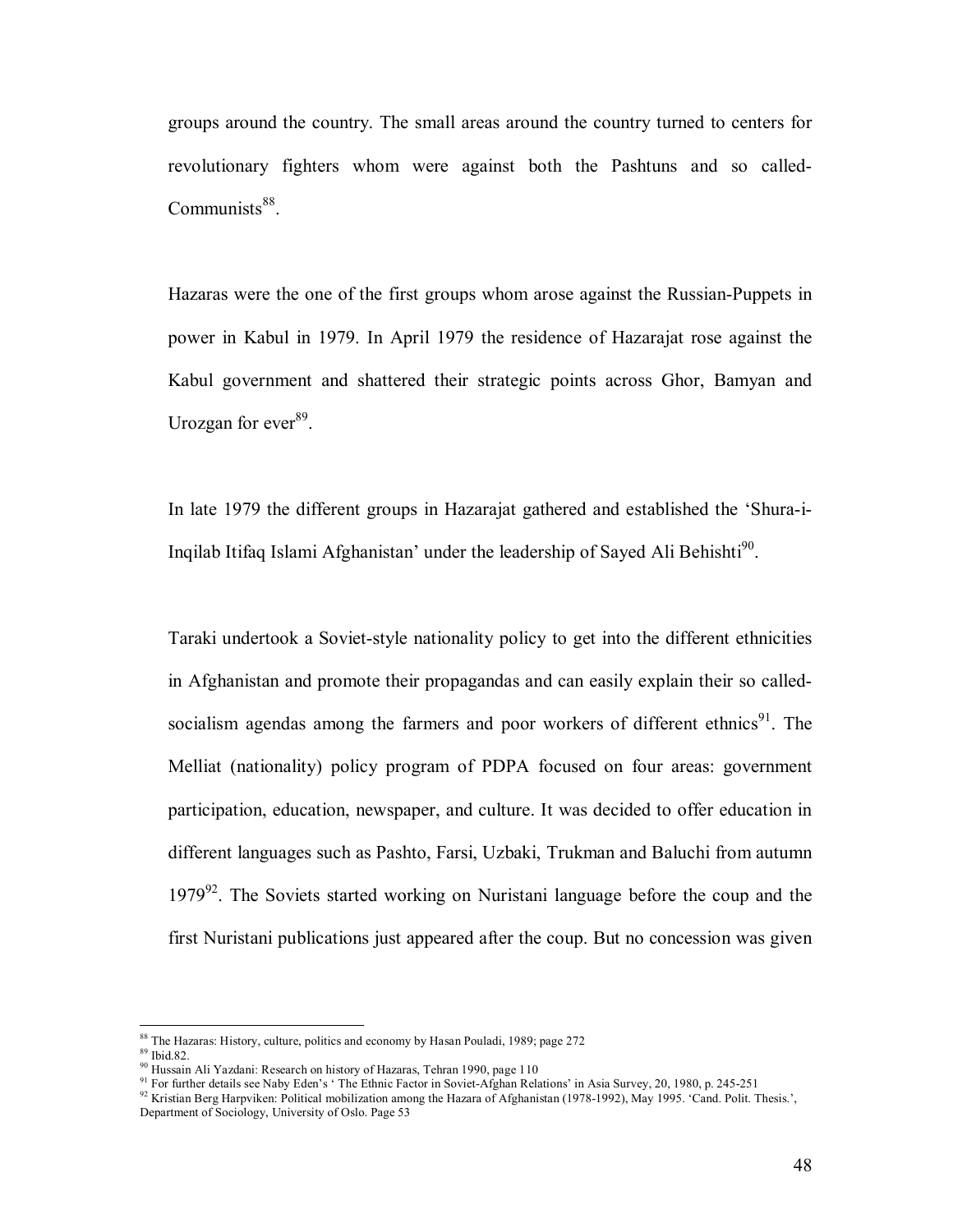to Hazaras and the Soviet advisers described them as an ethnic group who had lost its ethnic identity $93$ .

### **b) Hafizullah Amin Regime (September 1979-December 1979)**

The duration of Hafizullah Amin was not enough to think about the Hazaras and other minor ethnicities. Though, some writers believe that his political will was against Hazaras<sup>94</sup>. However, The Hazarajat remained out of the sight of the central government and the Hazaras found time to focus on their unity and the establishment of new pro-Iran Islamist parties occurred in this time where "on 11 February 1979 the Shah was out of Iran and the Iranian-Islamic revolution was a fact<sup> $95$ </sup>. Kristian Berg (1995, 48) says that "in Hazarajat the PDPA neither had supporters nor allies". This is because "In Hazarajat people revolted within local networks centered on the Mir, and by early summer 1979 the government was effectively driven out<sup> $,96$ </sup>. The growing insurgency of the Mujahideens compelled Amin to turn to Soviet Union for help and the Soviet Union's response was positive but Moscow was dissatisfied with Amin as the Afghan leader capable of maintaining the pro-Moscow Communists in power. The Soviet leaders based on the

<u>.</u>

<sup>93</sup> See Naby Eden's ' The Ethnic Factor in Soviet-Afghan Relations' in Asia Survey, 20, 1980, p. 251

 $94$  see Hasan Pouladi (1989), page 273.

<sup>&</sup>lt;sup>95</sup> Ibid 89, Page 49

<sup>96</sup> Ibid 89, Page 48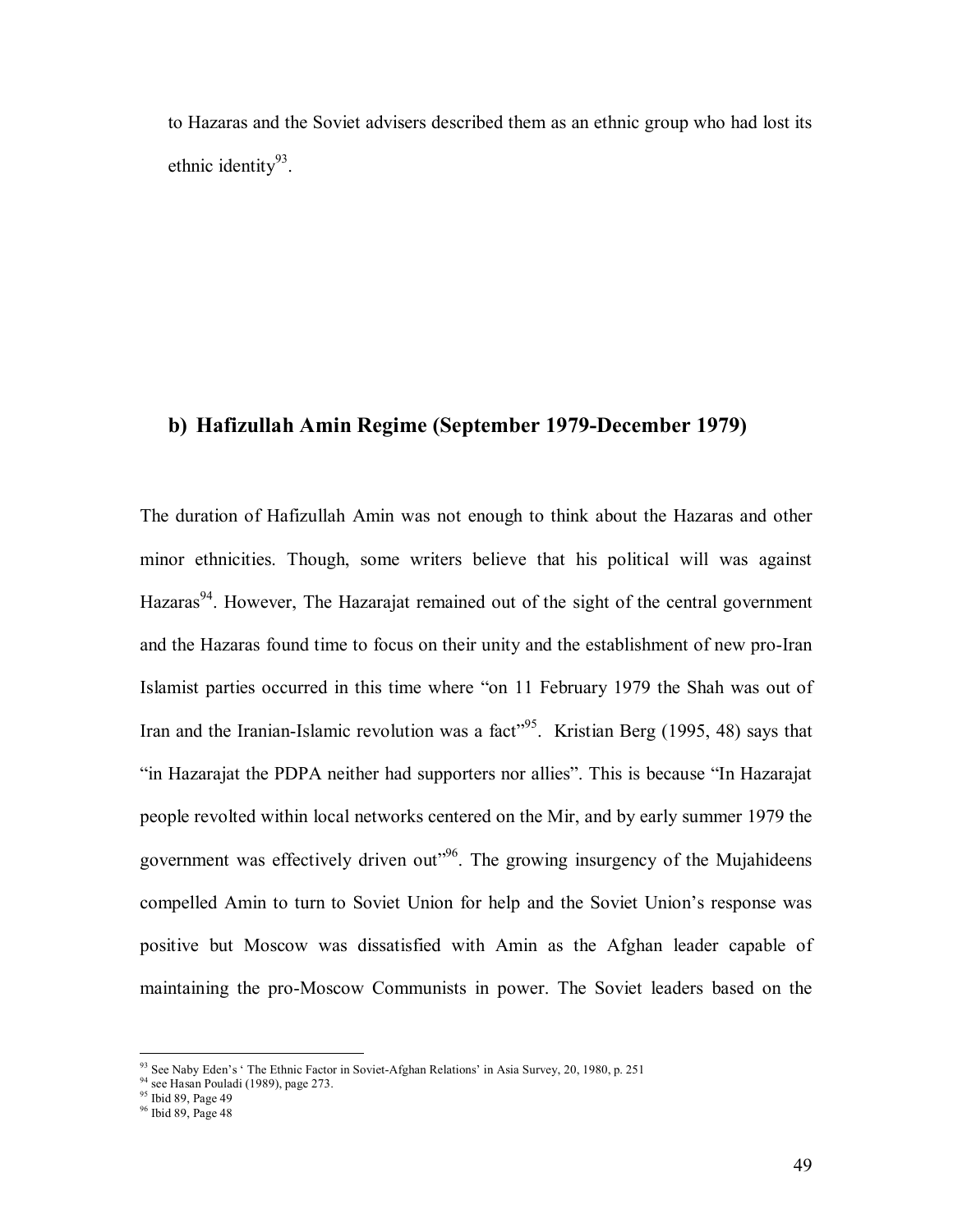information of KGB that Amin is responsible for the destabilization of the situation and was also claimed to be a CIA agent based on the KGB agents in Kabul. On December 22, 1979 the Soviets airborne forces landed in Kabul and upon seeing this Amin moved the office to the Tajbeg Palace believing that this place is safe for him. On December 27, 1979, 700 troops, including 54 KGB spetsnaz special forces troops from the Alpha Group and Zenith Group, dressed in Afghan Uniforms captured all major government buildings and the Tajbeg Palace and Killed President Hafizullah Amin in there and in the morning of December 28, 1979 Babrak Karmal was placed on the chair of President of Afghanistan<sup>97</sup>. The Russians claimed that they had been invited in by the Amin government and that they were not invading the country. They claimed that their task was to support a legitimate government and that the Mujahideen were no more than terrorists $98$ .

#### **c) Babrak Karmal Regime (December 1979-May1986)**

Bakrak Karmal came to power in December 1979. Sultan Ali Keshtmand was freed from prison and appointed as the Minister of Plan and then in 1981 became the Prime Minister. There was no concession for Hazaras even when the Keshtmand was in power holding the Minister of Plan position in the government. In February 1980 the Hazaras in Kabul defied the Kabul regime and demonstrated their opposition by organizing an uprising known as the insurrection of Se-e-Hoot. The insurrection originated in several districts,

<sup>&</sup>lt;sup>97</sup> Soviet War in Afghanistan: http://en.wikipedia.org/wiki/Soviet\_invasion\_of\_Afghanistan#April\_1978\_coup (accessed 4 October 2005)

<sup>&</sup>lt;sup>98</sup> Soviet Invasion of Afghanistan: http://www.2-russia.com/russia-afghanistan.asp (accessed 5 October 2005)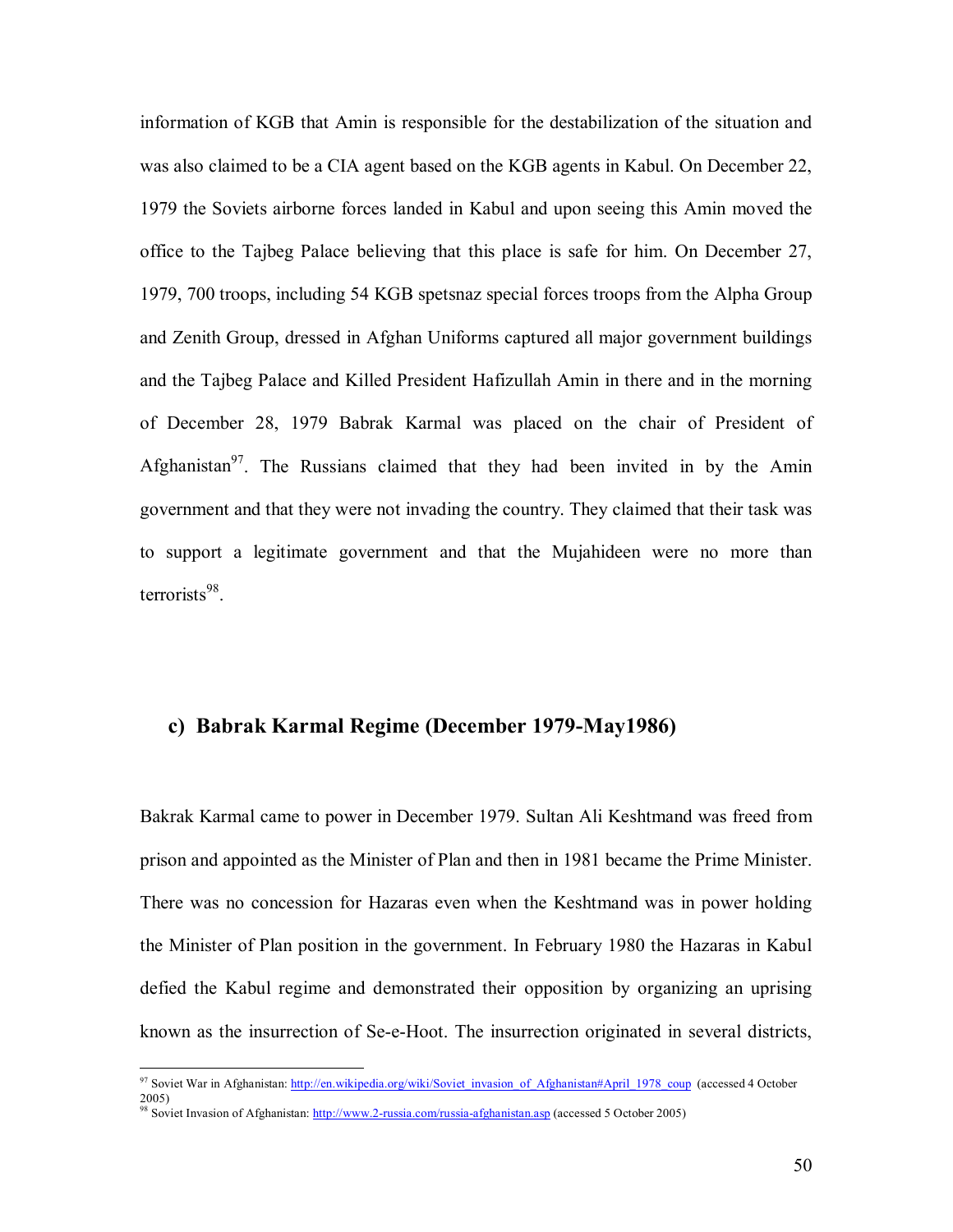including Qala-e-Shada, Dasht-e-Barchi, and Afshar. The demonstrators marched toward the Soviet embassy and attacked the house of former president Hafizullah Amin and several police stations, seizing arms and ammunition<sup>99</sup>. As a result Azai Gard Inqilab (Members of Revolutionary Guards) started the house-to-house search of Hazara areas such as Chindawol, Wazir Abad, and Qalai Shada; arrested and shot the Hazaras in front of their houses. The number of Hazaras being killed in this time is not known but in one relatively absolute guess about 1500 Hazaras were shot to dead<sup>100</sup>. This in turn created hatred in the heart of Hazaras for the Kabul government and a growing number of Hazara young and elders were joining their Mujahideen brothers in the rural areas around Afghanistan to fight against the Soviets and the Soviet led-government in Kabul. In January 1981 a remembering conflict between Hazaras and the common Russian-Afghan troops occurred in Bamyan $101$ .

In the year 1979-1981 many pro-Iran Shi'i groups were founded either in Hazarajat or in Iran which later entered Hazarajat. The names of the parties established in 1979 are: ëShura-e-Itifaq (Council of the Union) headed by Sayed Ali Behistií, ëHarakat-e-Islami (Islamic Movement) headed by Sheikh Asif Mohsini', 'Sazman Mujahidin-e-Mustazafin (Organization of the Dispossessed Warriors)', 'Sazman-e-Nasr (Victory Organization)', 'Sepah-e-Pasdaran (Revolutionary Guard Corps) headed by Muhammad Akbari', 'Hizbullah (Party of God) headed by Sheikh Wusoqi'<sup>102</sup>.

<sup>&</sup>lt;sup>99</sup> Hafizullah Emadi: The Hazaras and their role in the process of political transformation in Afghanistan.

http://boozers.fortunecity.com/jerusalem/47/Political\_Role/political\_role.html#7 p. 377 (accessed 8 October 2005)<br><sup>100</sup> The Hazaras: History, culture, politics and economy by Hasan Pouladi, 1989; page 274<br><sup>101</sup> Ibid 97<br><sup>1</sup>

http://boozers.fortunecity.com/jerusalem/47/Political\_Role/political\_role.html#7 (accessed 9 October 2005), p. 378 for more detail see the table in Appendix B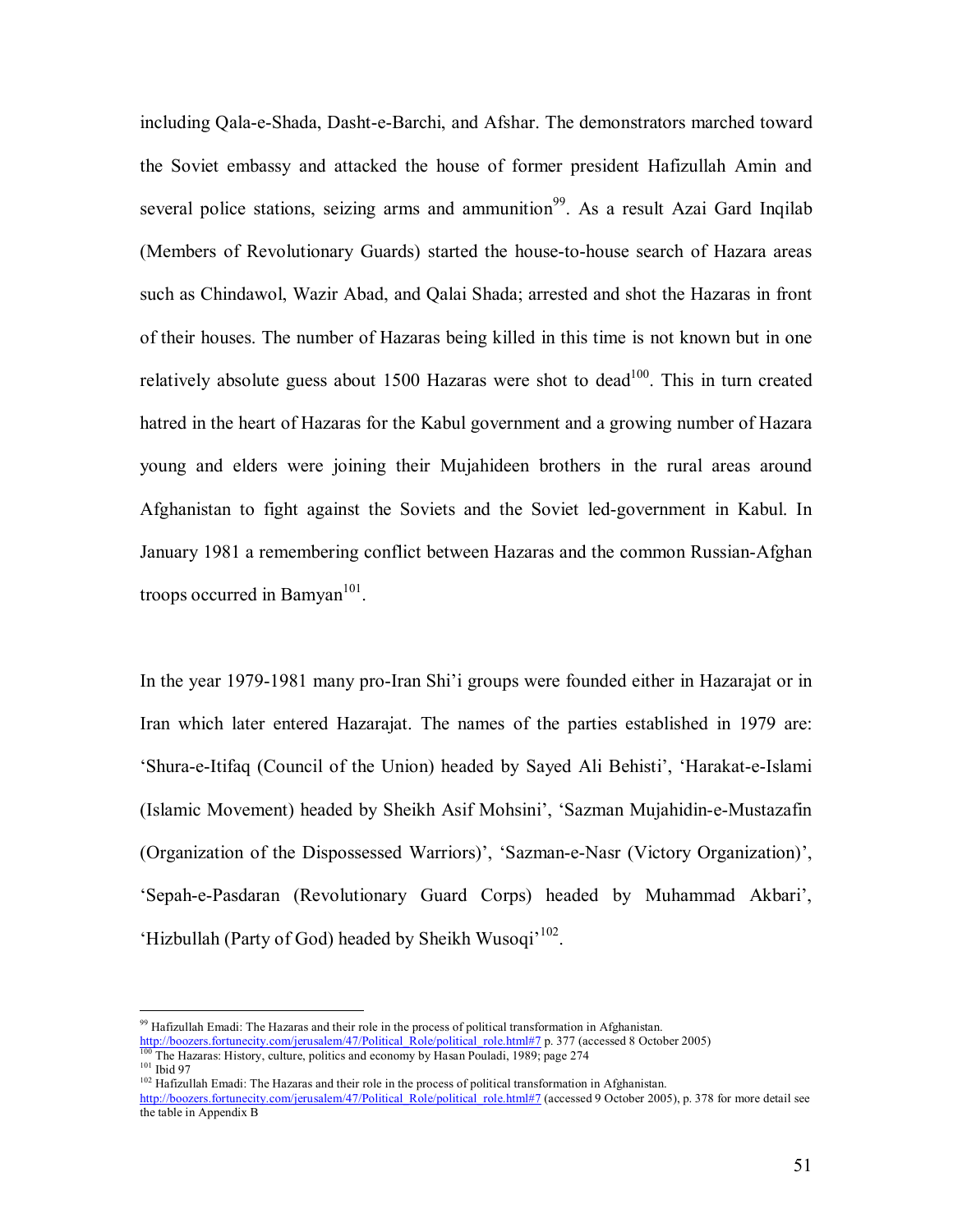The ëShura-e-Itifaqí was considered as a government for the whole Hazarajat and used to be a powerful party among the Hazaras. By 1981 the Shura-e-Itifaq was succeeded to drive the Russain-Afghan forces out of all Hazarajat territory. The government in Kabul was searching ways to defeat 'Shura-e-Itifaq'. In its effort, the Kabul government used many techniques such as 'divide and rule', and the 'ethnic and tribal disputes' but neither really worked as the Kabul government failed in its efforts. The next possible attempt of the Kabul government was through its 'Intelligence Services' and the use of distributing money among the Mirs, and Sayeds in power of the Hazarajat and this time the Kabul government succeeded to divide the 'Shura-e-Itifaq' into two factions<sup>103</sup>. In 1983 Sazman-e-Nasr and Sepah-e-Pasdaran came into existence and succeeded to defeat Sayed Ali Behishti who was the leader of Shura-e-Itifaq in Waras, Bamyan<sup>104</sup>. In late 1983 the political differences between these groups and the clashes of the personality among their leadership resulted in conflicts between the different Hazara groups themselves and ended up with the thousand lives of Hazaras. S.A. Mousavi (1998, 180) brings the reason for these conflicts the emergence of the Hazara groups backed by Iran in inevitably need to consolidate their controls over more areas in Hazarajat<sup>105</sup>. In 1984 almost the Shura-e-Itifaq was demolished by the other Hazara groups and all its followers joint mostly the Sazman-e-Nasr and Sepah-e-Pasdaran.

#### **d) Dr. Najibullah Regime (May 1986-1992)**

<sup>&</sup>lt;sup>103</sup> The Hazaras: History, culture, politics and economy by Hasan Pouladi, 1989; page 275 <sup>104</sup> Ibid 99 p. 377<br><sup>104</sup> Ibid 99 p. 377<br><sup>105</sup> S. A. Mousavi: The Hazaras of Afghanistan, Oxford, 1998, page 180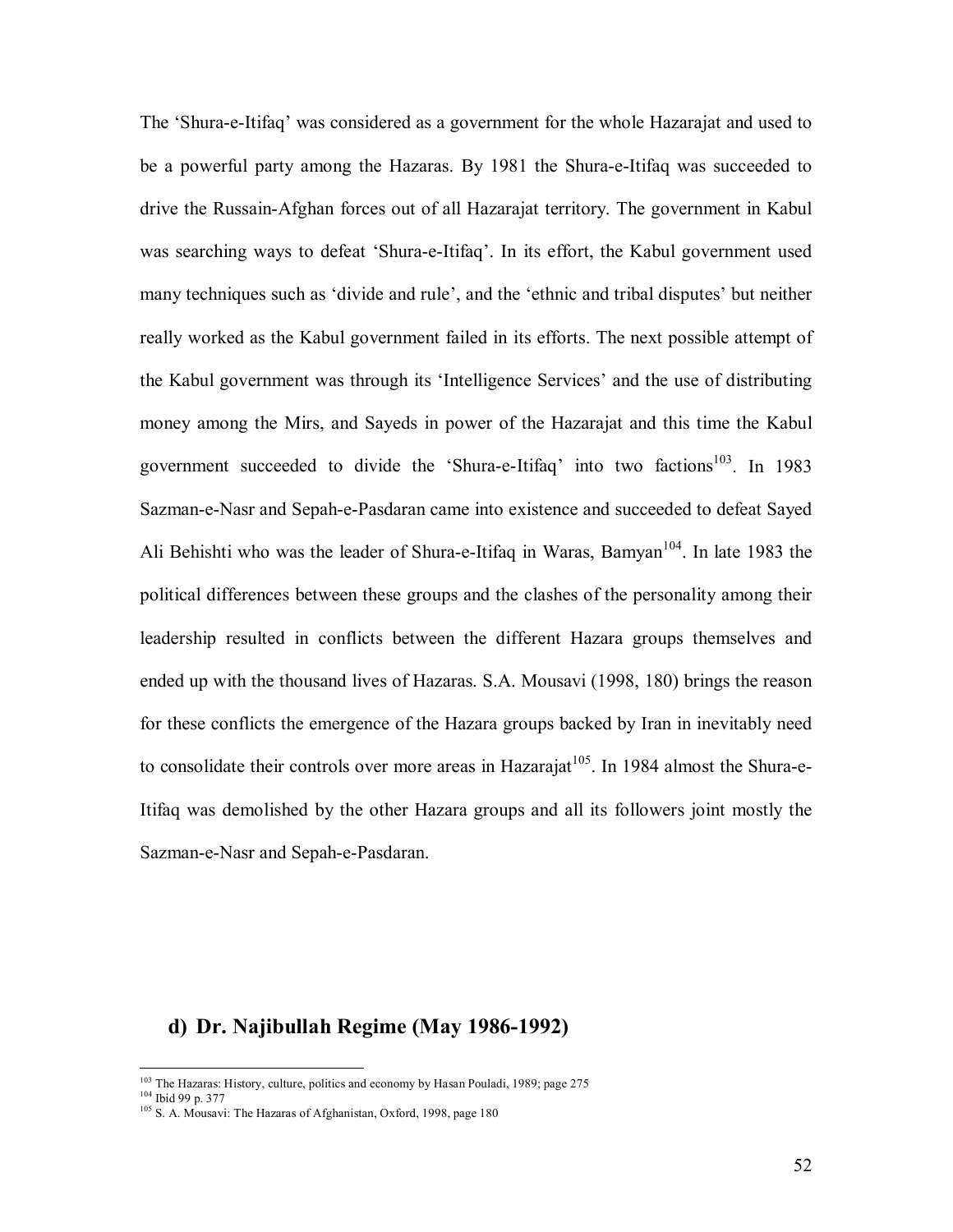Since long ago, the Soviet leaders were searching for a suitable person to replace Babrak Karmal because his leadership and no more according to the desire of Soviets Union and the political aims of Moscow were not satisfactorily accomplished during the Babrak Karmal regime. First the Soviets were training Afaq, and Panjshiri wishing that the next president could be from one of those. Another candidate was Sultan Ali Keshtmand but since he was a Hazara and his leadership was not acceptable to Pashtuns and other ethnicities, therefore, they replaced Babrak Karmal by Dr. Najibullah who was also a Pashtun belonged to Ghilzai (Ahmad Zai) tribe. Najibullah mediated between factions of PDPA106 and tried to bring all the ethnicities around him. The Hazaras had still two ministers in the government; Abdul Wahid Sarabi (Vice President. 1988-1991) and Sultan Ali Keshtmand (Chair, Council of Ministers. 1988, First Vice President 1990- 1991). And also Abdul Karim Mesaq was the Mayor of Kabul. In late 1986, Najibullah announced a "National Reconciliation" program which offered a six-month cease-fire and discussions leading to a possible coalition with government. Contact was made with over 40,000 Mujahideens but the Mujahideen leadership rhetorically claimed that the program had no chance for success<sup>107</sup>. Dr. Najibullah also brought about the freedom of religion performance and everyday the "Talawat Quran" and other similar programs were broadcasted from the radio Kabul. Finally the Soviets Union decided to withdraw its forces from Afghanistan in May 15, 1988 and ultimately withdrew forces on February 2, 1989. The Soviet Union officially announced that all of its troops had left Afghanistan on

<sup>&</sup>lt;sup>106</sup> Najibullah Leadership: http://countrystudies.us/afghanistan/95.htm (accessed 10 October 2005)

<sup>107</sup> The Soviet Decision to Withdraw: http://countrystudies.us/afghanistan/96.htm (accessed 14 October 2005)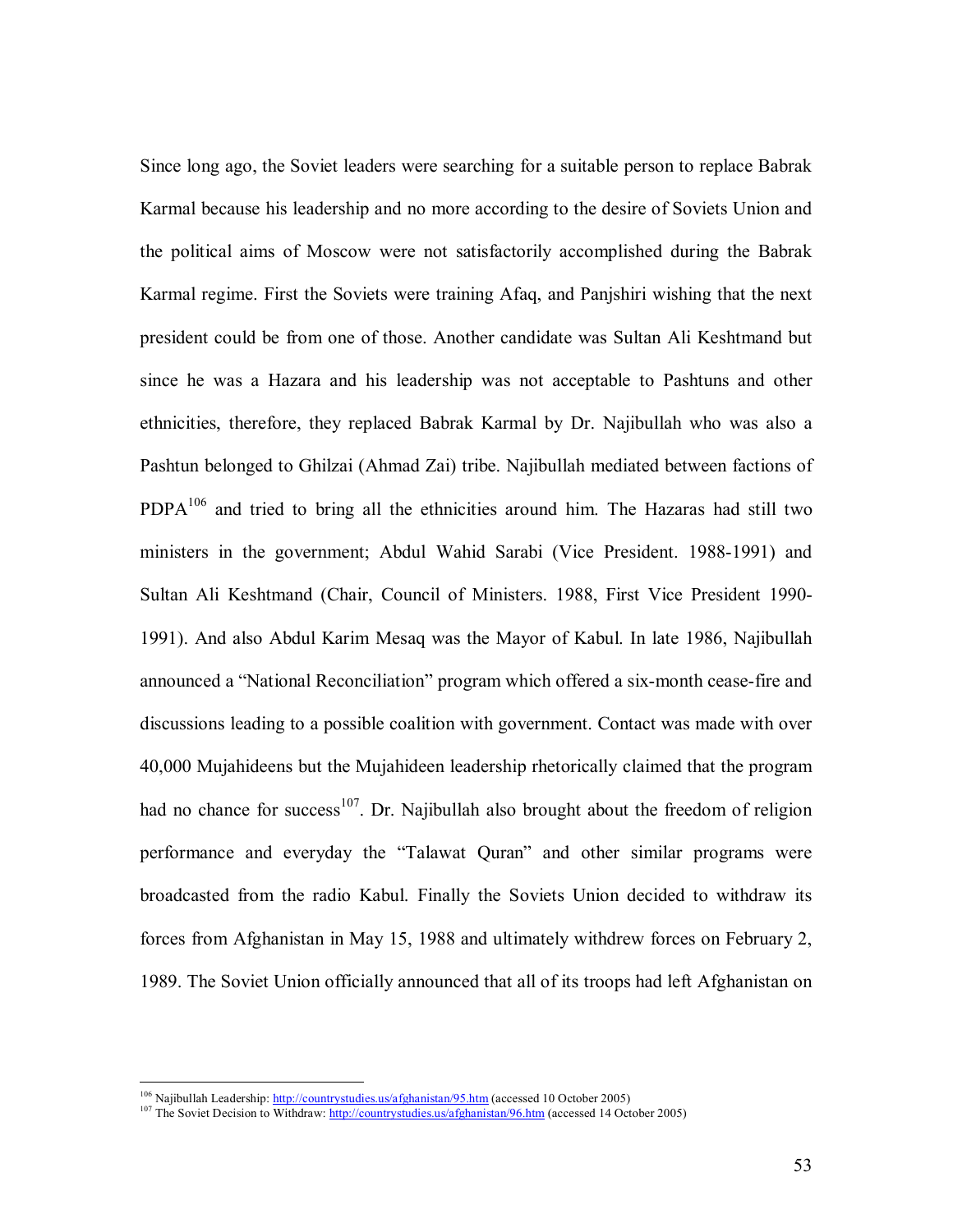February 15, 1989<sup>108</sup>. And in 1992 the Kabul government failed and Mujahideen took power of the whole country.

# **7) The Emergence of Hazara New Political Groups And The Civil War In Hazarajat**

The Hazarajat was simply peaceful during the Soviets War in contrast to the other areas of Afghanistan. But the civil war in-between Hazaras themselves were always a struggle for the power. The Shura-e-Itifaq was the most powerful among the Shi'ia groups all over Hazarajat and could manage to drive the Soviets-Afghan troops out of the Hazarajat by the end of  $1981^{109}$ . Despite the many attacks the Soviets-Afghan troops couldn't manage to hold the Hazarajat back under their control except for some parts of Bamyan and Ghor $^{110}$ .

The appearance of the other Shi'ia political groups in 1979; such as Harakat-e-Islami (Sheikh Asif Mohsini), Sazman-e-Nasr, Sazman-e-Mujahideen Mustazafin and Sazman-e Fallah Islami (Mo'llim Baba Qarabaghi) in 1980 and in 1981 the Sepah-e-Pasdaran (Mohammad Akbari), and Hizbullah (Sheikh Wusoqi) was a big challenge for the unity of the Hazaras inside Afghanistan. The conflict over power and the thirst to consolidate

<sup>&</sup>lt;sup>108</sup> Soviet War in Afghanistan. http://en.wikipedia.org/wiki/Soviet\_invasion\_of\_Afghanistan (accessed 14 October 2005)

<sup>&</sup>lt;sup>109</sup> The Hazaras: History, culture, politics and economy by Hasan Pouladi, 1989; page 275, para 2. See also S. A. Mousavi: The Hazaras of Afghanistan, Oxford, 1998, page 179-80

<sup>110</sup> Payam-e Mostazafin, 1988, No. 69/70: page 146-154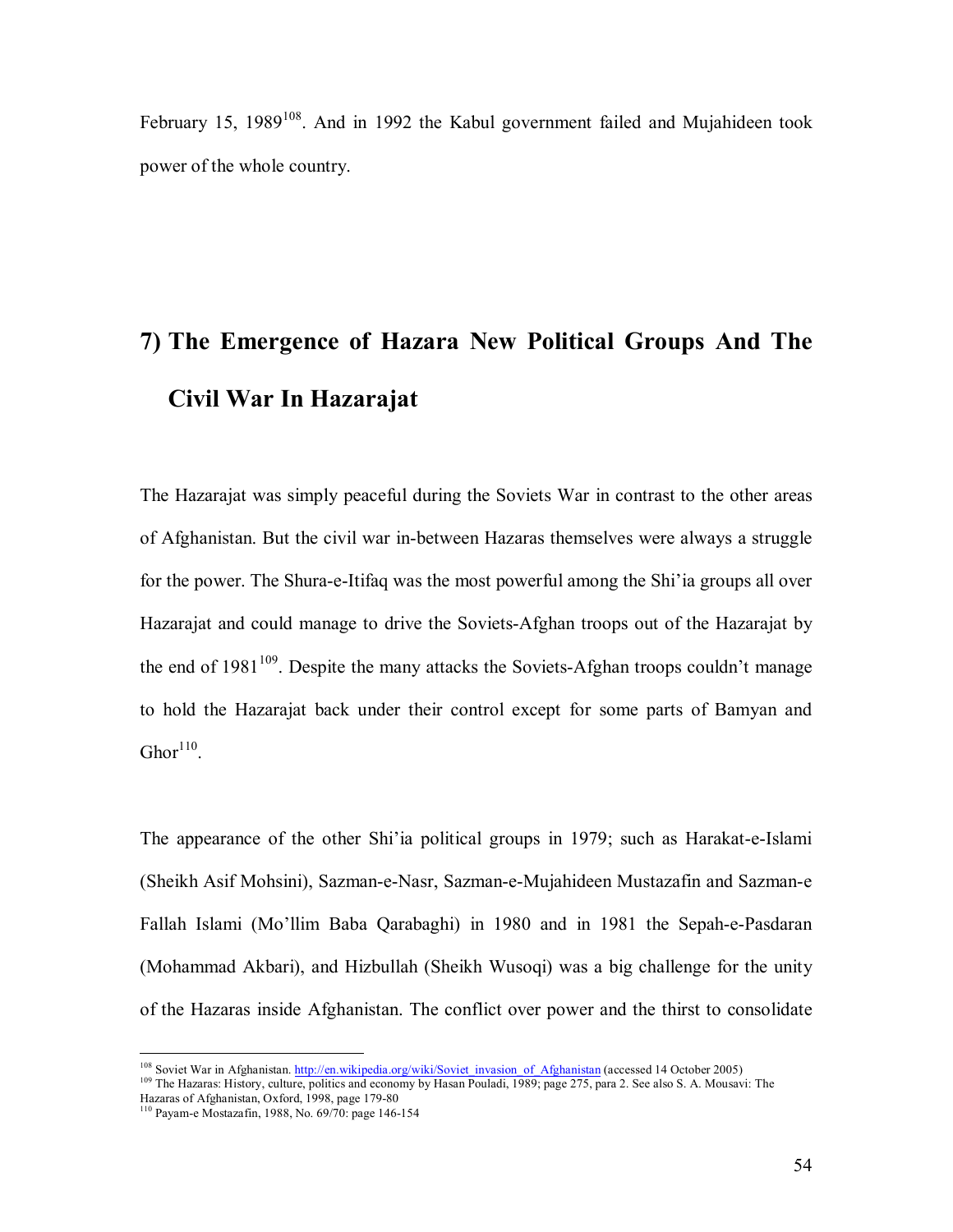its control over the more areas resulted with severe internal war with one another and ended up with bloodsheds of more Hazaras leaving less power for all of the parties. S.A. Mousavi (1998, 180) mentions the killings of thousands of Hazaras and migration of many families to Kabul, Iran, and Pakistan and other areas in the world and also the physical destruction wrought to Hazarajat itself<sup>111</sup>.

To better know the causes of the internal conflicts in Hazarajat we shall see upon the different parties involved in the internal conflict and their establishment and agendas first.

#### **a) The Shura-E-Itifaq (Council Of The Union)**

In 1979 for the first time all the Hazara intellectuals gathered in Panjaw, Bamyan to establish a Shura (Council) for the Hazaras to resist against the Soviets Union's invasion as solidarity with their Pashtun brothers in Jihad. As a result the Shura-e-Itifaq (hereinafter "Shura") was established based on the traditional Islamic ideology (Shi'ia faction of Islam) and Sayed Ali Behishti was chosen the head of the "Shura". Initially the Shura had 1000 staff with 2000 partisans and Sayed Jagran (former Army General in Zahir Shah Regime) was appointed as a chief commander for the military coordination. It was decided that the preliminary areas of operations are Ghazni, Bamyan, and Balkh provinces and will be expanded to other areas upon request from

<sup>&</sup>lt;sup>111</sup> S. A. Mousavi: The Hazaras of Afghanistan, Oxford, 1998, page 180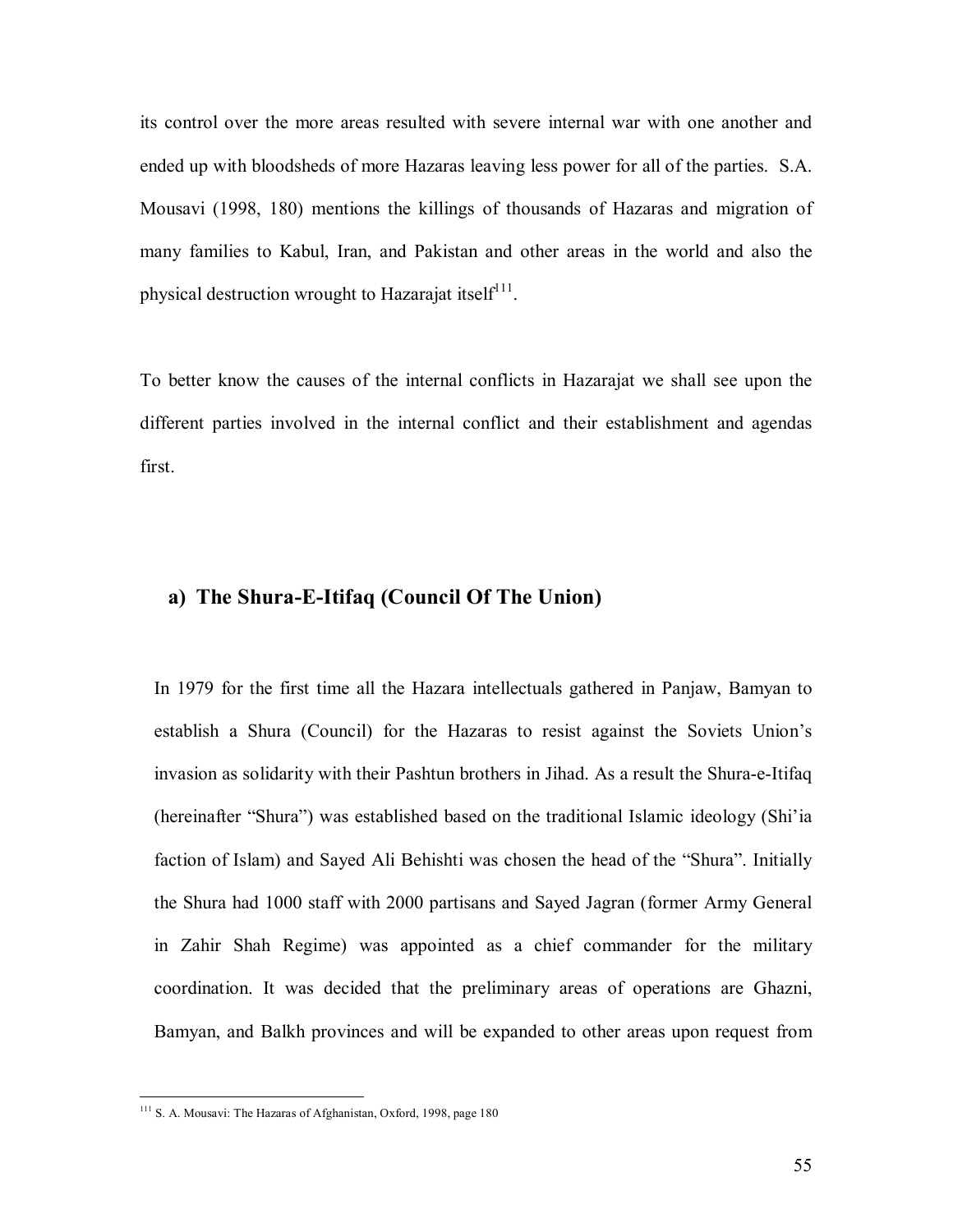the local communities. The "Shura" was supported financially by the local communities by paying 20% of their harvest to the "Shura" but to solicit the foreign aid the "Shura" established its offices in Quetta, Pakistan and Tehran, Iran but was not politically connected to any of the outside governments<sup>112</sup>.

#### **b) The Harakat-E-Islami (Islamic Movement)**

The Harakat-e-Islami was founded in 1979 in Qum, Iran by Sheikh Asif Mohsini based on the traditional Shiíi Islamist belief. The assumption is that the Ministry of Information and Culture of Iran was behind the creation of this movement $113$ . Yet the Harakat-e-Islami preached a moderate Islamism, opposing Khomeiniís emphasis on the unity of religion and politics. Harakat-e-Islami was established with a non-Hazara "Asif Mohsini" and recruited mostly from the Qizillbash but also Hazara<sup>114</sup>.

The initial composition was 200 staff and 3000 partisans headed by Mohammad Anwari in Wardak, Qandahar, Bamyan, Parwan, Kabul, and Samangan provinces<sup>115</sup>.

<sup>112</sup> See also Hafizullah Emadi: The Hazaras and their role in the process of political transformation in Afghanistan. http://boozers.fortunecity.com/jerusalem/47/Political Role/political role.html#7 p. 375. (accessed 20 October 2005)<br><sup>113</sup> My personal interview with 'Ali Hasan Ikhlas the former commander of Hezb-e Wahdat, basically member

<u>.</u>

during my visit to Afghanistan this summer (August 2005). Interview taped and is on file.<br><sup>114</sup> See Kristian Berg Harpviken: Political mobilization among the Hazara of Afghanistan (1978-1992), May 1995. 'Cand. Polit.

Thesis.', Department of Sociology, University of Oslo. Page 59

<sup>&</sup>lt;sup>115</sup> See also the table in Appendix B.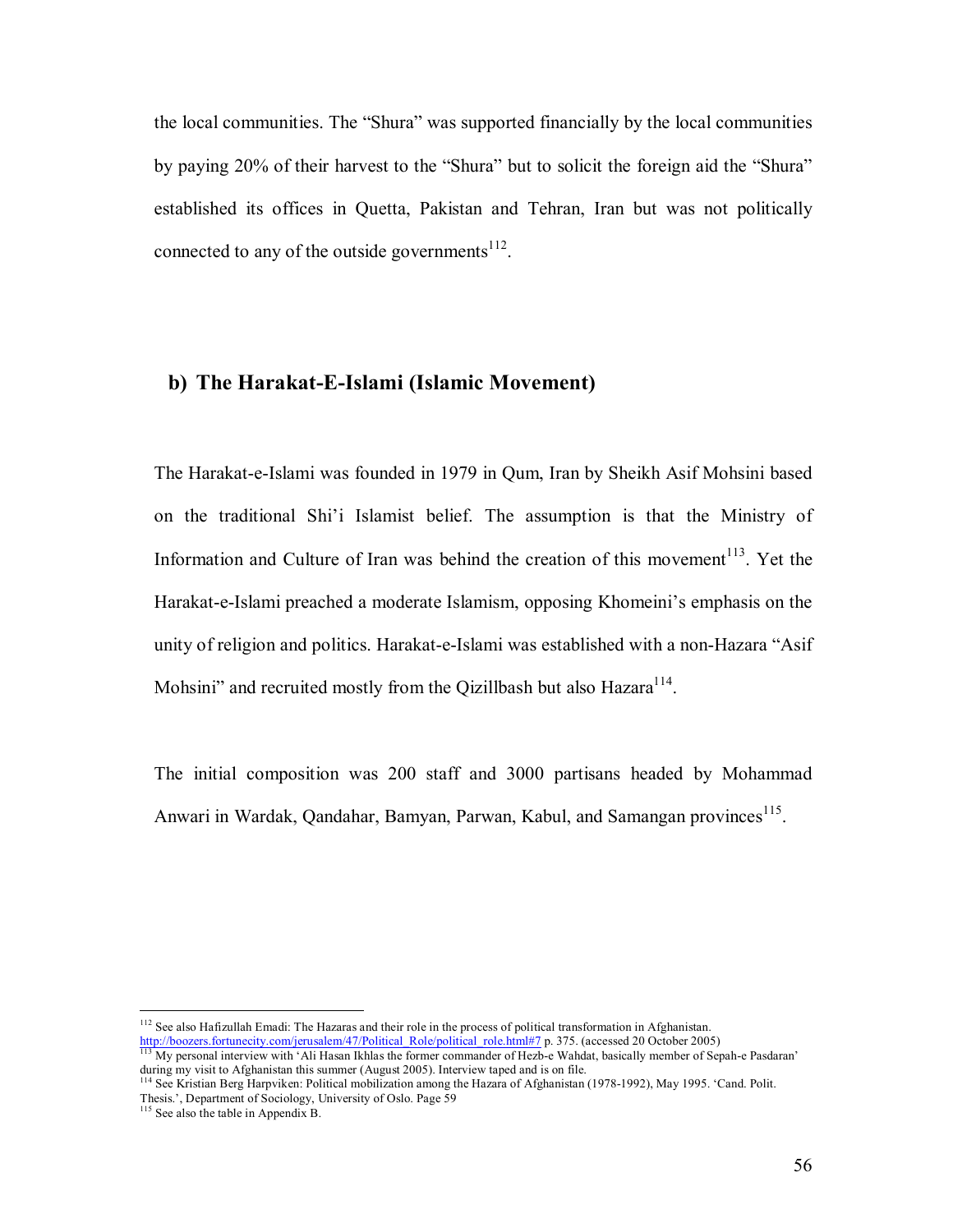## **c) Sazman-E-Mujahideen-E Mustazafin (Organization Of The Dispossessed Warriors)**

This was also a people "Shura" or Council formed in 1979 in Bamyan, Afghanistan. It was supervised by a Joint Council which was based on militant and political aims and less Islamist than other groups. It is said to be populated mostly of those intellectuals with leftist connections<sup>116</sup>. This movement couldn't expand its base out of Bamyan.

#### **d) Sazman-E-Nasr (Victory Organization)**

Sazman-e-Nasr was first founded by Sayed Nasr Balkhi in Kabul during the King Zahir Shah's reign. It was almost forgotten but the Iran Foreign Ministry revived it in 1979 in Qum, Iran during the Khomeini regime with an Islamic fundamentalism ideology pro-Iran policy. It was supervised by a council of four persons rotating between different leaders among them. The initial organization was of 1500 staff and 4000 partisans operational in Ghor, Bamyan, Wardak, Parwan, Ghazni, Balkh, and Kabul provinces. Nasr was mostly populated by Hazaras and adhered to strict Khomeinism. But still was leaning towards the Hazara Nationalist group "Jawanan Moghol" based in Quetta, Pakistan. The Nasr group represented an effort by Iranian Khomeinists to gain control over Hazara nationalism. It also has played a role by providing an Iranian-trained leadership for resistance in some localities but overall command was in the hands of

1

<sup>&</sup>lt;sup>116</sup> Ali Hasan Ikhlas interview; video taped and recorded on file.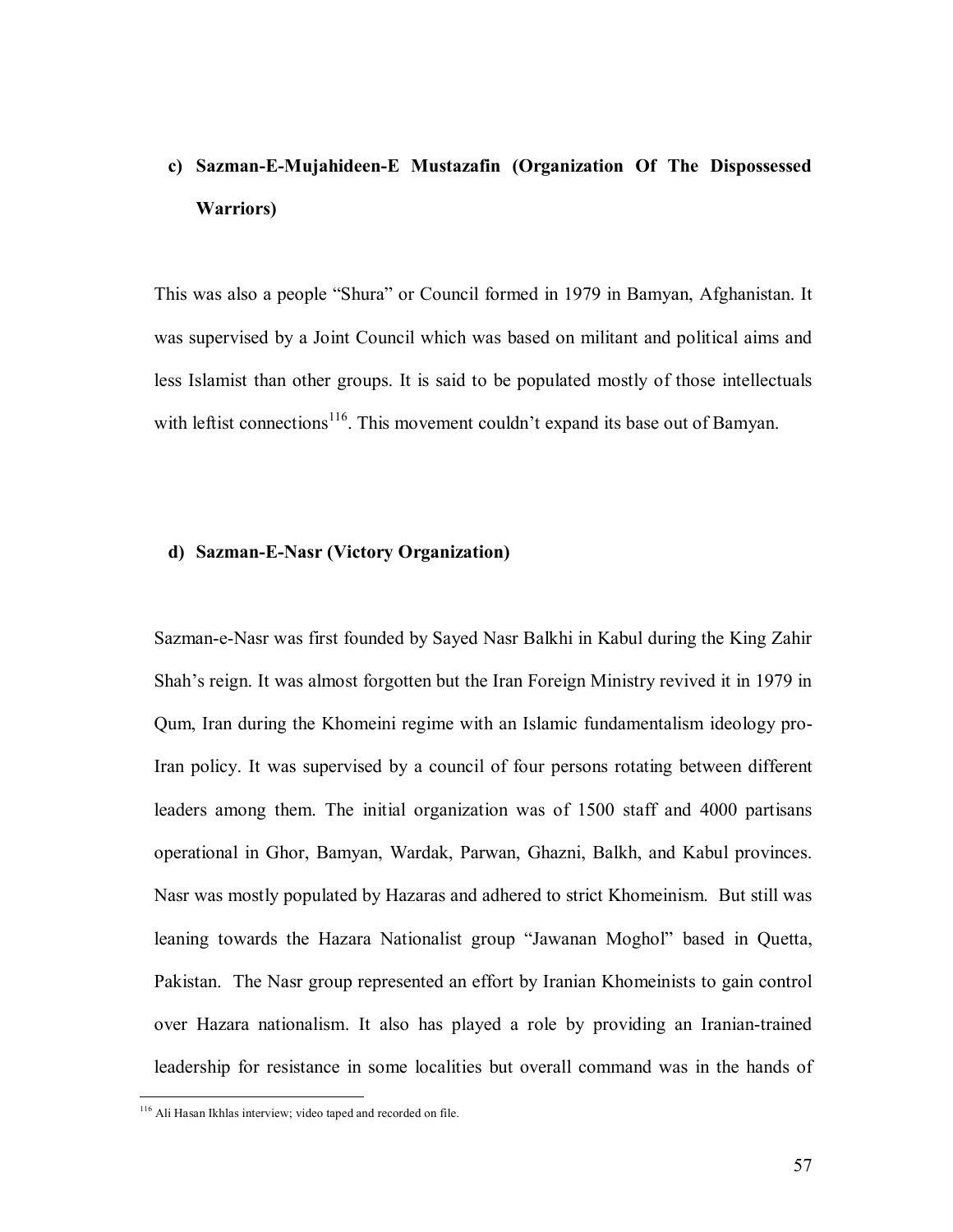military committees headed by a "Mir" and some good representation of "Sayyids" who were trained in Iran $117$ .

#### **e) Sepah-E-Pasdaran (Revolutionary Guard Corps)**

Sepah-e-Pasdran like Sazman-e-Nasr was the creation of Iran in Qum, Iran in 1981 by the Sepah-e-Pasdaran Iran which they adopted the same name. Sepah was established as a result of Iranian evaluation that the Nasr is not enough to fulfill the Iranian aims<sup>118</sup>. The founder and leader of the Sepah-e-Pasdaran was Mohammad Akbari and Pasdaran was based on existing movement of Rohaniyat Mobarez. The initial composition was 1500 staff and 2000 partisans operational in Ghor, Helmand, Bamyan, Ghazni, and Parwan provinces. The ideological difference between Sepah and Nasr was that Sepah was most radical and pro-Khomeini ruler-ship and Nasr while accepting that was also insisting more on the self-leadership of Hazaras and Sayyids<sup>119</sup>. The majority of the partisans for both Sazman-e-Nasr and Sepah-e-Pasdaran are those Hazara-refugees working at various construction sites in Iran. Iran not only organized them into Nasr and Sepah to have the foothold in Afghanistan but also used its influence to encourage them to defend Iran in its war with Iraq, claiming that they will gain experience in the art of warfare which could help them to effectively do Jihads against Soviets-Afghan forces when returning back home. Prior to actively going to war with Iraq they were

<sup>&</sup>lt;sup>117</sup> See Kristian Berg Harpviken: Political mobilization among the Hazara of Afghanistan (1978-1992), May 1995. 'Cand. Polit. Thesis.<sup>'</sup>, Department of Sociology, University of Oslo. Page 59

<sup>118</sup> Grevemeyer and Jan-Heeren 'Ethnicity and National Liberation: the Afghan Hazara between Resistance and Civil War'. Paris 1988 p. 21-22<br><sup>119</sup> Kristian Berg Harpviken: Political mobilization among the Hazara of Afghanistan (1978-1992), May 1995. 'Cand. Polit. Thesis.',

Department of Sociology, University of Oslo. Page 88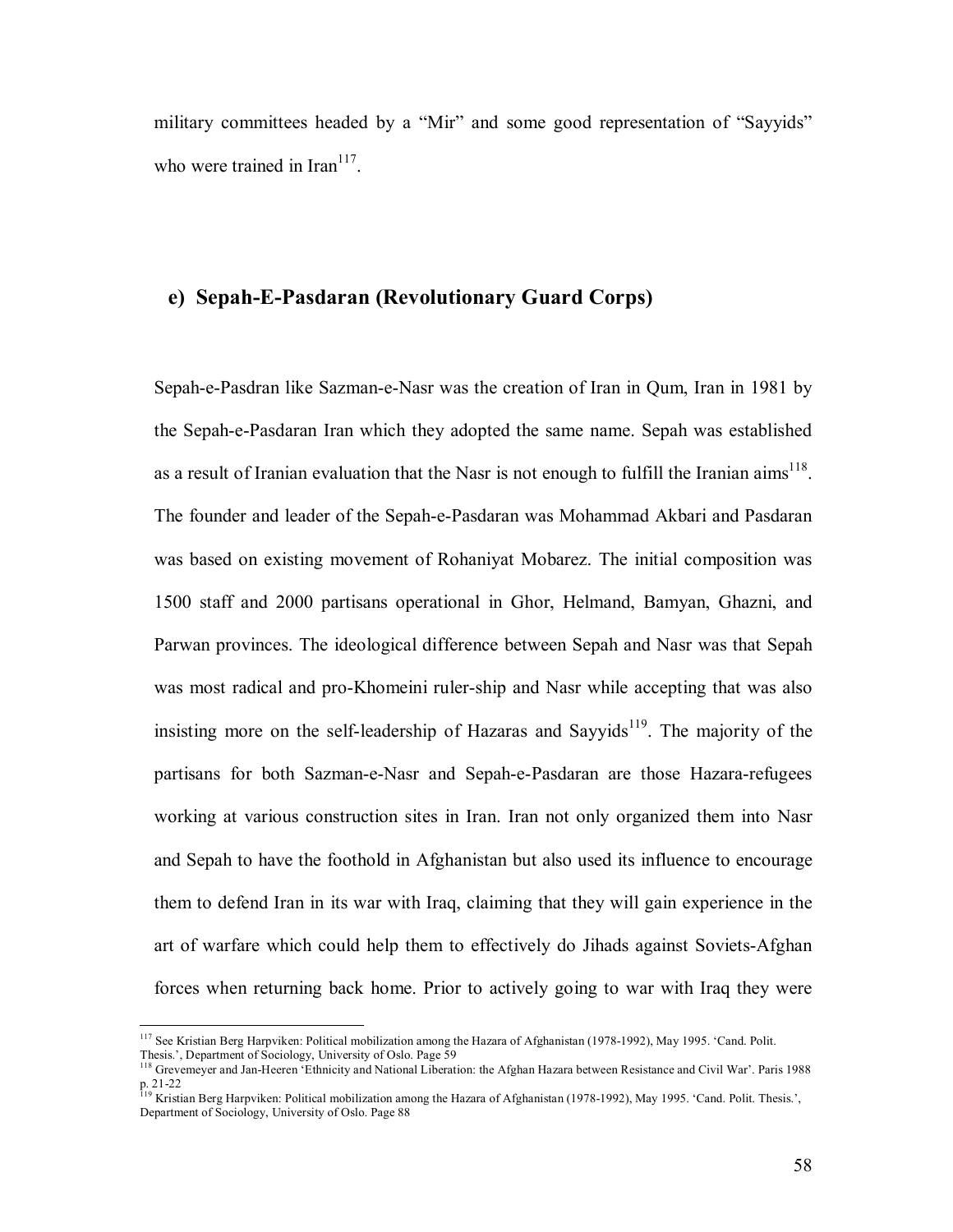trained in Taibad, Gilan, Qum, Sabzwar, Zahidan,Tehran, Zabul, Turbat-e-Jam, Sirjan and other military centers in Iran. They were paid 6000 Iranian Rials as their salaries in the first three months of their trainings and 20,000 Rials during the remainder of the training period which was not paid in full as promised<sup>120</sup>.

### **f) Hizbullah (Party Of God)**

Another Islamic fundamentalist group founded in Qum, Iran by the help of Iranians in 1981 was the Hizbullah headed by Sheikh Wusoqi. It had 1000 staff with 2000 partisans and the commander of the military was Qari Ali Ahmad Darwazi also famous as Qari Yakdasta. Hizbullah couldn't establish itself in Afghanistan as opposed to Sazman-e-Nasr and Sepah-e-Pasdaran.

There were many other small groups such as Jabha-ye Mutahid-e Inqilab-e Islami, Hizb-e Daíwat-e Islami, Sazman-e Niroo-ye Islami, and Tauhidi group etc; which were not appreciated by many people. Beside that the Hizb-e-Islami (Hekmatyar) had also some influences inside Hazaras of Jaghoris and in Bamyan the other Sunni groups such as Jabha-ye Nijat, Jam'iyat Islami, and Haraket-e Inqilab-e Islami<sup>121</sup> were also operational.

 $120$  See also Hafizullah Emadi: The Hazaras and their role in the process of political transformation in Afghanistan.

http://boozers.fortunecity.com/jerusalem/47/Political\_Role/political\_role.html#7 p. 377 para.2 (accessed 25 October 2005) 121 see S. A. Mousavi: The Hazaras of Afghanistan, Oxford, 1998, page 181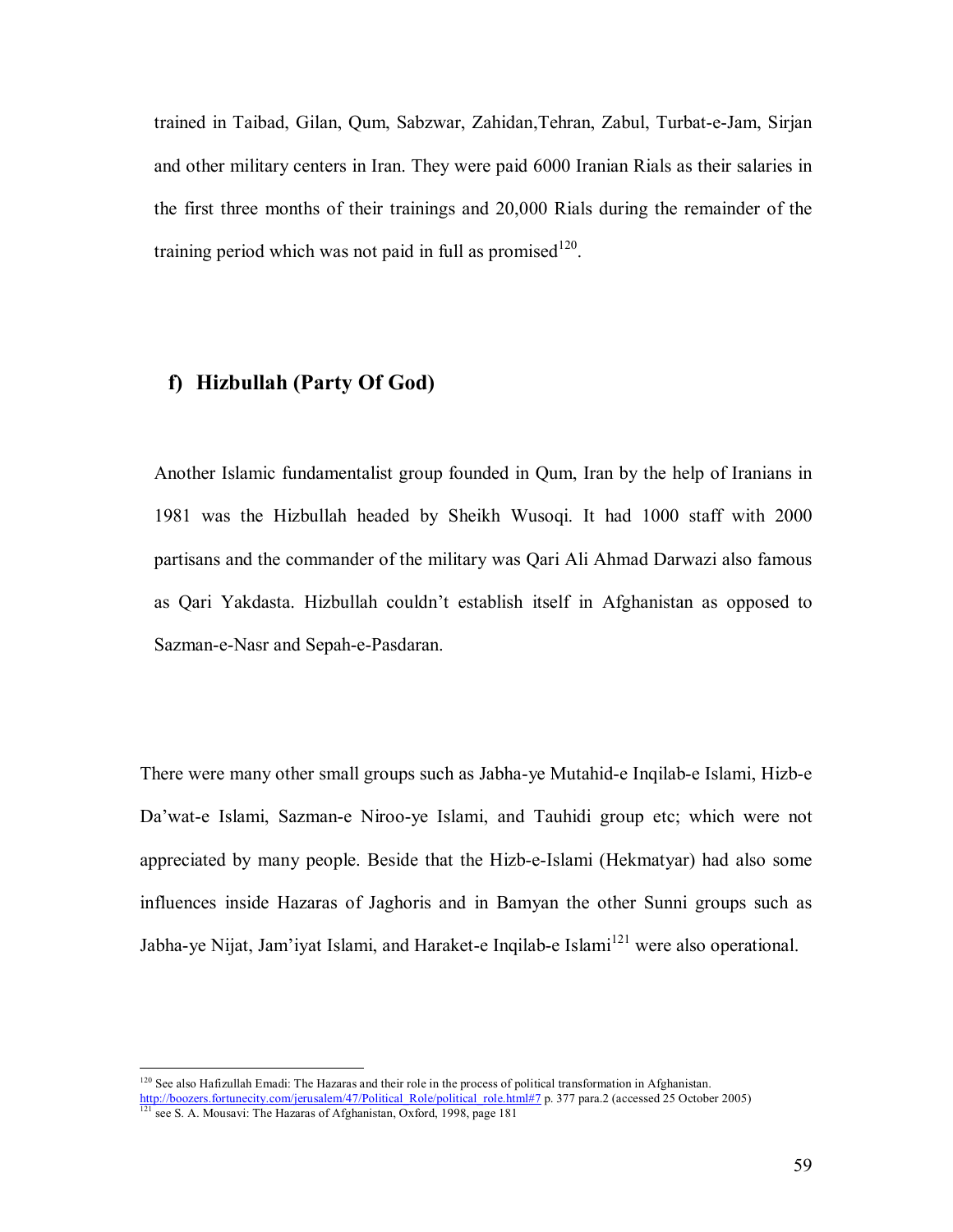In 1982 the internal conflicts between these groups over the control of more areas and enforcing their leadership on the other parties resulted in a big loss of credibility for these Hazara groups and discredited them in the eyes of Hazaras. The Sazman-e Nasr and Sepah-e Pasdaran were allied in one side and Shura and Harakat on the other side. The result of this bloody civil war cost more lives than the war against the Soviet-Afghan troops<sup>122</sup>. The civil war was not only fought between these two warring parties but in turn the other parties passed their turn too. For example, Hizbullah and Harakat and others in Herat and in most part of the Hazarajat, nonetheless, they warmed up their soldiers for later civil war of the country. This also in turn made them member-wise weak and as a result international community paid less attention to them. Pakistan based resistance established the 'seven-party alliance' in 1985 but no Shi'ia party was invited. Most of the international community's funds and military weapons were sent to Seven-Sunni parties in Peshawar and Shi' is were neglected because of their relation with Iran.

# **8) Formation Of Shura-Ye Iítilaf And Hezb-E Wahdat Islami Afghanistan**

The signal for Soviets Union's withdrawal of Afghanistan was blinking and thus there was the need for the formation of a coalition among the Hazaras to have a better chance in the coming government after the Soviets leave Afghanistan. Iran now wanted the

<sup>&</sup>lt;sup>122</sup> See Kristian Berg Harpviken: Political mobilization among the Hazara of Afghanistan (1978-1992), May 1995. 'Cand. Polit. Thesis.', Department of Sociology, University of Oslo. Page 88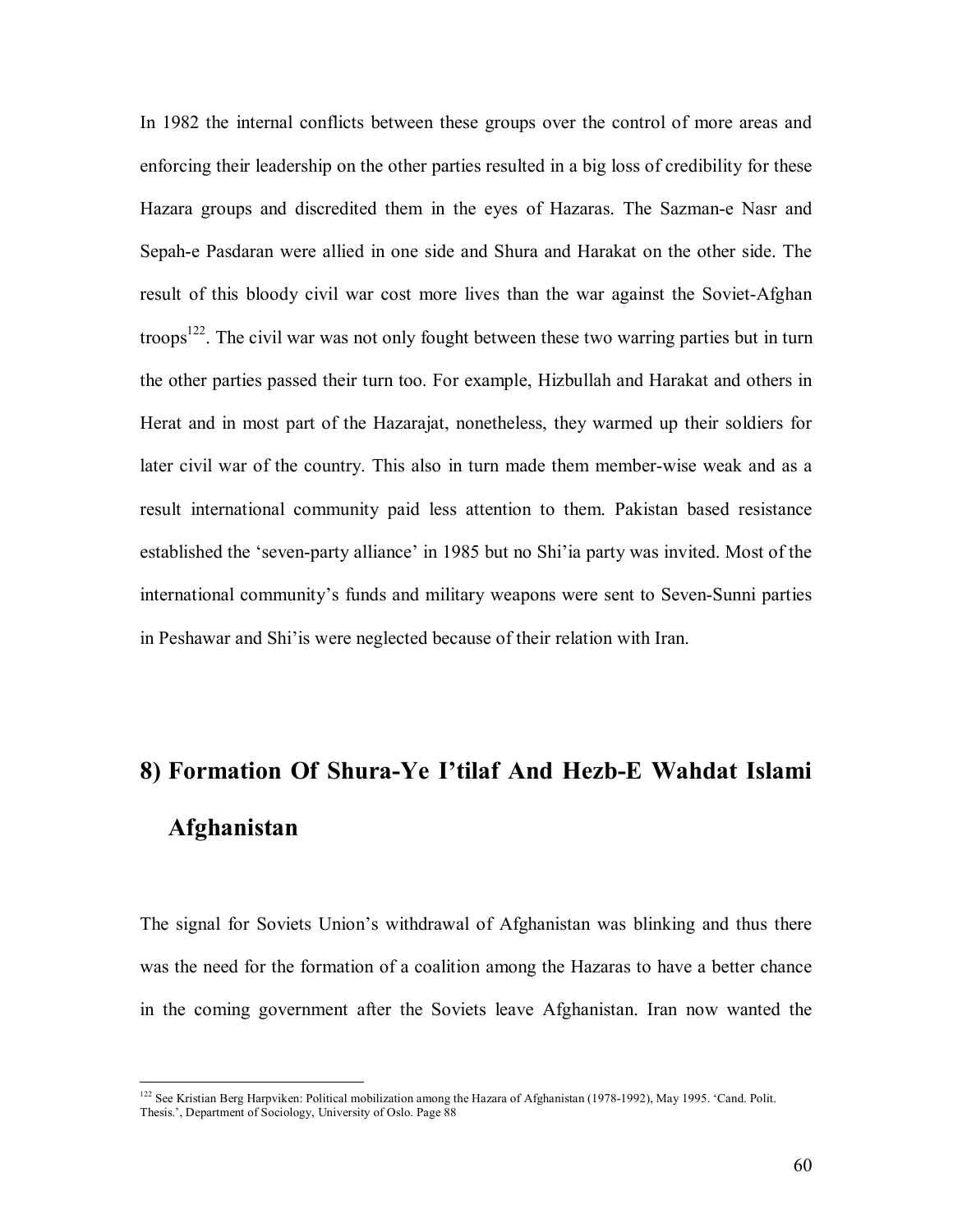Hazaras and Shiíi groups of Afghanistan to be united to contend their Sunni counterparts at national level in their representation in the new government.

The first serious of coalition between eight Hazara and Shi'a parties was formed by Iran and named it Shura-ye I'telaf-e Islami-ye Afghanistan (Islamic Unity Council of Afghanistan). The coalition was made between the Sazman-e Nasr, Sepah-e Pasdaran, Nahzat-e Islami, Jabha-ye Mutahid-e Inqilab-e Islami, Harakat-e Islami, Hizb-e Daíwat-e Islami, Hizbullah, and Sazman-e Niroo-ye Islami $^{123}$ .

Although, the Shura-ye I'telaf consisted the name of Afghanistan in it but it was totally considered to be Iran-controlled council. The disagreement over the leadership between the different member-groups' leaders in Afghanistan was a dilemma. Thus, there arose a conflict between the member-parties and grew to reach the level of civil war in Hazarajat. The formation of Hezb-e Wahdat (Unity Party) in the middle of 1989 largely put an end to the internal struggle in Hazarajat<sup>124</sup>. The Hezb-e Wahdat in a sense directly came out of the Shura-ye I'telaf with the reasons of being an Afghani party led by a Hazara leader "Abdul Ali Mazarai"<sup>125</sup>, and to unite against the Pashtun unity that didn't accommodate Hazaras and Shi'is into the interim government in their meeting of early 1989 in Rawalpindi, Pakistan<sup>126</sup>.

<sup>&</sup>lt;sup>123</sup> S. A. Mousavi: The Hazaras of Afghanistan, Oxford, 1998, page 184-185

<sup>&</sup>lt;sup>124</sup> Kristian Berg Harpviken: Political mobilization among the Hazara of Afghanistan (1978-1992), May 1995. 'Cand. Polit. Thesis.', Department of Sociology, University of Oslo. Page 94

<sup>&</sup>lt;sup>125</sup> S. A. Mousavi: The Hazaras of Afghanistan, Oxford, 1998, page 185<sup>126</sup> Ibid 121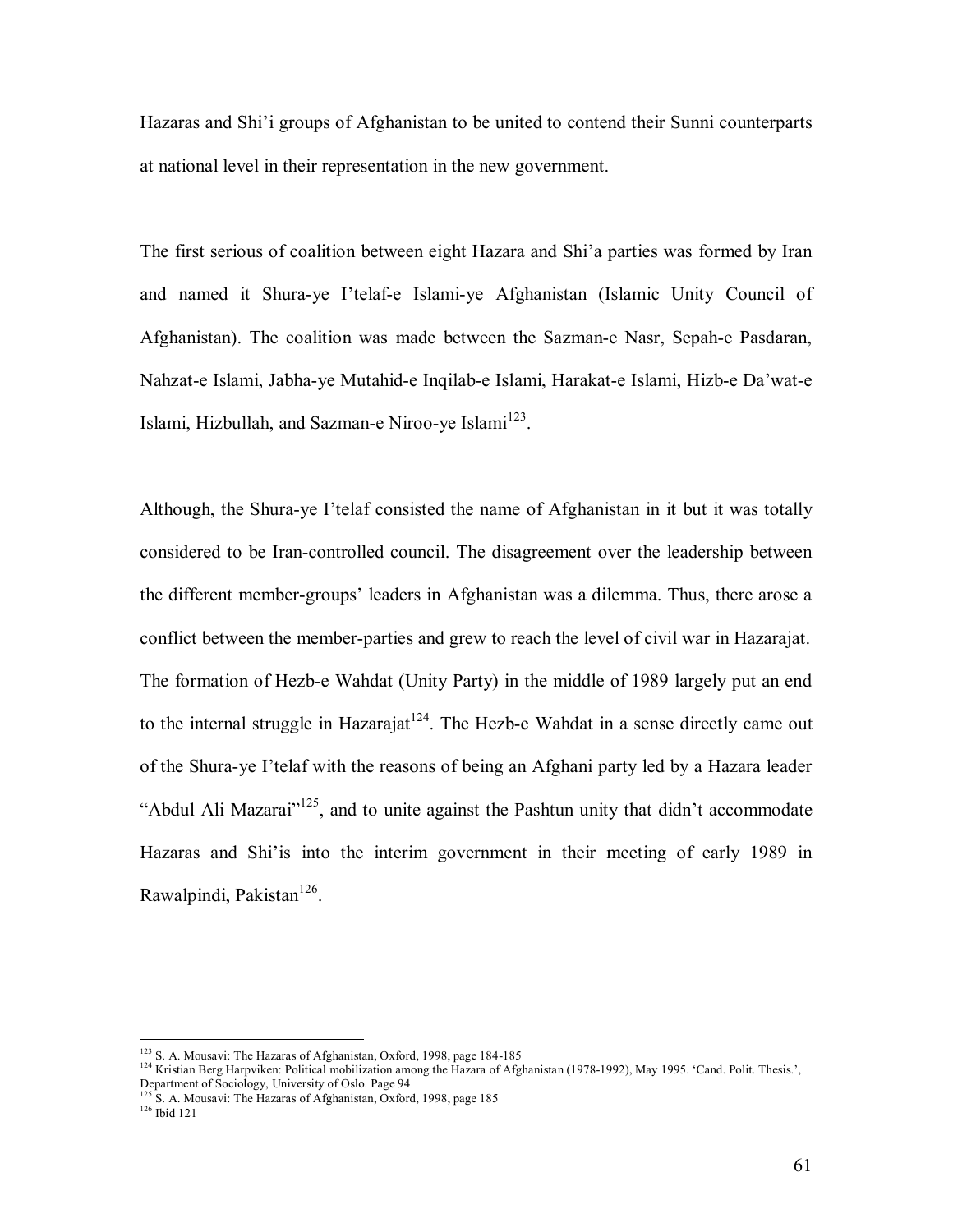The Hezb-e Wahdat was founded as a result of one year negotiation between different Hazara groups mainly 'Nasr and Sepah' in Bamyan with the moderate Islamic ideology and Hazra nationalism. The composition was Sazman-e Nasr, Sepah-e Pasdaran, Hizbullah, Dawat, Nahzat, Nayro-e Islam, Jabha-e Mutahid, Shura-e Itifaq, and Sazman-e Mujahideen-e Mustazafin. The only Shi'ia group which was not included was the Harakat-e Islami.

### **9) Neighbors Influence Among Hazaras**

### **a) Iran And The Shiíi Groups In Afghanistan**

The anti-Russian war in Afghanistan enabled Iran to establish its relation with the Shi'i of Afghanistan while the majority of Shi'ia (mostly Hazara) was in Iran as refugees or as workers. The aims to establish the relation with Shi'is of Afghanistan was two fold; first, Iran used those Shiíia militants who were trained in Iran to fight against Iraq in Iran-Iraq war and for that purpose they were trained and paid; second, to have a footprint in Afghanistan's politics in the future<sup>127</sup>. Majority of the Shi'ia groups was backed by Iran with the exception of Sheikh Asif Mohsini (Harakat-e Islami) whose relation didn't last well with Iran for long and he closed his office in Tehran and centered in Peshawar and Quetta Pakistan, Sazman-e Mujahideen which was moved to Hazarajat, Tauhidi group moved to Quetta, and Shura-e Itilaf also closed its representatives offices in Iran<sup>128</sup>.

1

 $127$  See Hafizullah Emadi: The Hazaras and their role in the process of political transformation in Afghanistan.

http://boozers.fortunecity.com/jerusalem/47/Political\_Role/political\_role.html#7 p. 377 para.2 (accessed 7 November 2005) 128 S. A. Mousavi: The Hazaras of Afghanistan, Oxford, 1998, page 182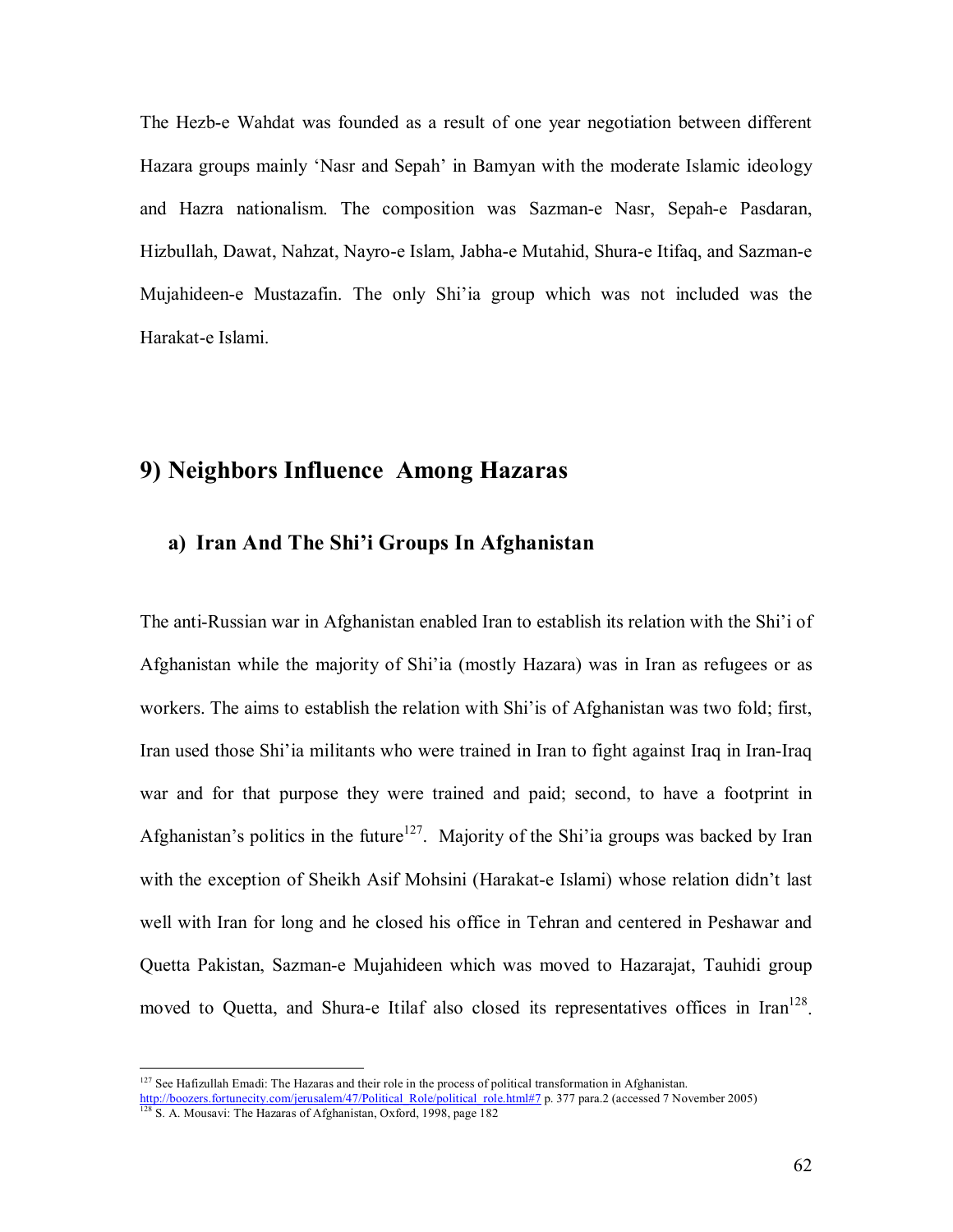Although, Iran did keep its relation well with some Shiíi groups such as Nasr and Sepah and later with Hezb-e Wahdat. After the withdrawal of Soviets Unions troops from Afghanistan the Khomeini regime was ended too with his death. The policy of Khomeini towards Afghanistan was driven by ideological and sectarian interests. While after him Iran was involved to influence the Shi'i groups to fill the power vacuum left by Soviets withdrawal. For the dream to come true, Iran extended its influence to establish well contacts with more groups other than the Shi'i pro-Iran groups and hence increased its support for the Tajik, Uzbek and Isma'ili groups as well<sup>129</sup>. Yet, in the Civil War of 1992-1996 Iran remained the major supporter of the Hezb-e Wahdat in their fight with Ahmad Shah Masood, and Saiyaf parties but with more emphasis on Hezb-e Wahdat to make allies with Masood and Rabbani government against the Pashtun rule of Taliban or other Pashtun groups in Afghanistan. In the war against Taliban the United Front (Hezb-e Wahdat, Jamiat-e Islami, and Dostum) was supported by Iran. The human rights watch has details of the military, aerial re-supply, construction of Dasht-i Qala Bridge to supply military aids to United Fronts and the military training of the United Front's partisans<sup>130</sup> for the same purpose.

1

<sup>&</sup>lt;sup>129</sup> Human Rights Watch; Afghanistan: Crisis of Impunity ; "the role of Pakistan, Russia, and Iran in Fueling the Civil War'. Vol. 13, No. 3 (C). July 2001, p. 35-36 <u>http://www.hrw.org/reports/2001/afghan2/Afghan0701.pdf</u> (accessed 8 November 2005)<br><sup>130</sup> Ibid 126, p. 36-39 <u>http://www.hrw.org/reports/2001/afghan2/Afghan0701.pdf</u> (accessed 8 November 2005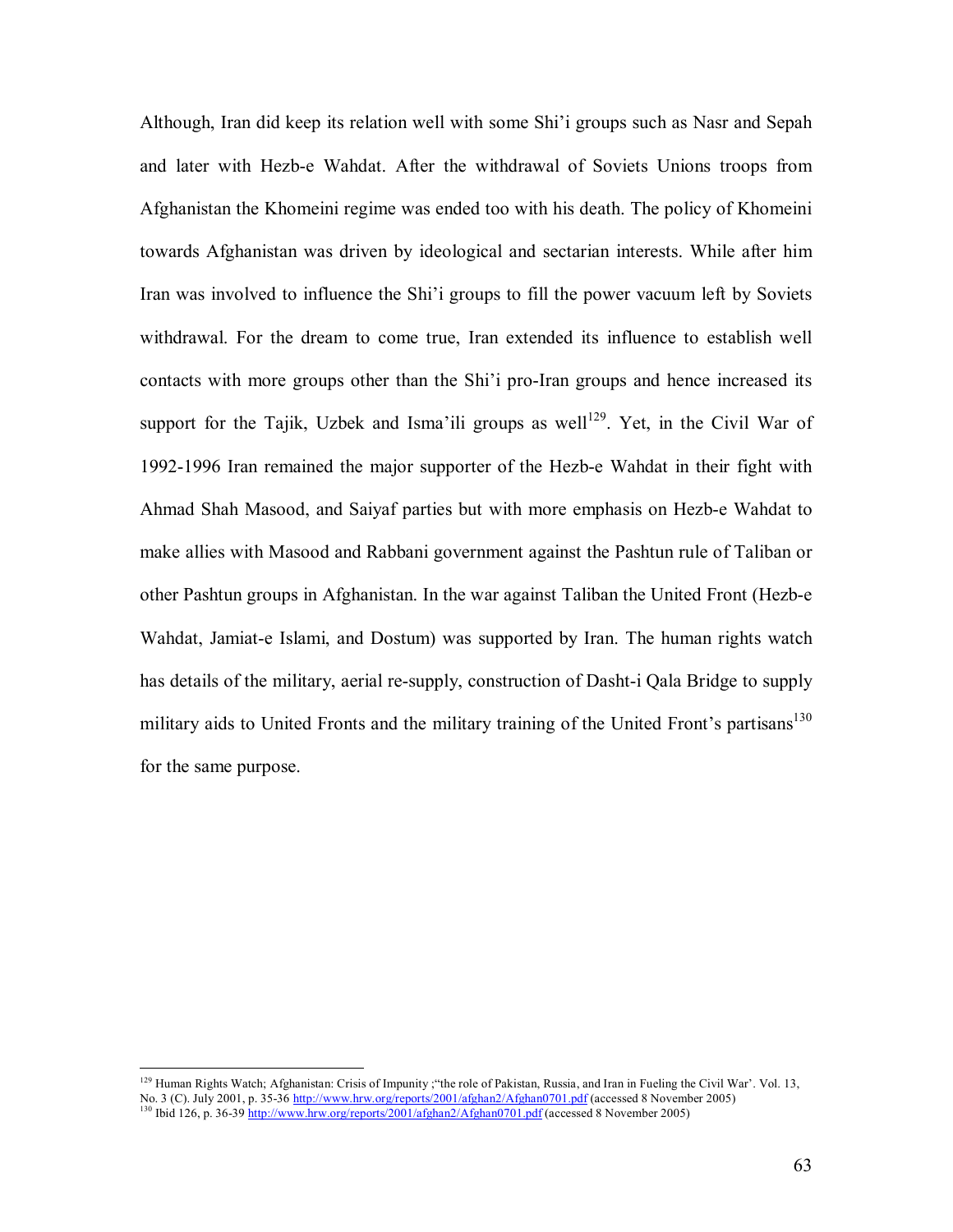# **b) Pakistan And Other Neighboring Country's Role Among Shi'i Of Afghanistan**

Pakistan's political aims were satisfied by the Seven-Party of Pashtun and other tribes (except Hazara) who were based in Peshawar Pakistan and a great political advantage to Pakistan both during the war and in the future. During the war all the military and financial aids which were routed to Mujahideens were through Pakistan channel and the Pakistan share and service-tips were paid fully. Beside this Pakistan was replacing its old military weapons with the all new weapons which were supplied by the west for Mujahideen through Pakistan and as well as the political will of Pakistan was accomplishing in the way that they were planning. The relation of Pakistan with the Shi'ia groups in Afghanistan was of inferior quality because of the difficulties that Zial u Haq facing in his Islamization program from Shi'is inside Pakistan. For example, Pakistan was the key to unite the Seven-Party in Peshawar to solicit the International aids in a uniform manner to them but neglected the Shi'ia groups at all. Sheikh Asif Mohsini's Harakat-e Islami when told to leave Iran he requested Pakistan for recognition of his party and financial aid shall be provided to his party as well but his demand was not responded seriously by Pakistani authorities because of the fear of alienating the Iranian authorities<sup>131</sup>. However, during Dauod regime in Kabul, Pakistan was supporting Hazaras in Quetta Baluchistan to form Hazara parties and fuel the war of ethnicity inside Afghanistan to bring down the issue of Pashtunistan.

<sup>&</sup>lt;sup>131</sup> Hafizullah Emadi: The Hazaras and their role in the process of political transformation in Afghanistan. http://boozers.fortunecity.com/jerusalem/47/Political\_Role/political\_role.html#7 p. 379 (accessed 11 November 2005)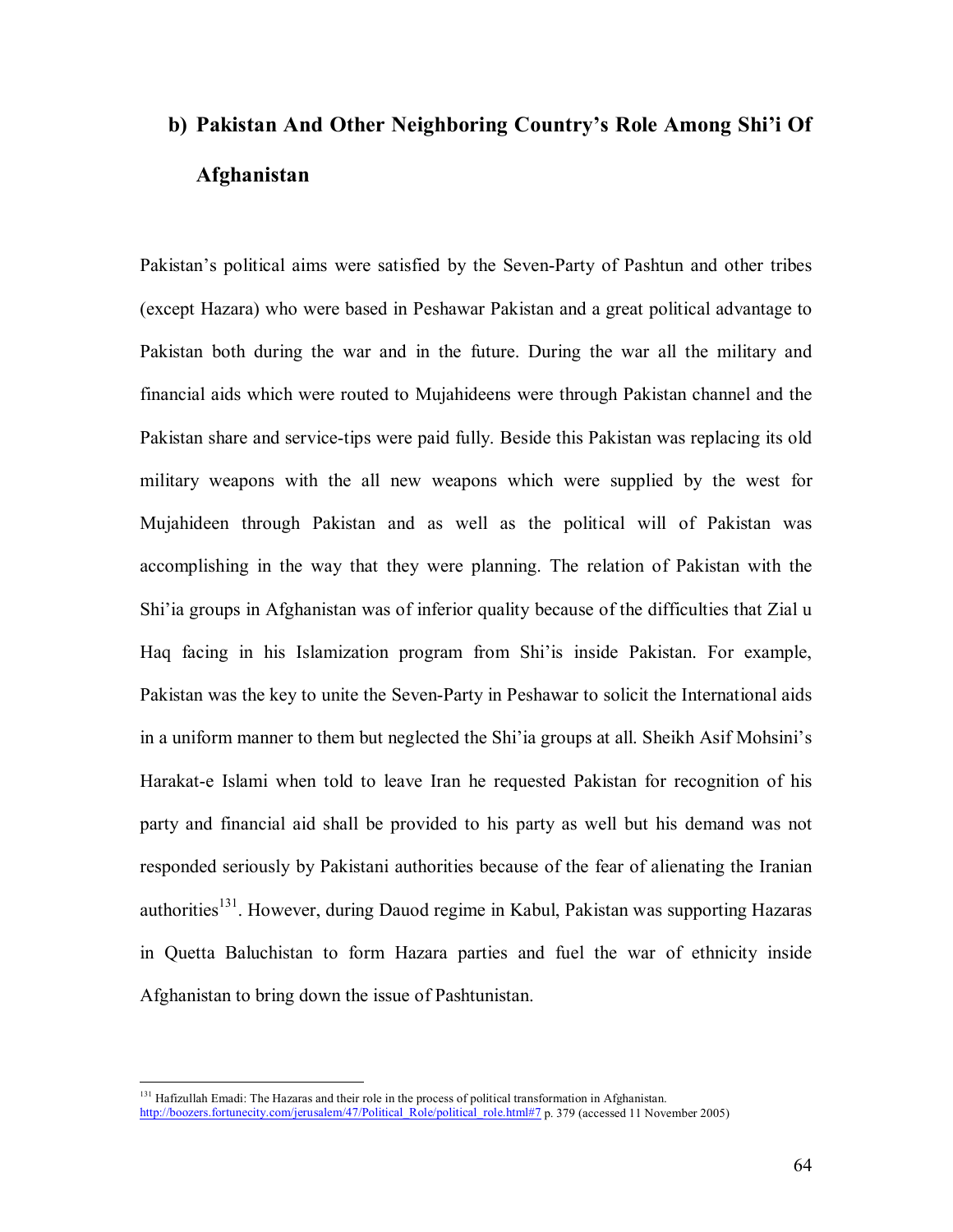Russia on the other hand was playing a dual role with the Hazaras by changing the Kabul government between two factions of PDPA. The Khalq faction was more Pashtunnationalist and had not a good relation with Hazaras but the Parcham faction had, nevertheless, more representatives from Hazaras in the government.

### **10) Hazaras In The Civil War Of 1992-1996**

In February 1989 the Sunni groups set up an interim government in Rawalpindi. There was no role for the Shi'ia parties in their government. The Shi'ia parties got their lesson that there would be nothing for them without their unity and struggle. As a result in 1989 the formation of Hezb-e Wahdat brought all the Shi'ia parties (except Harakat-e Islami) into one unite group<sup>132</sup>. The improvement of Hezb-e Wahdat was unimaginable to the extent that in two years from its creation it gathered almost all the Hazara parties around it; even the Harakat-e Islami. Hezb-e Wahdat was recognized internationally as a vigorous group and was invited to participate in Conference of Islamic Foreign Ministers-Istanbul (1991), Four-Parties Conference-Islamabad and Tehran (1991), Sixth Conference of OIC in Senegal, UN annual meeting, Talks with Soviet Deputy President in Moscow. Henceforth, after the fall of Najibullah's regime in 1992, Hezb-e Wahdat was one of the country's three main political forces.

1

<sup>&</sup>lt;sup>132</sup> For more information see Kristian Berg Harpviken: Political mobilization among the Hazara of Afghanistan (1978-1992), May 1995. ëCand. Polit. Thesis.í, Department of Sociology, University of Oslo. Page 94 and S. A. Mousavi: The Hazaras of Afghanistan, Oxford, 1998, page 192-194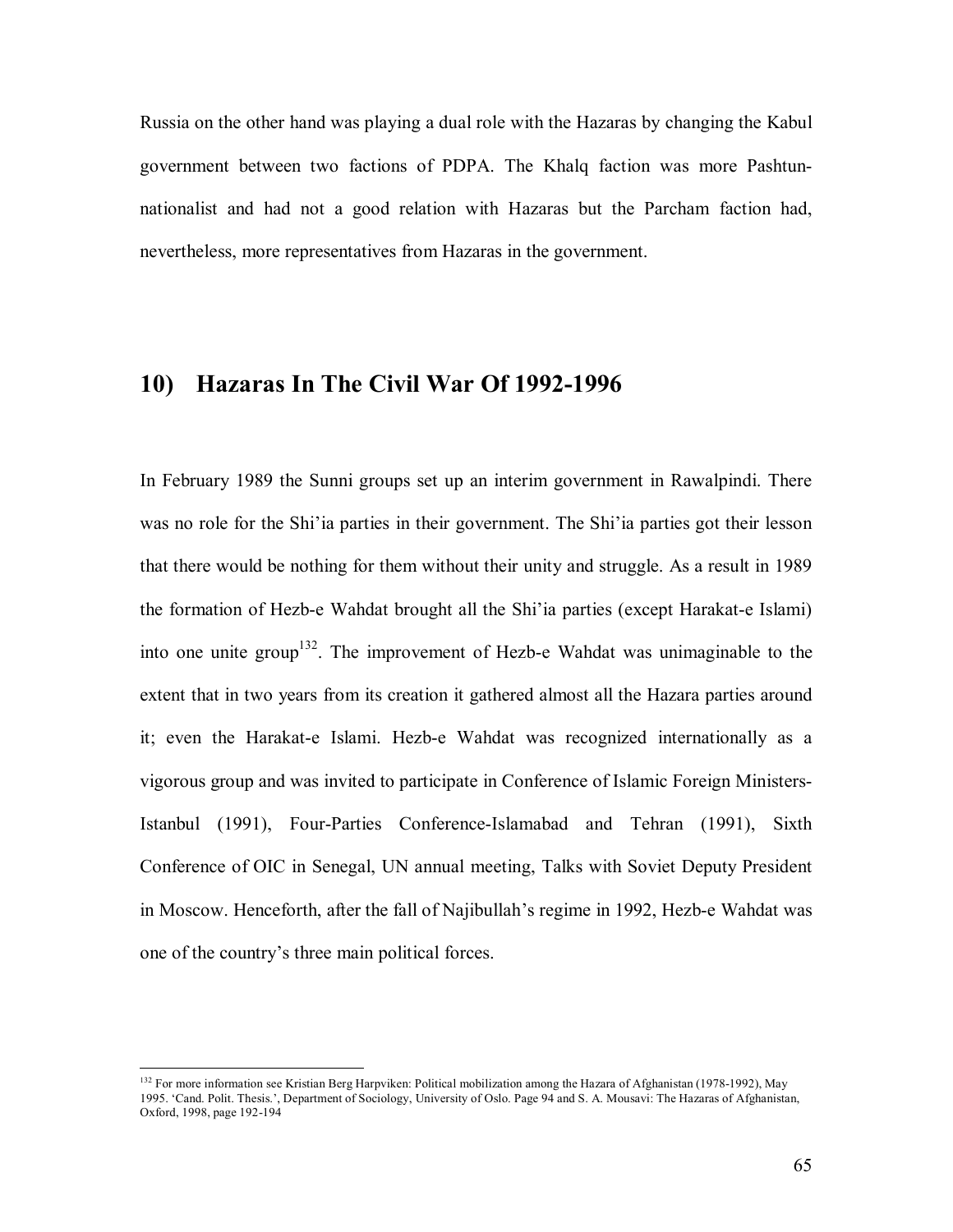The civil war of 1992-1996 of which Hezb-e Wahdat is also an element of it was not less than the Rwandan Massacre of 1994. After the Northern Alliance were driven out by Taliban from Kabul in 1996 they left behind 50,000 dead with a huge record of violence, rape, killings and torture of innocent civilians $^{133}$ .

In May 1992 the fighting started between Ittihad forces (a Sunni-Pashtun party led by Abdul Rabb al Sayyaf) and the Hezb-e Wahdat forces (Abdul Ali Mazari) in west Kabul. According to S.A. Mousavi (1998, 197) the Hezb-e Wahdat was involved in this war unwillingly to protects its area in the west Kabul which was mostly populated by Shi'ia and Hazaras. All over twenty-seven battles fought in the west of Kabul more than any other area in the capital<sup>134</sup>. I disagree with what Dr. S. A. Mousavi talks about because the civil war of Afghanistan in general and Hezb-e Wahdat and Ittihad in particular were based on the undiplomatic characters of ethnics' leaders and their thirst for power sharing; it was fueled by outside hands such as Iran and Saudi Arabia backing their puppets respectively<sup>135</sup>. The same 'thirst-for-power' that was in Sayyaf was not lacking in Mazari either. For them the lives of civilians were worthless and in retrospect they were giving it the name of 'fight-for-their-rights'. S.A. Mousavi further gives the reason for the civil war himself; saying that "the reason behind Hezb-e Wahdat's opposition to the Interim Government was that it had been excluded from it. The Interim Government plan had been drawn up in Peshawar by the Mujahideen groups based there and led by

<sup>&</sup>lt;sup>133</sup> The Independent (UK), November 14, 2001 quoted in: http://www.rawa.org/na-rug.htm (accessed 13 November 2005)<br><sup>134</sup> S. A. Mousavi: The Hazaras of Afghanistan, Oxford, 1998, page 197<br><sup>135</sup> for more supporting ideas se

http://www.hrw.org/reports/2005/afghanistan0605/4.htm (accessed 14 November 2005)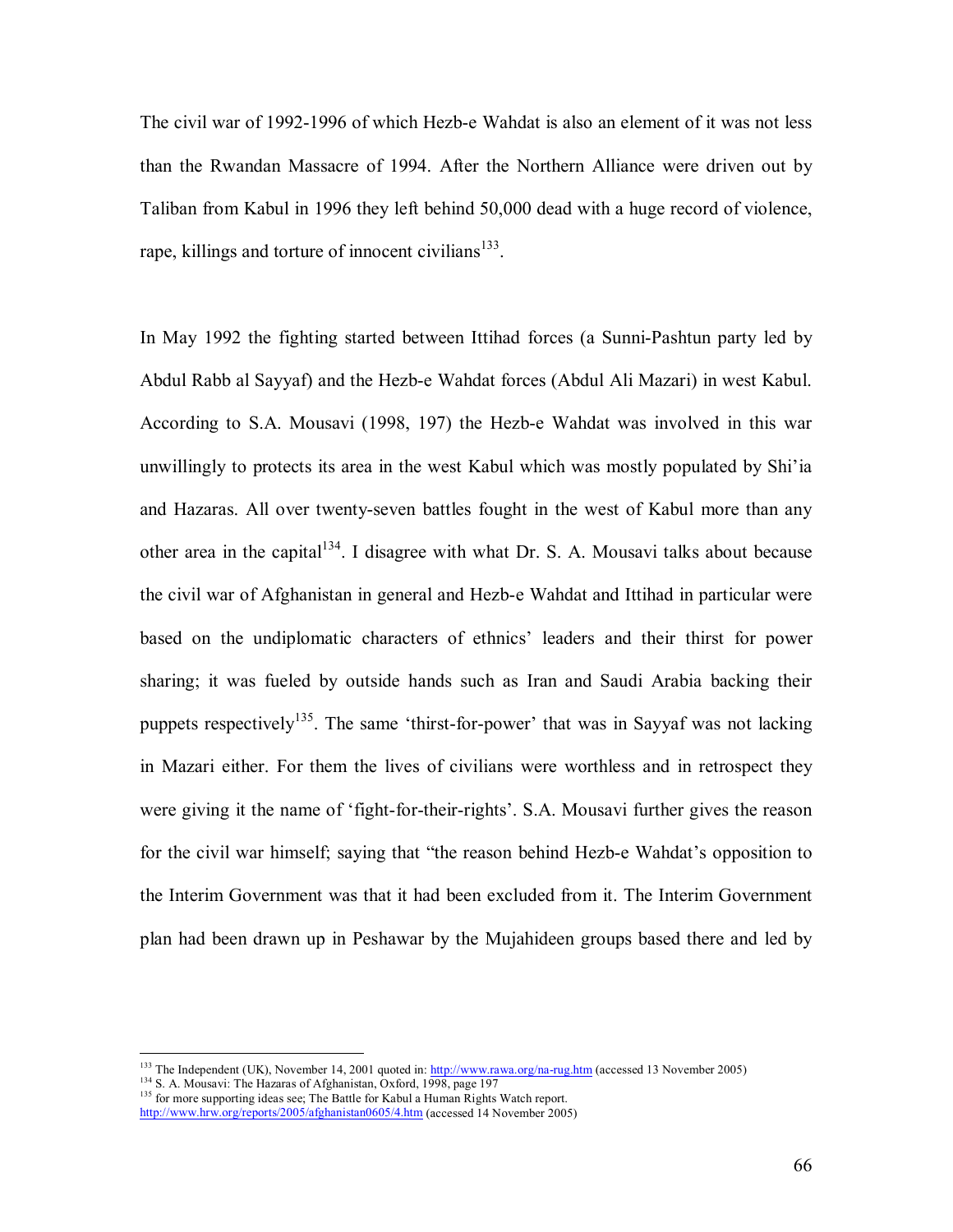Sayyaf...the battles were thus between the various factions of the Interim Government on the one hand and Hezb-e Wahdat on the other<sup>"136</sup>.

The reason 'Human Rights Watch report' mentions is that it was a mundane issue of posters. Which both the forces were tearing down the posters of each other's leaders – Mazari and Sayyaf  $-$  in turn led them to conflicts. They began skirmishing in west Kabul, shooting rockets at each other and engaging in street battles to occupy more neighborhoods and government buildings which in mid-2005 turned to ruins<sup>137</sup>.

According to General Mohammad Nabi Azimi the battle between Ittihad and Wahdat started on 31 May, 1992 when the Ittihad (Sayyaf) partisans in Silo Kabul killed the four leaders of Wahdat – Karimi, Sayyed Ismail Hussaini, Chaman Ali Abuzar, and Vaseegh – and in retaliation the Wahdat forces stopped the car of Haji Shir Alam  $-$  the commander of Ittihad near Pol-e Sorkh Kabul and killed him with a passenger in the  $car^{138}$ .

In July, 1992 Harakat-e Islami joined Hezb-e Wahdat in fights against Ittihad and Jamiat (Ahmad Shah Masood's party) joined Ittihad and launched rockets on civilians in the west Kabul.

Rabbani was elected president for second term on  $2<sup>nd</sup>$  July 1993 but was blamed for vote fixing and corruption and five parties out of nine boycotted the assembly. Hezb-e Wahdat

<sup>&</sup>lt;sup>136</sup> Ibid 131

<sup>&</sup>lt;sup>137</sup> The Battle for Kabul: April 1992- March 1993; http://www.hrw.org/reports/2005/afghanistan0605/4.htm (accessed 18 November 2005)<br><sup>138</sup> General Mohammad Nabi Azimi: Urdu wa Siyasat. Kabul, 1998, page 606-607 (my translation) also Human Rights Watch report

on : the battler for Kabul. http://www.hrw.org/reports/2005/afghanistan0605/4.htm (accessed 18 November 2005)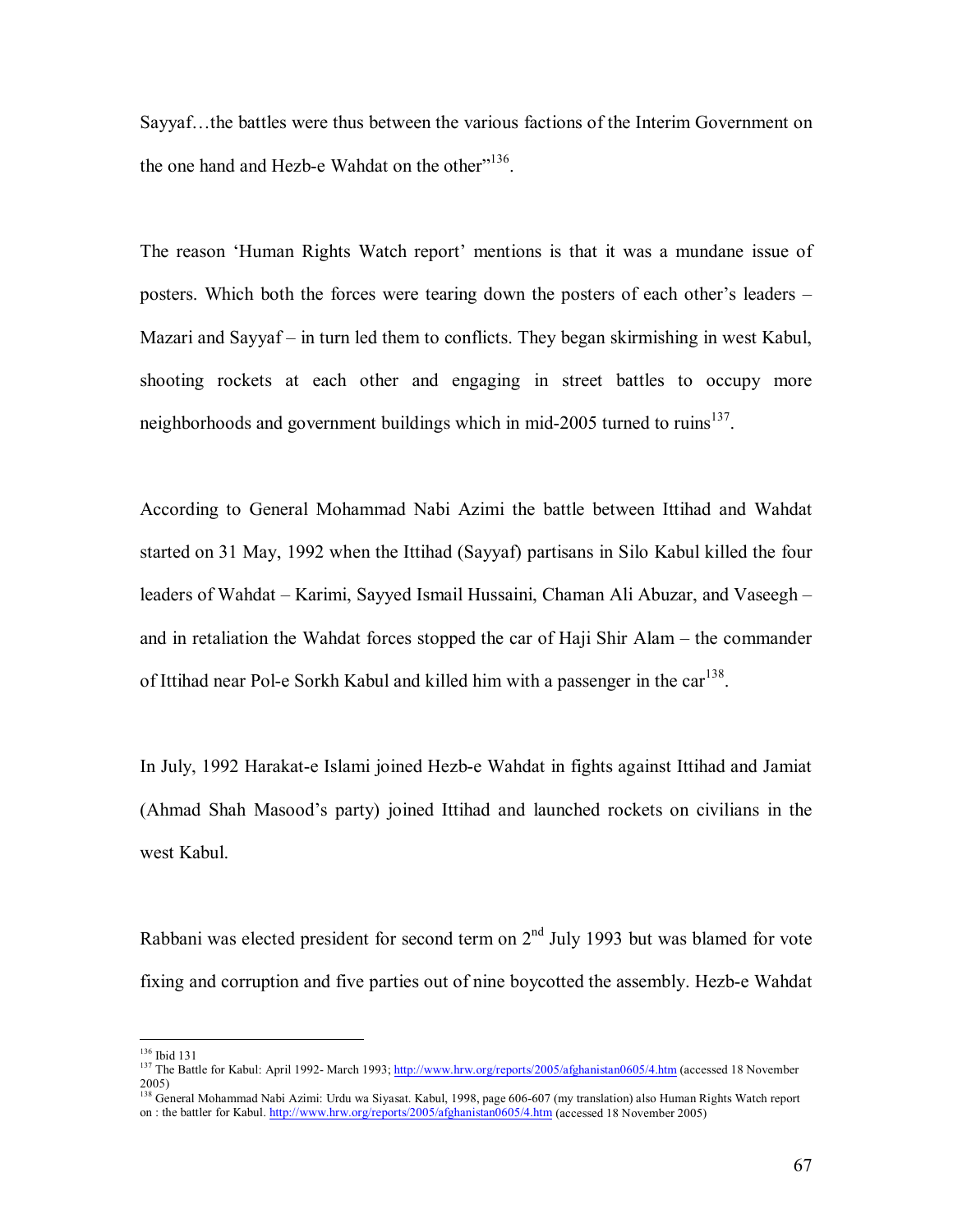forged an alliance with Gulbaddin Hekmatyar's Hezb-e Islami in fights against the Rabbani's government. On the other hand, Iran supported Rabbani's government and tried to best persuade Mazari to support Kabul government too because it was a non-Pashtun government which could be more close to Iran rather than a Pashtun government in Kabul. Iranians maintained that by supporting Rabbani the Central Asian republics would be protected by a Tajik-dominated government in Kabul<sup>139</sup>.

The agreement reached between Wahdat and Rabbani's government over Wahdat representation in the government and Wahdat was granted eight seats in the Council and three ministerial posts. The fighting between Wahdat and Defense Ministry (Ahmad Shah Masood's forces) were continuing and after the announcement of Wahdat representation in the government the fighting between Ittihad and Wahdat raised the issue of ethnic violence among them. The fight changed its shape to targeting ethnics' civilians. Thus far, many victims of this war were civilians, who were made victims only because of their ethnic identity. The search was for the ethnic civilians in the public transportations and the ambulances were targeted if they were carrying the ethnic civilians to the hospitals. The people were killed by nails being driven into their heads, or being burnt alive locked in a container<sup>140</sup>. Many people were telling the stories of those civilians whose necks' were chopped off and then boiled oil was poured on it; since the bodies

<sup>&</sup>lt;sup>139</sup> Hafizullah Emadi: The Hazaras and their role in the process of political transformation in Afghanistan.

http://boozers.fortunecity.com/jerusalem/47/Political\_Role/political\_role.html#7 p. 381(accessed 20 November 2005)<br><sup>140</sup> Kristian Berg Harpviken: Political mobilization among the Hazara of Afghanistan (1978-1992), May 1995

Department of Sociology, University of Oslo. Page 113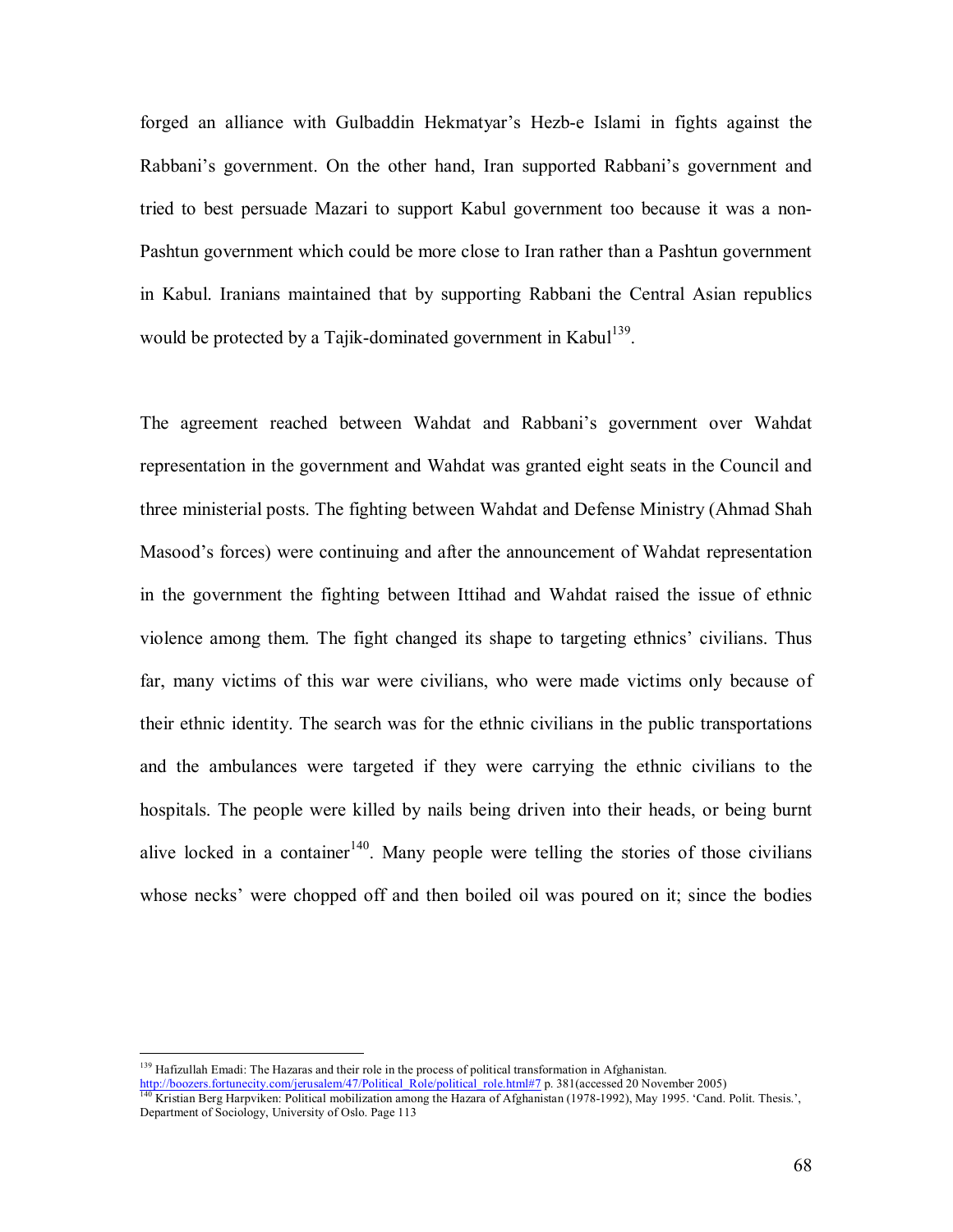were alive, hence moving till being dead; and it was famous by the name of "Raqs-e" Murda" or the Dance of the Dead<sup>141</sup>.

The war was not only between Wahdat and Ittihad. Hezb-e Islami who refused Rabbaniís government was firing artilleries and rockets over Kabul. Dustomís Junbish, Harakat, Shura-e Nizar (Jamiat) was also involved fighting each other all over Kabul. Human Rights Watch Report says that "In August 1992, Hekmatyar's forces – who had already been rocketing civilian area regularly since April – launched a new artillery and rocket blitz, bombarding all areas in Kabul held by Jamiat, Junbish, Ittihad, Harakat, and Wahdat  $\overline{\phantom{a}}$  essentially the whole city. The apparent aim of the blitz was to force the government into a political compromise with Hezb-e Islami, as Hekmatyar likely did not have enough troops to launch an actual invasion of the city. During the attack, hundreds of homes were destroyed, approximately 1800 to 2500 persons were killed, and thousands more were injured. Governmental functions, already severely hampered, ceased. The Presidential Palace and numerous government buildings were hit, as well as the headquarters of the Red Cross and at least two of its hospitals. The city's water and electricity grids were severely damaged. On some days, shells and rockets fell without interruption, and the city was gripped with terror<sup> $142$ </sup>.

 $\overline{a}$ 

Afghanistan for the U.N. Commission on Human Rights, November 17, 1992, U.N. Doc A/47/656, para. 34 (citing reports of 1,800 killed, thousands wounded); Human Rights Watch interviews with former U.N. officials working in Afghanistan in 1992, Kabul, December 10 and 11, 2003. For detailed accounts of the August 1992 attacks on Kabul, see Interim Report of the Special Rapporteur, November 17, 1992, para. 34; Barnett R. Rubin, *The Fragmentation of Afghanistan*, pp. 272-273 (citing U.N. Department of Humanitarian Affairs, "Note on Winter Emergency Needs in Afghanistan," November 1, 1992, and U.N. Office for the Co-ordination of Humanitarian and Economic Assistance Programs Relating to Afghanistan, "Immediate Humanitarian Needs in Afghanistan Resulting from the Current Hostilities," press release, August 23, 1992); Saikal, "The Rabbani Government, 1992-1996î in *Fundamentalism Reborn*, p 33; Goodson, *Afghanistanís Endless War*, pp. 74-75. See also, John Jennings, ìRival factions shell Afghan capital," Associated Press, August 8, 1992; "Residents curse rebel rivalries," Associated Press, August 15, 1992; Mushahid Hussain, "Kabul and rebels claim advances," Inter Press Service Global Information Network, August 21, 1992.

 $141$  A documentary movie of the civil war was by this name (Raqs-e Murda – Dance of the Dead) and was available in Peshawar. My brother-in-law (Enayatuallah Nazari) who was in Afghanistan at the time of war also remembers the same story which he has seen it by himself.<br><sup>142</sup> Interim Report on the Situation of Human Rights in Afghanistan, prepared by Felix Ermacora, Special Rapporteur on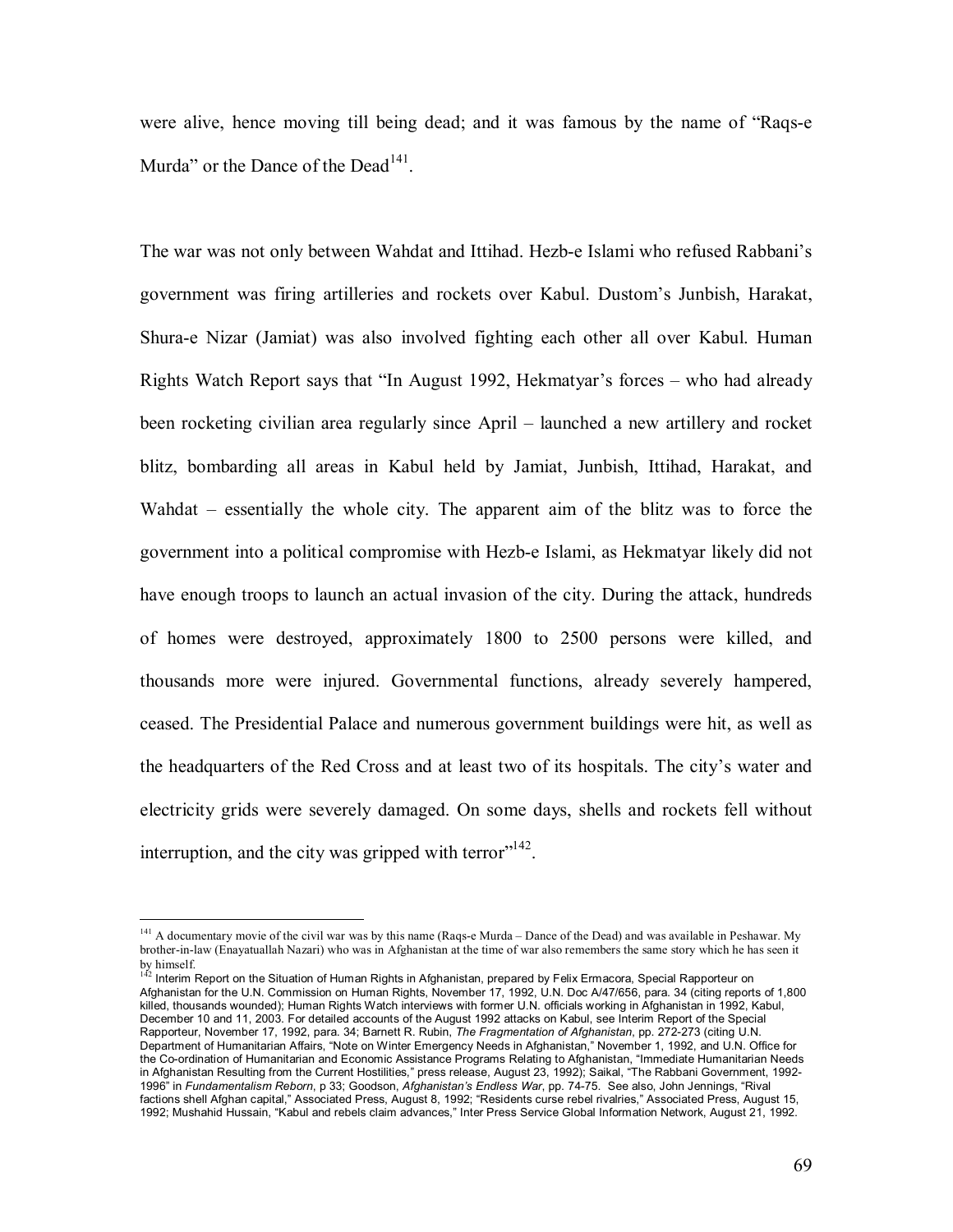The war between Ittihad and Wahdat and later Wahdat and Hezb-e Islami was in the benefit of the Rabbani and Ahmad Shah Masood to remain in power. Rabbani and Masood were using the old style politics of "divide and rule" and it is clear from the letter of Defense Minister "Ahmad Shah Masood" to his chief of the state intelligence "Ahmad Fahim" in a facsimile authorizing him to fuel the flames of racial (sectarian) hatred among Hazaras and Pashtuns. A facsimile of the letter reads: "Considering the progress of your work, you are instructed to authorize every department of the National Security to intensify the war between Hezb-e Wahdat and Hezb-e Islami and Ittihad on the basis of ethnic cleansing between Hazaras and Pashtuns to the extent that its effects must incite hostilities among inhabitants of central and northern parts of Afghanistan either in the form of Shiite and Sunni differences or as hostilities between the Hazaras and Pashtuns which would be a sufficient ground for preoccupation for further military fronts<sup> $143$ </sup>.

#### **a) The Afshar Massacre**

After some crucial battles between Wahdat and Ittihad and Wahdat and Shura-ye Nizar; Wahdat was holding strong positions including most of the west of Kabul and some areas in the eastern city of Kabul. Most of the government buildings in the central Kabul to the western hills of Paghman over the Sayyaf's headquarter in Paghman and the position of

The Battle for Kabul: April 1992- March 1993; http://www.hrw.org/reports/2005/afghanistan0605/4.htm (accessed November 23, 2005)<br><sup>143</sup> Hafizullah Emadi: The Hazaras and their role in the process of political transformation in Afghanistan.

http://boozers.fortunecity.com/jerusalem/47/Political\_Role/political\_role.html#7 p. 381 (accessed 24 November 2005)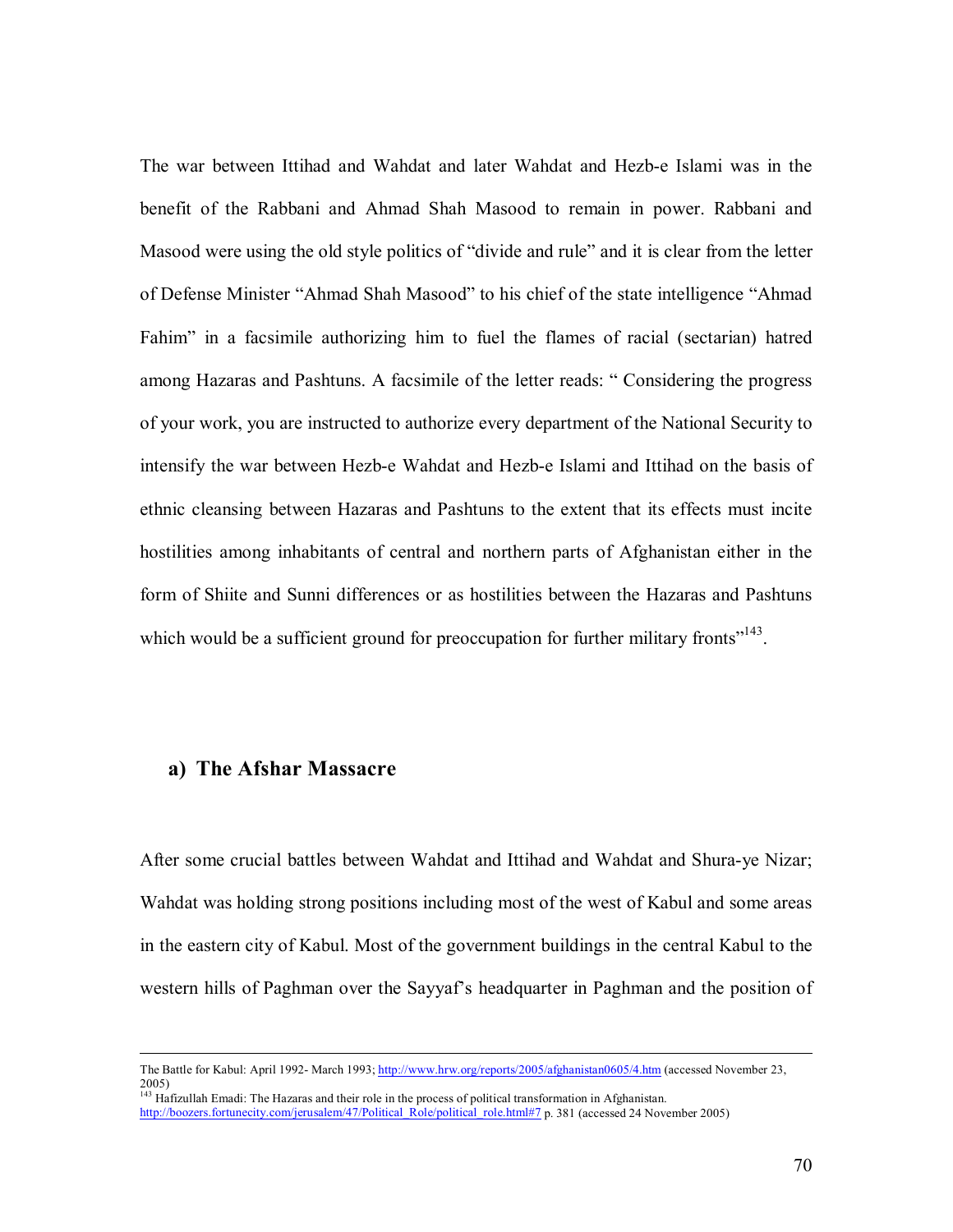Peak of Afshar Mountain, north of the main road to Paghman, made their position more strong.

The alliance of Wahdat and Hezb-e Islami was another threat to the government of Rabbani and Shura-ye Nizar and Sayyaf. Therefore, Rabbani and senior Jamiat and Ittihad commanders decided to attack Wahdat and Hezb-e Islami alliance by attacking their positions in west of Kabul and their strategic positions on top of Afshar and some government buildings and Afshar itself<sup>144</sup>.

On 11 February 1993 one of the most shocking moments of the civil war was the massacre of Afshar (a district in west Kabul). Hundreds of Hazaras were collectively massacred in west Kabul under the direct command of President Rabbani and his defense minister Ahmad Shah Masood and Sayya $f^{145}$ .

Human Rights Watch also received some creditional reports from several officials who worked in Shura-ye Nizar and the interim government that the Afshar incident and the capture of Hazara political leader "Abdul Ali Mazari" was planned and approved by officials at the highest levels of Jamiat and Shura-ye Nizar, Ittihad, and the Rabbani government $146$ .

<sup>&</sup>lt;sup>144</sup> The Battle for Kabul: April 1992- March 1993; http://www.hrw.org/reports/2005/afghanistan0605/4.htm (accessed 26 November 2005)<br><sup>145</sup> S. A. Mousavi: The Hazaras of Afghanistan, Oxford, 1998, page 198

<sup>146</sup> Human Rights Watch interview with K.S., former government security official, Kabul, July 24, 2003; Human Rights Watch interview with C.S.A., former government security official, July 18, 2003; Human Rights Watch interview with R.D., former official in the interim government 1992-1995, Kabul, July 16, 2003; Human Rights Watch interview with J.G.M., former government intelligence official 1992-1996, Kabul, July 10, 2003. Intelligence agents in Wahdat also told Human Rights Watch that they knew in advance of an impending attack by Jamiat and Ittihad forces. The Battle for Kabul: April 1992- March 1993; http://www.hrw.org/reports/2005/afghanistan0605/4.htm (accessed 26 November 2005)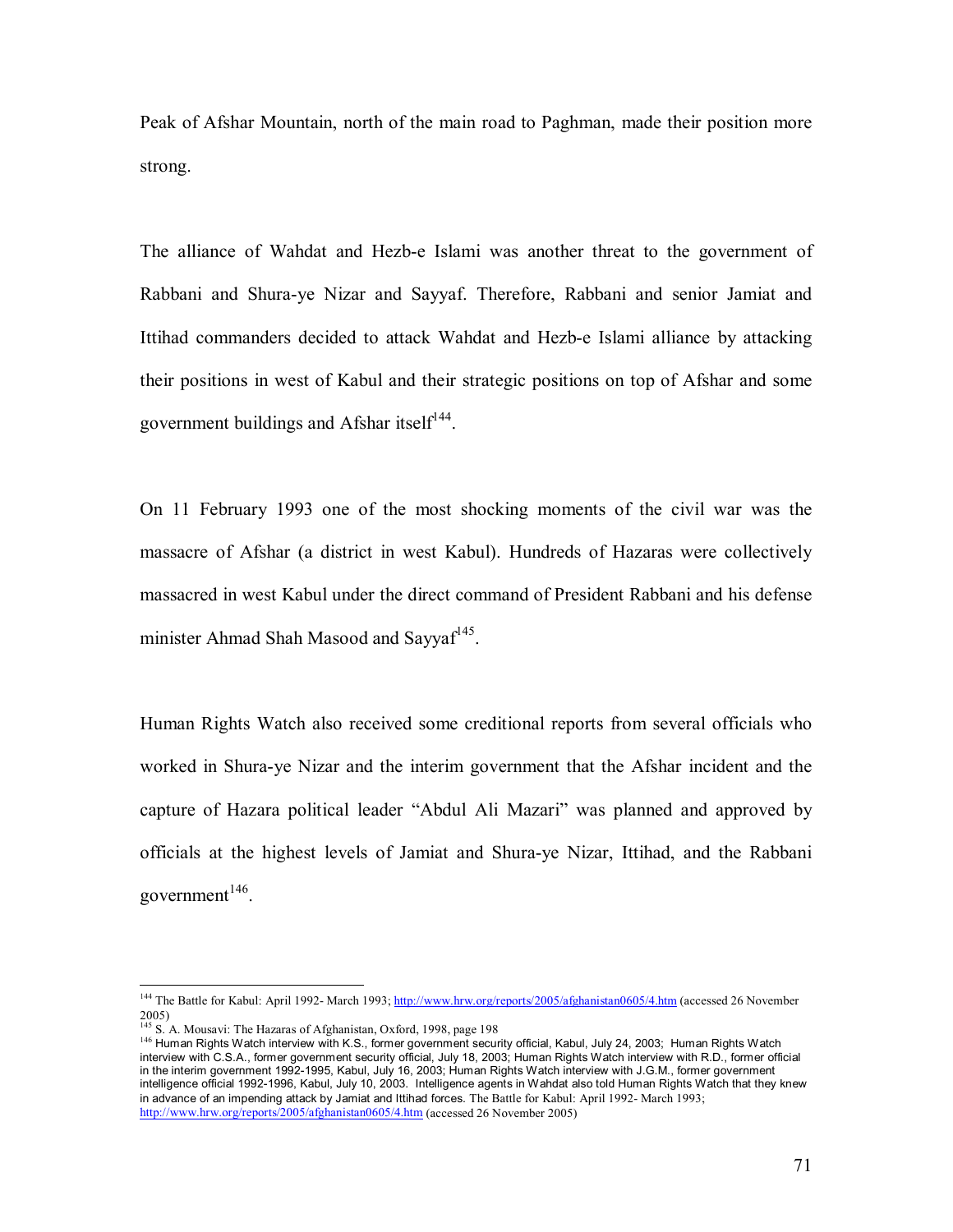The plan was known to some residence of Afshar who had personal relations and connections with Shura-ye Nizar forces<sup>147</sup>.

The attacked was well planed and some of the Hazaras (member of the Harakat-e Islami) were paid off well to empty their positions for the Ittihad and Shura-ye Nizar forces and it happened accordingly<sup>148</sup>. (Some of those people who took many and commit crimes against their own Hazaras were later hanged by Mazari forces in front of the public on a crowded street).

Human Rights Watch also mentions that two days before the attack, Masood held a meeting with senior commanders of Jamiat and Ittihad and Shura-ye Nizar at the military base at Badambagh in Kabul. Mullah Izzat (a commander in Paghman), General Mohammad Qasim Fahim (head of Aminiat-e Milli on that time later defense minister), Baba Jan, Anwar Danger, Gadda Mohammad, Baba Jullunder Panjshiri, Haji Almas, Gul Haider, and Bismillah Khan were the senior leadership of Jamiat at that time. According to Human Rights Watch it is certain that General Fahim, Shir Alam and Zalmay Tofan (two Ittihad commanders) and Hussain Anwari (leader of Harakat faction) were in that meeting<sup>149</sup>. Human Rights Watch further notes that the next day following Masood's

<sup>&</sup>lt;sup>147</sup> for the interviews of those civilians who evacuated the area before attack; see The Battle for Kabul: April 1992- March 1993; http://www.hrw.org/reports/2005/afghanistan0605/4.htm (accessed 27 November 2005)<br><sup>148</sup> The Harakat and Wahdat commanders alleged to have received payments from Jamiat were Sadaqat, Zabit Mohsin Sultani,

Iwaz Ali Ghorjai, Tabbish, Malik Sherif, and Sayyid Sherif. Human Rights Watch received consistent testimony on these names from former officials in Wahdat and Shura-e Nazar. Human Rights Watch interview with Q.Q.S., former Wahdat commander, Kabul, July 14, 2004; Human Rights Watch interview with Q.E.K., former Wahdat political official, Kabul, July 15, 2003; Human Rights Watch interview with C.S.A., former government security official, July 18, 2003. The Battle for Kabul: April 1992- March 1993; http://www.hrw.org/reports/2005/afghanistan0605/4.htm (accessed 30 November 2005) 149 Afghan Justice Project report, January 2005, p. 84

http://afghanistanjusticeproject.org/warcrimesandcrimesagainsthumanity19782001.pdf (accessed 30 November 2005) and The Battle for Kabul: April 1992- March 1993; http://www.hrw.org/reports/2005/afghanistan0605/4.htm (Afghan Justice Project report, January 2005, p. 29. "although, the page-reference HRW gives here is inaccurate" accessed 31 November 2005.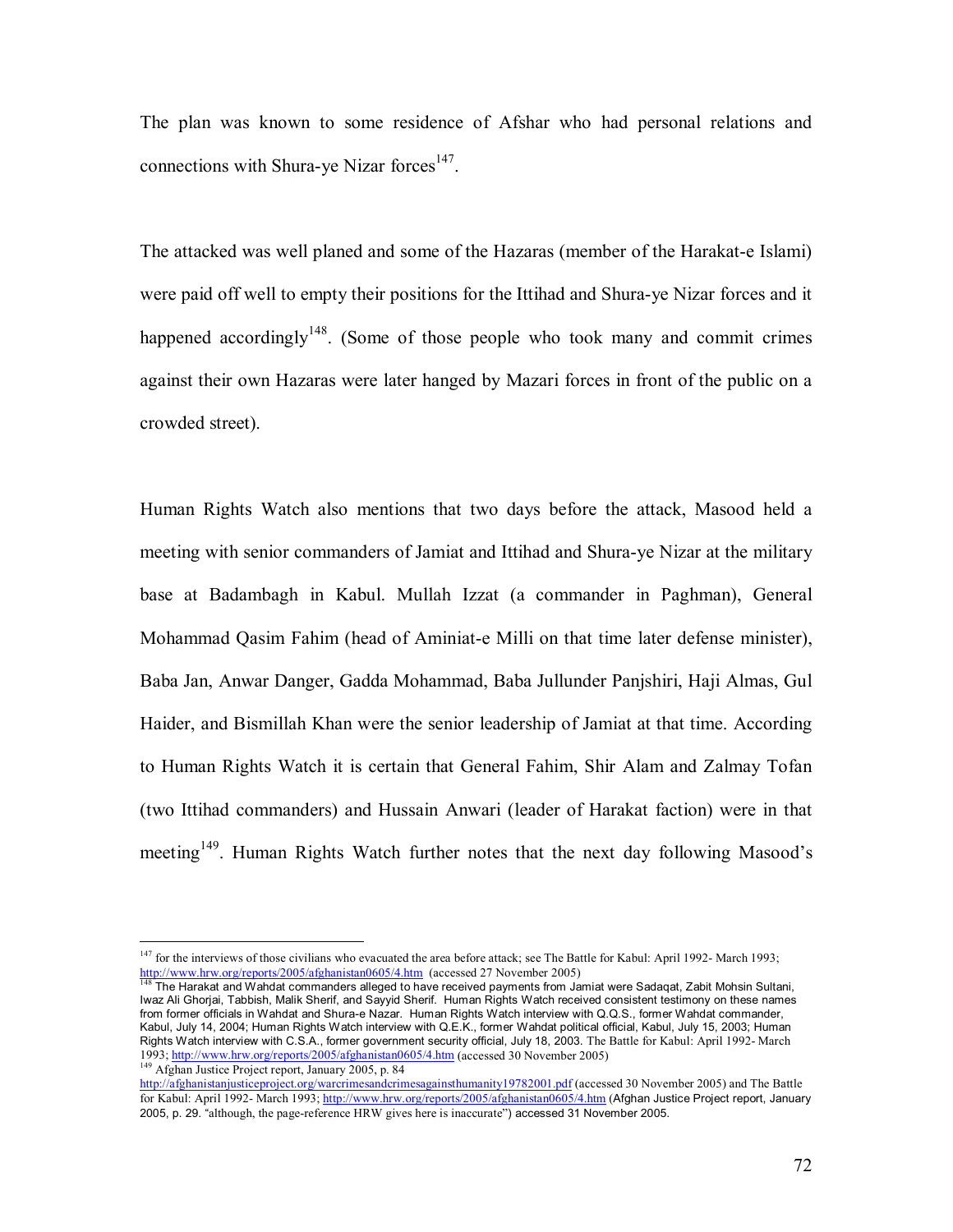meeting, Sayyaf held a meeting with Ittihad commanders; Haji Shir Alam, Zalmay Tofan, Abdullah Shah, and Mullah Taj Mohammad, in Paghman to discuss the planed attack<sup>150</sup>.

Masood also held another meeting in Karte Parwan on the night before attack and Masood also met with Rabbani, Sayyaf and Fahim on February 12 at Hotel Intercontinental on the second day of operation<sup>151</sup>. In Appendix A I have included the names of all the commanders who took part in the Afshar operation<sup>152</sup>:

The attack carried out at one o'clock on the morning of 11 February, 1993. The inhabitants of Afshar were been attacked from four sides and within the next two days some  $700^{153}$  people were estimated to have been killed or disappeared. The brutal Ittihad and Shura-ye Nizar soldiers killed, raped, tortured, and took young boys and girls as captives and set fires to homes and properties of the civilians<sup>154</sup>. These criminals wrote their messages on the walls for the remaining using the bloods of those civilians whom they killed and left the head of the women and children cut from their neck or took with them as a gift to their officers<sup>155</sup>.

The Massacre was condemned by regional and international governments and human rights organizations and Rabbani government accepted the tragedy as one of his

 $\overline{a}$ 

http://afghanistanjusticeproject.org/warcrimesandcrimesagainsthumanity19782001.pdf (accessed 9 December 2005)<br>
<sup>153</sup> Although, Human Rights Watch estimates about 700-750 people killed, 70-80 were killed in the streets, an

<sup>&</sup>lt;sup>150</sup> AJP also refers to this meeting on page 84.<br><sup>151</sup> The Battle for Kabul: April 1992- March 1993; http://www.hrw.org/reports/2005/afghanistan0605/4.htm (accessed 6 December 2005) Afghan Justice Project report, January 2005, p. 85.(although, AJP mentions the names of Ayatollah Mohsini, Ayatollah Fazl as well present in the meeting). http://afghanistanjusticeproject.org/warcrimesandcrimesagainsthumanity19782001.pdf (accessed 7 December 2005) 152 Afghan Justice Report, January 2005, p. 83-84

<sup>&</sup>lt;sup>154</sup> S. A. Mousavi: The Hazaras of Afghanistan, Oxford, 1998, page 199<br><sup>155</sup> I have seen it on the Afshar documentary movie that the soldiers have written "Yad Gar Gul Agha...etc." from the blood of those people being massacred.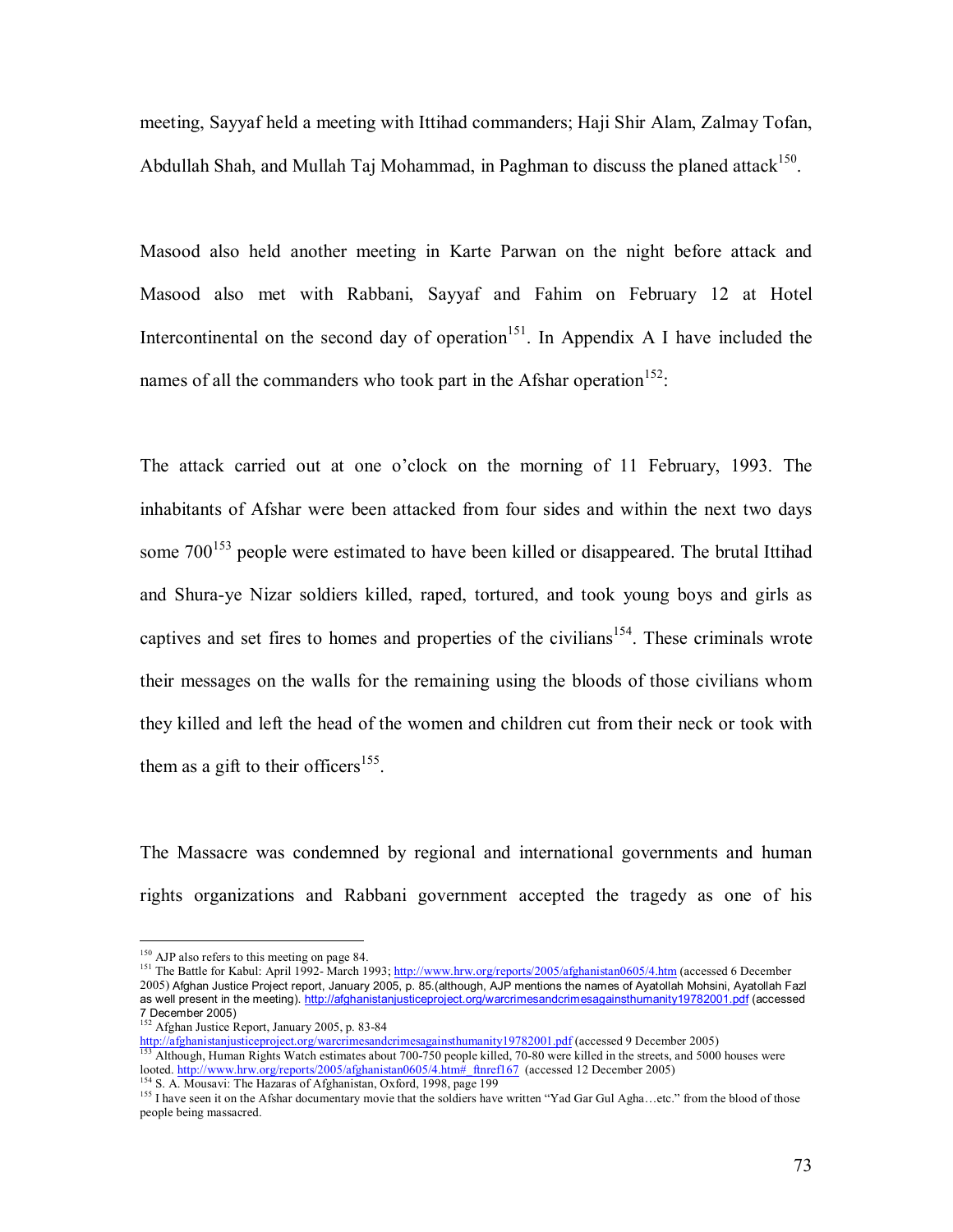government's 'mistakes'. But those criminals are still free and most of them are members of the Karzaiís administration and parliament and never brought to justice, although, the Human Rights Watch recommended some of their names to Afghan government to be brought to Justice but no action has been taken yet<sup>156</sup>.

The War continued till the Taliban took over Kabul in 1996 and the number of crimes that both the Hezb-e Wahdat and the other Jihadi groups committed are countless. For the thirst of power they fought and they authorized their followers and partisans to carry out all kinds of discrimination and violence against the civilians either in Kabul or in other areas of Afghanistan. For the more details about their crimes including the rape, torture, summary executions and other criminal acts see the report of Afghan Justice Project, January 2005. All the crimes carried out by them were out of my topics of discussions and were not discussed completely.

In early 1995 Hekmatyar's Hezb-e Islami vacant his military bases in Char-Asyab, Kabul for Taliban to advance to Kabul. In a peace agreement between Taliban and Hezb-e Wahdat Mazari was proposed by Taliban to provide them the front lines in West Kabul. It was happily accepted by Mazari and Hezb-e Wahdat. The Taliban were retreated by Shura-ye Nizar's forces in the first few days leaving the Hezb-e Wahdat and Hazaras vulnerable without any support from them. The severe bombardments of Hazara bases in west Kabul compelled Mazari to send his envoy, Abdul Hussain Maqsudi to talk with Talibanís leader Mullah Borjan to return Wahdatís heavy arms and munitions to best enable them to survive against Masood's severe attacks. Mullah Borjan arranged the

1

<sup>156</sup> Same as 148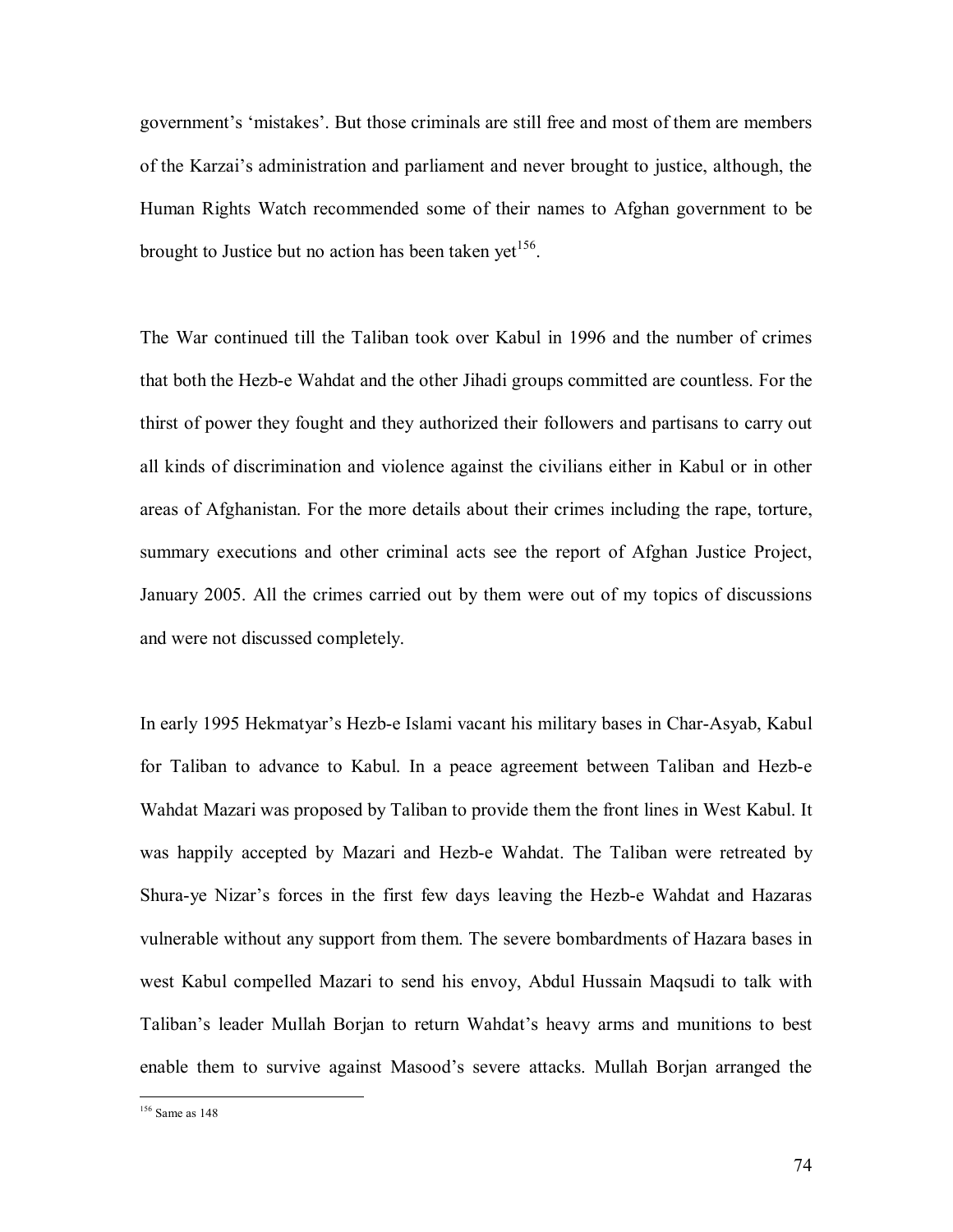place and time for direct talks with Mazari but when Mazari and several members of Wahdat's Central Council were present in the Taliban's controlled area in Gulbagh they were been taken hostages and then transferred to Char-Asyab<sup>157</sup>. Finally in March 12, 1995 Mazari with seven of his fellows were murdered by Taliban. There are different arguments over the death of Mazari while some believe that he was murdered in Char-Asyab but most arguably believe that he was purposefully being transported to Kandahar but on the way in a short stop in Ghazni, Mazari was able to capture the gun of a Talib (a Taliban soldier) and after a self-battle did find his way to escape out of the Helicopter but being shot by Taliban while running off to save his life<sup>158</sup>. After the death of Mazari the politics of Hazara redefined itself in the coming years.

### **11) Hazaras During Taliban (1996-2001)**

In 1996, the Taliban drove the government out of Kabul. Hezb-e Wahdat moved its headquarters to Bamyan and after a year of argument and struggle over the leadership within the party finally Abdul Karim Khalili was nominated as the head of Hezb-e Wahdat.

Hezb-e Wahdat was once again reorganized under the leadership of a Hazara but this time unlike Mazari Khalili was pro-Tajik government and keen to make alliance with the

<sup>&</sup>lt;sup>157</sup> Hafizullah Emadi: The Hazaras and their role in the process of political transformation in Afghanistan.

http://boozers.fortunecity.com/jerusalem/47/Political Role/political role.html#7 p. 383-84 (accessed 22 December 2005)<br><sup>158</sup> My personal interview with Ali Hasan Ikhlas (July 2005) the former-commander of Hezb-e Wahdat who Ghazni on the time but couldn't do anything for Mazari despite that he was near to the area that Mazari was shot to dead. According to Ahmed Rashid, Mazari was dropped from Helicopter down to ground in Ghazni while being carried to Kandahar (Taliban: Islami, Oil and the New Great Games in Central Asia. P. 65)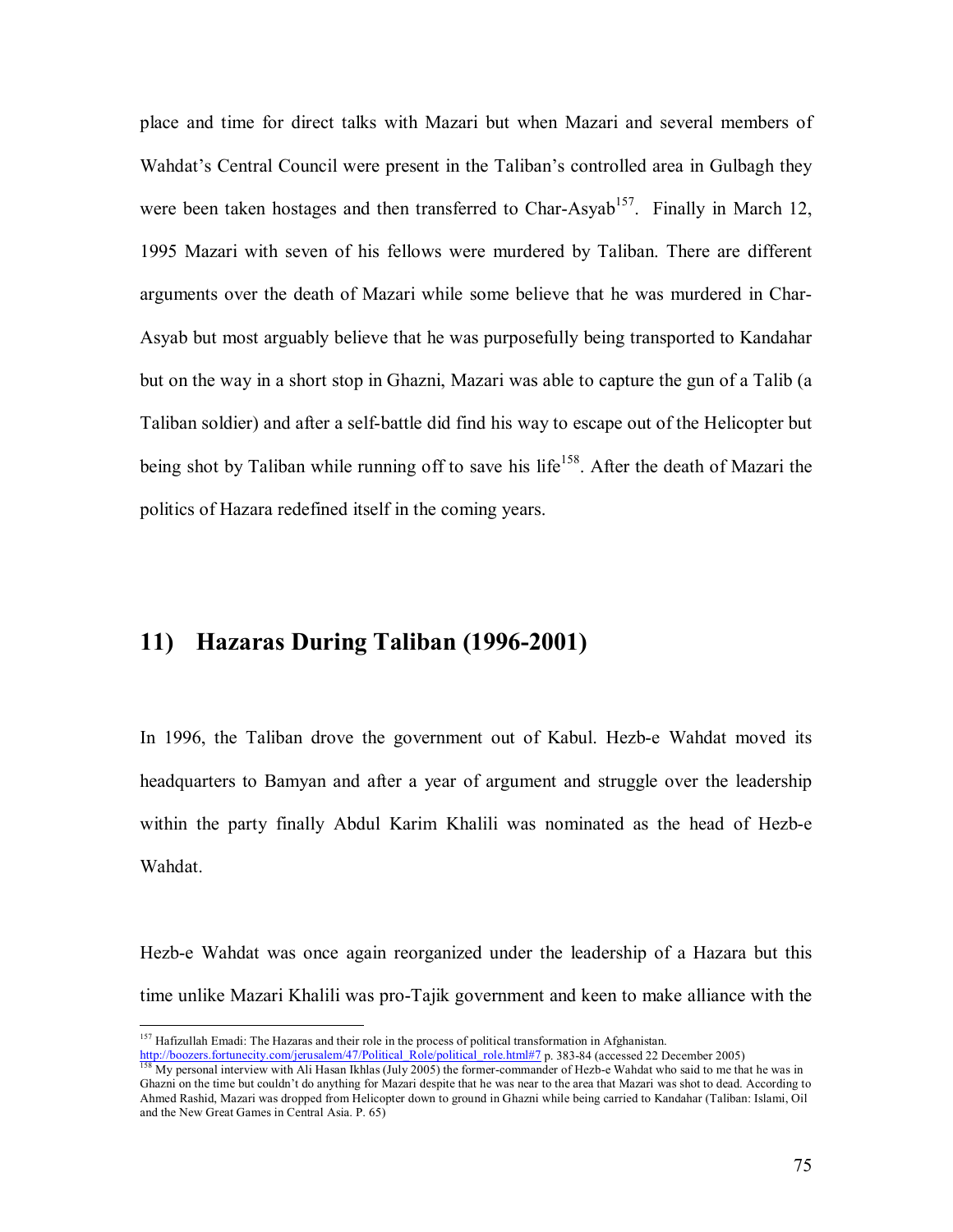Tajiks and Uzbeks to fight back the Pashtun-Taliban to take their lost territories back from them. The Taliban or as Ahmed Rashid calls them the 'unknown soldiers of God<sup>159</sup> were ethnically Pashtuns and were against the Shi'ia and Hazara in particular.

In 1996 the alliance was made between the Jamiat-i Islami-ye Afghanistan (including Shura-ye Nizar) , Hezb-e Wahdat-i Islami-ye Afghanistan, Junbish-i Milli-ye Islami-ye Afghanistan (Dostumís party), Harakat-e Islami-ye Afghanistan, and Ittihad-i Islami Bara-ye Azadi (Sayyaf's party) whom were once fighting against each other in Kabul now giving hands to each other to fight the extreme fundamentalist Muslims (Taliban) who were believed to bring the Pashtun subjugated rule once again in Afghanistan. The alliance was called the National Islamic United Front for the Salvation of Afghanistan (ISA) but was commonly known us United Front<sup>160</sup> with one Pashtun (Sayyaf) party also in the alliance.

#### **a) Taliban And The Massacre Of Hazaras In Mazar-E Sharif**

In May 1997, General Abdul Malik one of Dostum's deputy made a weak alliance with Taliban for the occupation of the Mazar-e Sharif (capital of Balkh province, north of Afghanistan) and to help him to overthrow Dostum from power in Mazar-e Sharif. Malik blamed Dostum for having hands in the killings of his brother (General Rasool Pahlawan)

<sup>&</sup>lt;sup>159</sup> I borrowed these words from Ahmed Rashid's Book; Taliban: Islam, Oil and the New Great Game in Central Asia. Ahmed Rashid, Ch. 2. P. 59 (Farsi Version)<br><sup>160</sup> See also the Human Rights Watch report: The Military Assistance to the Afghan Opposition (Oct. 2001). Accessed December 26,

<sup>2005</sup> http://www.hrw.org/backgrounder/asia/afghan-bck1005.pdf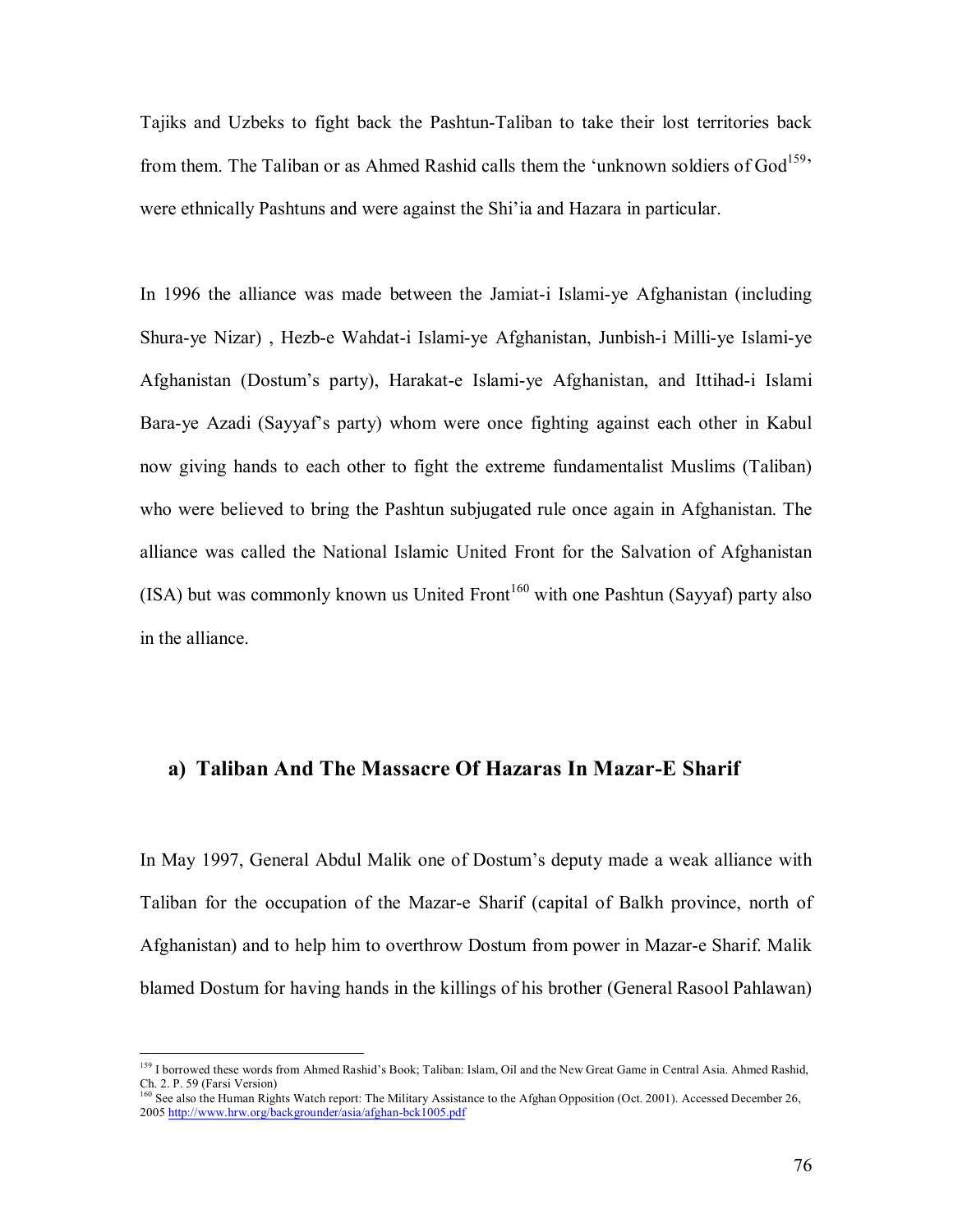with his 15 guards and also for his 'killing-order' by Dostum<sup>161</sup>. The Dostum (Malik faction) and Hezb-e Wahdat were controlling the city by the time the Taliban attacked. The alliance between Malik and Taliban was deteriorated because after capturing the Mazar-e Sharif city the Taliban refused the participation of Malik in power and only promised him to appoint him as a deputy foreign minister (Rashid, p. 102). For the first time the fight against Taliban started in May 12, 1997 when a group of Hazaras didn't obey to Taliban for being disarmed. First Hazaras and then the whole population started the retaliation against Taliban by opening fires on them from behind their walls and homes in every street and in only 15 hours 600 Taliban were killed and being buried collectively<sup>162</sup>. And in the next few days more than hundreds were killed by Malik and Wahdat forces and some 3000 were captives. Dostum blamed Malik for the massacre of Taliban and found 20 collective-gravesites of Taliban in Laily-desert in Jozjan where more than 2000 Taliban captives were buried (Rashid: Taliban, p. 109). When the Taliban were escaping out of the city on the way back to Kabul they massacred the Hazaras of Qizil Abad  $-$  A village in the south of Mazar-e Sharif  $-$  and according to Ahmed Rashid (Taliba, p. 108); they killed at least 70 and perhaps hundreds more (Rashid: Taliban, p. 108). The war now got the new face of Pashtun and non-Pashtuns. Taliban were summarily executing the Hazaras and drove the Tajiks out of Shamalivalley and on the other side the Tajik, Uzbek and Hazaras were looting and carrying out the summary execution of Pashtuns in the north and around the Kabul (Rashid: Taliban, p. 110).

<sup>&</sup>lt;sup>161</sup> Taliban: Islam, Oil and the New Great Game in Central Asia. Ahmed Rashid, Ch. 2. P. 101 (Farsi Version) <sup>162</sup> Ibid 158, Ch. 2. P. 102-103 (Farsi Version)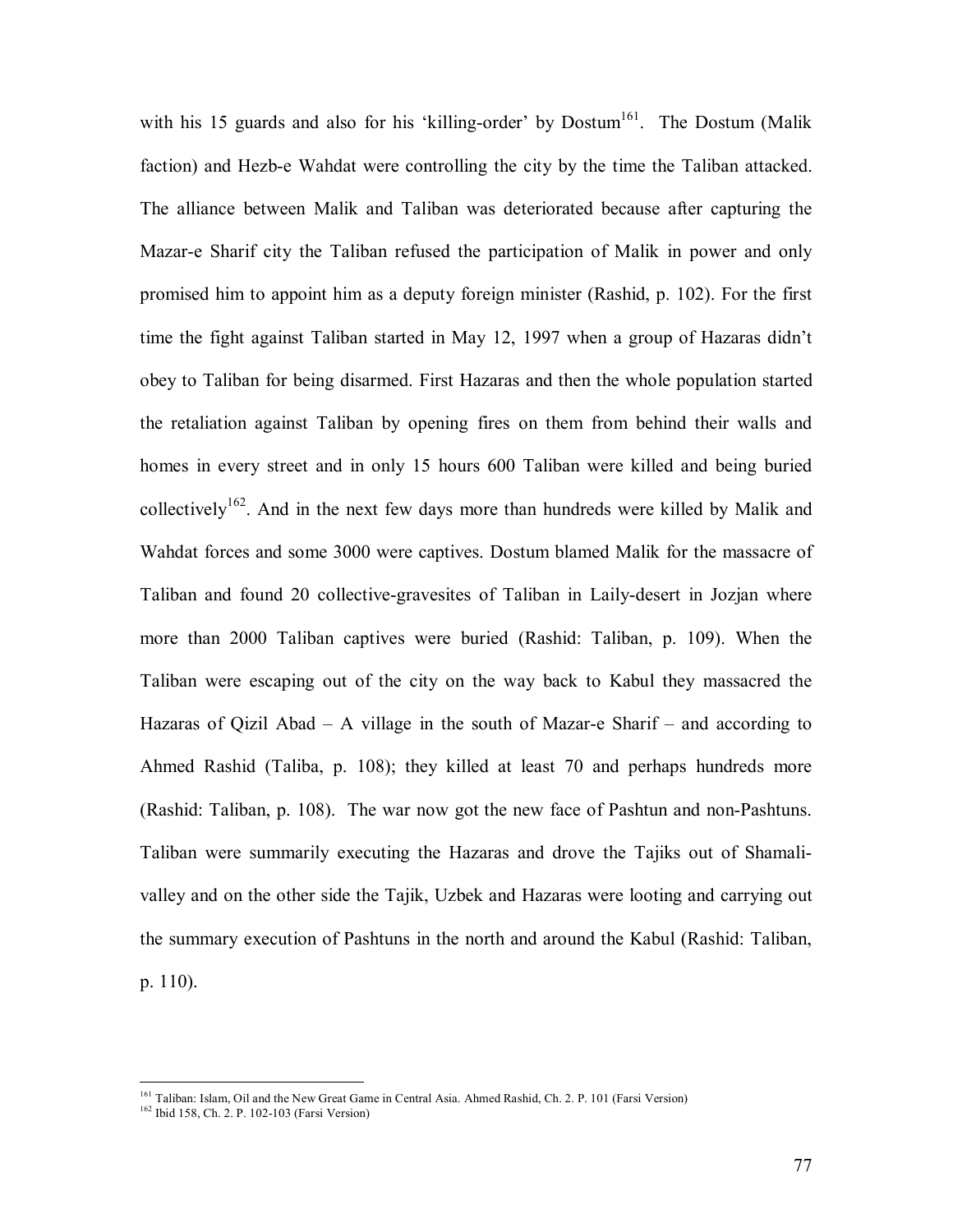In June 1998 Taliban with the new soldiers gathered from Madrasas in Pakistan and with a huge money-support from Saudi Arabia and Pakistan attacked Maimana city and captured 800 Uzbek soldiers related to Dostum and then later summarily executed all of them. In August 1998 when the Taliban attacked Mazar-e Sharif for the second time the Uzbek soldiers evacuated the front line leaving the 1500 Hazara soldiers vulnerable in the area around the city. In the morning of 8 August, these soldiers were surrounded by Taliban and fought till end of their lives and only 100 of them were able to escape alive from the Taliban<sup>163</sup>. When the Taliban recaptured the city of Mazar-e Sharif they massacred some 2000 Hazara civilians<sup>164</sup>.

Within the first few hours of the recapture of the city, the Taliban carried genocide of the Hazara, Uzbek, and Tajik population of the Mazar-e Sharif. According to various sources they were searching for Hazaras but on the way around the city they were killing everything that was moving<sup>165</sup>. According to Ahmed Rashid (Taliban, p. 124) one of the Taliban-commanders later confessed that Mullah Omar allowed us to massacre the people of Mazar-e Sharif for two hours but we continued that for two days<sup>166</sup>. Rashid also says that thousands of Hazaras were in prisons in Mazar-e Sharif and when the prisons were filled with people; Taliban were locking them in the containers and carrying them to Dasht-Laily and behaving with them as were done before with Taliban (Rashid: Taliban, p. 125). One of the witnesses told to Ahmed Rashid (Taliban, p.125) that he was the eye witness that when Taliban were carrying three containers filled with Hazaras to Dasht-

<sup>&</sup>lt;sup>163</sup> See Taliban: Islam, Oil and the New Great Game in Central Asia. Ahmed Rashid, Ch. 2. P. 123-124 (Farsi Version) <sup>164</sup> Participation of Hezb-e Wahdat in armed struggle to overthrow the Taliban: http://www.ilw.com/articles/2004,0419-

afghanistan1.shtm, (May 27, 2003) and (Accessed: December 29, 2005)<br><sup>165</sup> The Massacre in Mazar-e Sharif: Human Rights Watch, November 1998. Vol. 10, No. 7 (c). Accessed December 29, 2005. http://hrw.org/reports98/afghan/Afrepor0.htm#P35\_500<br>166 Ibid 160, Ch. 2. P. 124 (Farsi Version)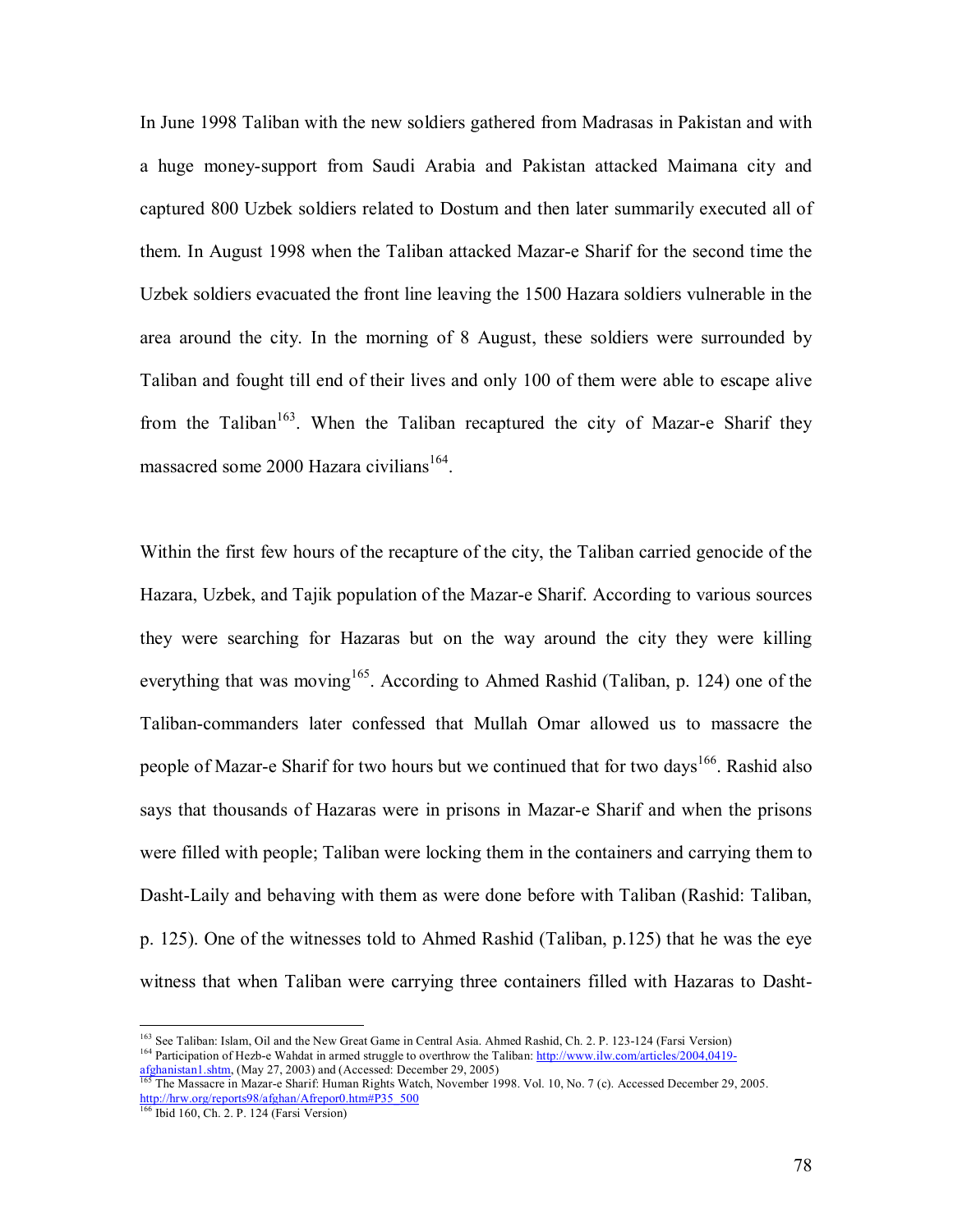Laily, he says when they opened the door of a container out of three hundred only three were alive there and those also were transferred to prisons.

Taliban blamed Hazaras for the killings of Taliban soldiers in 1997 and hence reprisal the killings of Hazaras and the clearance of the north from Shi'ia and Hazara were the main objectives. In a mosque announcement the Mullah Manoon Niazi said that Hazaras shall have only three options; convert to Sunni faction, leave the city and go to Iran, or die<sup>167</sup>.

#### **b) Fall Of Bamyan And Massacre Of Hazaras**

The Taliban entered Bamyan in 13 September 1998 for the first time<sup>168</sup>. According to Rashid (Taliban, p.125) Taliban attacked Bamyan from three directions but no heavy fighting occurred because some commanders of Wahdat surrendered themselves to Taliban and they entered the city without any resistance. Karim Khalili with their fellows and the Hazara young males escaped to the mountains. Mullah Omar ordered to his fellow soldiers to avoid torturing Hazara civilians in Bamyan. Yet, more than 50 old Hazara men were killed in few weeks later. Hezb-e Wahdat recaptured the Bamyan in April 12, 1999 $169$ .

<sup>&</sup>lt;sup>167</sup> See Taliban: Islam, Oil and the New Great Game in Central Asia. Ahmed Rashid, Ch. 2. P. 125 (Farsi Version)

<sup>&</sup>lt;sup>168</sup> Massacre of Hazaras in Bamyan. http://www.hazara.net/taliban/genocide/bamyan/bamyan.html. Accessed January 1, 2006<br><sup>169</sup> See Taliban: Islam, Oil and the New Great Game in Central Asia. Ahmed Rashid, Ch. 2, P. 128-131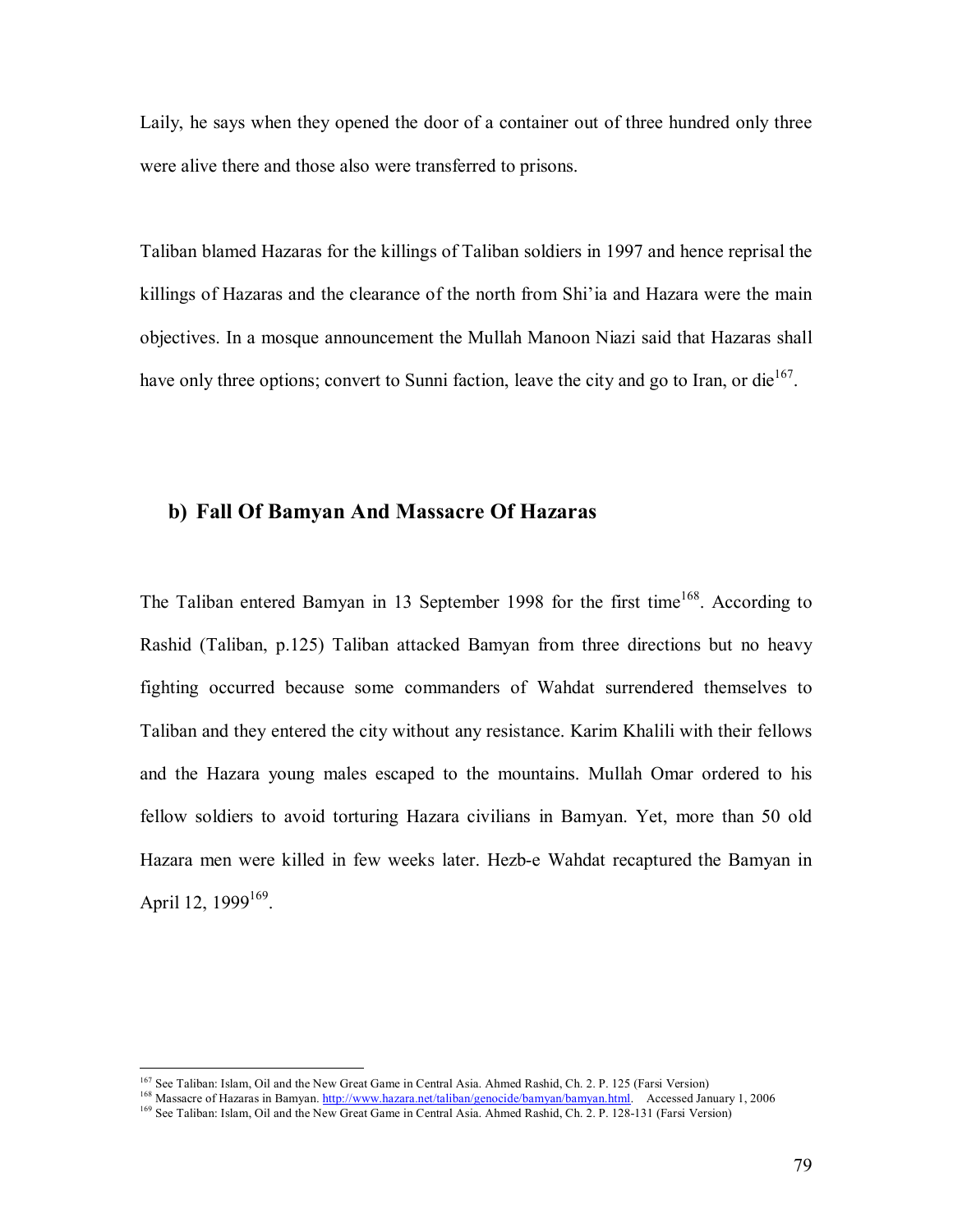The Taliban recaptured Bamyan after three weeks and this time with a four thousand troops<sup>170</sup>. It was 9<sup>th</sup> of May 1999 and this time Taliban didn't forgive anybody including the women and children of the Hazara ethnicity. According to US Departments of State this time the Taliban carried out the summary executions. Hundreds of civilians including women and children were taken to mountains and being killed. The houses were burnt and detainees were used for forced labors as of reports by Human Rights Watch and Amnesty International<sup>171</sup>.

The Taliban also carried out a massacre of Hazara civilians in May 2000 near the Robatak pass on the border between Baghlan and Samangan provinces. According to Human Rights Watch; "thirty-one bodies were found at one site to the northwest of the pass of which most of them were tortured before they were killedî. These people were arrested as a result of nine days continues house-to-house search. According to Human Rights Watch the facilities at which these men were detained were under the command of Commander Mullah Shazad Kandahari<sup>172</sup>.

<u>.</u>

http://usinfo.state.gov/is/Archive\_Index/The\_Talibans\_Betrayal\_of\_the\_Afghan\_People.html Accessed: 2 January, 2006<br><sup>172</sup> Human Rights Watch: Massacres of Hazara in Afghanistan (Massacre at Robatak Pass, May 2000) Vol. 13, 2001; http://www.hrw.org/reports/2001/afghanistan/afghan101-04.htm#P176\_25561 Accessed: 3 January 2006

<sup>&</sup>lt;sup>170</sup> For more information see the "Massacre of Hazaras in Bamyan". http://www.hazara.net/taliban/genocide/bamyan/bamyan.html. Accessed 2 January , 2006

<sup>&</sup>lt;sup>171</sup> US Departments of States: Taliban's Betrayal of the Afghan People;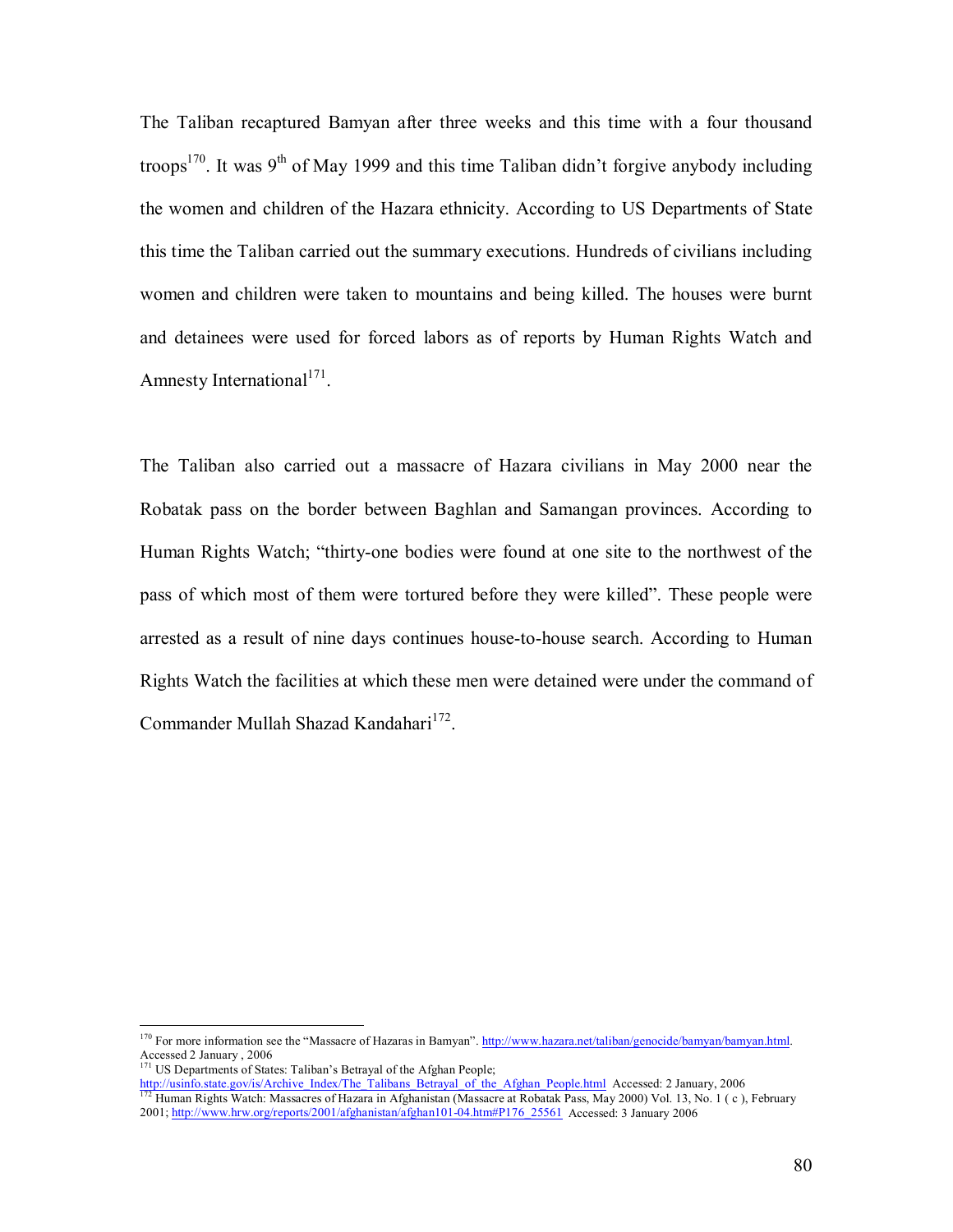#### **c) Massacre Of Hazaras In Yakaolang**

Hezb-e Wahdat recaptured Yakaolang between late December 2000 and early January  $2001^{173}$  and according to Amnesty International at least four people were executed by Wahdat forces. The reason is not clear that on what basis Hezb-e Wahdat killed those people. Infact, Amnesty International recorded the interview of a witness and according to him Hezb-e Wahdat arrested four shopkeepers named Haji Ishaq, Nazer Moalem, Mohammad and Abkar and shot them in the area of Dahan Shura at the end of Bazar Kona in Nayak.

Sufi Garizi a fanatical and factionalist Talib was the commander of Taliban in Yakaolang. According to RAWA (Revolutionary Afghan Women Association); Khalili attacked the Taliban from Suof valley. Khalili succeeded to defeat Taliban in the first attack which took place in Gum Aab and after some clashes the forces of Hezb-e Wahdat entered Yakaolang on 2<sup>nd</sup> January 2001.

On January 8, 2001 the Taliban forces recaptured the Yakaolang district after two major attacks confronting the loss of thirty of their men<sup>174</sup>. The Taliban were searching houseto-house for Hazaras male and arresting them. After taking them to the deserts and mountains they were summarily executing them. The shout of these innocents were not heard by anybody and their only leader (Khalili) who promised to save their lives escaped and these empty-handed civilians were left alone to wait for their death by Taliban only

<sup>&</sup>lt;sup>173</sup> Revolutionary Afghan Women Association (RAWA) mentions  $2<sup>nd</sup>$  January 2001 as the date that Wahdat recaptured the Yakaolang district but in most other books late December is recorded  $\frac{174 \text{ F}}{174 \text{ F}}$ 

<sup>&</sup>lt;sup>4</sup> For details see Human Rights Watch: "Massacres of Hazaras in Afghanistan, vol. 12, No. 7 ( c )" February 19, 2001

http://www.pcpafg.org/organizations/Human\_rights/hrweb/Class2/HR\_Reports\_Afghanistan/Massacres\_of\_Hazaras\_in\_Afghanistan. htm Accessed: 7 January 2006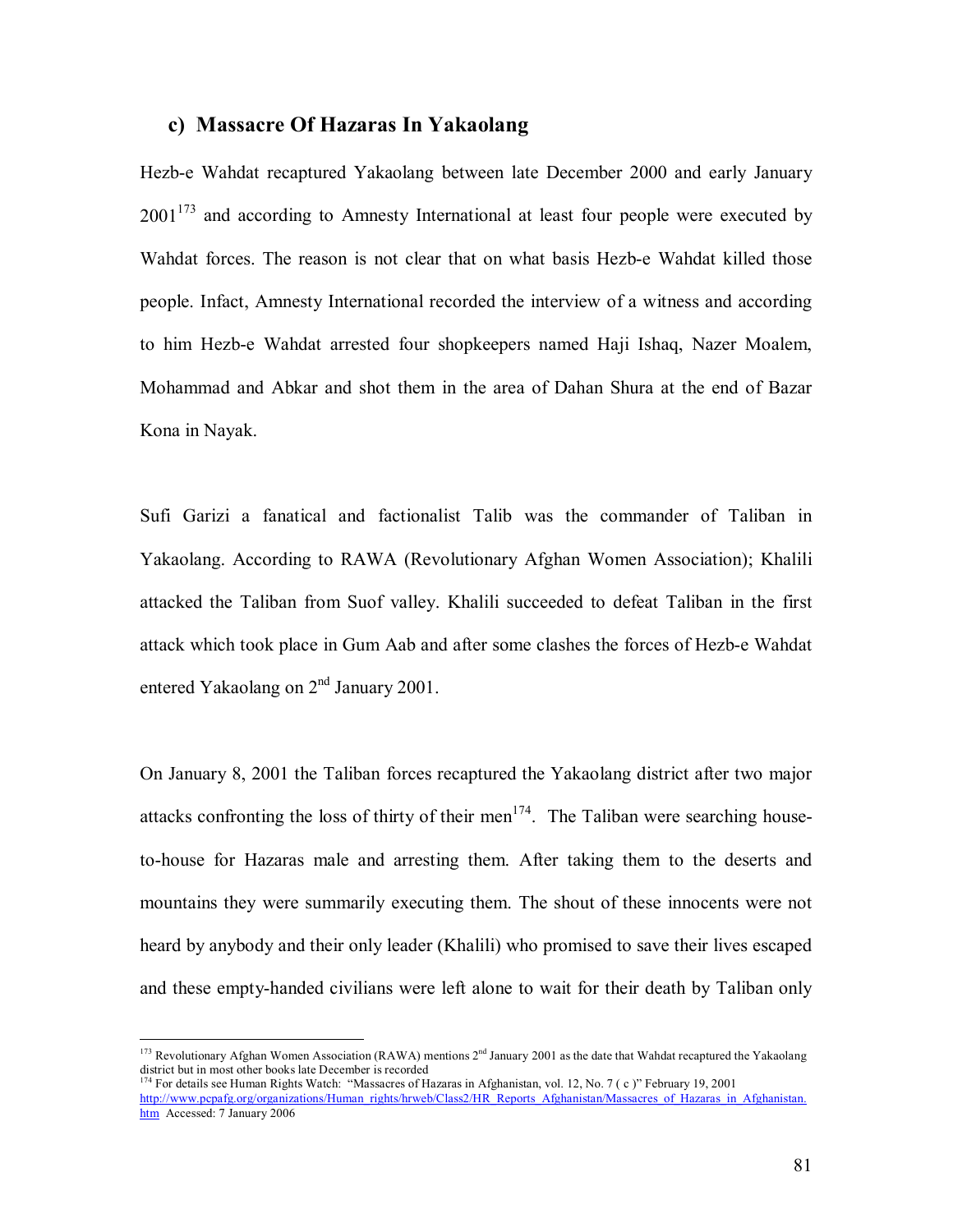because they were Hazaras. According to Amnesty International over 300 unarmed men and a number of civilian women and children were Massacred on  $9<sup>th</sup>$  January 2001 and a witness told Amnesty International that some 73 women, children and elderly men took shelter in Fatimatozahra mosque in Kata Khana area of Yakaolang, thinking that the Taliban would respect the sanctity of the mosque but the Taliban fired rockets on the mosque killing all of them<sup>175</sup>. Hundreds of such incidences are portraying the malice and vindictiveness of Taliban against the Shi'ia of Afghanistan and Hazara in particular.

### **12) Role Of Hazara In The Karzai Government**

The political and economical situation of Hazaras changed drastically after the overthrow of Taliban by the U.S.-led coalition forces in October 2001.

The Bonn Agreement and the constitutional law of Afghanistan established the basis of the participation of Hazaras in the Karzai government in fulfilling their rights. Since then Hazaras have been included in the central government, however, it is dominated by ethnic Pashtuns and Tajiks.

Based on both the constitutional law of the country and the Bonn Agreement the Karzai government policy is to promote the minority rights. Henceforth, Hazaras having six ministers in the cabinet, a deputy president, one governor and many representatives in the

<sup>&</sup>lt;sup>175</sup> Amnesty International: Massacres in Yakaolang; http://www.amnestyusa.org/children/document.do?id=D33D75136CB017EC80256A1C00664835 Accessed: 07 January, 2006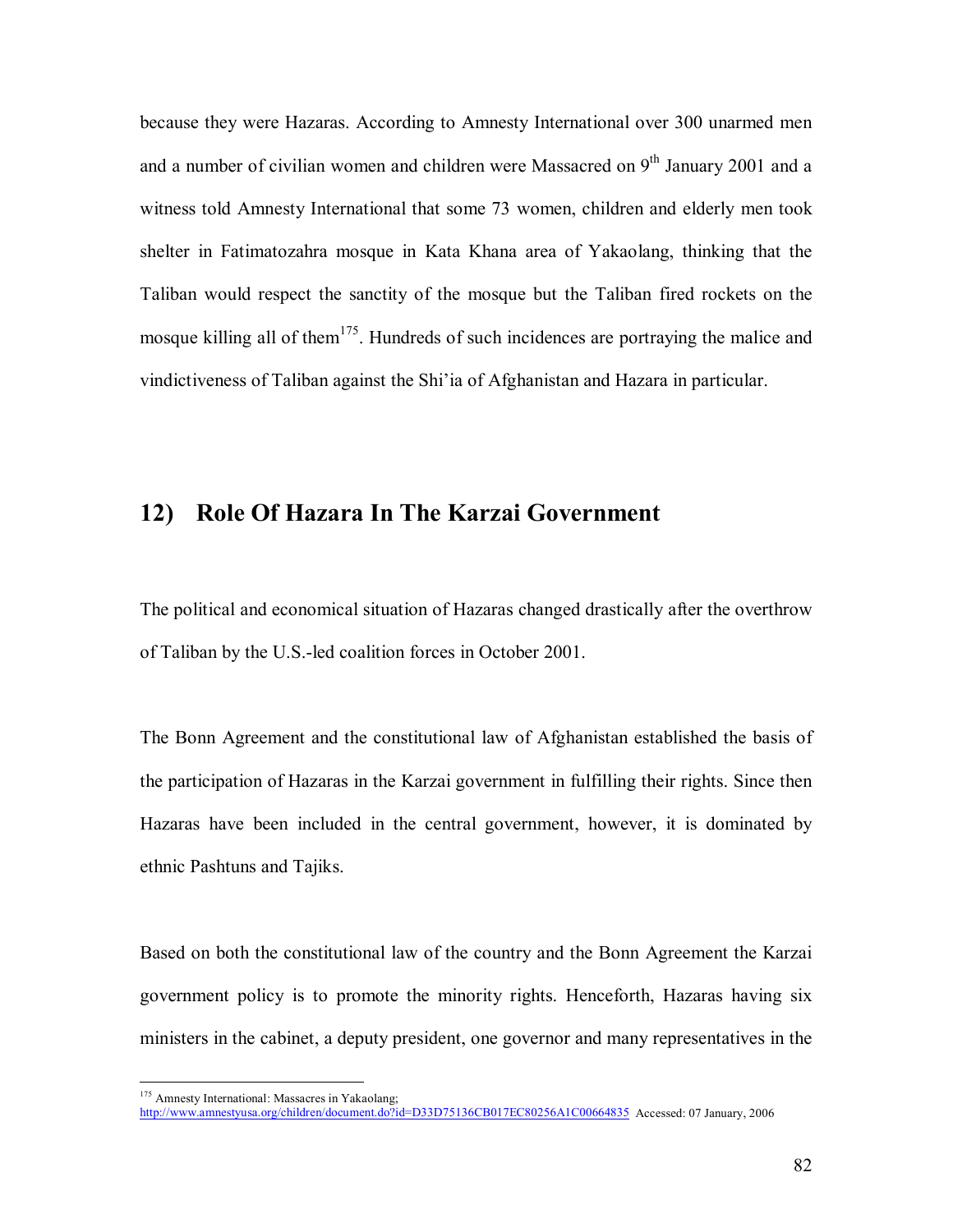parliament. Since then, aid agencies started many projects in different areas of Hazarajat and in different sectors. Their social, economical and political situation is considerably improved. But it is still hard to judge the role of Hazaras in achieving their rights in the current government which also differs from some points of view to others. For example, Maolem Aziz  $-$  a former Hezb-e Wahdat member of the high panel council and the spokesperson for Mazari and later for Mohaqeq and now a teacher in West Kabul – thinks that the presence of the Hazaras in Karzai government is only symbolic which doesn't have to do anything with the rights of the Hazara people<sup>176</sup>. Sayyed Saaler – A former commander of Hezb-e Wahdat  $-$  in Mazar believes that the rights of Hazaras can not be accomplished just by occupying some ministry posts in the government<sup>177</sup>. While some like Ali Hassan Ikhlas thinks that the position of Hazaras has improved drastically since before and especially since the time of Taliban $178$ .

----------------------------------------------*END*---------------------------------------------------

<sup>&</sup>lt;sup>176</sup> For detailed interview with Maolem Aziz see the Appendix C.  $177$  My personal interviews with them are listed in Appendix C.  $178$  See Appendix C for detailed interview of Ali Hassn Ikhlas.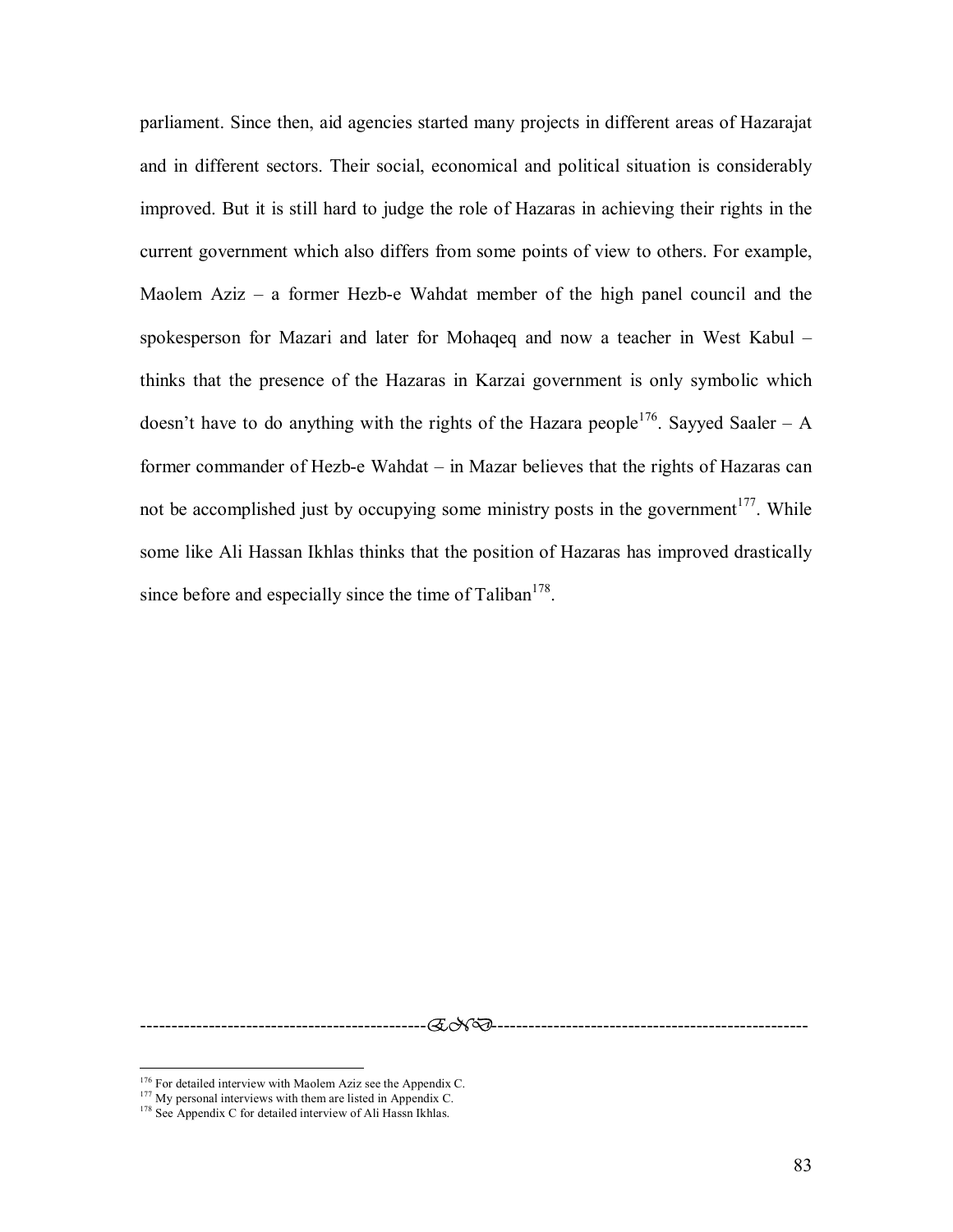## **Appendix A**

Following are the commanders who took part in Massacre of Afshar in west Kabul.

#### **Jamiat Islami Commanders and Units:**

- 1. Mohammad Qasim Fahim, director of intelligence, with responsibility for special operations in support of offensive and participating in planning of the operation.
- 2. Anwar Danger, commander of a division level unit of mujahideen from Shakkar Darra, Shamali, named by numerous witnesses as leading troops in Afshar that carried out abuses on the first two days of the operation.
- 3. Mullah Izzat, commander of a division level unit of mujahideen, from Paghman, named by numerous eye witnesses as leading troops in Afshar that carried out abuses on the first two days of the operation.
- 4. Mohammad Ishaq Panjshiri, a commander of a brigade level unit of Mujahideen (lewa) that, according to witnesses, participated in the assault.
- 5. Haji Bahlol Pansjshiri, a commander of a brigade level unit (lewa) that, according to witnesses participated in the assault.
- 6. Baba Jullunder Panjshiri, a commander of a battalion level unit (ghund) that participated in the assault.
- 7. Mushtaq Lalai, a battalion level, participated in the assault.
- 8. Baz Mohammad Ahmad Badakhshani, a commander of a division level unit that participated in the assault, attacking from Qargha.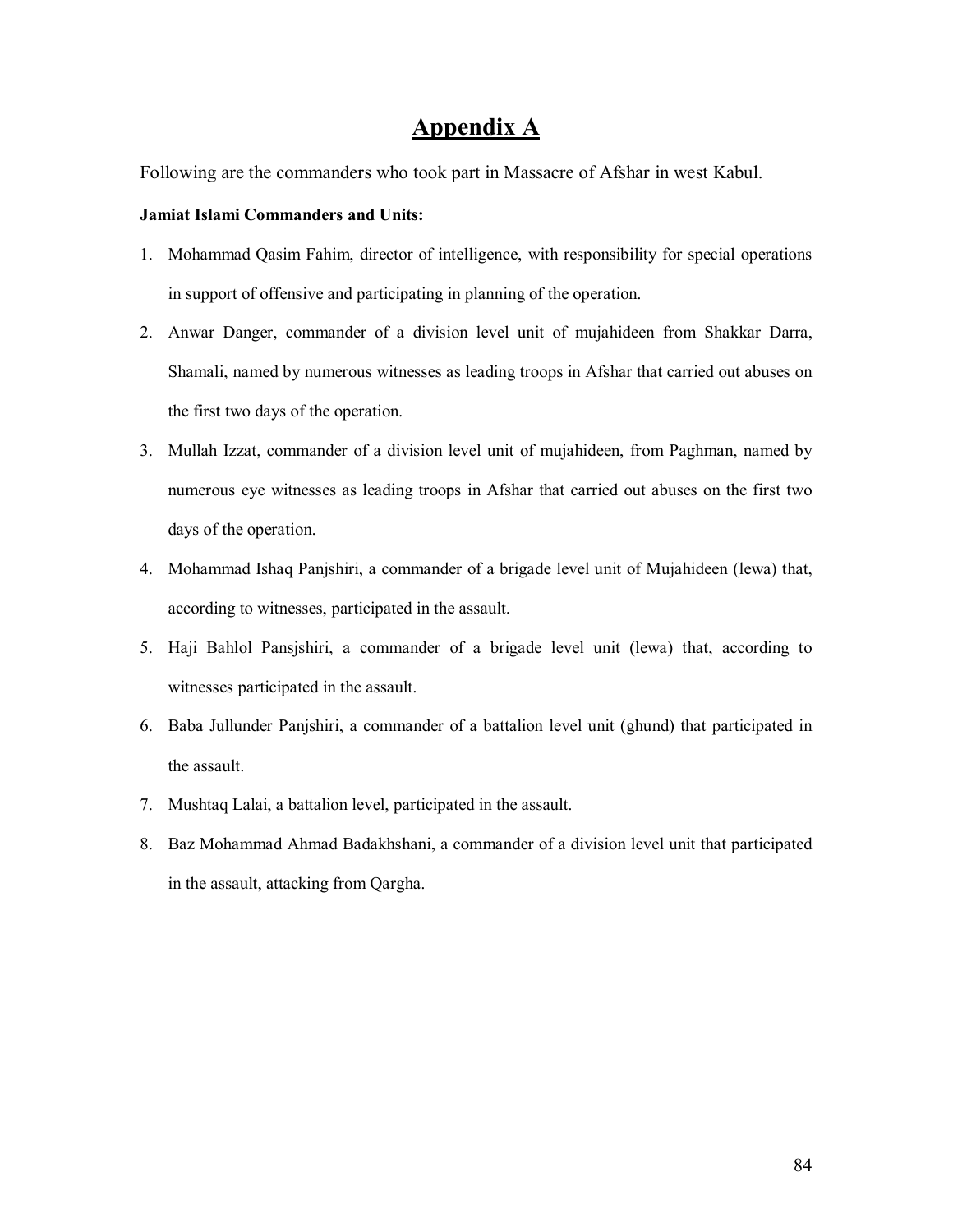#### **Ittihad-e Islami commanders and units participating in the operation:**

- 1. Haji Shir Alam, division commander affiliated to Sayyaf, from Paghman, named b numerous eye witnesses as leading troops in Afshar on the first two days when abuses were committed.
- 2. Zalmai Tofan, a commander of the Lewa 597 brigade, named by numerous eye witnesses as leading troops in Afshar on the first two days, when abuses were committed.
- 3. Dr. Abdullah, commander of a battalion level unit (ghund) of the Lewa 597, named by several witnesses as leading troops in Afshar on day one and two, when abuses were committed.
- 4. Jaglan Naeem, a commander of a battalion level unit (ghund) of the Lewa 597, had stationed troops in Afshar by second day of the operation.
- 5. Mullah Taj Mohammad, named as participating in planning of the operation.
- 6. Abdullah Shah, named by several witnesses as leading troops in Afshar and responsible for arbitrary arrests, abductions and other abuses.
- 7. Khanjar, who had stationed troops in Afshar by the second day of the operation.
- 8. Abdul Manan Diwana, commander of a battalion level unit (ghund), named by witnesses as stationing troops in Afshar by the second day of the operation.
- 9. Amanullah Kochi, commander of a battalion level unit (ghund), had stationed troops in Afshar by second day of the operation.
- 10. Shirin, commander of a battalion level unit (ghund), had stationed troops in Afshar by the second day of the operation.
- 11. Mushtaq Lalai, commander of a battalion level unit (ghund), had stationed troops in Afshar by the second day of the operation.
- 12. Mullah Kachkol, had stationed troops in Afshar by second day of the operation.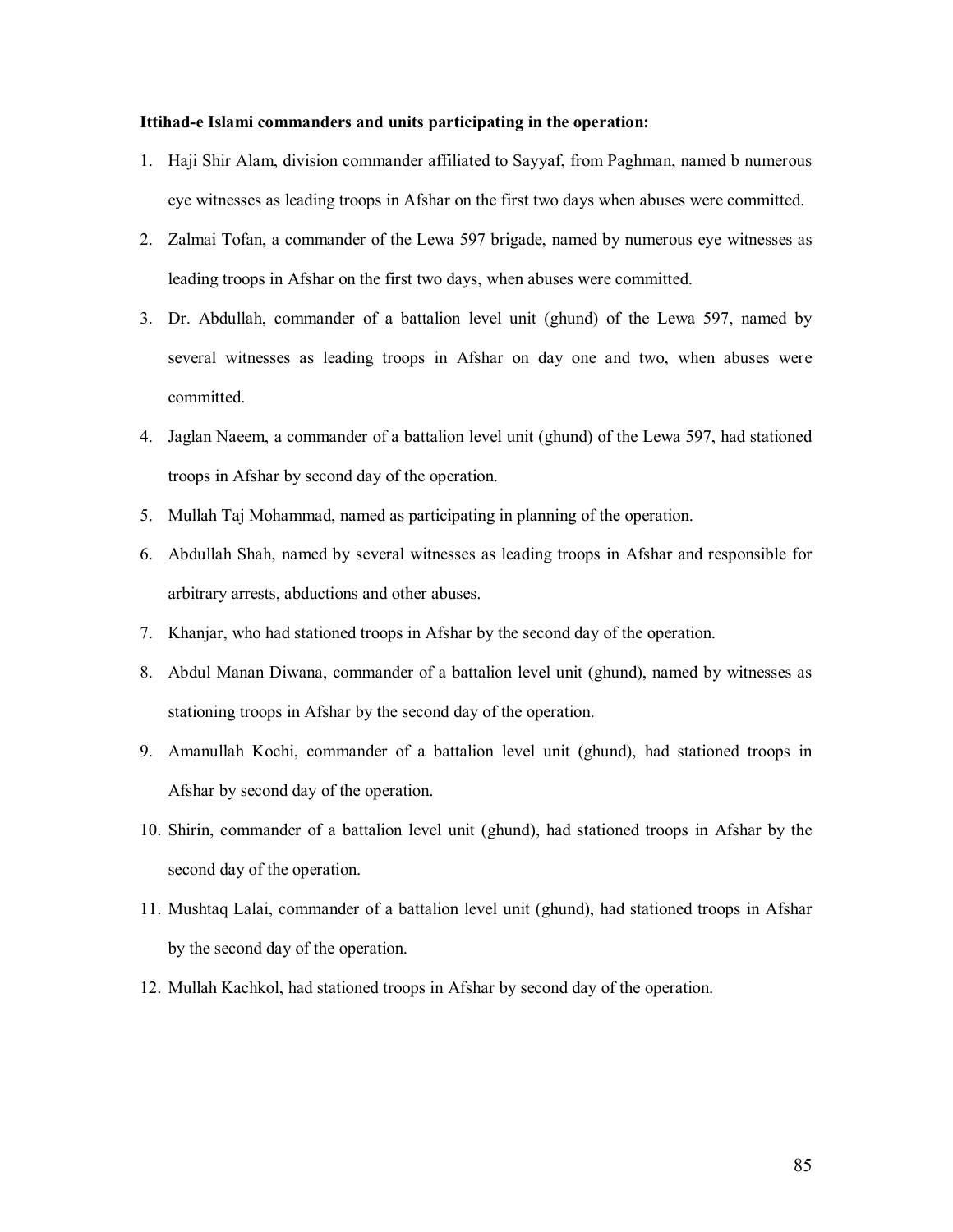# **Appendix B**

Establishment of the Shi'i political groups in Afghanistan.

| $\overline{1}$  | Shura-e-Itifaq (Council of the Union)                                                                |
|-----------------|------------------------------------------------------------------------------------------------------|
|                 |                                                                                                      |
|                 | Place & Date of Formation: Bamiyan, Afghanistan, 1979 Head: Sayed Ali Behishti Ideology:             |
|                 | <b>Traditional Islam</b>                                                                             |
|                 | Composition: 1,000 staff: 2,000 partisans                                                            |
|                 | Main Front Commander: Muhammad Hasan, known as Sayed Jaglan.                                         |
|                 | Bases of operation: Bamiyan, Ghazni, and Balkh                                                       |
| $\overline{2}$  |                                                                                                      |
|                 | Harakat-e-Islami (Islamic Movement)                                                                  |
|                 | Place & Date of formation: Qum, Iran, 1979                                                           |
|                 | Head: Muhammad Asif Mohsini                                                                          |
|                 | Ideology: Traditional Islam                                                                          |
|                 | Composition: 200 staff: 3,000 partisans                                                              |
|                 | Main Front Commander: Muhammad Anwari                                                                |
|                 | Bases of operation: Wardak, Qandahar, Bamiyan, Parwan, Kabul and Sammangan provinces                 |
| $\overline{3}$  | Sazman-e-Mujahidin-e-Mustazafin (Organization of Warriors of the Dispossessed)                       |
|                 | Place & Date of Formation: Bamiyan, Afghanistan, 1979                                                |
|                 | Head: Joint Council                                                                                  |
|                 | Ideology: Militant & political                                                                       |
|                 | Bases of operation: Bamiyan.                                                                         |
| $\overline{4}$  | Sazman-e-Nasr (Victory Organization)                                                                 |
|                 | Place & Date of Formation: Qum, Iran, 1979                                                           |
|                 | Head: (Council of four persons)                                                                      |
|                 | Ideology: Islamic Fundamentalism                                                                     |
|                 | Composition: 1,500 staff: 4,000 partisans                                                            |
|                 | Bases of operation: Ghor, Bamiyan, Wardak, Parwan, Ghazni, Balkh, and Kabul provinces.               |
| $\overline{5}$  | Sepah-e-Pasdaran (Revolutionary Guard Corps)                                                         |
|                 | Place & Date of Formation: Qum, Iran, 1981                                                           |
|                 | Head: Muhammad Akbari                                                                                |
|                 | Ideology: Islamic Fundamentalism                                                                     |
|                 | Composition: 1,500 staff: 2,000 partisans                                                            |
|                 | Bases of operation: Ghor, Helmand, Bamiyan, Ghazni, and Parwan Provinces                             |
| 6               | Hizbullah (Party of God)                                                                             |
|                 | Place & Date of Formation: Qum, Iran, 1981                                                           |
|                 | Head: Sheikh Wusoqi                                                                                  |
|                 | Main commander: Qari Ali Ahmad Darwazi known as Qari Yakdasta                                        |
|                 | Ideology: Islamic Fundamentalism                                                                     |
|                 | Composition: 1,000 staff: 2,000 partisans                                                            |
| $7\phantom{.0}$ | Hizb-e-Wahdat (Unity Party), Founded in 1988 – Present.                                              |
|                 | Head: Karim Khalili succeeded Abdul Ali Mazari                                                       |
|                 | Ideology: Moderate Islam & Hazara Nationalism                                                        |
|                 | Composition: Sazman-e-Nasr, Sepah-e-Pasdaran, Hizbullah, Dawat (Invitation),                         |
|                 | Nahzat (Progress), Nayro-e-Islam (Islamic Strength), Jabha-e-Mutahid (United Front), Shura-e-Itifaq, |
|                 | Sazman-e-Mujahidin-e-Mustazafin and Harkat-e-Islami.                                                 |

Table taken from "Hazaras and their role in the process of political transformation in Afghanistan" by Hafizullah Emadi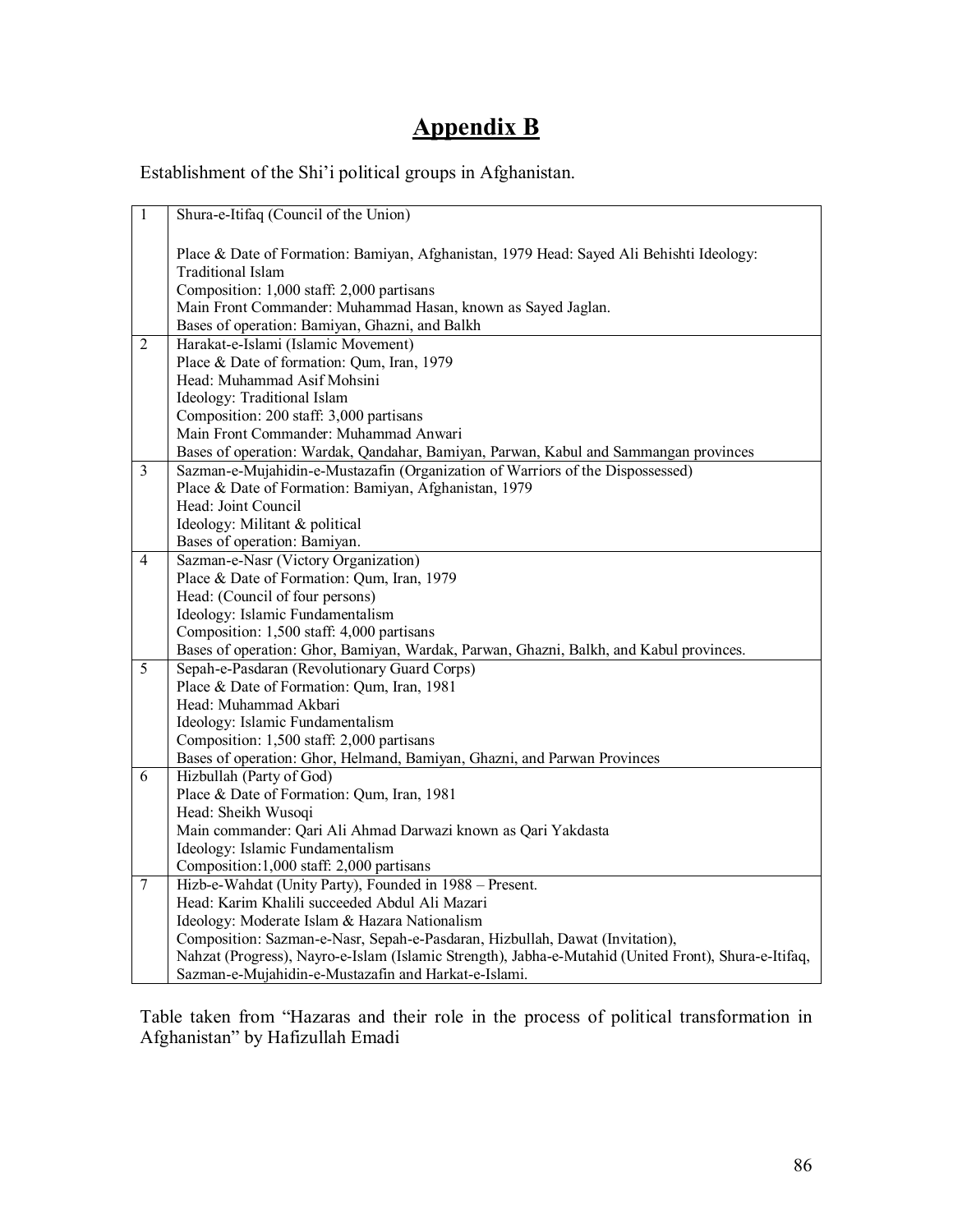# **Appendix C**

During my visit this year to Hazarajat I interviewed many of the civilians who were in the area during the war and also some of the commanders of Hezb-e Wahdat which I want to list them below as a general discussion:

#### **Interviews:**

All the interviews are being video-taped and are recoded with me. The original interviews are in Farsi and I have translated them to English. To see the videos of the interviews click on their links in the table at the end.

#### **1. Ali Hassan Ikhlas: the former commander of Hezb-e Wahdat (Sepah-e Pasdaran Faction) from Jighato Ghazni.** See the video

#### **Q. What is the role of Hazaras in Karzai government and in your opinion are Hazaras improved economically much better than before or not?**

**A.** Currently, in Karzai government I shall say that the situation of Hazaras are neither good nor bad but they have much improved by knowledge since the start of the Jihad. For example, before one person had a radio in a village but now everyone has one and listens to the news. Our children are going to school and we are free to express ourselves. In the government their positions are not very well but it is better than the times of Taliban.

#### **Q. If you remember anything from the war time. We would like to hear it from you if you want to share it with us?**

**A.** In the war of west Kabul when for the first time the fight started I was there for six months. When the war started in Kotey Sangi I was witness to it and was involved in the fight. I was the commander of 150 soldiers in "Aloom Ijtimayee" Kotey Sangi near Dewandey. I have the memories of win and defeat both. For example, in one day we captured from Silo to Dura-ye Company which was observed by foreign journalists too. During the war there is either defeat or win and I was for six months facing both kinds of the experiences.

#### **Q. In this war, did you fight because of the benefit to your ethnic or to your party or just because you were in the battlefield and you had to fight because of your selfdefense?**

**A.** It was just an ethnic and religious war and you had to fight for your right. We were not a part of the government and the government was not giving our right so we were fighting. The war was between Hazara, Pashton and Tajik. There was no Harakat and Wahadat and Sepah but only one party. We all were related to Hezb-e Wahdat, it was an ethnic war and we were asking for our rights and they were not giving it so we were fighting.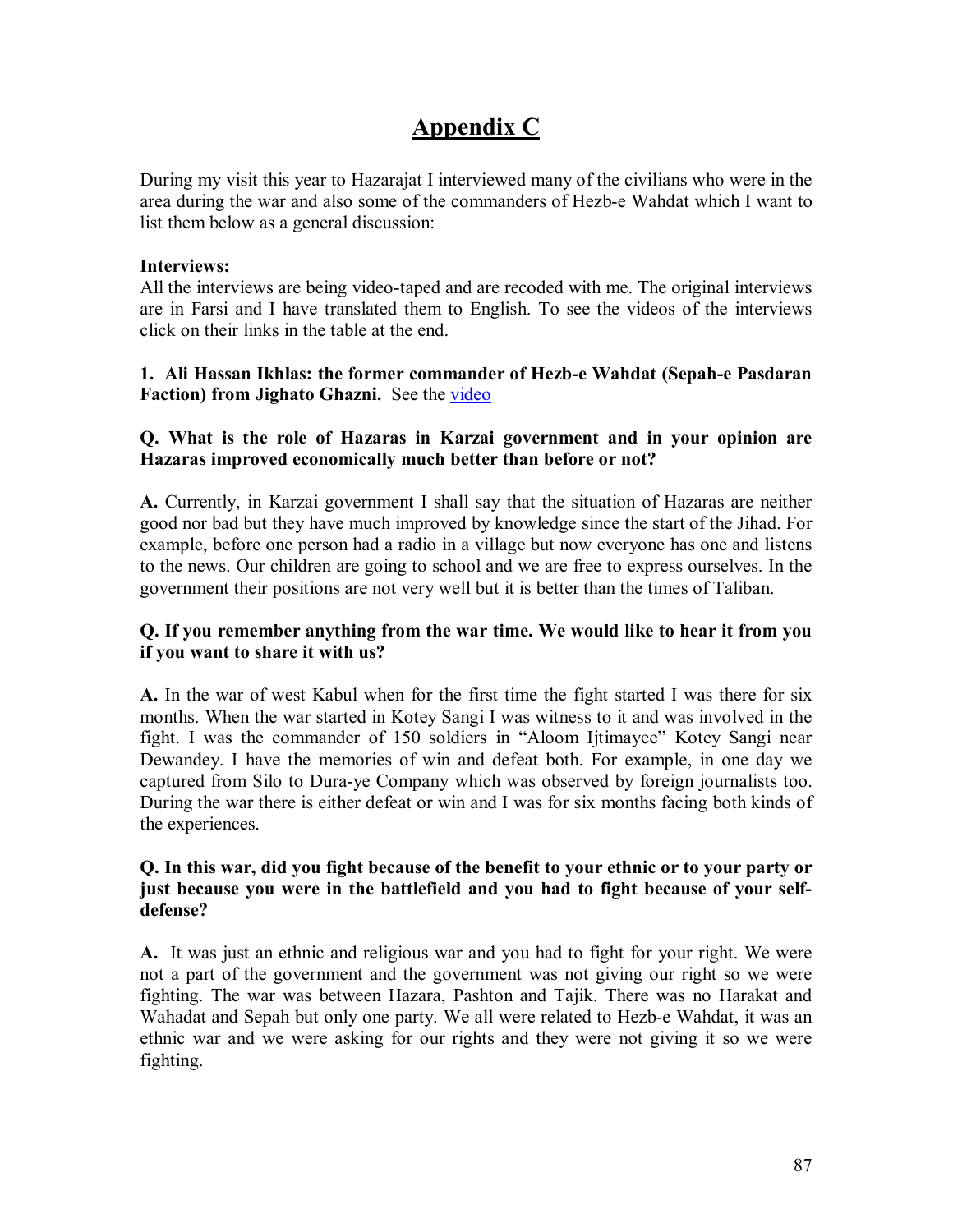#### **Q. Mr. Ikhlas! Were you personally involved in fights with Taliban too?**

A. When Taliban were in Kabul for about one year we didn't fight with Taliban but when the war started with Taliban in Bamyan we fought with Taliban here in Ghazni too. I had 100 soldiers under me and we fought for 22 days with them but after the fall of Bamyan, Dr. Shah Jan (Harakat-e Islami commander) negotiated between us and Taliban to save our area from Taliban. We surrendered our weapons to Taliban but during the war we lost some of our men. When the area was captured by Taliban I escaped to Pakistan.

#### **2. Mohammad Feroz from Deh Nazar village of Jeghato, Ghazni**

See the <u>video</u>

#### **Q. What changes you see in the position of Hazaras in Karzai government in contrast with Soviets-led governments in the past.**

A. Hazaras fought and defeated the Soviets from their villages and country. The role of Hazaras now in Karzai government is much better than before. They are considered to be one of the greatest powers in the politics of Afghanistan now.

#### **Q. In your opinion this war was good or you are against it?**

**A.** A lot of Hazara people were killed which exceeds ten thousands. But despite these it was in the benefit of Hazaras.

#### **Q. How?**

**A.** Because if this war was not fought the Hazaras were loosing its identity and name and they would have been forgotten completely.

#### **3. Mohammad Kazim Afzali from Bayee-Nawor, Ghazni**

#### See the video

#### **Q. Do you remember anything from the war against Russian in which you were involved directly?**

**A.** yes, I donít remember the dates but once I remember that one of my relatives was killed before my eyes his name was Abdul Najam and also we lost Haji Ibrahim who was a commander.

#### **Q. Did Russians entered in your area (Nawor)?**

A. Yes, they came and we even couldn't walk during the night and day and they took some of our villagers as captives of which some released later but some were missing.

#### **Q. Why you were fighting with Russian?**

**A.** I was not in the political process of it and I just know that we were told that it is Jihad but now I can say that this Jihad was useless. For example, we wanted to be teachers and engineers but we lost everything and gained nothing.

#### **Q. What you remember from the civil war after the withdrawal of Russian?**

A. The war with Russian was a holly one even if we were been killed; because we were fighting to save our people, namos (family), religion and country. But the civil war was totally nonsense and had no advantage because we couldn't get anything from it.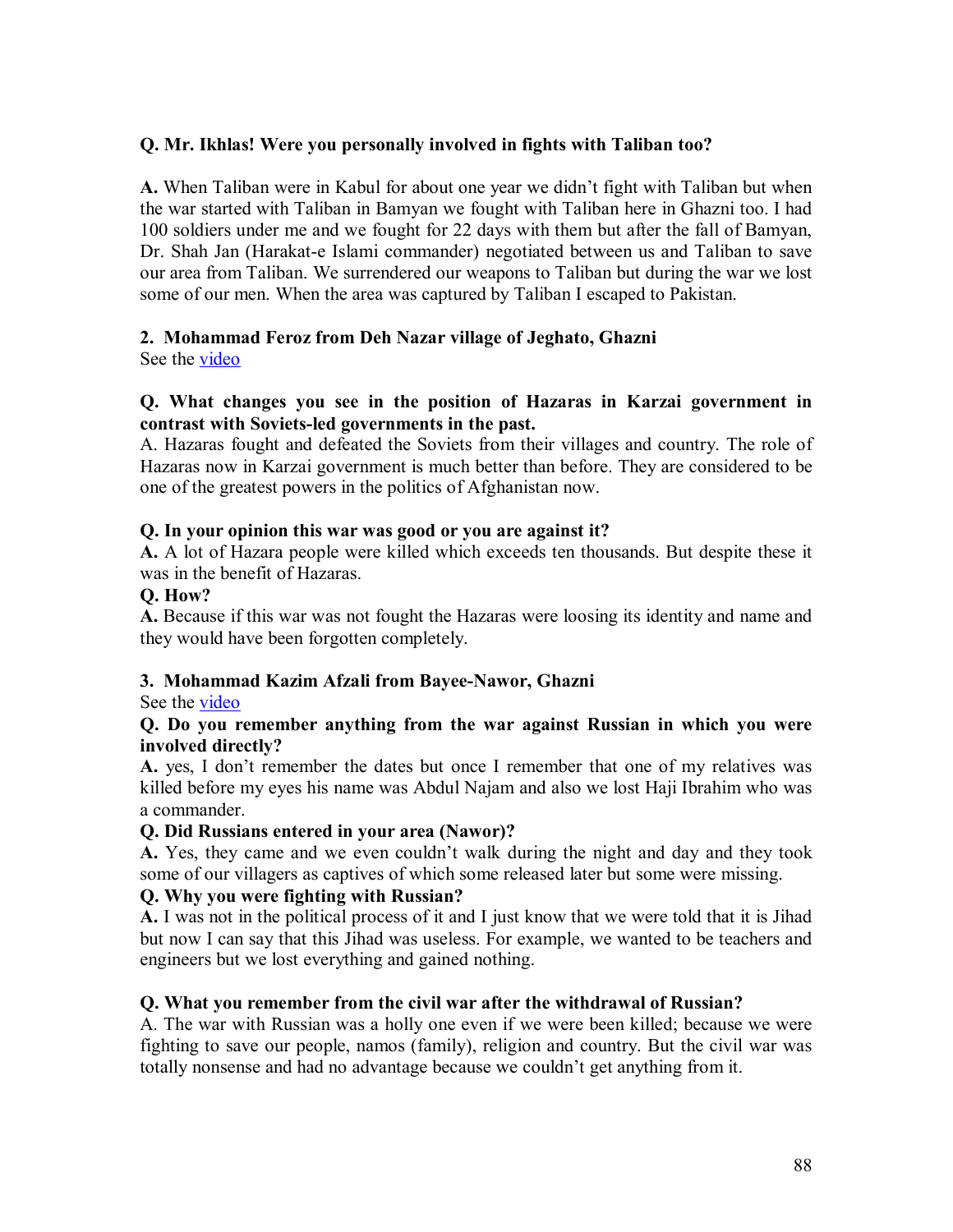#### **4. Abdullah from Folateen Bamyan**

See the video

#### **Q. Do you know anything from Taliban attack here?**

**A.** I escaped from here when they came because they were killing everyone.

#### **Q. How many people have been killed by them here?**

**A.** I am not sure about the number but when I came back after the Taliban left the area I saw hundreds of the dead bodies of the people whom were killed by Taliban.

#### **5. Hassan, Mohammad Ali and Mohammad Dad**

See the video

#### **Q. What were you working during the Taliban rule here?**

**A.** (Hassan) I was not working because and I was at school. (Mohammad Ali) Taliban were not letting us to work. (Hassan) Taliban arrested me and were asking me that where your father is? I refused to tell them and they beat me and then when they released me I with my family escaped to a village three hours away from here. (Mohammad Dad) Some Pashtuns were living here and when Taliban came here they whispered that he was with Hezb-e Wahdat and they arrested me here in the Bazar of Bamyan. I tried to escape from them and they fought at me but no bullet touched me and finally they captured me at the end of Bazar and by giving them eight hundred thousand Afghani I was released and then I escaped to Behsood (an area three hours away from Bamyan).

#### **6. Mohammad Hussain Mohaqeq from Jaghhori**

See the Video

#### **Q. What do you remember from the civil war of Hazarajat?**

**A.** Sazman Nasr had the majority of the area under control in Jaghori followed by Nuzat and Sepah. They were fighting with each other and killing their own people. Sazman Nasr and Nuhzat fought a lot in Jaghori and killed hundreds of their own Hazaras.

#### **Q. What do you think of the civil war in Kabul?**

**A.** Though the war was because of the personal interest of the leaders either Hazaras or Pashtuns and Tajiks but the civilians were killed for nothing. But the only role that it had in the future of Hazaras was that this fight put Hazara in the international context. For example, now people around the world know who the Hazaras are.

#### **Q. Are you satisfied from the current government?**

**A.** We are not satisfied at all. We are eighty thousand people in Jaghori but even not a penny has been spent on Jaghori in the education and development context. Except the NGOs who have done a lot and also our own people have contributed a lot.

#### **7. Maolem Aziz Kabul**

See the videos (video 1, video 2)

Although Maolem Aziz Kindly has given a brief overview of Afghanistan's history from Abdur Rahman Khan Reign to current government but due to the limit of my thesis I couldn't include this entire interview here.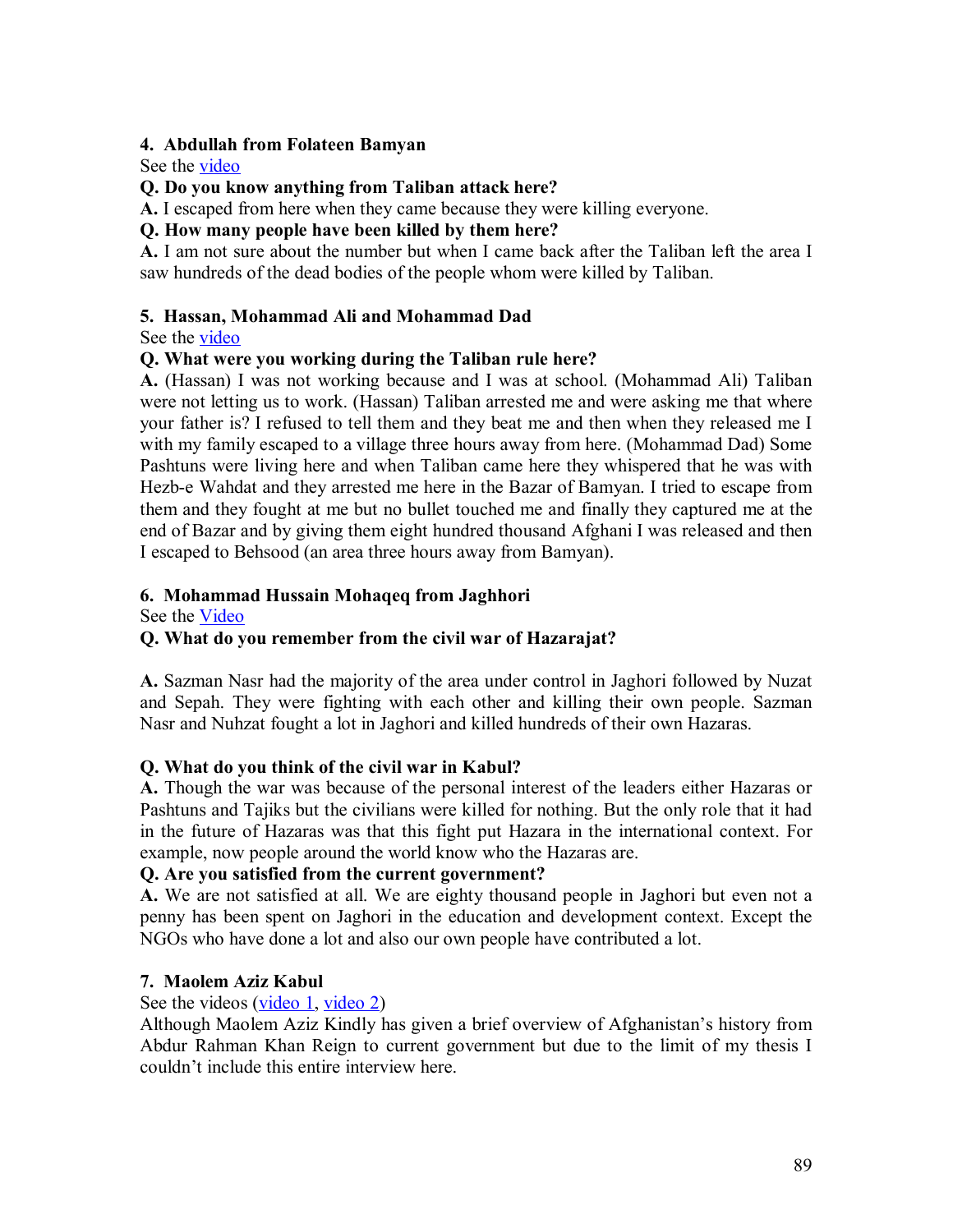#### **Q. What was the main factor behind the civil war in Afghanistan?**

**A.** It is difficult that we find the main cause of it because in the social and political arena there won't be only one cause but different causes persists for such a thing. I feel the main factor was the past despotic history where there no fair relations between the people of Afghanistan were shaped so that the people of Afghanistan consider themselves the elements of a national framework. But the only thing which changed the historical difficulty into a bitter reality was the lack of the political policy of the Jihadi parties. Because they were put into the political leadership without having the political capacity for it and they didn't have any particular plan for the control of the power and hence they used their power to suppress their oppositions. Yet they couldn't figure it out logically that they could solve most of these problems without even using the power.

**Q. How was the situation of Hazaras? Were they fighting to defend their nation from the cruelty of Pashtuns or was the interests of their leaders were involved in it? A.** It is different. In Hazaras front once you see the political aims of the parties and you also see the social-participation of the people. If you study the war in Kabul it soon changed to a social-war means that in Kabul it was not Hezb-e Wahdat to fight but all the people who were here thinking that it doesn't matter who this party is and from where it came; but behind its name it is we whom to be killed. And the enemies who were fighting here never beating anybody by the name of Hezb-e Wahdat and even if they were arresting people they were not asking them that you are a Wahdat (belonging to Hezb-e Wahdat) or to which party you concern? But all these areas that you see were once been the target of Rockets. Despite that in Kabul you could not find more than 100 people being the member of Hezb-e Wahdat; yet people who were living here were the target of attacks which were carried out by the name of Hazara on them. Therefore, the defense that Hazaras were doing as a mass of society was the defense of their situation and presence. But why they were put into such a situation refers back to the lack of political policy in the upper level because when the politics can't be intact controller for the behavior, feelings, and even the advantage of people will bring the convulsion and chaos. And this was that once because of the political differences of some political leaders and some parties because of the divide of the power brought up the social fierce and when the social violence came, the summary executions occurred and thousands of people of Hazaras and even Tajiks, and Pashtuns were massacred without even knowing why? Because when the war ended, now you see that Pashtuns and Hazaras are living with each other and none of them even think of fighting with each other. But even now these people have the capacity that if some unsafe political action occurs among them could possibly change this intact situation into an unsafe situation. It is enough that if you have a managed group and move to some where and kill five Pashtuns and then announce that you killed them because you took the revenge of Hazaras or even if a four Pashtuns could arrange something to attack some place and tell that they are Hazaras. This will become the reason for some hundred shops to be burnt, hundred cars to be theft, hundred other people to be victim. I think that in wars of Kabul also such relations existed, it is true that the bases of the historical revenge, social injustice were present here as a percussion-cap of the explosion in Afghanistan but the only thing which changed this percussion-cap into practical explosion was the lack of the political knowledge which was seen among the political leaders.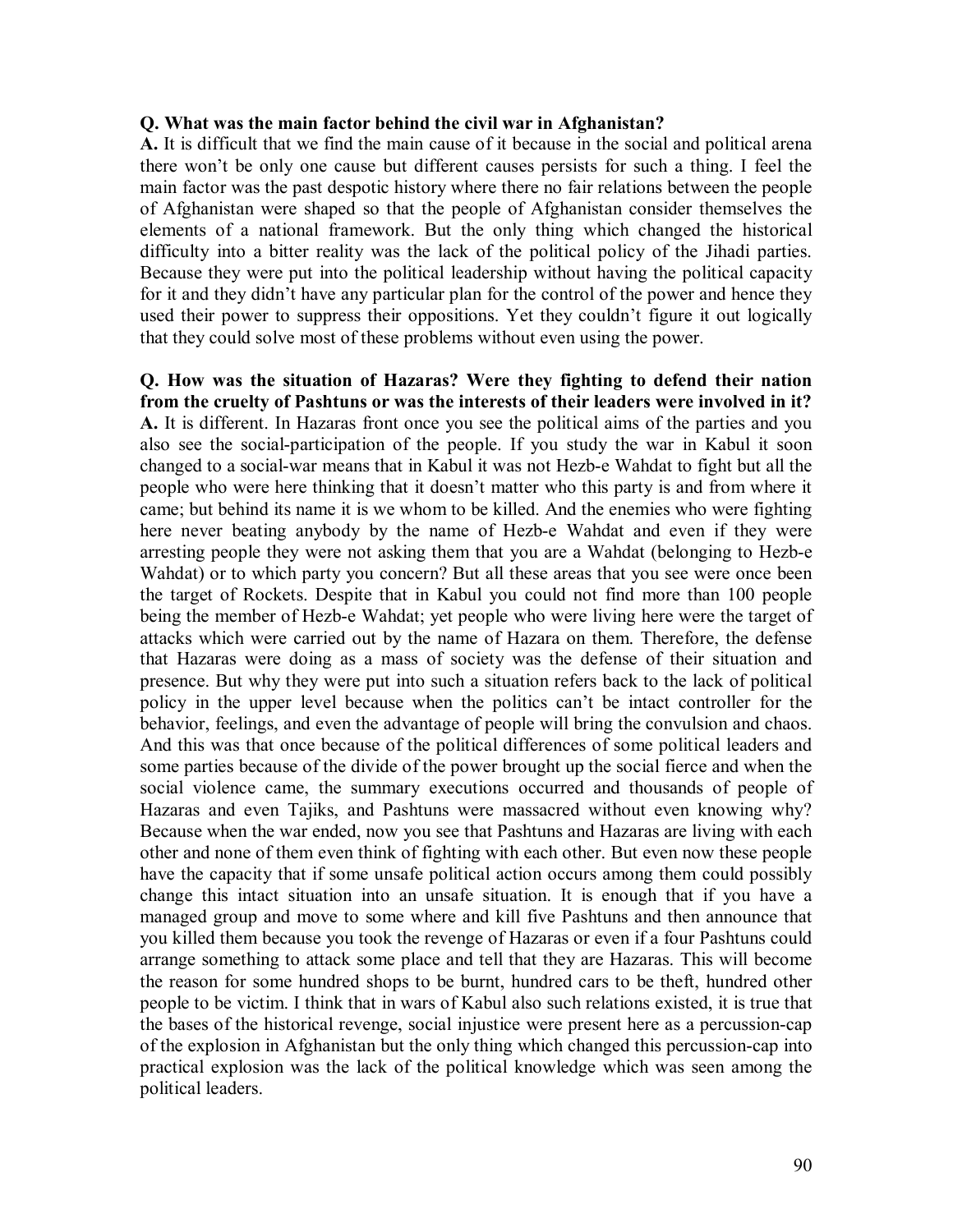#### **Q. There were the Hazara parties who fought with each and other and were harmful not only to their partisans but also to Hazara civilians. Was it just because of the personal interest of the leaders?**

**A.** No, when the fight started the different sides came into being. The west Kabul front which was leaded by Hezb-e Wahdat included with in it the Harakat-e Islami which was headed by Ayatollah Mohsisni. But when the war started it soon changed to a nationalstruggle. Even though, in the beginning it was a religious war but the victim of war was completely ethnical which means that only Hazaras because of their face or in whatever means they were identified, then they were being tortured and annoyed. We also had Shi'is which were non-Hazaras such as Qizel Bash, Sayyeds and they were not been targeted as Hazaras from the beginning, therefore, in the war they were in the side of Ahmad Shah Masood. For example, Ayotullah Mohsisni who was a member of the High Panel Council in the government and also Anwari and Kazimi they all soon went to their side. Later on when the war was critical all those non-Hazara Shi'is went to join Sayyaf, Rabbani and Ahmad Shah Masood, thus, when the war started between them which was between parties in its real meaning was a national-war. Because all the Hazaras were with Hezb-e Wahdat and all the non-Hazaras of Hezb-e Wahdat went to the side of Mohsini, Sayyaf, and Rabbani and soon this front took its ethnical shape. Also another thing which had a principle role was the involvement of Iran. Iran had vast devotee among the Shi'ia parties before they came to Kabul because the Pashtuns were in power. But later when Tajiks replaced them in 1992 Iran changed its policy. Because of its ethnical and cultural relation with Tajiks hey preferred to support Tajik government rather than Pashtuns. I myself am witness to a scene that Mr. Najafi who was the ambassador of Iran in Kabul met with Mr. Mazari and was pressurizing Mazari to support Tajiks in Afghanistan giving the reason that the Shi'is government in Afghanistan is impossible and hence it goes to Tajiks or Pashtuns and Iran situation requires that they back Tajiks (Farsi speaking) rather than Pashtuns (Pashtu speaking) and therefore asked Mazari to give hands to Tajiks. Mazari in response articulated that the though the policy of Iran requires to support Tajiks but policy of Hazaras require to support a government which should be a mixed of every ethnicity. Mazari was giving an example that we have not more than 2 km borders with Tajiks in Afghanistan but more than 1500 km with Pashtuns which starts from Badghis down to Ghorband and other places. If we only support Tajiks then it means that we shall burn fire over this 1500 km border and the fight which occurs as a result will be only between Pashtuns and Hazaras which is not in our benefit. Hence Mazari refused to give positive answer to the demands of Iran which made Iran a bit upset. But when in 1994 the war started with Shura-ye Nizar insisted more on Hezb-e Wahdat and as a result they raised the Iran-trained Akhonds (Mullahs) which were almost 90 percent of the Hezb-e Wahdat as an opposition front which they shall try to establish a good relation between Mazari and Rabbani. Mazari was still thinking the same and didn't hear to Iran and established good relation with Hekmatyar which benefited Hazaras to have peaceful relations with Pashtuns. But when Taliban came to Kabul raised the issue of the Pashtuns and non-Pashtuns government which I remember that for the second time in the mid of 1994 another Iranian Ambassador Mr. Haddadi came to see Mr. Mazari and insisted on him during his visit on that night that Hezb-e Wahdat should side Shura-ye Nizar because all the Pashtuns have established a united front whom will kill non-Pashtuns. But Mazari was still give the same reasoning that if a good Pashtun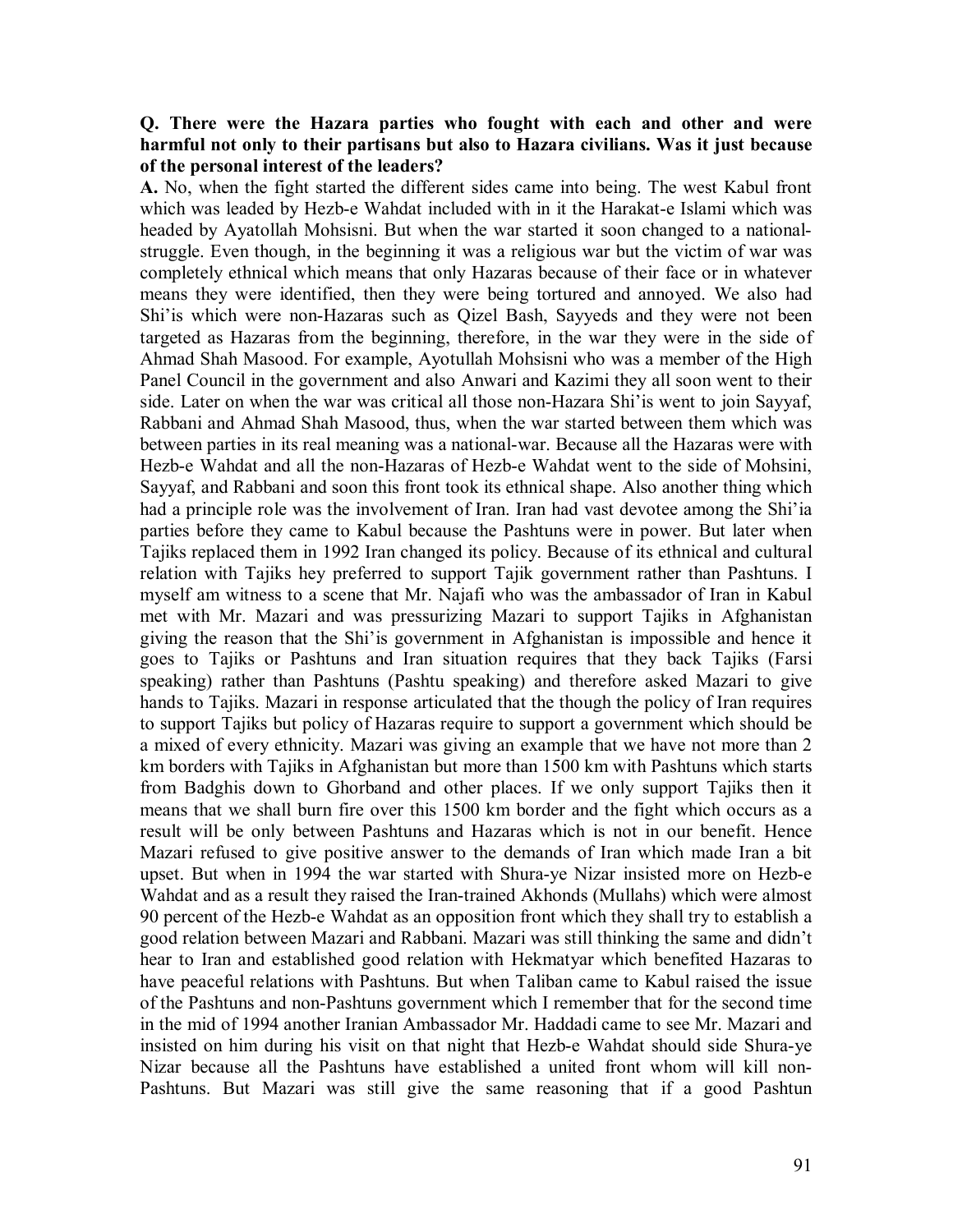government come to Afghanistan is better than a Tajik government and we canít kill all Pashtuns to have power in our hands. Mr. Mazari hence made an alliance with Taliban but after his dead the people thought that alliance or government with Pashtuns are not possible and hence in Shamali and other areas established the alliance against Taliban but still they were not power to reduce the risk of Taliban's attacks and progress. And I think that the reason for their weak alliance were once again the lack of political policy among them which once they fought over power with each other and then when another power "Taliban" stood against them they were not able to fight against it united they had different and separate fronts in reality but just by the name they were an alliance.

#### **Q. In this time why Hazaras were fighting against Taliban? Was to take the revenge or just for the self defense?**

**A.** Unfortunately Taliban were the envoys of a wrong and dangerous ideology. They were never thinking over a political solution for the problem of Afghanistan and they had the colonial ideology on the top of their policy. Therefore, the idea of Taliban was a practical war between ethnics. For example, when they came to Kabul they soon started the ethnic cleansing so when they went to Shamali and because it was a pure Tajik state and their opposition parties they burnt their houses and farms and tortured the people and killed them. Also when they went to Yakaolang and Bamyan they were thinking that everyone in the area is enemies and not thinking to find only the responsible person. Hence, the fight against Taliban was because of the policy and actual performance of Taliban which was ethnical. For example, when Mullah Niazi announced in Mazar that Hazaras shall convert to Sunnism, or leave the country, or give taxes. Hence, when such a thing occurs then it was the sign of a war that being a Hazara is a crime. Therefore, every Hazara in every where were defending themselves. If we ask that what was the aim of Hezb-e Wahdat as a political party from that war is completely a different issue because Hezb-e Wahdat had its own agendas and political policies. But when behavior of Taliban initiated the war between Hazaras were their ethnical issue because in everywhere they were attacking people by the name of Hazara and it is clear that the reaction was a "Hazara" ethnical defense.

#### **Q. How much Hazaras proved their position during these wars and how much of their rights been given to them by this war?**

**A.** In principle the war is destructive. You destroy some possessions and resources to bring some others in hand which always equalizes the equation. Suppose that you 100 percent receive your wants on the other side you 100 percent destroy those wants. Then in no where you can find that through the war one can get something. Hence the gains Hazaras had from this war been thousand times less than the loss that it from it. For example, when they lost their homes they lost everything because their only home was everything for them. Some people think that they have achieved their goal of being considered among others and showed to others that they can't completely remove them. I think they could do the same thing by the peaceful means. For example, the most intact fight is the cultural, education and political fight. By spending some pens and papers you could achieve a lot. I think the war can't be proud for the whole people of Afghanistan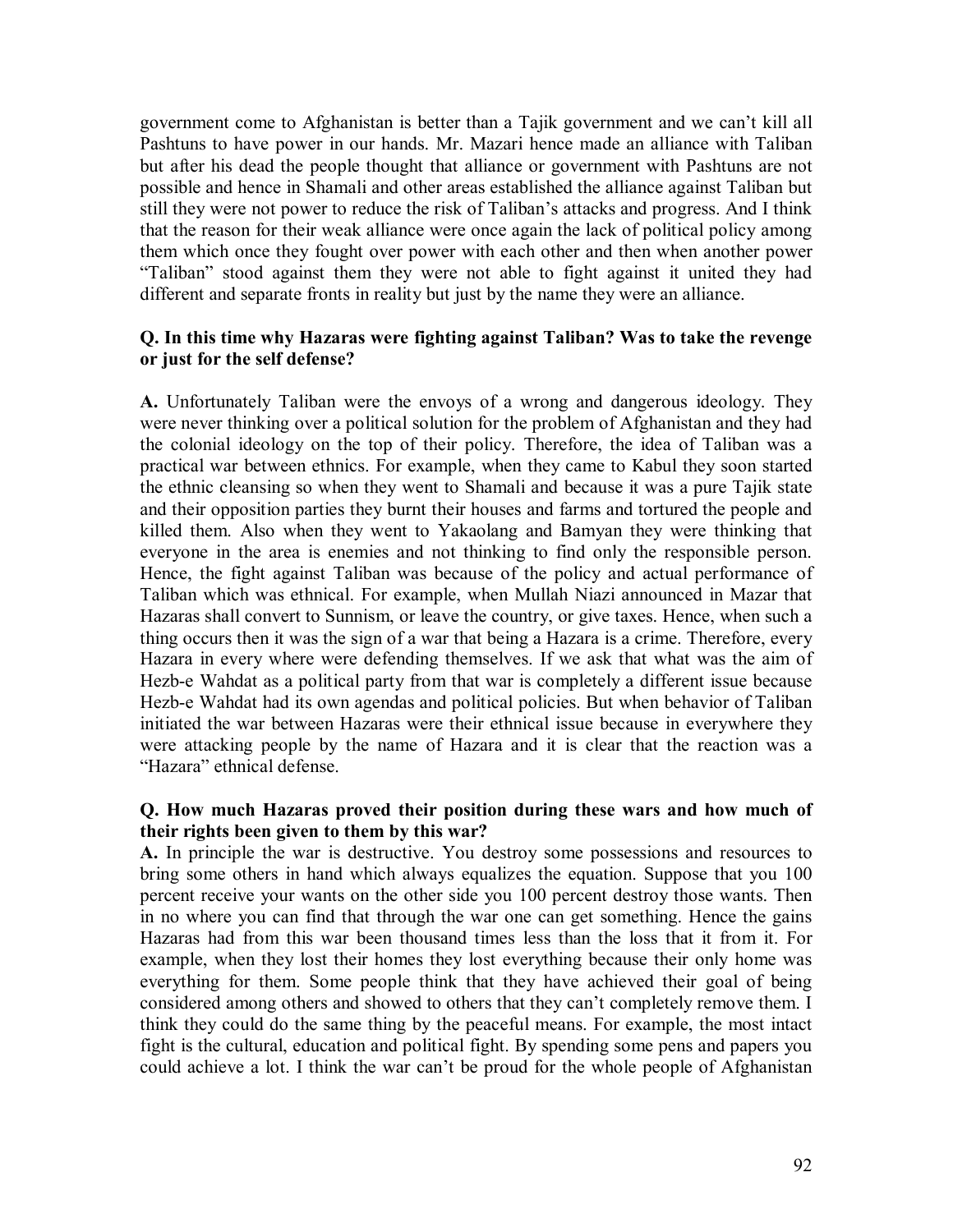even if it was for some. Because these all shame of being displace and finally the shame which Taliban put in our history all were as a result of these wars.

#### **Q. What you think about the position of Hazaras in Karzai government?**

**A.** The government of Karzai is a puppet government. It is the result of an outside hand not because of the support of the people. Those who are in the government also know that if the support of outsiders were not behind them then they can't pass even some days here. The combination of ethnics among this government is also obligatory which is fixed in outside the country and dominated on them e.g., that party 10 percent or this party 4 percent and that party 40 percent and they don't have any other choice. Therefore, the Hazaras are symbolically present in the government but I think the only thing which is a finding for Hazaras in this government is the "constitutional laws of Afghanistan". In the political history of Afghanistan (not considering its deficiencies) this constitutional law is giving the right for the Hazaras as other people to vote, rights of political participation and nominate themselves in the parliament, and after going to parliament can argue over the rights of his people and without this the symbolically presence of the Hazaras in the government doesn't take any place.

#### **8. Sayyed Saalar – Mazar**

See the videos (video 1, video 2)

#### **Q. You said you were present in the war against Taliban. Would you please explain your experience?**

**A.** When Taliban came to Mazar for consecutive three days they started the ethnic cleansing killing over 3000 people including women and children.

#### **Q. In which area more massacre of the civilian occurred and what memories you have?**

**A.** In Yakaolang, I was on duty with Mr. Khalili there. We fought with Taliban but since we were weak Taliban defeated us by the help of air strikes and when they entered to Yakaolang they summarily executed everyone there in three places; one place was Bagha Yarak, the other point was inside the mountains, and the third place was the village itself. After Taliban when we went there we say the dead bodies of those civilians and no one was left. They even burnt their farms, houses and animals. They were using every kind of torture on them so that they leave Afghanistan.

#### **Q. Except Mazar and Yakaolang was there any other place where Taliban massacred the Hazaras?**

A. Yes, there was no place in Afghanistan where Taliban haven't killed us. Shidan was one of the other areas where people were massacred including women and children and also Souf Valley.

#### **Q. How much this war was in the benefit of Hazaras?**

**A.** The only war which benefited us was the war against Russian. We fought to take our rights from Pashtuns but the rights can not only be summarized with one person sitting as a deputy president. We didn't get anything because we still are poor and lost everything during these wars. We are 40 percent in Balkh but don't have even one person working in the high position with the government here. It is true that we have four and five ministers in Kabul sitting with Mr. Karzai but it doesn't mean anything for the poor people.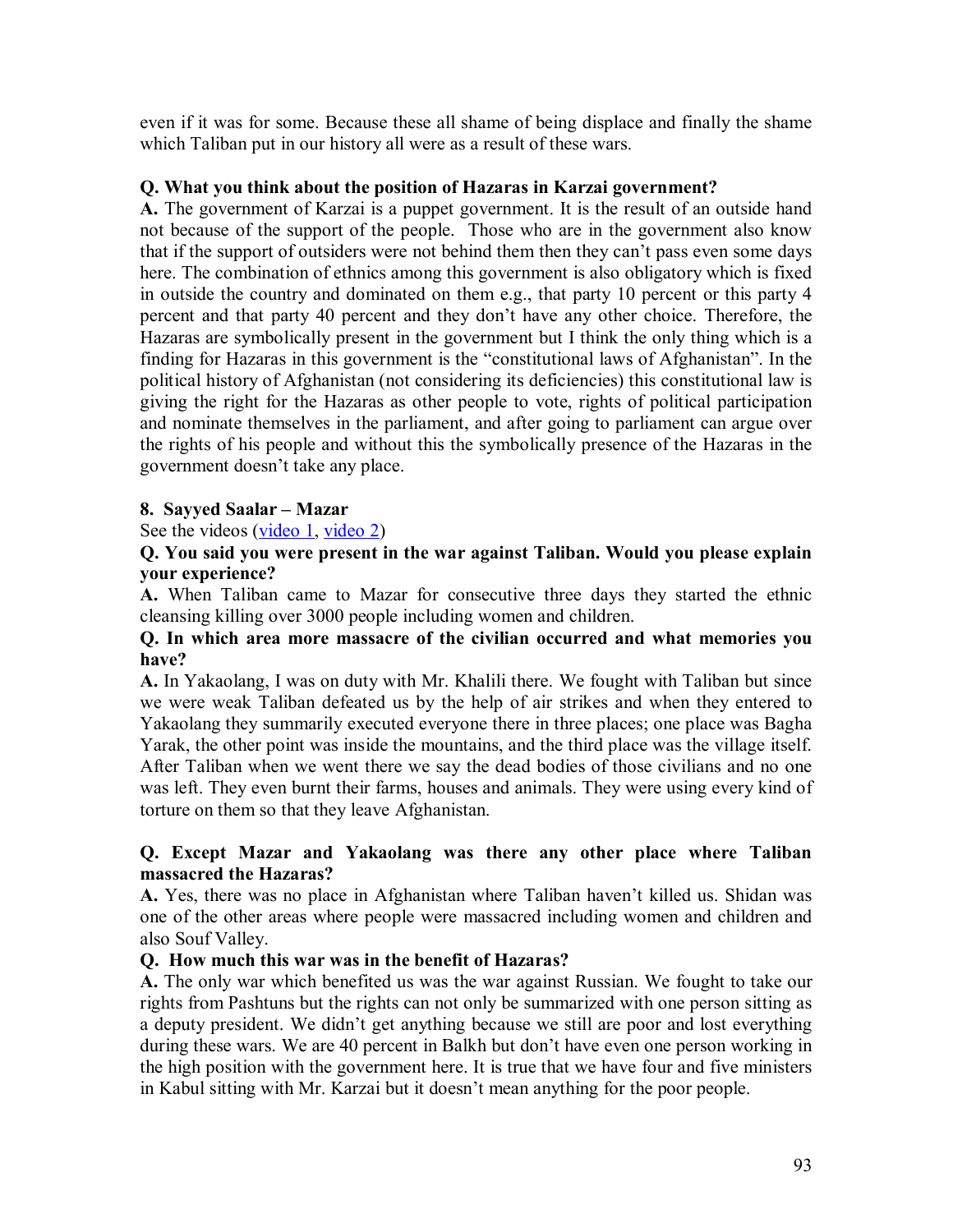#### **9. Mehdi Nasiri – Mazar**

See the videos (video 1, video 2)

### **Q. Mr. Nasiri why Hazaras started to fight with Taliban?**

**A.** When they came to Balkhab it was clear it was not an Islamic front but an ethnic-front whose target was only Hazara people. We fought because we were thinking our defense a necessity. If we wouldn't fight then we would have been killed.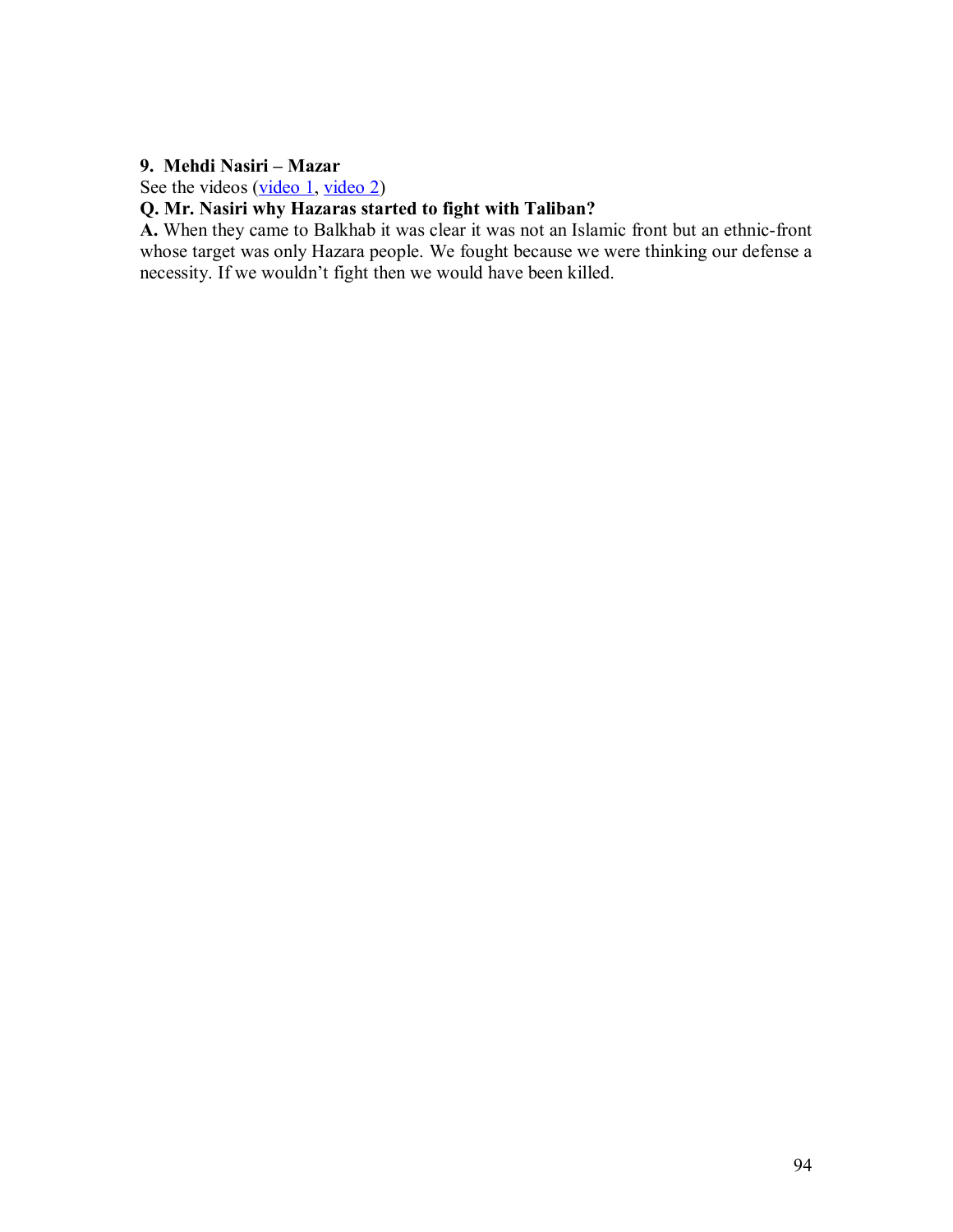## **Appendix D**



Source: http://www.karty.narod.ru/maps/hazarestan/hazaristan\_map.jpg



Source: http://www.cnn.com/SPECIALS/2001/trade.center/map.ethnic.afghan.html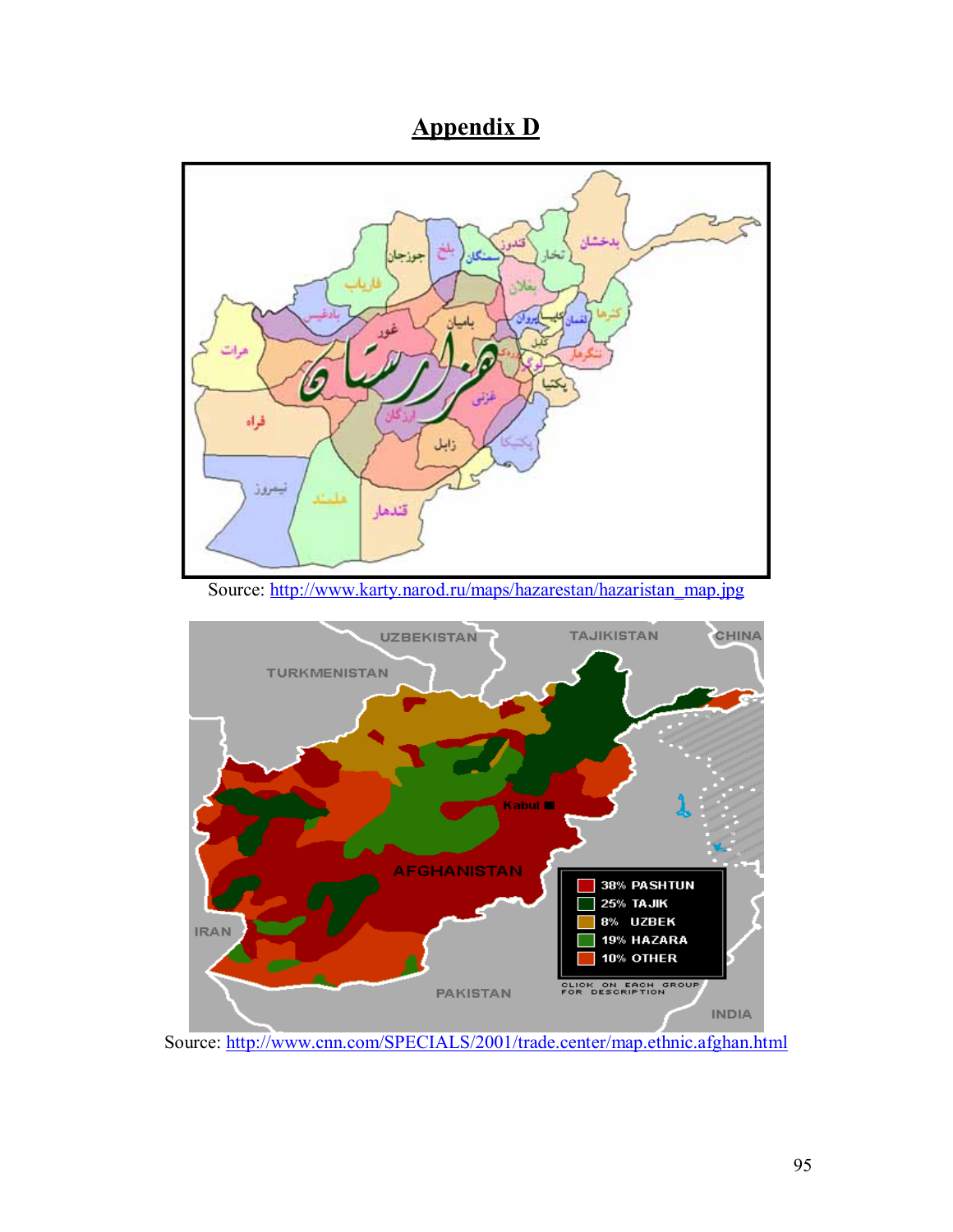#### **Bibliography**

A. H. Habibi (1962) : Afghanistan Bad Az Islam (Afghanistan After Islam), Dunya-i-Kitab, 1988 Printed in Tehran

Ahmad Rasheed: Taliban, Islam, Oil and New Great Games, 1999

Burnes A.: Travel into bukhara, vol. 3, John Murray, London 1839

Bellew H. W (1880): The races of Afghanistan, published in Pakistan, 1979

Bacon E.: The Hazara Mongols of Afghanistan: A study in social organization, PhD Dissertation, University of California, 1951

Dulling G. K.: The Hazaragi Dialect of Afghan Persian, Central Asian Research Center, London 1973

E. Bacon; Obok: A study of social structure in Eurasia, Wenner-Gren, New York 1958

Gharjistani: Tare Khi Nawin Hazara, Shoraye Farhangye Islami, Quetta 1988

Grevemeyer and Jan-Heeren 'Ethnicity and National Liberation: the Afghan Hazara between Resistance and Civil War'. Paris 1988

General Mohammad Nabi Azimi: Urdu wa Siyasat. Kabul, 1998

Goodson, Afghanistan's Endless War

Hasan Pouladi: The Hazaras: History, culture, politics and economy

Hussain Ali Yazdani Behsoodi: Research on History of Hazaras, Tehran 2000

History of Qums, Asfahan 1983

H.W. Bellew : The races of Afghanistan: Being a brief account of the principal nations inhabiting that country, Thackar, Spink & Co., Calcutta 1880

H.F. Schurmann: The Mongols of Afghanistan: an ethnography of the Mongols and related people of Afghanistan, University of California 1962

J.P. Ferrier (1857): Caravan Journeys and Wanderings in Persia, Afghanistan, Turkistan and Baluschistan, with historical notices on the countries lying between Russia and India, John Murray, London

Kuhzad and Usman: "History of Afghanistan"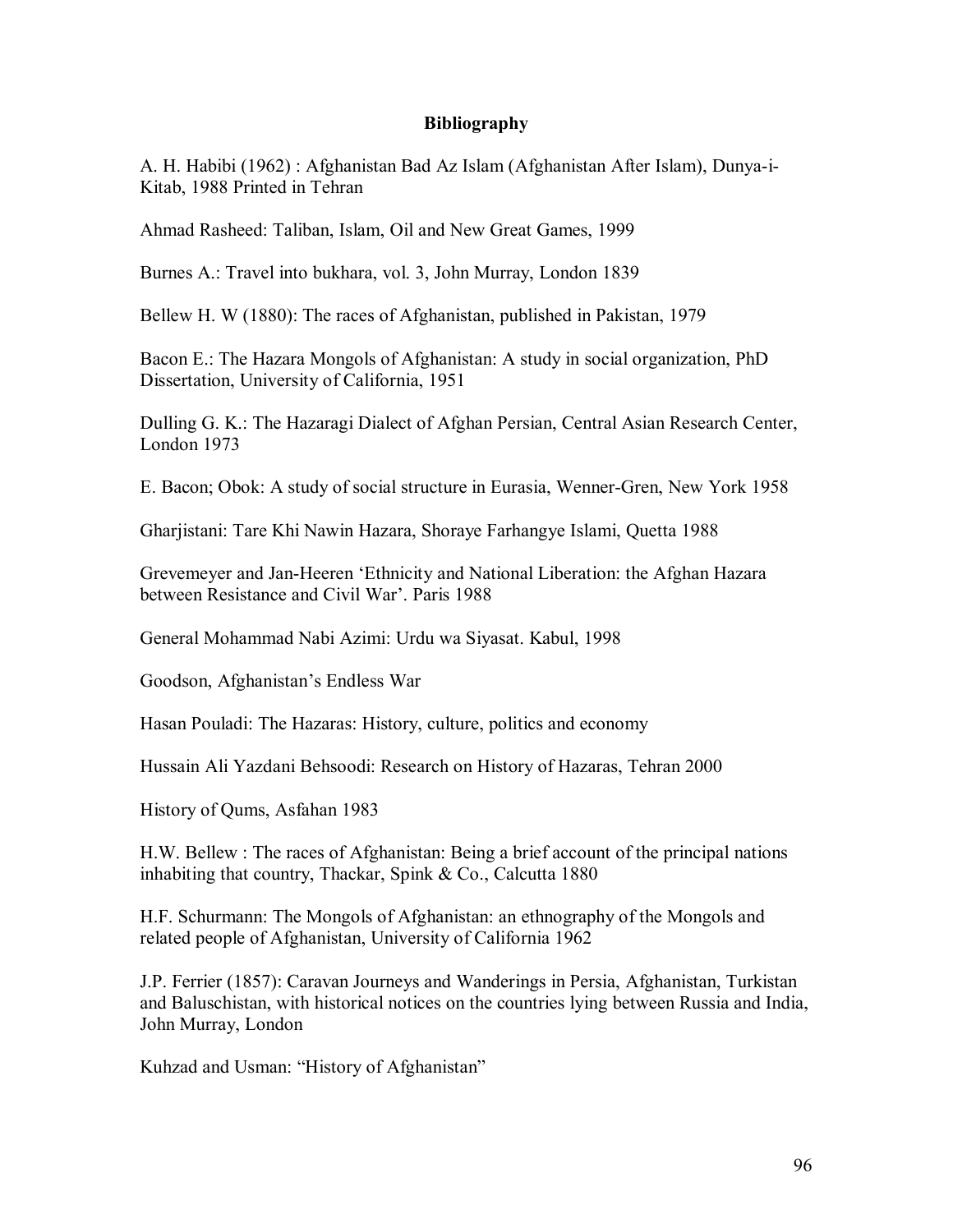Kristian Berg Harpviken: Political mobilization among the Hazara of Afghanistan (1978- 1992), May 1995. 'Cand. Polit. Thesis.', Department of Sociology, University of Oslo.

Masson C.: Narrative of various journeys to Baluchistan, Afghanistan and the Punjab, vol. 2, Translated by Hasan Raza, Quetta, Baluchistan, 1979

Mir. Mohammad Gobar: "Afghanistan dar Masir-e Tarikh", 1980

Mohammad Nijat: "World of Knowledge"

Naby Eden's 'The Ethnic Factor in Soviet-Afghan Relations' in Asia Survey, 20, 1980

Orazgani M. Afzal: Al mokhtasar Al Manqul Fi Tahrik-e Hazara wa Moghol, Quetta 1913

Quintus Curtius: "The History of Alexander"; Iranian civilization

Rashiddudin Fazlullah : Jami'ot Tawarikh, vol: 1, Tehran 1959

Riazi: Koliat, Tehran 1976

S. A. Mousavi: The Hazaras of Afghanistan, Oxford, 1998

S. A. A. Sharistani : Qamus i Lahjaye Hazaragi e Dari, Kabul 1981

Shahrough Akhavi: Middle East Studies: History, Politics, and Law; University of South Carolina, Chapter Three; Hazarajat: Kinship and Neighborhood in the Village

Timurkhanove: Tarikh e Hazara-i-Moghol, 1980. Translated by Hasan Raza Genghisi.1

Saikal, "The Rabbani Government, 1992-1996" in Fundamentalism Reborn

Soviet War in Afghanistan: http://en.wikipedia.org/wiki/Soviet\_invasion\_of\_Afghanistan#April\_1978\_coup Soviet Invasion of Afghanistan: http://www.2-russia.com/russia-afghanistan.asp

Human Rights Watch; Afghanistan: Crisis of Impunity; "the role of Pakistan, Russia, and Iran in Fueling the Civil War'. Vol.  $13$ , No.  $3$  (C). July 2001 http://www.hrw.org/reports/2001/afghan2/Afghan0701.pdf

Hafizullah Emadi: The Political Role of Hazaras in Afghanistan. http://boozers.fortunecity.com/jerusalem/47/Political\_Role/political\_role.html

The Battle for Kabul: April 1992- March 1993; http://www.hrw.org/reports/2005/afghanistan0605/4.htm